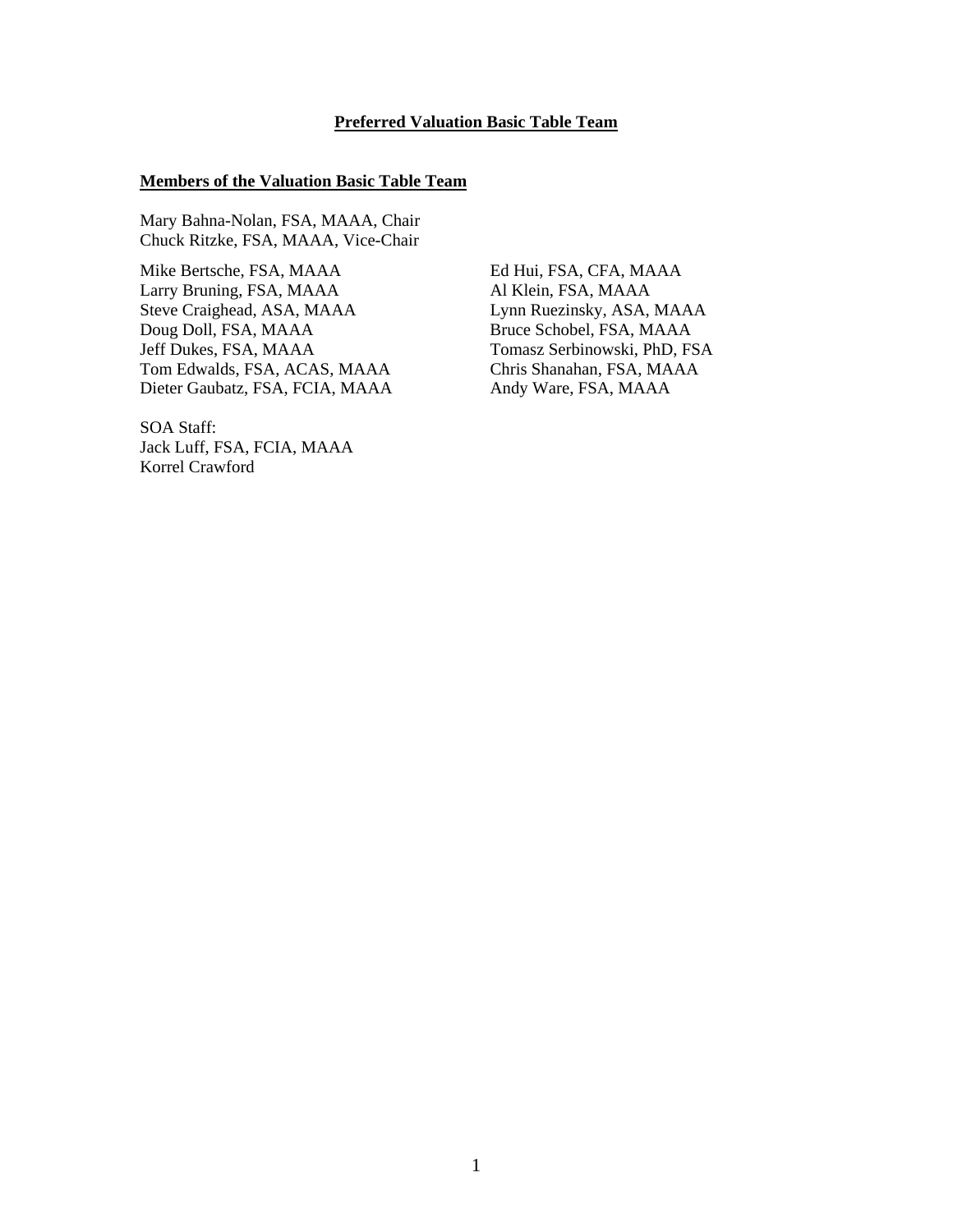# **TABLE OF CONTENTS**

| Table 1: Actual to Expected Ratios by Amount for Various Face Amount Ranges 6      |  |
|------------------------------------------------------------------------------------|--|
| Chart A: Comparison of Actual to Expected Ratios for Ages 60 and Above by Face     |  |
|                                                                                    |  |
| Table 2: Results of Face Amount Equivalency to \$100,000 Analysis by Duration  7   |  |
|                                                                                    |  |
| Chart B: 2002-2004 ILEC Mortality Experience v. Other Sources, Male Risks,         |  |
|                                                                                    |  |
| Chart C: 2002-2004 ILEC Mortality Experience v. Other Sources, Female Risks,       |  |
|                                                                                    |  |
|                                                                                    |  |
|                                                                                    |  |
|                                                                                    |  |
| Table 4: Blending Between Graduation Methods into Population Mortality, Male Risks |  |
|                                                                                    |  |
| Table 5: Blending Between Graduated Rates and Population Mortality, Female Risks   |  |
|                                                                                    |  |
|                                                                                    |  |
|                                                                                    |  |
|                                                                                    |  |
|                                                                                    |  |
| Table 8: Comparison of Observed Select Period to 2001 VBT Select Period 13         |  |
|                                                                                    |  |
| Table 9: Adjustments to Older Age Select Graduated Mortality Rates 14              |  |
|                                                                                    |  |
|                                                                                    |  |
|                                                                                    |  |
| Table 10: Mortality Improvement Factors Used to Project Mortality to 2008 15       |  |
|                                                                                    |  |
|                                                                                    |  |
|                                                                                    |  |
| Chart D: Distribution of Relative Risk Ratios for Non-smoker Risks 18              |  |
|                                                                                    |  |
|                                                                                    |  |
|                                                                                    |  |
|                                                                                    |  |
|                                                                                    |  |
|                                                                                    |  |
|                                                                                    |  |
| Chart F: Comparison between 2001 VBT & RR100, Male, Nonsmoker, Issue Age 45        |  |
|                                                                                    |  |
| Chart G: Comparison between 2001 VBT & RR100, Female, Nonsmoker, Issue Age         |  |
|                                                                                    |  |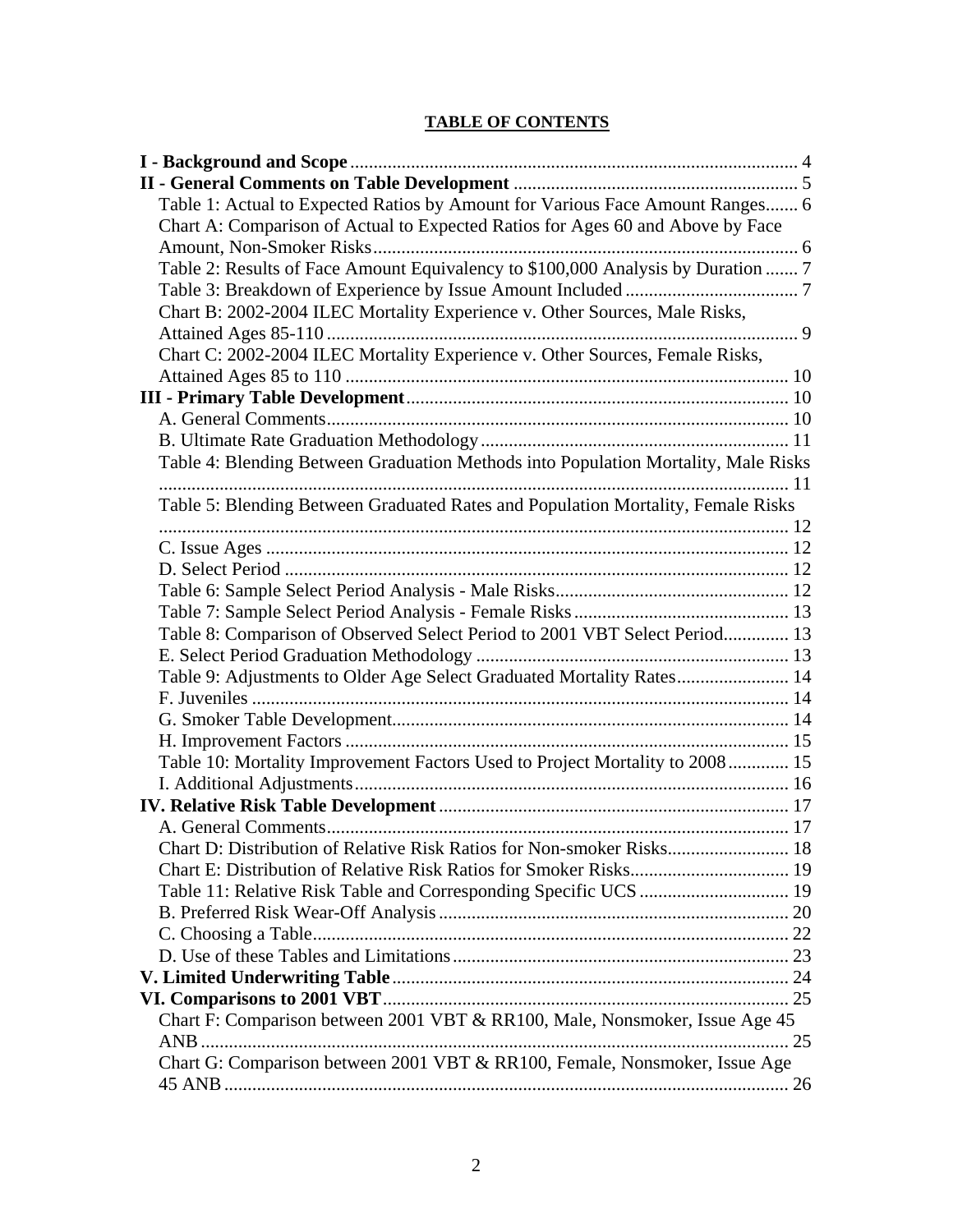| Chart H: Comparison between 2001 VBT & RR100, Female, Nonsmoker, Issue Age     |    |
|--------------------------------------------------------------------------------|----|
| 75 ANB.<br>27                                                                  |    |
| Chart I: Comparison between 2001 VBT & RR100, Male, Smoker, Issue Age 60 ANB   |    |
|                                                                                | 28 |
| Chart J: Comparison between 2001 VBT SPNT & RR70, RR80 and RR90 Tables,        |    |
|                                                                                |    |
| Chart K: Comparison between 2001 VBT PNT & RR100, RR110 and RR120 Tables,      |    |
| Male, Nonsmoker, Issue Age 55 ANB                                              |    |
| Chart L: Comparison between 2001 VBT Residual NT & RR160 Table, Male,          |    |
|                                                                                | 31 |
| Chart M: Comparison between 2001 VBT, 2008 Limited Underwriting Table and 2008 |    |
|                                                                                |    |
| <b>VII. MIB Analysis.</b><br>. 32                                              |    |
| Table 12: A/E Analysis for 2002-2004 Study with 2008 VBT RR100 as Expected     |    |
| Basis.                                                                         |    |
|                                                                                |    |
|                                                                                |    |
|                                                                                |    |
|                                                                                |    |
|                                                                                |    |
|                                                                                |    |
|                                                                                |    |
|                                                                                |    |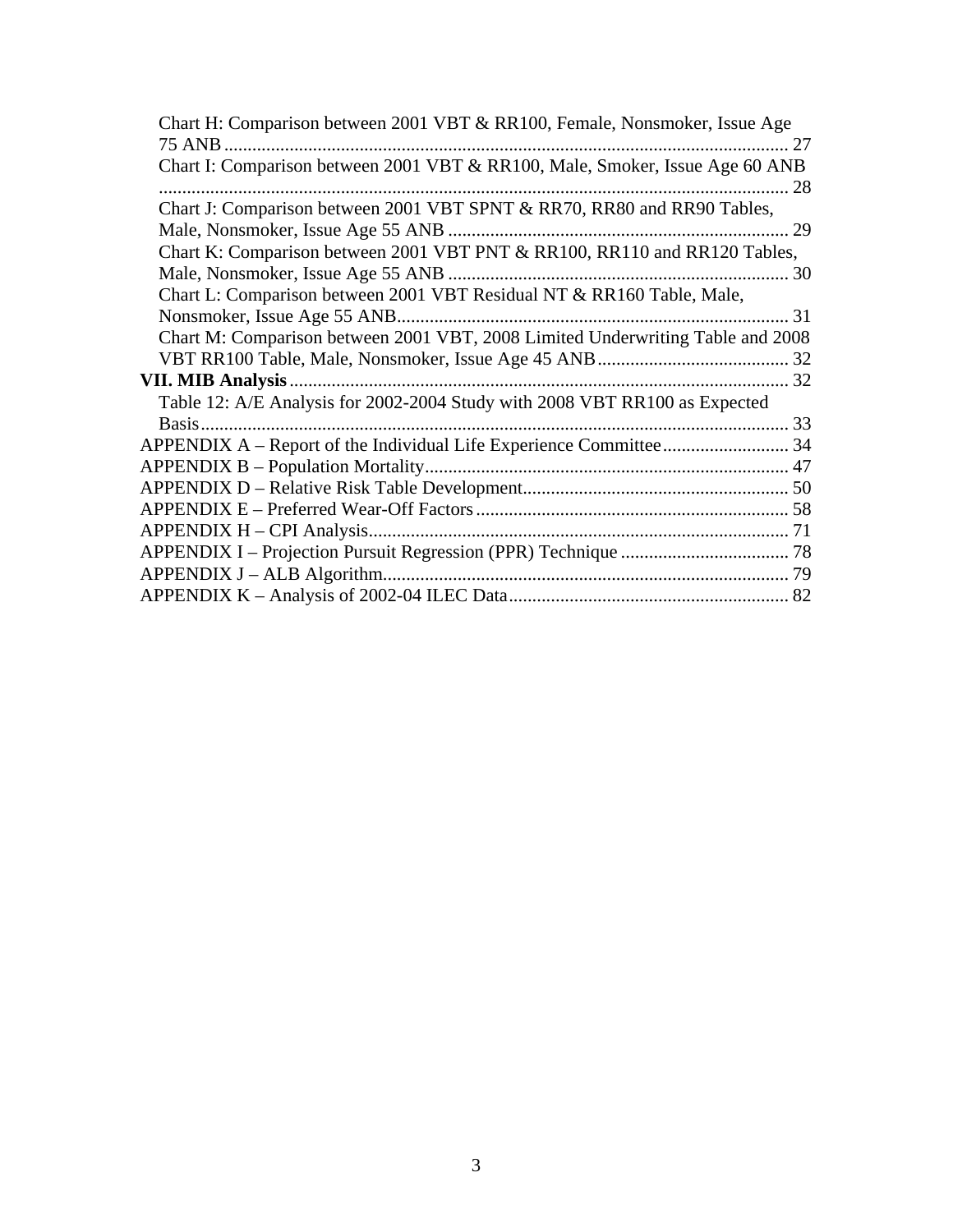#### **I - Background and Scope**

The objective of the Valuation Basic Table Team (Team), as requested by LHATF, was to produce a set of valuation basic mortality tables (before inclusion of margins necessary to make the table suitable for standard valuation purposes) for individual life insurance products that reflect standard and preferred underwriting criteria. The scope did not include analysis of the mortality experience or development of mortality tables for guaranteed issue or pre-need coverage. This section of the report documents the data, assumptions and process the Team used to develop the 2008 Valuation Basic Table (2008 VBT). The Team began with data and information from the mortality experience analysis and underwriting criteria score analysis as described in the Underwriting Criteria Team Report and the Experience Analysis Team Report.

The 2008 VBT is composed of two aggregate or combined standard and preferred risk tables. The aggregate tables are referred to as the Primary Table and the Limited Underwriting Table. The Team then subdivided the Primary Table into multiple tables to reflect the range of expected mortality from super-preferred to residual standard risk. These multiple tables are referred to as the Relative Risk (RR) Tables.

The underlying data used in developing the 2008 VBT was the Society of Actuaries (SOA) Individual Life Experience Committee's (ILEC) 2002-2004 Intercompany Study (2002-2004 Study or 2002-2004 ILEC) attached in Appendix A of this report. This study included \$7.4 trillion in exposure by amount, 75 million in exposure by number of policies and nearly 700,000 death claims from 35 contributing companies, including over 200,000 deaths in the select period and over 495,000 deaths in the ultimate period. In the development of the 2008 VBT, the Team used a subset of the data from the 2002-2004 Study. In total, this resulted in excluding slightly over 54,000 of the 700,000 total deaths. More details regarding the excluded claims and the reasons for the exclusions are documented later in this report. Since testing for smoking or tobacco usage did not become common until the early 1980s, the analysis was performed on a smoker versus non-smoker distinct basis for the first 24 durations only; for durations 26 and later, the analysis was on a uni-smoke basis. Duration 25 values were determined using Whittaker-Henderson graduation between the duration 24 and duration 26 values. Throughout this report, the expected basis used for analysis is the 2001 Valuation Basic Table (2001 VBT) from the Final Report of the SOA's Individual Life Insurance Valuation Mortality Table Task Force. For durations 1 through 25, the expected basis is the 2001 VBT Sex Distinct, Smoker Distinct Tables; for durations 26 and later, the expected basis is the composite 2001 VBT.

The Team began by developing ultimate mortality rates based on the underlying experience. To develop the ultimate mortality rates, the Team:

- Determined which experience, if any, from the 2002-2004 Study to exclude from the analysis;
- Reviewed outside studies and research to determine the most applicable population mortality at the older ages;
- Determined how to augment the 2002-2004 Study experience data with the results of other mortality research;
- Determined the omega rate; and
- Determined the appropriate graduation methodology.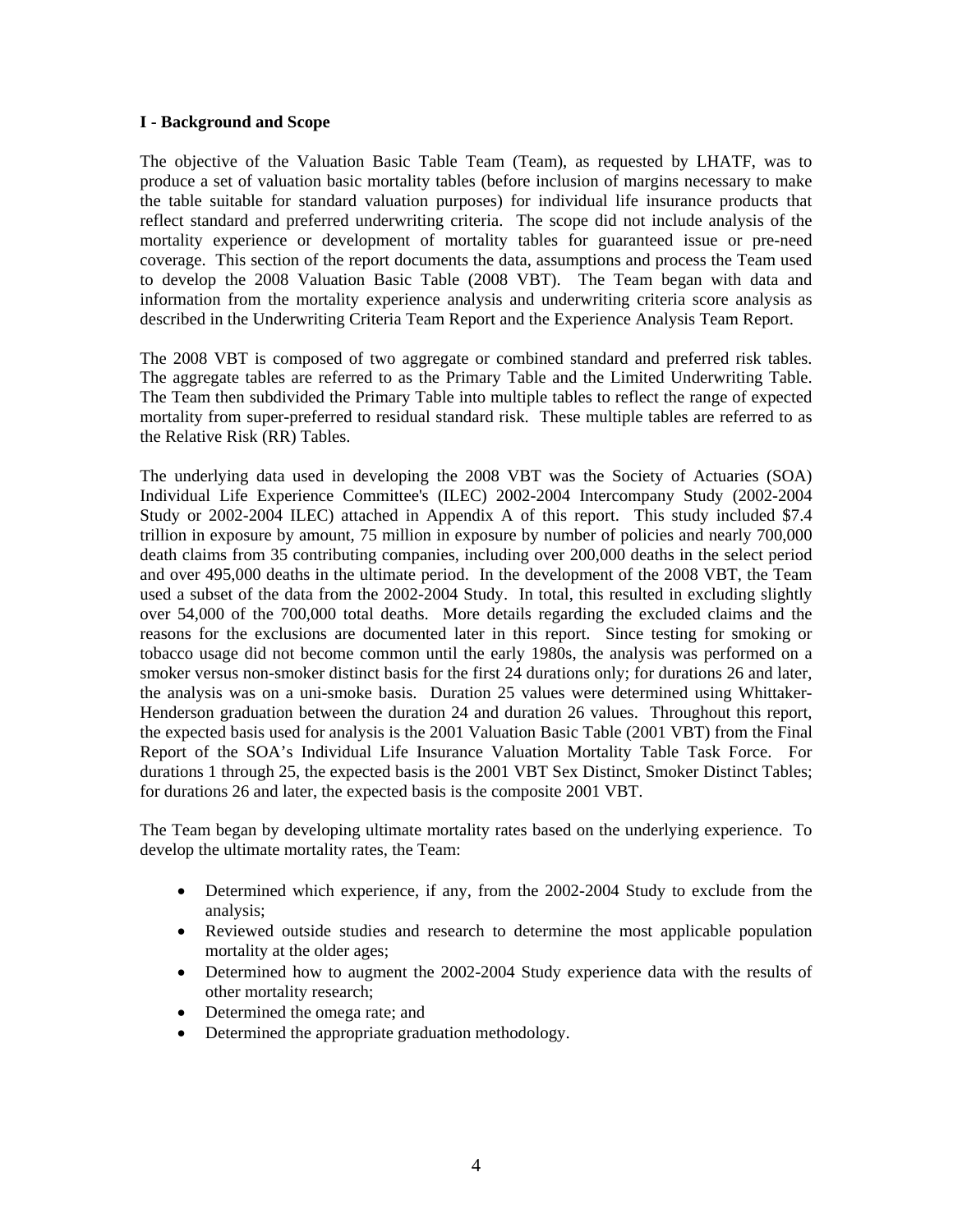Once the ultimate mortality rates were developed, the Team developed the aggregate select and ultimate tables for male and female, non-smoker and smoker risks (hereafter referred to as the Primary Tables) by determining the following items:

- The issue age limits;
- The select period;
- Which experience, if any, from the 2002-2004 Study to exclude from the analysis;
- How to augment the mortality experience for juveniles;
- How to augment the mortality experience for smoker risks;
- Mortality improvement factors and any additional adjustments to the underlying experience; and
- The appropriate graduation methodology.

Once the Primary Tables were completed, the Team worked to split these aggregate tables into multiple tables that reflect a range of expected mortality from preferred underwriting programs, ranging from super-preferred to residual standard. To do so, the Team determined:

- The number of tables or representative risk classes;
- The relationship between the specific underwriting criteria and the mortality experience for that particular level of underwriting; and
- How quickly the preferred underwriting effects wear off (this is in addition to the wearoff of age and amount requirements from general underwriting).

The Team performed the mortality experience analysis and table development on an age nearest birthday basis. A conversion algorithm, consistent with that used in previous valuation basic table development, was then applied to develop the tables on an age last birthday basis. This algorithm is shown in Appendix J of this report.

# **II - General Comments on Table Development**

The Team developed two aggregate tables, the Primary Table and the Limited Underwriting Table, representing different levels of underwriting and different market segments. The Team felt it was important to maintain two distinct aggregate tables as the underlying experience varied significantly by size and market segment. The variations reflect differences in underwriting at various issue ages and amounts and differences in the marketing approach and distribution at lower amounts. These differences held across gender and smoking status. The actual to expected ratios by amount for various face amount bands are shown in Table 1 below.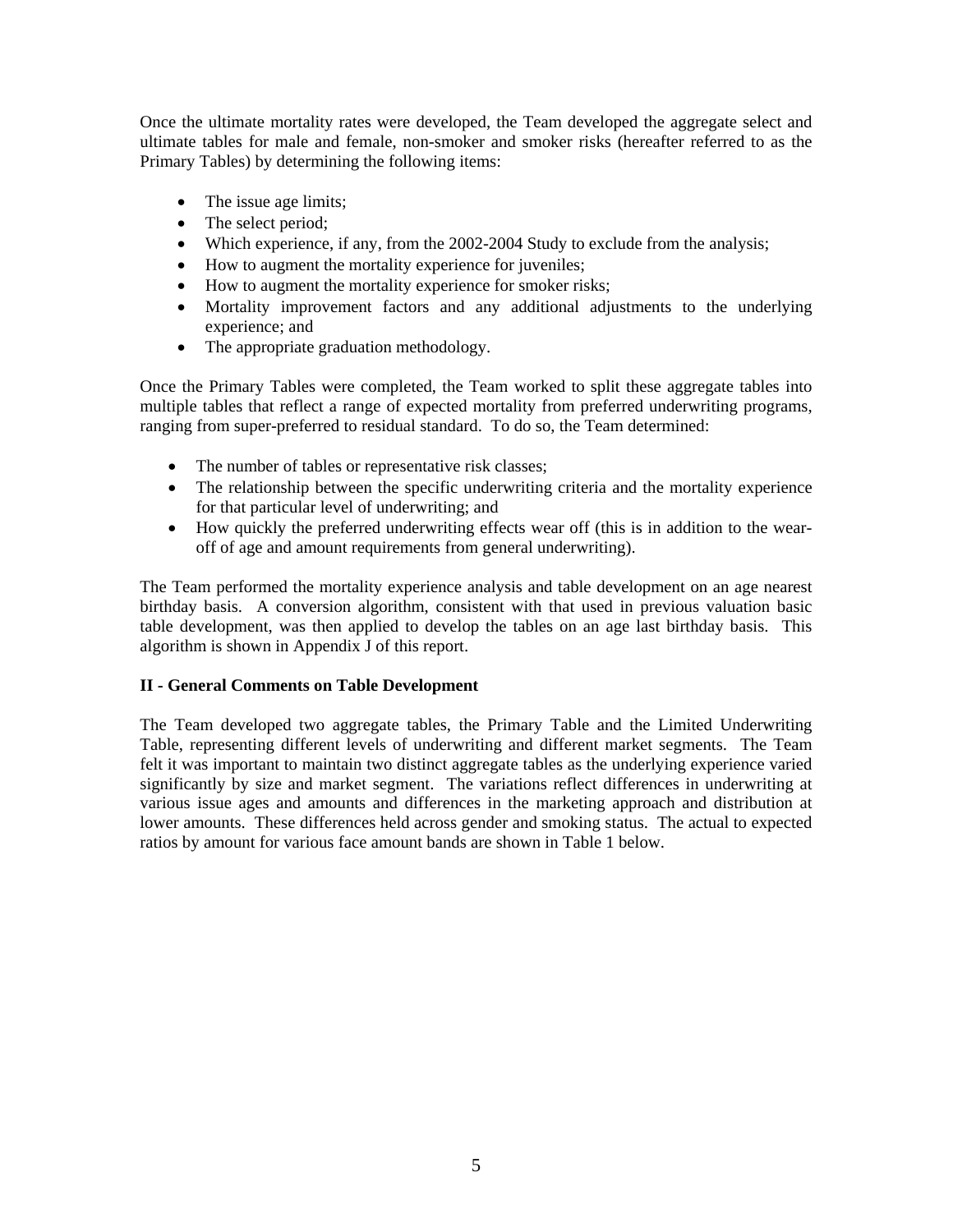| <b>Amount Band</b>        | <b>Aggregate</b> | <b>MNS</b> | <b>MSM</b> | <b>FNS</b> | <b>FSM</b> |
|---------------------------|------------------|------------|------------|------------|------------|
| All Amounts               | 73.8%            | 68.1%      | 83.5%      | 68.9%      | 89.1%      |
| Under \$10,000            | 99.0             | 108.3      | 116.8      | 95.6       | 110.9      |
| \$10,000 - \$24,999       | 90.4             | 92.5       | 102.0      | 82.7       | 98.2       |
| \$25,000 - \$49,999       | 87.1             | 88.6       | 99.6       | 77.1       | 91.3       |
| \$50,000 - \$99,999       | 78.7             | 77.7       | 88.6       | 71.9       | 84.3       |
| \$100,000 - \$249,999     | 73.4             | 72.3       | 81.5       | 68.2       | 83.4       |
| \$250,000 - \$499,999     | 65.6             | 63.6       | 78.7       | 63.3       | 82.5       |
| \$500,000 - \$999,999     | 63.0             | 62.3       | 71.0       | 60.4       | 83.5       |
| \$1,000,000 - \$2,499.999 | 62.6             | 59.6       | 75.9       | 65.5       | 96.0       |
| $$2,500,000+$             | 67.8             | 63.5       | 64.2       | 74.9       | 104.4      |

**Table 1: Actual to Expected Ratios by Amount for Various Face Amount Ranges** 

The Team observed that the variation in experience by amount becomes less pronounced as the block of business ages (i.e., at later attained ages). Chart A shows the convergence of experience by amount for non-smoker risks. The Team observed a similar pattern for smoker risks.



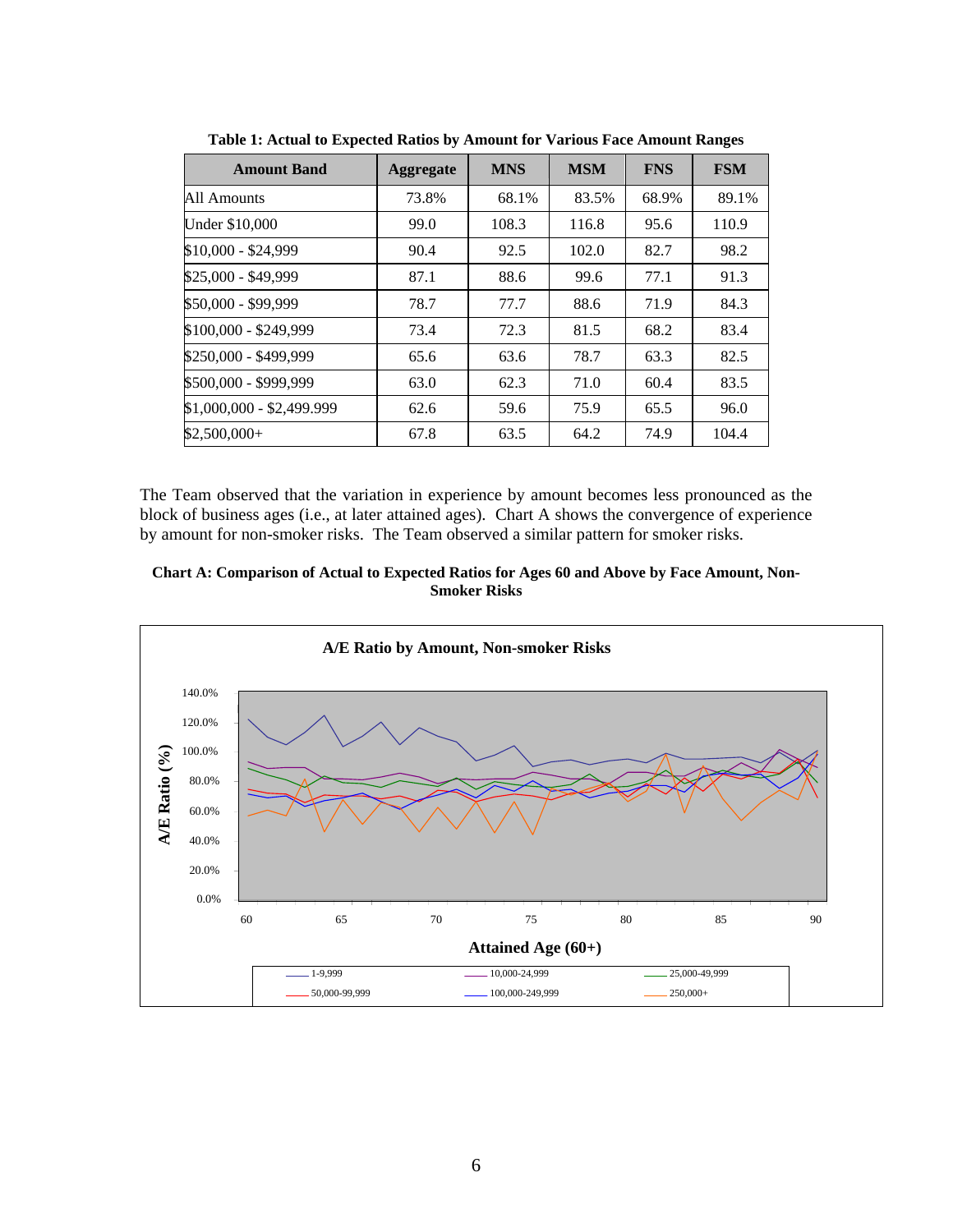Given that this study includes experience over a large number of durations, the Team believed it made sense to review changes in the cost of living (i.e., purchasing power of a dollar) over the last 25 to 30 years to determine whether to include more experience in the Primary Tables at later durations. The Team used this analysis to determine the face amount in later durations, which could be considered equivalent to a newly issued face amount of \$100,000 in 2003. The Consumer Price Index (CPI) and U.S. Average Wage Index (AWI) were used as proxies for the cost of living. The Team reviewed CPI history back to 1913 and the AWI back to 1951. The year-by-year summaries of both the CPI and Annual Wage Index are in Appendix H of this report. The resulting values are shown in Table 2 below.

| <b>Duration</b> | Equivalent Face Amount to \$100,000 in 2003 |
|-----------------|---------------------------------------------|
|                 | 101,222                                     |
| 2               | 99,504                                      |
| 3               | 97,854                                      |
| $4 - 5$         | 91,754                                      |
| $6 - 10$        | 77,231                                      |
| $11 - 15$       | 64,682                                      |
| $16-20$         | 51,962                                      |
| $21 - 25$       | 39,517                                      |
| $26+$           | 15.430                                      |

**Table 2: Results of Face Amount Equivalency to \$100,000 Analysis by Duration** 

The result of the above analyses determined that, for the development of the aggregate tables, an expanded approach for face amount bands is justified. Using the information in Table 2, the constraints in which the face amount bands were provided in the study and the average amounts within each face amount band, the Team developed the staggered face amount bands shown in Table 3 below:

| <b>Duration</b>       |                   | <b>Limited Underwriting Table</b><br><b>Issue Ages</b> | <b>Primary Table</b><br><b>Issue Ages</b> |                      |  |  |
|-----------------------|-------------------|--------------------------------------------------------|-------------------------------------------|----------------------|--|--|
|                       | $<$ 70            | $70+$                                                  | <70                                       | $70+$                |  |  |
| $1 - 10$              | \$25,000-\$99,999 | \$10,000-\$49,999                                      | \$100,000-\$2,499,999                     | \$50,000-\$2,499,999 |  |  |
| (# claims)            | (11, 569)         | (3,391)                                                | (16, 752)                                 | (2,840)              |  |  |
| $11 - 25$             | \$10,000-\$49,999 | $$0 - $24,999$                                         | \$50,000-\$2,499,999                      | \$25,000-\$2,499,999 |  |  |
| $(\# \text{ claims})$ | (60, 471)         | (9, 466)                                               | (42,083)                                  | (4,529)              |  |  |
| $26+$                 | $$0 - 24.999$     | N/A                                                    | \$25,000-\$2,499,999                      | N/A                  |  |  |
| (# claims)            | (482, 297)        |                                                        | (12, 359)                                 |                      |  |  |

**Table 3: Breakdown of Experience by Issue Amount Included** 

The underlying select experience for older issue ages, juveniles and smoker risks was limited. Therefore, the Team used several data sources, graduation techniques and other adjustments to augment the data and develop the final tables, as discussed elsewhere in this report.

The Team made the following additional adjustments to the underlying data to develop the aggregate tables: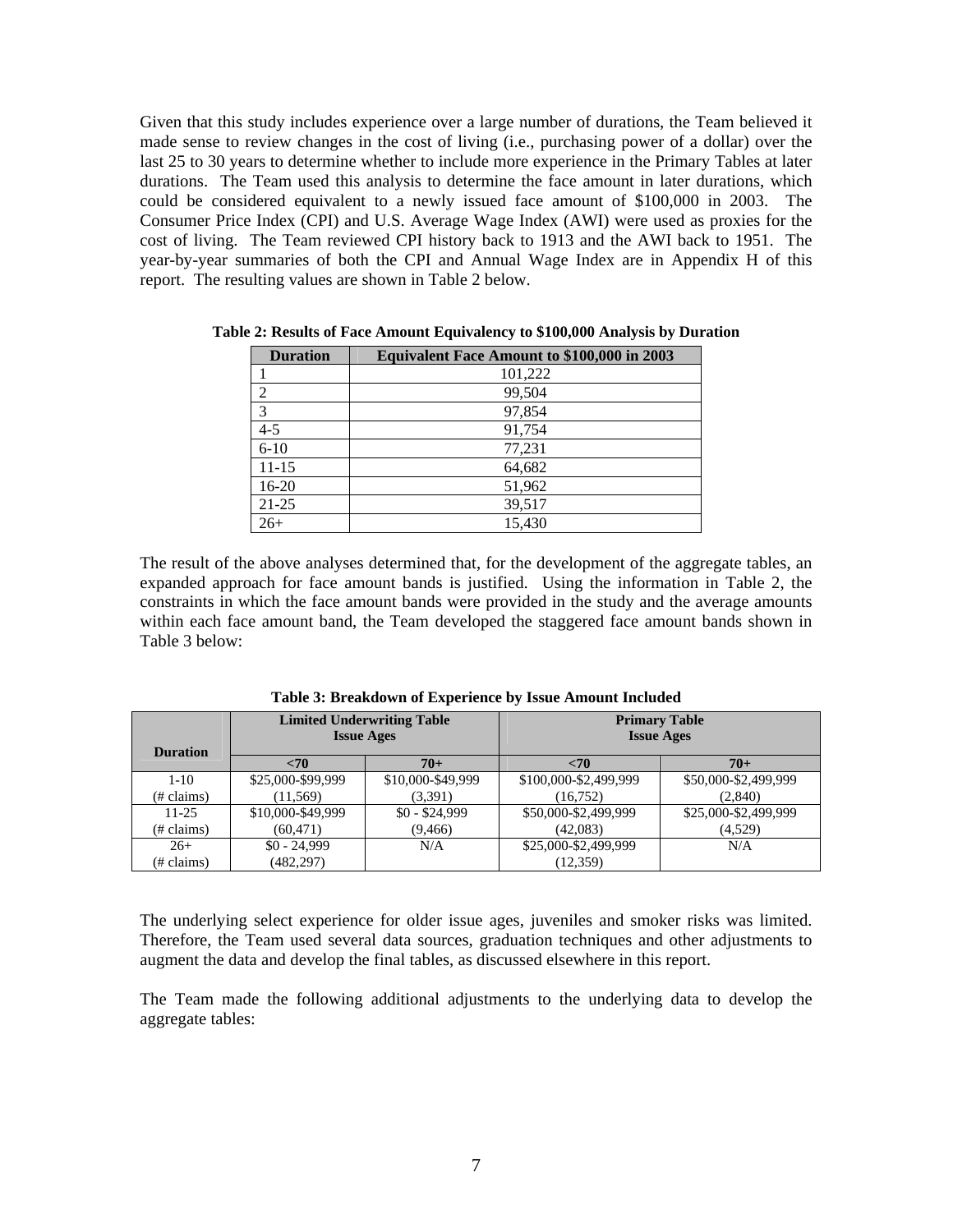- Removed exposures and claims at \$2.5 million and above. This was done in order to remove fluctuations from a few high claims. Overall, the removal had a minimal impact to the actual to expected ratio. Including experience for \$2.5 million and above, the actual to expected ratio was 72.0% (84.0% by policy count) of the 2001 VBT versus 72.3% (84.0% by policy count) for face amounts excluding amounts at or above \$2.5 million. The removal of the experience for these amounts mostly affected exposures in the early durations and at issue ages between 30 and 69. In total, eliminating this band reduced the exposures by \$474.3 billion, 104,663 policies and removed 213 claims from the experience.
- Removed exposures and claims below \$25,000 for the Primary Table. These exposures and claims were excluded to reflect the risks issued today under fully underwritten programs or for underwriting programs that utilize fluid testing. It is believed that some of the experience in the under \$25,000 face amount category was underwritten and issued on a simplified basis and, therefore, not reflective of fully underwritten business.
- For juvenile risks, used the underlying experience for all face amounts at age 0, duration 1, as the Team felt the underwriting for juvenile risks did not vary much by issue amount. The same age 0, duration 1 rate was used for both the Primary and Limited Underwriting Tables. More information on the development of the juvenile rates is in Section III.F of this report.
- Applied a factor of 95% to the underlying experience in durations 11-15 for issue ages between 18 and 79 for the Primary Table, but not the Limited Underwriting Table. This adjustment factor graded linearly to 100% at duration 25. The adjustment factors did not apply to attained ages 90 and above. The Team felt the 5% adjustment was a reasonable proxy to remove the anti-selective mortality often seen in level premium term experience beyond the level premium period and to account for general changes in the underwriting process that have taken place since the policies in the study were originally underwritten. The improvement begins to wear off after the 15th duration as there is less impact from level term plans at these durations in the underlying experience. (Note: The 2002-2004 Study included significantly more term experience than what was included in previous studies. Unfortunately, the data splits between permanent and term products were not fully reliable).

The underlying data becomes sparse and less reliable for ages in the mid to late 80s and beyond. Therefore, population mortality was used to reflect the mortality at the latest attained ages. The Team blended the experience into population mortality beginning in the late 80s. The Team analyzed different sets of population data including:

- Social Security Administration (SSA) data (based on Medicare death records from 2002, projected to 2003);
- Centers for Disease Control (CDC) data (also based on Medicare data);
- Veterans Administration (VA) data (based on 2003 claims); and
- 2003 RP2000 Combined Healthy annuitant mortality experience improved for three years using Scale AA (2003 RP2000 CH).

The timeframes chosen for each of these sources matched the timeframe of the underlying data. Each source had its advantages and disadvantages. No source had significant experience beyond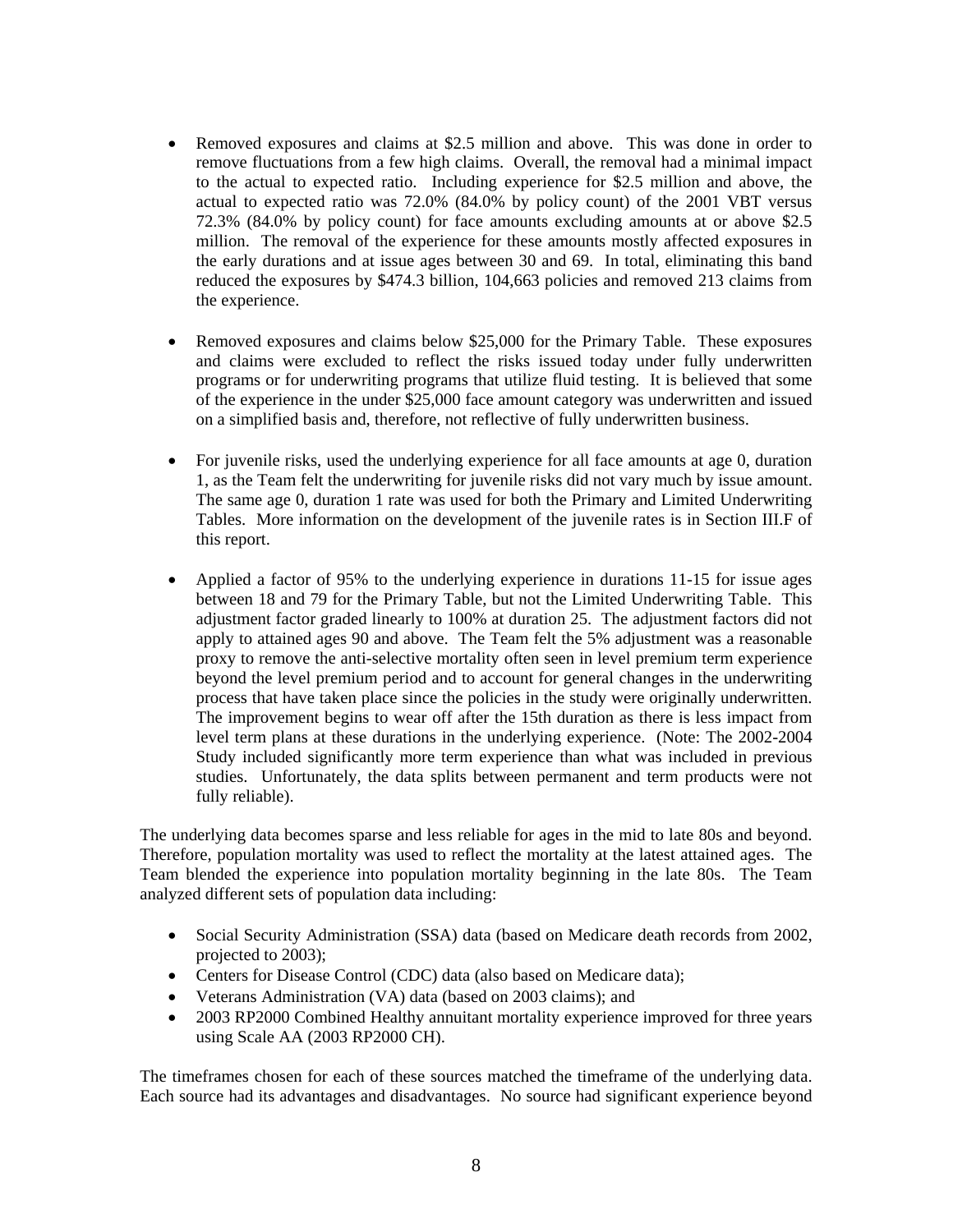attained age 95 and each used a different projection method to determine mortality rates for the late attained ages. Although the SSA data is the most conservative (see Charts B and C below), the Team felt it was also the most reliable. (Note: In the charts below, the ILEC data points were adjusted to reflect the exposure within each quinquennial age grouping).

In addition, the Team reviewed papers and research from the SOA 2005 Living to 100 and Beyond Seminar, as well as recent research and study on longevity issues and supercentenarian mortality. Based on this research, the Team decided to create tables with an omega mortality rate of 0.45 beginning at attained age 110. This is a change from past experience tables which have all ended with a mortality rate equal to 1.0.

The population mortality was then defined to be the SSA data up to age 95, graded between SSA data and 0.45 between ages 96 and 110, and 0.45 for ages 110 and above.

**Chart B: 2002-2004 ILEC Mortality Experience v. Other Sources, Male Risks, Attained Ages 85-110** 



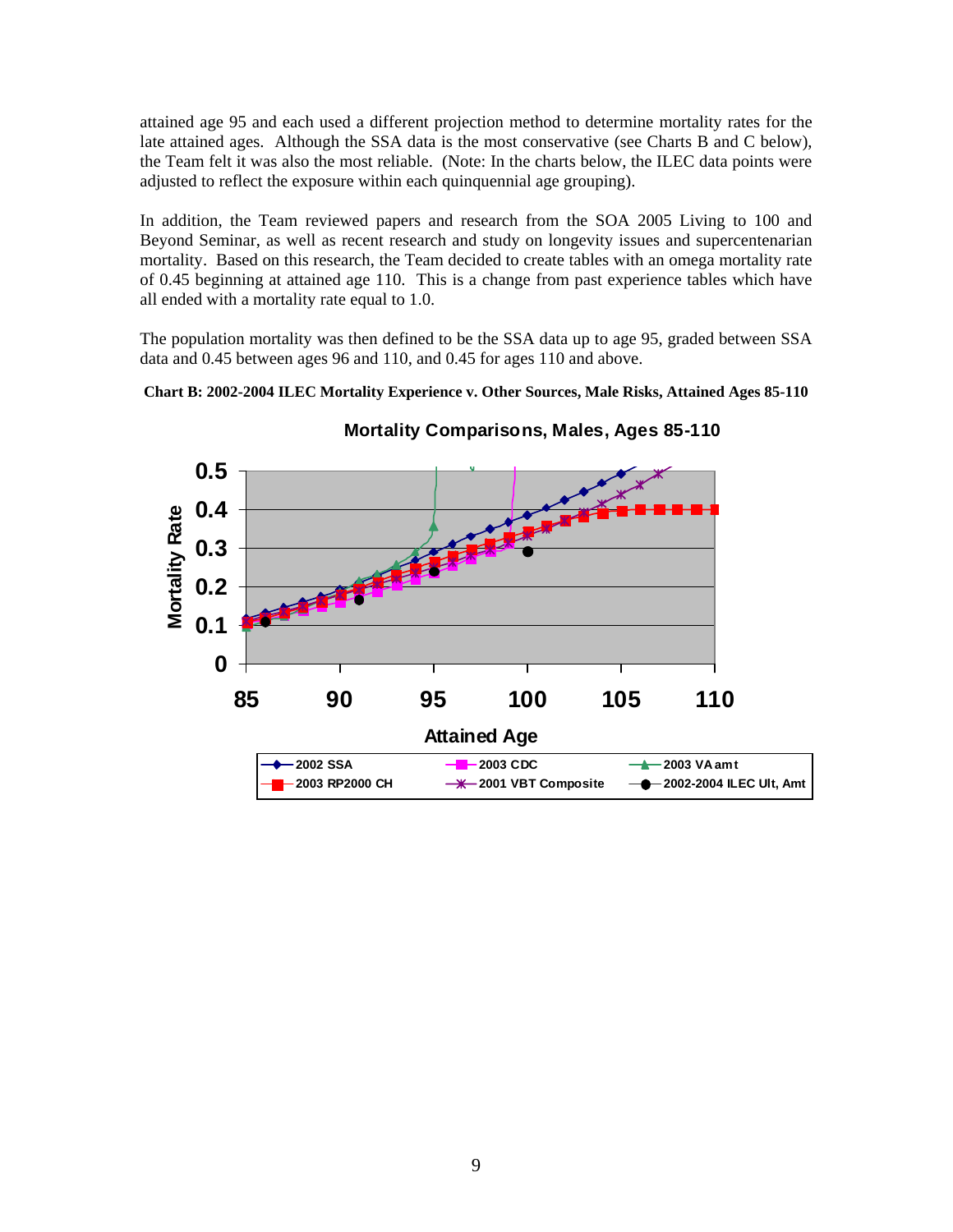#### **Chart C: 2002-2004 ILEC Mortality Experience v. Other Sources, Female Risks, Attained Ages 85 to 110**



#### **Mortality Comparisons, Females, Ages 85-110**

# **III - Primary Table Development**

The Team first developed the ultimate mortality rates using the underlying experience data with the adjustments discussed in Section II. Once the ultimate mortality rates were set, the Team then determined the appropriate select period and select gender distinct and smoker distinct mortality rates. Collectively, these four tables (Male Non-smoker, Female Non-smoker, Male Smoker and Female Smoker) are referred to as the Primary Table.

# **A. General Comments**

The Team focused primarily on actual mortality experience by amount in developing the tables. The Primary Tables were later split into multiple tables (referred to as the Relative Risk Tables or RR Tables) to reflect the range of expected mortality from super-preferred to residual standard risks. More details around the relative risk concept and how the Team used it to develop the RR Tables are discussed in Section IV and further explained in Appendix D of this report.

To develop the Primary Tables, the Team first developed ultimate rates for non-smoker risks. Because the ultimate experience consists primarily of exposures where the smoking status is unknown, the raw mortality was multiplied by 90% to reflect non-smoker mortality. The 90% factor was selected by the Team as a reasonable estimate of the relationship between non-smoker and aggregate mortality.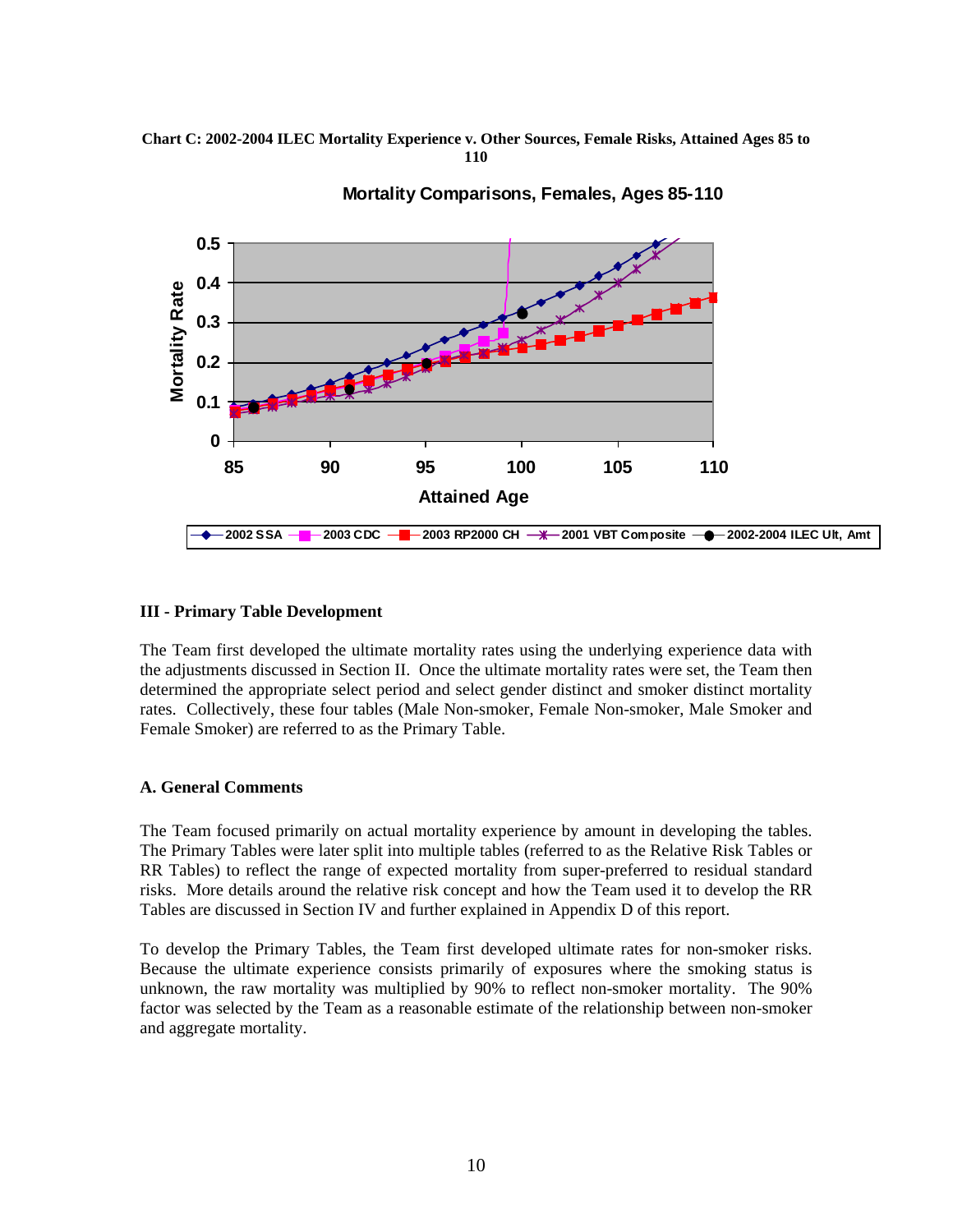#### **B. Ultimate Rate Graduation Methodology**

The primary graduation method used was Whittaker-Henderson. The focus of the graduation was fit over smoothness. Therefore, the graduation was performed using an order of four and smoothness factor of 10,000. The Team did explore alternative graduation methodologies but felt that Whittaker-Henderson provided the best table, given the nature of the underlying curve we were trying to fit.

In situations where the data was very limited or sparse, Whittaker-Henderson did not always develop a reasonable curve. Therefore, the Team investigated the possibility of using predictive modeling techniques. The Team investigated in detail one particular technique known as Projection Pursuit Regression (PPR). This is an iterative, non-parametric technique that seeks an optimal model for a response variable given a set of predictor variables. In our case, the response variable was either the mortality rate or the A/E ratio versus the 2001 VBT. The predictor variables available in our mortality experience data were age, duration, gender, smoker status and face amount band. More information regarding the PPR method is provided in Appendix I of this report.

Overall, Whittaker-Henderson provided the closest fit to the data; however, the PPR method provided a closer fit at the oldest attained ages for male risks and came closest to the population mortality as defined above. Therefore, the ultimate male non-smoker rates were generated using a combination of the rates resulting from both graduation methods. For male risks, the Team used the following schedule:

| <b>Attained Age</b> | % Whittaker-Henderson                   | $%$ PPR |
|---------------------|-----------------------------------------|---------|
| < 85                | 100%                                    | $0\%$   |
| 85                  | 90%                                     | 10%     |
| 86                  | 80%                                     | 20%     |
| 87                  | 70%                                     | 30%     |
| 88                  | 60%                                     | 40%     |
| 89                  | 50%                                     | 50%     |
|                     |                                         |         |
| $90*$               | PPR - 0.50 x (AttAge89PPR - AttAge89WH) |         |
| $91*$               | PPR - 0.40 x (AttAge89PPR - AttAge89WH) |         |
| $92*$               | PPR - 0.25 x (AttAge89PPR - AttAge89WH) |         |
| $93*$               | PPR - 0.10 x (AttAge89PPR - AttAge89WH) |         |
|                     |                                         |         |
| 94-106              | $0\%$                                   | 100%    |
| $107+$              | <b>Population Rates</b>                 |         |

**Table 4: Blending Between Graduation Methods into Population Mortality, Male Risks** 

\*For attained ages 90-93, the Team used the methodology shown above because the Whittaker-Henderson graduation was unreasonable beyond attained age 89.

For female risks, the Team felt the Whittaker-Henderson graduation method provided a closer fit to the underlying experience data than the PPR method. Therefore, only the Whittaker-Henderson method was used to graduate the female rates. The following table shows the weights used to grade between the Whittaker-Henderson and population mortality.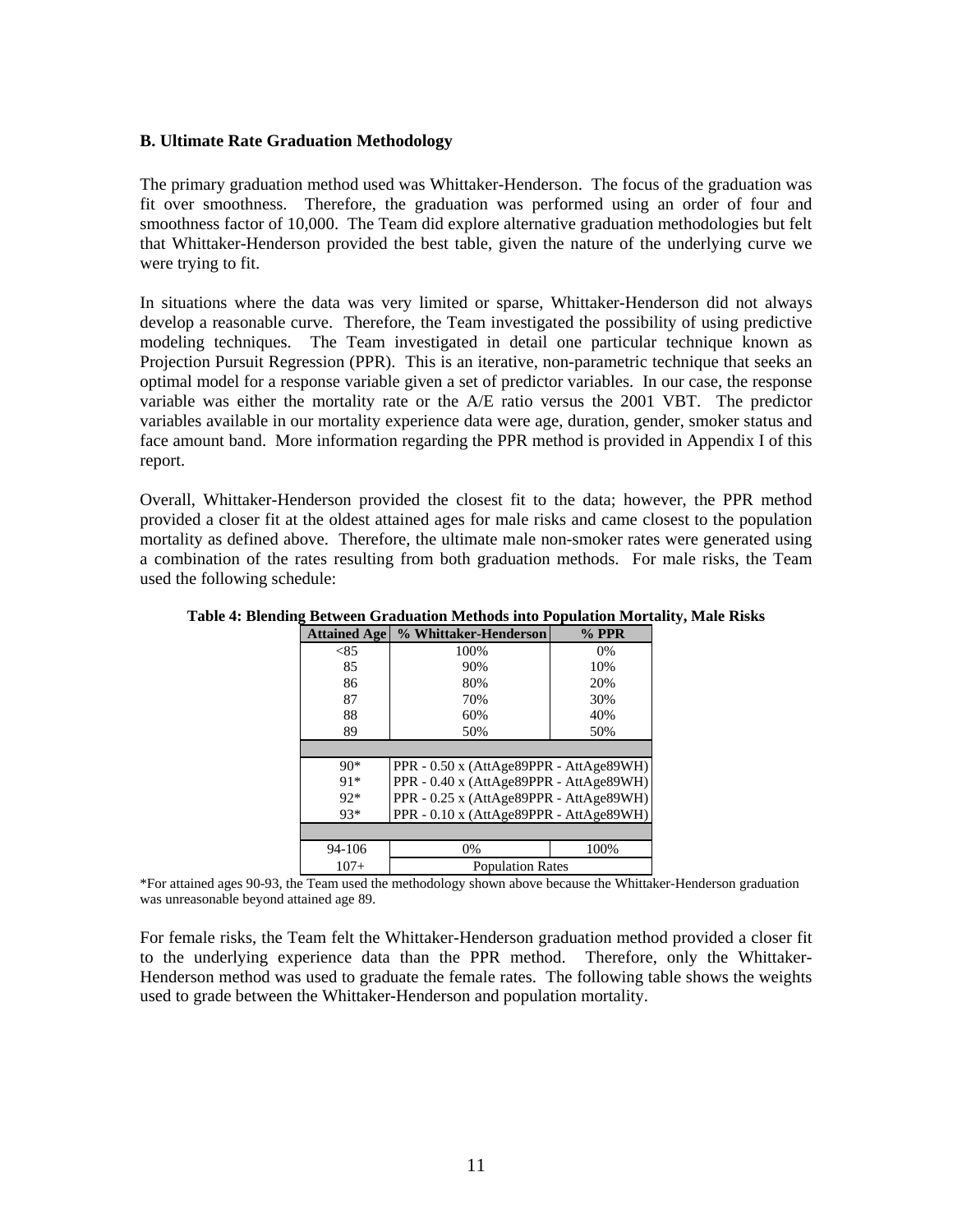| <b>Attained Age</b> | % Whittaker-Henderson | % Population |
|---------------------|-----------------------|--------------|
| $<$ 98              | 100.0%                | $0.0\%$      |
| 98                  | 87.5%                 | 12.5%        |
| 99                  | 75.0%                 | 25.0%        |
| 100                 | 62.5%                 | 37.5%        |
| 101                 | 50.0%                 | 50.0%        |
| 102                 | 37.5%                 | 62.5%        |
| 103                 | 25.0%                 | 75.0%        |
| 104                 | 12.5%                 | 87.5%        |
| $105+$              | 0.0%                  | 100.0%       |

**Table 5: Blending Between Graduated Rates and Population Mortality, Female Risks** 

#### **C. Issue Ages**

The issue ages for the 2008 VBT table are age zero to 90. The Team initially believed it made sense to develop tables with issue ages up to 95, but the table relationships were difficult to maintain once we began grading into population mortality. Therefore, the maximum issue age was reduced to age 90.

# **D. Select Period**

In determining the select mortality, the Team first needed to determine the appropriate select period. The Team performed an analysis based on attained age and duration. Sample output from this analysis is shown in Tables 6 and 7 below. Table 8 below summarizes the analysis shown in Tables 6 and 7 for sample ages, providing the initially suggested select periods along with a comparison to the select period in the 2001 VBT. In general, the select period ranged from 20 to 25 years. While there was some variation between male and female risks, the Team did not feel the data was supportive of a select period that varied by gender. Although the analysis suggests a shorter select period might be justified, there was no overwhelming evidence that we should shorten or change the select period from the 25 years used in the 2001 VBT. The final select period does vary slightly from that used in the 2001 VBT. Specifically, the Team defined the select period to be the earlier of 25 years or attained age 90, subject to a minimum select period of two years, regardless of issue age.

| Table 0. Sample Select Feriod Analysis - Male Risks                                  |                               |              |      |         |        |           |           |           |        |       |          |          |
|--------------------------------------------------------------------------------------|-------------------------------|--------------|------|---------|--------|-----------|-----------|-----------|--------|-------|----------|----------|
| Actual to Expected Ratio (in %), using the 2001 VBT Ultimate table as expected basis |                               |              |      |         |        |           |           |           |        |       |          |          |
|                                                                                      | <b>Duration (Policy Year)</b> |              |      |         |        |           |           |           |        |       |          |          |
| <b>Attained</b>                                                                      |                               |              |      |         |        |           |           |           |        |       |          |          |
| Age                                                                                  | 1                             | $\mathbf{2}$ | 3    | $4 - 5$ | $6-10$ | $11 - 15$ | $16 - 20$ | $21 - 25$ | $U$ lt | $1-5$ | $1 - 10$ | $1 - 15$ |
|                                                                                      |                               |              |      |         |        |           |           |           |        |       |          |          |
| 18-29                                                                                | 32.0                          | 35.1         | 38.1 | 45.7    | 91.7   | 98.5      | 98.1      | 107.8     | 87.8   | 36.1  | 43.5     | 47.9     |
| $30-39$                                                                              | 18.2                          | 30.6         | 36.1 | 47.7    | 50.3   | 73.8      | 93.8      | 123.0     | 134.3  | 32.8  | 36.3     | 38.5     |
| $40 - 49$                                                                            | 17.0                          | 24.2         | 35.4 | 39.8    | 46.3   | 63.0      | 74.7      | 79.4      | 105.5  | 30.4  | 35.7     | 39.9     |
| 50-59                                                                                | 15.4                          | 27.2         | 33.4 | 37.8    | 45.1   | 58.3      | 65.3      | 70.0      | 85.0   | 30.1  | 35.7     | 40.3     |
| 60-69                                                                                | 13.3                          | 25.3         | 33.0 | 32.1    | 44.3   | 56.1      | 62.1      | 69.6      | 75.8   | 27.3  | 34.8     | 40.5     |
| $70-79$                                                                              | 21.2                          | 26.5         | 36.1 | 41.2    | 44.0   | 56.5      | 65.1      | 77.3      | 82.2   | 34.7  | 40.3     | 47.0     |
| 80-89                                                                                | 28.5                          | 11.9         | 49.9 | 43.3    | 44.4   | 54.8      | 65.2      | 72.8      | 83.6   | 36.5  | 41.8     | 48.0     |
| $90+$                                                                                |                               |              |      | 122.8   | 76.6   | 60.4      | 78.6      | 64.2      | 93.4   | 122.8 | 79.5     | 68.7     |

**Table 6: Sample Select Period Analysis - Male Risks**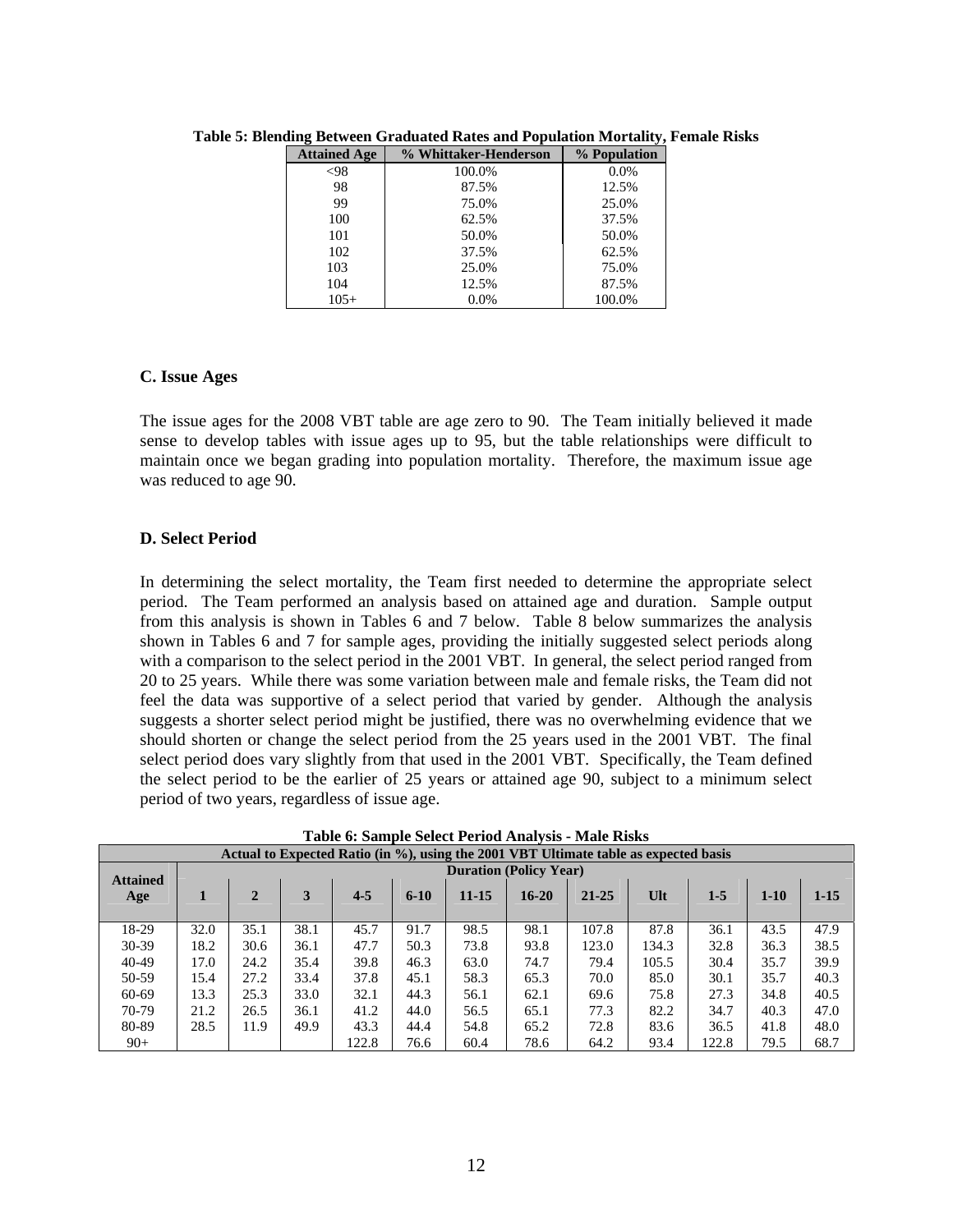|                 | Actual to Expected Ratio (in %), using the 2001 VBT Ultimate table as expected basis |              |      |         |          |           |           |           |        |       |        |          |  |
|-----------------|--------------------------------------------------------------------------------------|--------------|------|---------|----------|-----------|-----------|-----------|--------|-------|--------|----------|--|
| <b>Attained</b> | <b>Duration (Policy Year)</b>                                                        |              |      |         |          |           |           |           |        |       |        |          |  |
| Age             |                                                                                      | $\mathbf{2}$ | 3    | $4 - 5$ | $6 - 10$ | $11 - 15$ | $16 - 20$ | $21 - 25$ | $U$ lt | $1-5$ | $1-10$ | $1 - 15$ |  |
| 18-29           | 24.5                                                                                 | 25.7         | 50.6 | 72.8    | 62.5     | 113.0     | 68.5      | 98.5      | 109.2  | 40.8  | 43.9   | 49.3     |  |
| $30-39$         | 16.5                                                                                 | 24.3         | 54.7 | 34.7    | 50.5     | 52.7      | 75.5      | 98.8      | 75.8   | 30.0  | 35.0   | 36.5     |  |
| $40 - 49$       | 12.0                                                                                 | 22.9         | 31.6 | 37.6    | 48.2     | 63.0      | 68.1      | 86.1      | 100.1  | 27.4  | 34.5   | 39.4     |  |
| 50-59           | 11.7                                                                                 | 19.3         | 29.2 | 34.8    | 41.2     | 53.0      | 57.7      | 59.2      | 74.0   | 25.9  | 31.6   | 36.3     |  |
| 60-69           | 7.7                                                                                  | 20.0         | 18.3 | 41.4    | 46.5     | 53.7      | 53.5      | 59.9      | 81.2   | 25.3  | 34.3   | 39.3     |  |
| $70-79$         | 17.3                                                                                 | 34.0         | 36.1 | 46.7    | 49.2     | 56.5      | 59.6      | 84.2      | 88.7   | 37.0  | 44.2   | 48.2     |  |
| 80-89           | 10.4                                                                                 | 25.2         | 24.3 | 53.0    | 50.4     | 57.8      | 74.4      | 97.3      | 108.5  | 35.2  | 44.7   | 49.5     |  |
| $90+$           |                                                                                      |              |      | 90.3    | 89.8     | 91.3      | 95.5      | 119.7     | 115.3  | 90.3  | 89.8   | 90.7     |  |

**Table 7: Sample Select Period Analysis - Female Risks** 

**Table 8: Comparison of Observed Select Period to 2001 VBT Select Period** 

|                  |                | <b>Observed</b>       | 2001 VBT Select Period by Issue Age** |             |                |                                                                              |           |           |  |  |  |  |
|------------------|----------------|-----------------------|---------------------------------------|-------------|----------------|------------------------------------------------------------------------------|-----------|-----------|--|--|--|--|
|                  |                | <b>Select Period*</b> |                                       | <b>Male</b> |                | Female                                                                       |           |           |  |  |  |  |
| <b>Issue Age</b> | <b>Male</b>    | <b>Female</b>         | Composite                             | <b>NS</b>   | <b>SM</b>      | Composite                                                                    | <b>NS</b> | <b>SM</b> |  |  |  |  |
| 10               | 22             | 22                    | 16                                    | 16          | 16             | 17                                                                           | 17        | 17        |  |  |  |  |
| 15               | 20             | 20                    | 13                                    | 12          | 13             | 15                                                                           | 15        | 25        |  |  |  |  |
| 20               | 25             | 25                    | 14                                    | 17          | 22             | 17                                                                           | 11        | 12        |  |  |  |  |
| 25               | 25             | 25                    | 24                                    | 23          | 23             | 19                                                                           | 19        | 19        |  |  |  |  |
| 30               | 25             | 25                    | 25                                    | 25          | 25             | 20                                                                           | 24        | 16        |  |  |  |  |
| 35               | 24             | 24                    | 25                                    | 25          | 25             | 25                                                                           | 25        | 17        |  |  |  |  |
| 40               | 23             | 23                    | 25                                    | 25          | 25             | 24                                                                           | 25        | 23        |  |  |  |  |
| 45               | 23             | 22                    | 25                                    | 25          | 25             | 19                                                                           | 25        | 25        |  |  |  |  |
| 50               | 22             | 22                    | 25                                    | 25          | 13             | 18                                                                           | 25        | 25        |  |  |  |  |
| 55               | 22             | 21                    | 25                                    | 25          | 12             | 18                                                                           | 25        | 25        |  |  |  |  |
| 60               | 22             | 21                    | 25                                    | 25          | 12             | 25                                                                           | 25        | 25        |  |  |  |  |
| 65               | 22             | 21                    | 25                                    | 25          | 13             | 25                                                                           | 25        | 25        |  |  |  |  |
| 70               | 21             | 20                    | 23                                    | 25          | 22             | 25                                                                           | 25        | 25        |  |  |  |  |
| 75               | 19             | 19                    | 18                                    | 21          | 17             | 25                                                                           | 25        | 25        |  |  |  |  |
| 80               | 14             | 14                    | 13                                    | 19          | 12             | 11                                                                           | 24        | 24        |  |  |  |  |
| 85               | 9              | 9                     |                                       | 19          | 7              | 12                                                                           | 19        | 14        |  |  |  |  |
| 90               | $\overline{4}$ | 4                     | 3                                     | 14          | $\overline{2}$ | 23                                                                           | 23        | 23        |  |  |  |  |
|                  | $\ast$         |                       |                                       |             |                | Observed select period differs from the final select period in the 2008 VBT  |           |           |  |  |  |  |
|                  | **             |                       |                                       |             |                | Defined for issue age X as the last duration for which $q[x]+t < q[x-1]+t+1$ |           |           |  |  |  |  |

#### **E. Select Period Graduation Methodology**

As with the ultimate data, the Team's focus in the graduation was fit over smoothness. The Whittaker-Henderson method with an order of four and smoothness factor equal to 10,000 was used to graduate the select period mortality rates. The PPR method was not used to graduate the select period mortality.

Like the older age ultimate data, the older age select data was quite limited. Therefore, the Team made some adjustments to the Whittaker-Henderson generated select mortality as follows: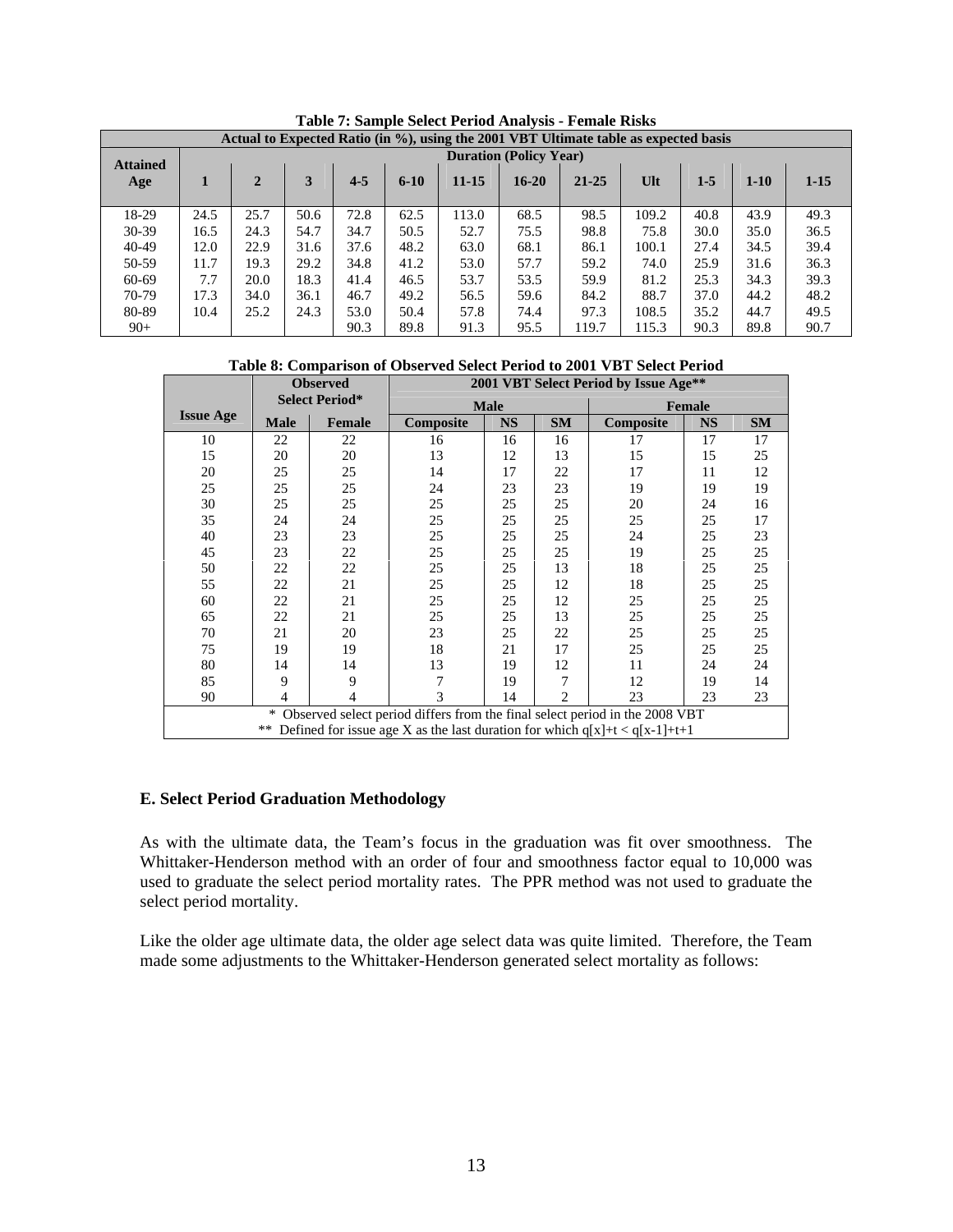| <b>Issue</b>     |                                     | <b>Duration</b>                                                                                                                  |                                                          |  |  |  |  |  |  |  |  |  |  |
|------------------|-------------------------------------|----------------------------------------------------------------------------------------------------------------------------------|----------------------------------------------------------|--|--|--|--|--|--|--|--|--|--|
| $\text{Ages}(s)$ |                                     |                                                                                                                                  |                                                          |  |  |  |  |  |  |  |  |  |  |
| < 85             | No adjustment                       | No adjustment                                                                                                                    | No adjustment                                            |  |  |  |  |  |  |  |  |  |  |
| $85 - 88$        | No adjustment                       | $q_x = q_{x-1} + 0.5 \text{ x } [(q_{x, \text{ dur1}} - q_{x-1, \text{ dur1}}) + (q_{x, \text{ dur3}} - q_{x-1, \text{ dur3}})]$ | Ultimate $q_x$ x Select Factor $*$                       |  |  |  |  |  |  |  |  |  |  |
| 89               | No adjustment                       | $q_{89, dur2} = 0.65$ x $q_{89, dur1} + 0.35$ x $q_{89, dur3}$                                                                   | Ultimate $q_x$ x Select Factor $*$                       |  |  |  |  |  |  |  |  |  |  |
| 90               | $q_{90} = q_{89} x (q_{89}/q_{88})$ | $q_{90, \text{ dur2}} = 0.60 \text{ x } q_{90, \text{ dur1}} + 0.40 \text{ x } q_{90, \text{ dur3}}$                             | No select period, all $q_x$ are set to<br>ultimate rates |  |  |  |  |  |  |  |  |  |  |

**Table 9: Adjustments to Older Age Select Graduated Mortality Rates** 

\* Select Factor is linearly interpolated between actual attained age 84 Select Factor and the attained age 90 Select Factor for each duration

# **F. Juveniles**

For juvenile ages (defined herein as less than 18), the underlying data was sparse and resulted in a pattern of mortality rates inconsistent with a more traditional select and ultimate rate structure. The Team felt a 25-year select and ultimate pattern did not make sense for juvenile risks, based on the level of underwriting generally performed at these ages. The actual mortality experience for male issue ages 0-17, durations 1-10 was roughly 78% of the population mortality; for females, the actual mortality experience was 83%. The aggregate tables used the actual experience for all face amounts for issue age 0, duration 1. Beyond that, juvenile mortality was set equal to 78% of the population mortality for males and 83% for females up to attained age 10. Mortality was then graded between population and aggregate table rates between ages 10 and 25. This resulted in no select period for issue ages 10 and under. The population mortality table used was the 2002 Social Security Administration data projected to 2003.

# **G. Smoker Table Development**

The underlying smoker data was quite sparse. As a result, no graduation method generated a table with meaningful relationships between smoker and non-smoker risks at all ages and durations. In addition, the Team reviewed the analysis for smoker mortality used in developing the smoker rates for the 2001 VBT and determined the ratio approach was still appropriate to use. The Team also looked at the smoker to non-smoker mortality ratios that resulted from the PPR graduation method on the smoker and non-smoker experience data. In general, these ratios showed a smooth shape by issue age and duration reasonably consistent with 2001 VBT ratios and the Team's expectations, where Whittaker-Henderson graduation ratios showed anomalous patterns. However, at attained ages 45 to 75, the magnitude of the PPR ratios appeared to significantly understate ratios of raw experience data (by as much as 30%), whereas Whittaker-Henderson ratios appeared to be a better fit. In the end, the Team adjusted the ratios of the PPR smoker to non-smoker data at these central ages to more closely match Whittaker-Henderson magnitudes. The Team also established a maximum ratio of 350% and a minimum ratio of 110%, then re-graduated these adjusted PPR ratios to smooth the adjustments and arrive at a final set of smoker to non-smoker ratios. These ratios were then applied to the non-smoker rates to determine the final smoker rates. Detailed information regarding research on smoker to nonsmoker mortality can be found in the Final Report of the Individual Life Insurance Valuation Mortality Task Force 2001 Valuation Basic Table (2001 VBT), Section III, Construction of Smoker Distinct (http://www.soa.org/research/individual-life/final-report-life-insurancevaluation.aspx).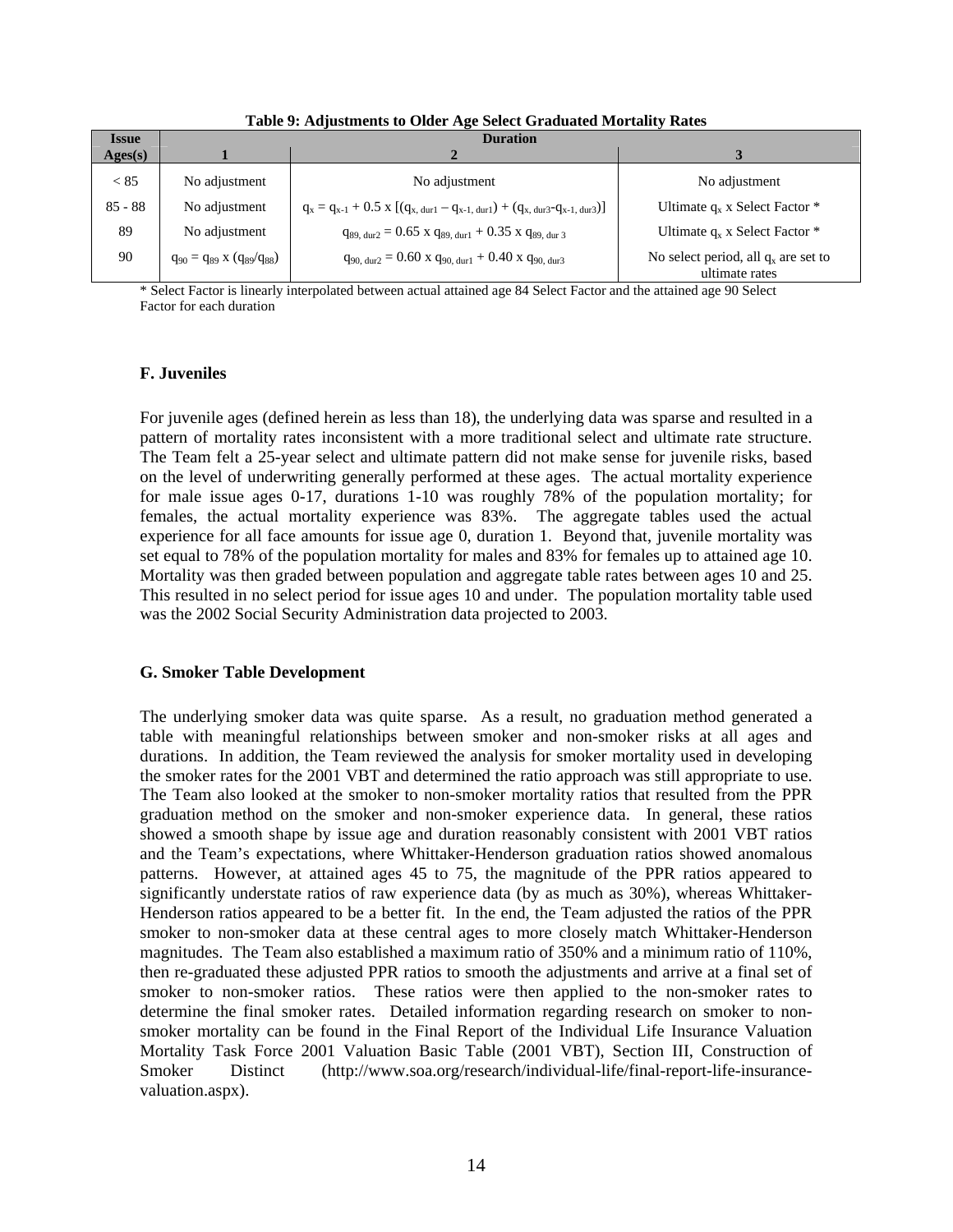#### **H. Improvement Factors**

The resulting mortality tables were then projected forward to the beginning of year 2008. The underlying experience was from 2002-2004, with the midpoint being mid-year 2003. Therefore, a four and a half year improvement factor was applied. To determine the level of the improvement factors, the Team reviewed the documentation supporting the mortality improvement factors used to develop the 2001 VBT, as well as the improvement in the overall population through 2003. The magnitude of recent improvement in the overall population mortality rates was found to be very similar to the improvement used in the development of the 2001 VBT. However, the overall population data showed improvement down to lower ages than the data underlying the 2001 VBT. Both the magnitude and the age at which mortality improvement began to appear for the population was found to be consistent with the industrywide mortality improvement assumptions summarized in the Society of Actuaries' Mortality Table Construction Survey Report dated June, 2007.

The Team assumed annual mortality improvement as follows:

- For male risks, the improvement factors are 0% up to age 20, and then grade from 0% to 1% between ages 20 and 30. The improvement stays at 1% until age 80 after which it begins to grade back to 0% by attained age 90 (see Table 10 below).
- For female risks, the improvement factors begin at a later age but also wear off by attained age 90. The improvement factors are 0% up to age 35, then grade from 0% to 0.5% between ages 35 and 45, and remain at 0.5% until age 80 after which the factors begin to grade back to 0% by age 90 (see Table 10 below).

|                         | <b>Male</b>             |        |                    | Female                  |                         |        |                    |  |  |
|-------------------------|-------------------------|--------|--------------------|-------------------------|-------------------------|--------|--------------------|--|--|
| <b>Attained</b><br>Ages | Per Year<br>Improvement | Factor | 4.5 Year<br>Factor | <b>Attained</b><br>Ages | Per Year<br>Improvement | Factor | 4.5 Year<br>Factor |  |  |
| $0 - 20$                | $0.0\%$                 | 1.000  | 1.000              | $0 - 35$                | 0.00%                   | 1.000  | 1.000              |  |  |
| 21                      | 0.1%                    | 0.999  | 0.996              | 36                      | 0.05%                   | 0.005  | 0.998              |  |  |
| 22                      | 0.2%                    | 0.998  | 0.991              | 37                      | 0.10%                   | 0.990  | 0.996              |  |  |
| 23                      | 0.3%                    | 0.997  | 0.987              | 38                      | 0.15%                   | 0.985  | 0.993              |  |  |
| 24                      | 0.4%                    | 0.996  | 0.982              | 39                      | 0.20%                   | 0.980  | 0.991              |  |  |
| 25                      | 0.5%                    | 0.995  | 0.978              | 40                      | 0.25%                   | 0.975  | 0.989              |  |  |
| 26                      | 0.6%                    | 0.994  | 0.973              | 41                      | 0.30%                   | 0.970  | 0.987              |  |  |
| 27                      | 0.7%                    | 0.993  | 0.969              | 42                      | 0.35%                   | 0.965  | 0.984              |  |  |
| 28                      | 0.8%                    | 0.992  | 0.965              | 43                      | 0.40%                   | 0.960  | 0.982              |  |  |
| 29                      | 0.9%                    | 0.991  | 0.960              | 44                      | 0.45%                   | 0.955  | 0.980              |  |  |
| $30-79$                 | 1.0%                    | 0.990  | 0.956              | 45-79                   | 0.50%                   | 0.950  | 0.978              |  |  |
| 80                      | 1.0%                    | 0.990  | 0.956              | 80                      | 0.50%                   | 0.950  | 0.978              |  |  |
| 81                      | 0.9%                    | 0.991  | 0.960              | 81                      | 0.45%                   | 0.955  | 0.980              |  |  |
| 82                      | 0.8%                    | 0.992  | 0.965              | 82                      | 0.40%                   | 0.960  | 0.982              |  |  |
| 83                      | 0.7%                    | 0.993  | 0.969              | 83                      | 0.35%                   | 0.965  | 0.984              |  |  |
| 84                      | 0.6%                    | 0.994  | 0.973              | 84                      | 0.30%                   | 0.970  | 0.987              |  |  |
| 85                      | 0.5%                    | 0.995  | 0.978              | 85                      | 0.25%                   | 0.975  | 0.989              |  |  |
| 86                      | 0.4%                    | 0.996  | 0.982              | 86                      | 0.20%                   | 0.980  | 0.991              |  |  |
| 87                      | 0.3%                    | 0.997  | 0.987              | 87                      | 0.15%                   | 0.985  | 0.993              |  |  |
| 88                      | 0.2%                    | 0.998  | 0.991              | 88                      | 0.10%                   | 0.990  | 0.996              |  |  |
| 89                      | 0.1%                    | 0.999  | 0.996              | 89                      | 0.05%                   | 0.995  | 0.999              |  |  |
| $90+$                   | 0.0%                    | 1.000  | 1.000              | $90+$                   | 0.00%                   | 1.000  | 1.000              |  |  |

**Table 10: Mortality Improvement Factors Used to Project Mortality to 2008**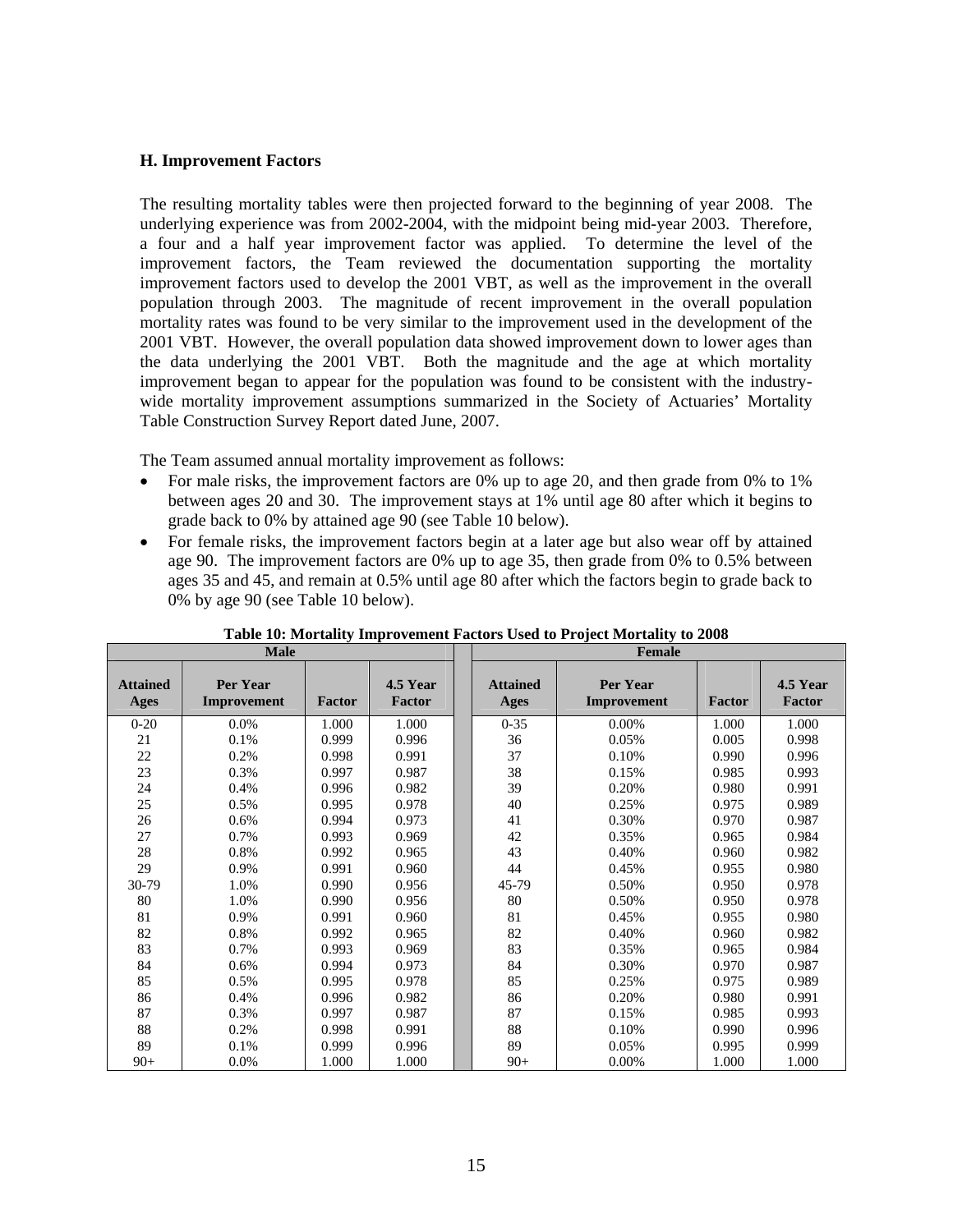#### **I. Additional Adjustments**

After application of the graduation techniques and improvement factors, the Team reviewed the resulting tables for relationship reasonableness and made manual adjustments to ensure the appropriate relationships held. The Team utilized the following tests:

1. Duration within issue age test: With a few possible exceptions where the experience clearly justifies, such as mortality at young ages, mortality for any given issue age should not decrease with duration since issue. That is,

$$
q_{[x]} \leq q_{[x]+1} \leq q_{[x]+2} \leq \dots
$$

2. Issue age within duration test: With a few possible exceptions where the experience clearly justifies, such as mortality at young ages, mortality for any given duration since issue should not decrease with issue age. That is,

$$
q_{[x]+t}\leq q_{[x+1]+t}\leq q_{[x+2]+t}\leq \ldots
$$

3. Attained age test: Mortality for any given attained age should not decrease with duration since issue. That is,

$$
q_{[x]} \leq q_{[x-1]+1} \leq q_{[x-2]+2} \leq \dots
$$

4. Gender relationship: In general, female mortality should be less than or equal to male mortality for any given attained age. That is,

$$
q_{[x]}^{\text{(female)}} \leq q_{[x]}^{\text{(male)}}
$$

5. Non-smoker to smoker relationship: Non-smoker mortality should be less than or equal to smoker mortality for any given attained age. That is,

$$
q_{[x]}^{\hspace*{1em} \textrm{(non-smoker)}} \leq q_{[x]}^{\hspace*{1em} \textrm{(smoker)}}
$$

6. Relationship between classes: In a multi-class system, the mortality for the more preferred risk class should be less than or equal to the next preferred risk class mortality for any given attained age. That is,

$$
q_{[x]}^{\ (class\ x)} \leq q_{[x]}^{\ (class\ x+1)}
$$

For both male and female rates, the tests were not enforced for:

- 1. Ages under 10 or
- 2. The decline in mortality through the early 30s.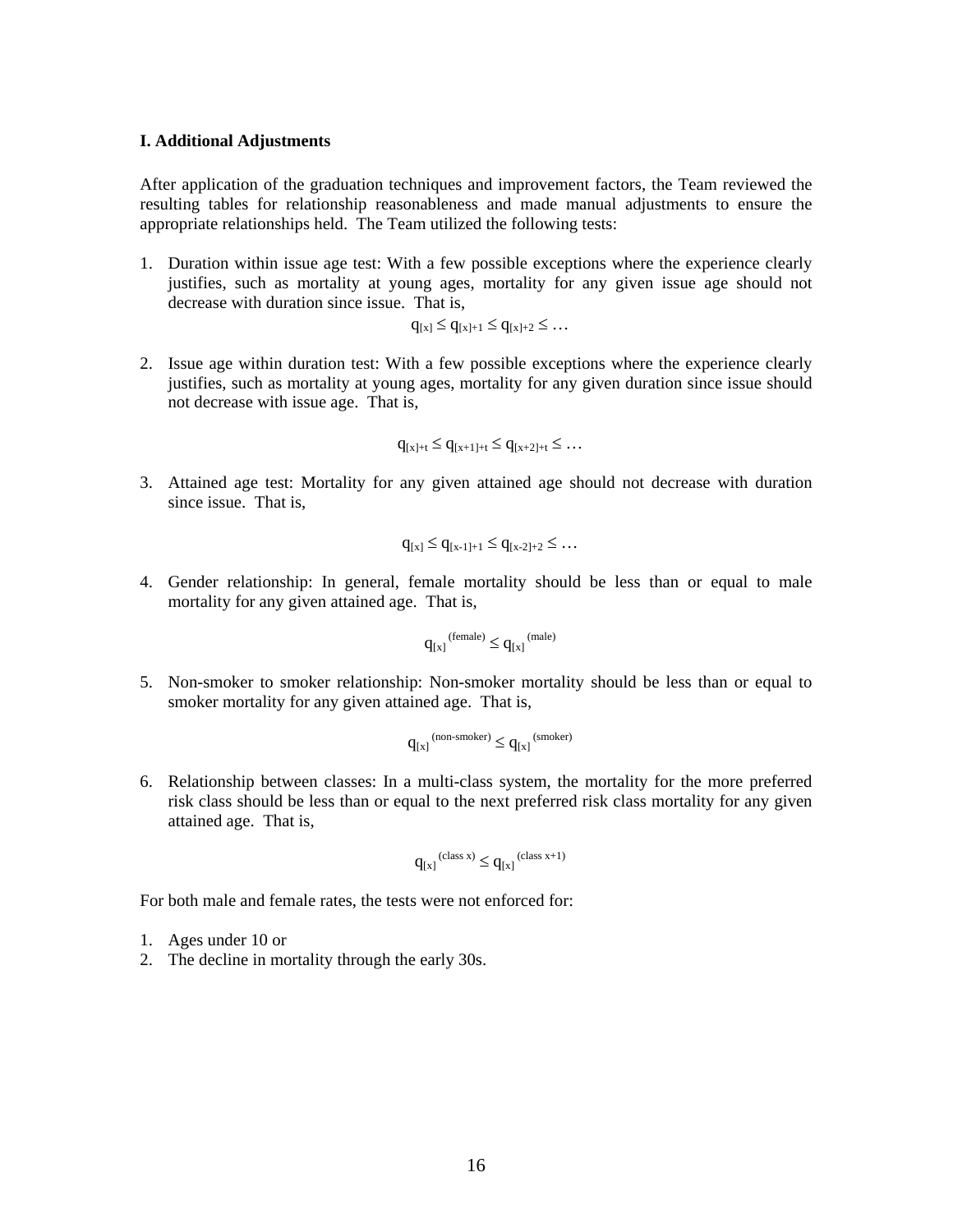The Team is aware of some smoothing concerns between the select and ultimate rates in the mid 40s. These are a result of the approach the Team used to generate the juvenile mortality rates and have not been modified.

Numerous changes of small magnitude, from .00001 to .00005, were made to bring the rates into compliance with the smoothness tests. These minor changes typically took place at younger ages (i.e., under 25) and early durations.

# **IV. Relative Risk Table Development**

# **A. General Comments**

The Team was charged with developing a complete set of valuation basic mortality tables, reflective of preferred class underwriting programs. Based on the Primary Tables described above, the Team developed a set of Relative Risk (RR) Tables to reflect the various levels of mortality from preferred class underwriting programs.

The creation of the RR Tables was a multiple-step process. First, representative Relative Risk Ratios (RRRs) were generated and applied to the Primary Table mortality rates. This was done separately for males and females. Then, a Preferred Wear-Off Factor was applied for Durations 2 and later, according to the schedule provided in Appendix E of this report. The Preferred Wear-Off Factors are described in greater detail later in this section.

To generate the RRRs, the Team started with data from a subset of the contributors to the 2002- 2004 Study. Twenty-eight contributors provided preferred underwriting guidelines in addition to their mortality experience by risk class. This data was put through the underwriting criteria algorithm discussed in the Underwriting Criteria Team Report in the Joint Preferred Mortality Project Interim 2007 Report dated November 11, 2007 to create an Underwriting Criteria Score (UCS). The UCS scores ranged from 26 to 148, with 148 equal to the residual standard class for both non-smoker and smoker risks. After further analysis, the Team felt the experience associated with the UCS scores less than 40 was inconclusive. Therefore, the Team declined to develop a valuation basic table to represent the mortality resulting from these lower UCS scores.

To determine the appropriate number of tables to represent the range of the mortality experience for companies with multiple risk classes beyond smoker and non-smoker, the Team analyzed the distribution of UCS scores by measuring the Relative Risk, i.e., the estimate of the mortality of each UCS mortality class relative to an aggregate mortality assumption. The Team relied on the development and research from a large reinsurer to determine the Relative Risk Ratios (RRRs). A more thorough description of the RRRs and how the Relative Risk Tables (RR Tables) were derived is in Appendix D of this report.

Chart D shows the distribution of the RRRs for the entire group of non-smoker risk classes scored through the Underwriting Criteria Team (UCT) process described in the Underwriting Criteria Team Report in the Joint Preferred Mortality Project Interim 2007 Report dated November 11, 2007. In Chart D, the data points shown on the X-axis represent the mid-points of ranges of RRRs. For example, the bar above the RRR of 70% represents the percentage of classes that have RRRs between 67.5% and 72.5%. The Team's objective was to develop a number of nonsmoker tables it believed to be adequate to cover the expected mortality for a significant number of companies. For practicality, a secondary objective of the Team was to have the tables equally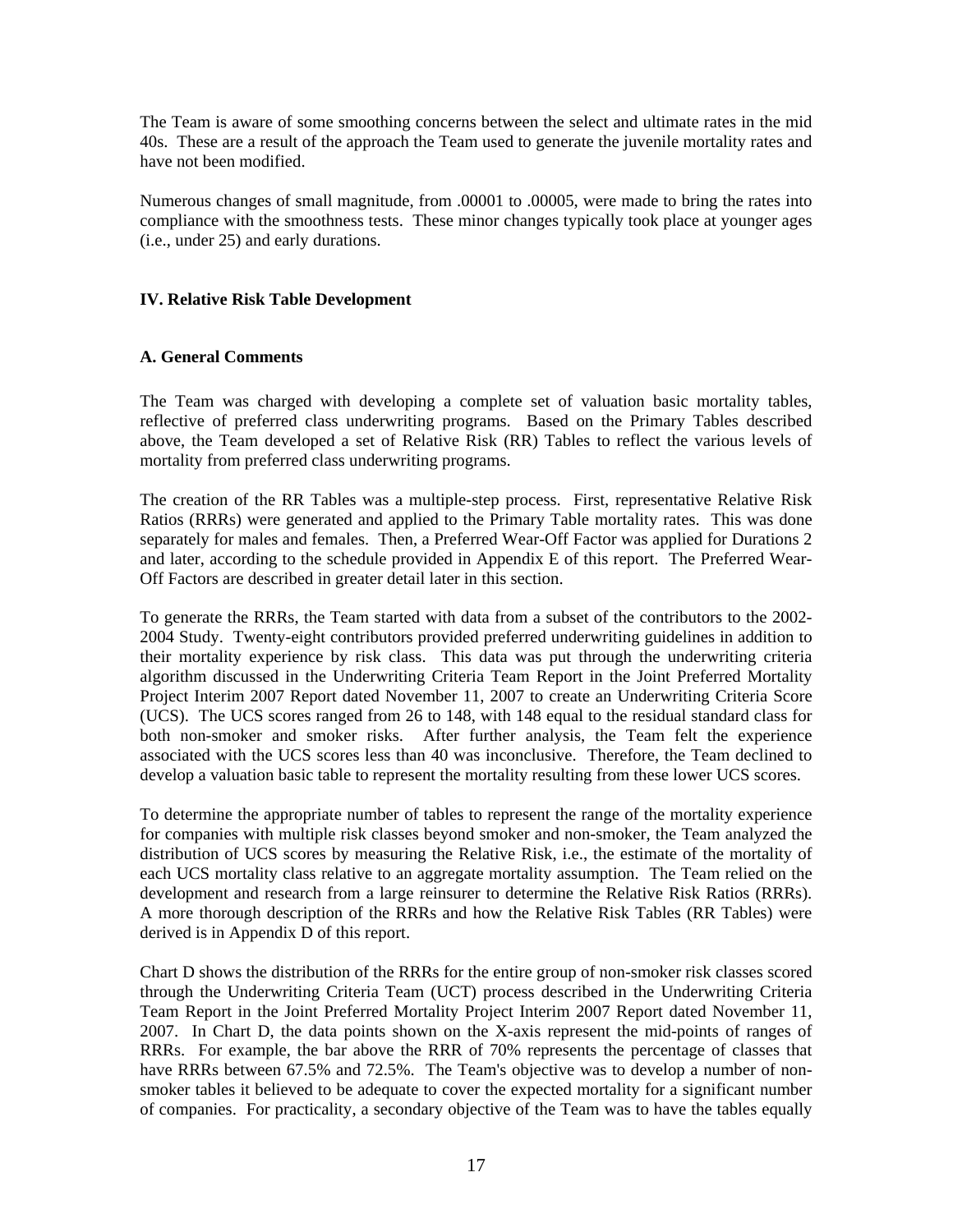spaced among the range of tables. Based on this distribution of RRRs, the Team decided to develop ten Relative Risk Tables for non-smoker risks, with a minimum table representing a 70% RRR and the maximum table a 160% RRR (i.e., each table represents an increment in the RR of 10).



#### **Chart D: Distribution of Relative Risk Ratios for Non-smoker Risks**

Chart E shows the distribution of the RRRs for the entire group of smoker risk classes scored through the UCT process described in Underwriting Criteria Team Report in the Joint Preferred Mortality Project Interim 2007 Report dated November 11, 2007. Again, the data points shown on the X-axis represent the mid-points of ranges of RRRs. For example, the RRR of 75% represents RRRs that fell between 72.5% and 77.5%. As with the non-smoker risks, the Team's objective was to develop a number of smoker tables it believed to be adequate to cover the expected mortality for a significant number of companies and to have the tables equally spaced among the range of tables. Typically, companies had fewer smoker classes than they had nonsmoker classes. Thus, the resulting RRRs are grouped a little more evenly. Based on this distribution of RRRs, the Team decided to develop four Relative Risk Tables for smoker risks, with a minimum table representing a 75% RRR and the maximum table a 150% RRR (i.e., each table represents an increment in the RR of 25).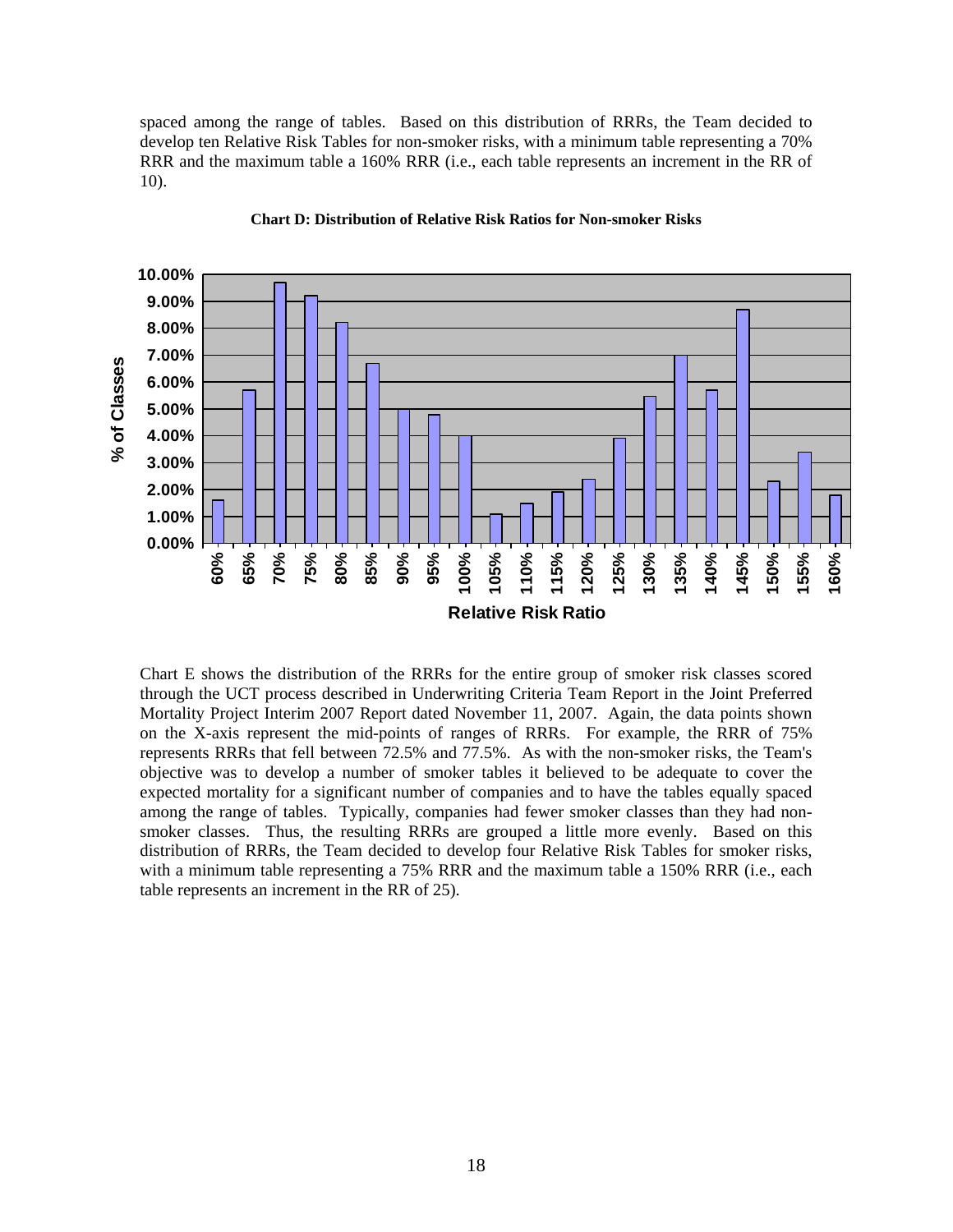

**Chart E: Distribution of Relative Risk Ratios for Smoker Risks** 

For both non-smoker and smoker risks, the Team decided the overall average mortality for fully underwritten business would be represented by the 100% table (RR100). The RR100 Table corresponded to a specific UCS score of 76 for both smoker and nonsmoker risks when calculated across all population subsets. A complete listing of the RR Tables and the corresponding specific UCS is provided in Table 11 below as well as in Appendix D of this report.

| <b>Smoking Status</b> | <b>Relative Risk Table (RR Table)</b> | <b>Specific UCS</b> |
|-----------------------|---------------------------------------|---------------------|
| Non-smoker            | 70%                                   | 36                  |
| Non-smoker            | 80%                                   | 51                  |
| Non-smoker            | 90%                                   | 64                  |
| Non-smoker            | 100%                                  | 76                  |
| Non-smoker            | 110%                                  | 87                  |
| Non-smoker            | 120%                                  | 98                  |
| Non-smoker            | 130%                                  | 106                 |
| Non-smoker            | 140%                                  | 113                 |
| Non-smoker            | 150%                                  | 119                 |
| Non-smoker            | 160%                                  | 123                 |
| Smoker                | 75%                                   | 44                  |
| Smoker                | 100%                                  | 76                  |
| Smoker                | 125%                                  | 103                 |
| Smoker                | 150%                                  | 119                 |

|  |  | Table 11: Relative Risk Table and Corresponding Specific UCS |
|--|--|--------------------------------------------------------------|
|  |  |                                                              |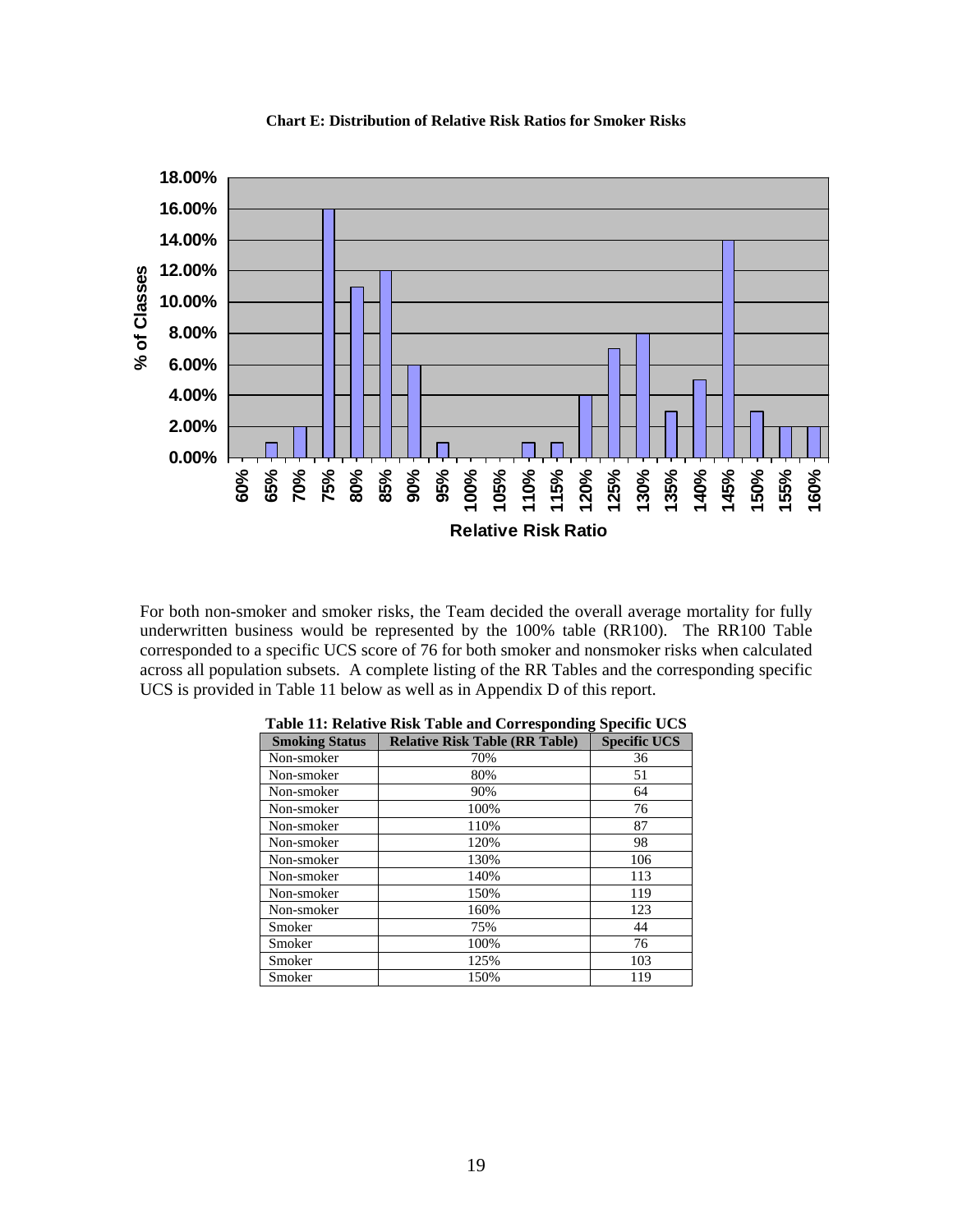Each RR Table represents the mortality for a specific population subset. For example, the mortality for the RR70 table (i.e., the non-smoker table represented by an RRR of 70) represents the mortality of the population subset with a UCS score of 36. The UCS of 36 was chosen because the weighted average mortality of the population subset with a UCS of 36 is 70% of the weighted average mortality of the population with a UCS of 76 (the RR100 Non-smoker table). However, the individual mortality ratio is not necessarily 70% for each subset. The RR70 table reflects the actual difference for each subset. For example, for male non-smokers issue age 25, the mortality ratio (after adjustment as described below) between the RR70 and RR100 tables is 80%. For male non-smokers issue age 65, the ratio is 65%.

Since the Team decided that the overall industry average mortality would be represented by the 100% table, an anomaly occurs where none of the tables the Team developed exactly match the experience for a given UCS score. While the industry average RR100 Non-smoker table and RR Smoker table most closely match a UCS 76, the actual average RRR for each population subset varies. The actual RRR for male non-smokers, with an issue age of 25 in a class with a specific UCS of 76, is approximately 107%. For issue age 65, the actual RRR is approximately 93%. Therefore, the Team made some additional adjustments to the RR tables to correct for this and some other anomalies. These adjustments are detailed in Appendix D of this report. The Team felt the above approach provided a reasonable compromise between accuracy and simplicity when balancing the desires to have the RR100 Non-smoker and RR100 Smoker table reflect the average industry results and to also reflect the true relationships of the UCS scale for each population subset.

The RRR varied by gender, age and tobacco class. The Team applied the RRRs to the Primary Table mortality in order to generate the respective RR Tables. However, an additional adjustment needed to be made to account for the wear-off of the effects of the preferred underwriting selection criteria. This wear-off is similar to, but different from and in addition to, the wear-off of the age and amount requirements and/or underwriting selection in the underlying Primary Table (i.e., the Primary Table select period). Therefore, the final RR Tables became a function of the Primary Table, the RRR and the Preferred Wear-Off Factors. The Preferred Wear-Off Factors did not vary by RR value. This results in the mortality for the various classes merging as duration and attained age increase. A description of the development of the Preferred Wear-Off Factors and their application is provided below in Section IV.B.

# **B. Preferred Risk Wear-Off Analysis**

Industry and clinical sources were reviewed to determine the appropriate wear-off period for the mortality discount associated with preferred underwriting and also the increased mortality for residual, non-preferred lives. These sources included those used in splitting the 2001 CSO table into preferred tables, as well as new sources. While all of these sources have their limitations, the view of the Team was they all indicated the effects of preferred underwriting persisted for longer than the typical select period and until the high attained ages. For example, the 1979 SOA Blood Pressure study supported this conclusion. Similarly, a July 1994 article published in Product Matters! by Steve Cox titled "Does Preferred Wear Off" shows almost no change in the preferred to residual mortality ratios from durations 1-10 to 11-20 using NHANES and Framingham data. More details on these and other sources can be found in Appendix E of this report.

The team used its own judgment to determine the final shape of the preferred wear-off. Since many of the preferred risk factors address cardiovascular risk, which has varying prevalence by age, the Team believed the preferred wear-off should have a significant attained age component.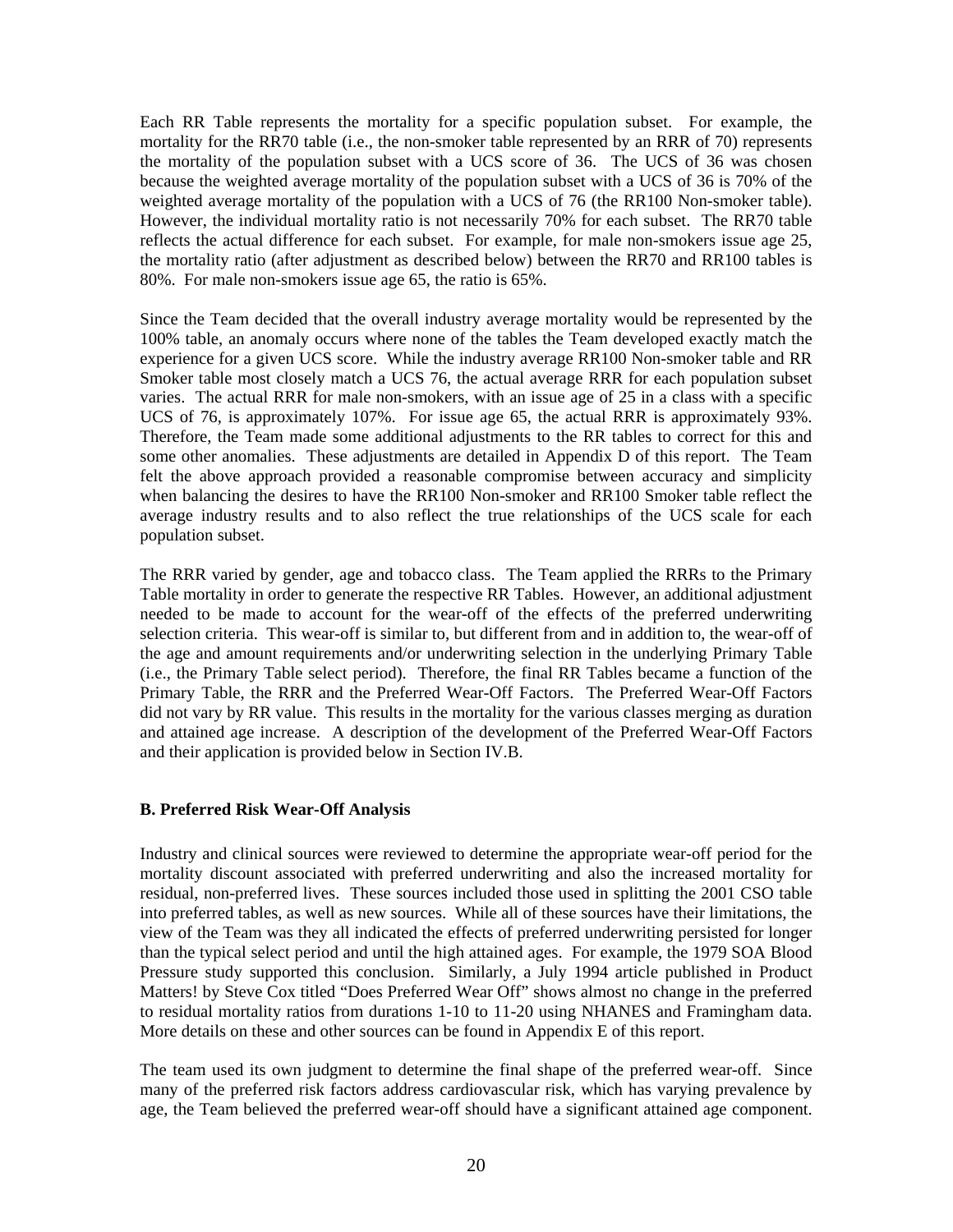There was some discussion as to whether the difference between preferred mortality and residual (i.e., those not qualifying for preferred) at the younger issue ages might actually widen over time. However, this was ultimately not reflected in the table.

There was considerable debate as to the pattern of wear-off by age and duration, particularly at older ages. Some of the Team felt the pattern should wear off quickly and then flatten out. Others felt the wear-off would start gradually and then increase with duration. In the end, the pattern was given a more gradual wear-off reflecting the view that preferred criteria were more predictive of future impairments, whereas traditional underwriting tests are more focused on current impairments so the value of the traditional underwriting wears off more quickly.

In determining the wear-off pattern, the existing 2001 CSO preferred wear-off pattern seemed a logical starting point rather than starting with a blank slate. In reviewing this pattern relative to the research that was reviewed, the Team agreed that preferred discounts should wear-off more slowly for younger issue ages and more quickly for older issue ages. The resulting pattern has little wear-off through attained ages in the 50s, but wears off quickly as attained ages reach the 70s as cardiovascular risk begins to reduce in prominence among insured causes of death. The 2001 CSO pattern has complete wear-off at attained age 95, but the select period for the 2008 VBT, reflecting the wear-off of traditional underwriting, only goes to attained age 90 or a minimum of two years, if later. Therefore, for consistency, the preferred risk differential was also assumed to wear off completely by the same attained age/duration.

The Preferred Wear-Off Factors are the same for all RR Tables. It is assumed that all preferred classes ultimately grade up to standard and all residual classes (i.e., classes with mortality higher than standard) grade down to standard. While several on the Team believed the effects of preferred may not wear-off completely by age 90, the decision to do so was for practical reasons, as the Team wanted the various tables to grade to the same population mortality rates.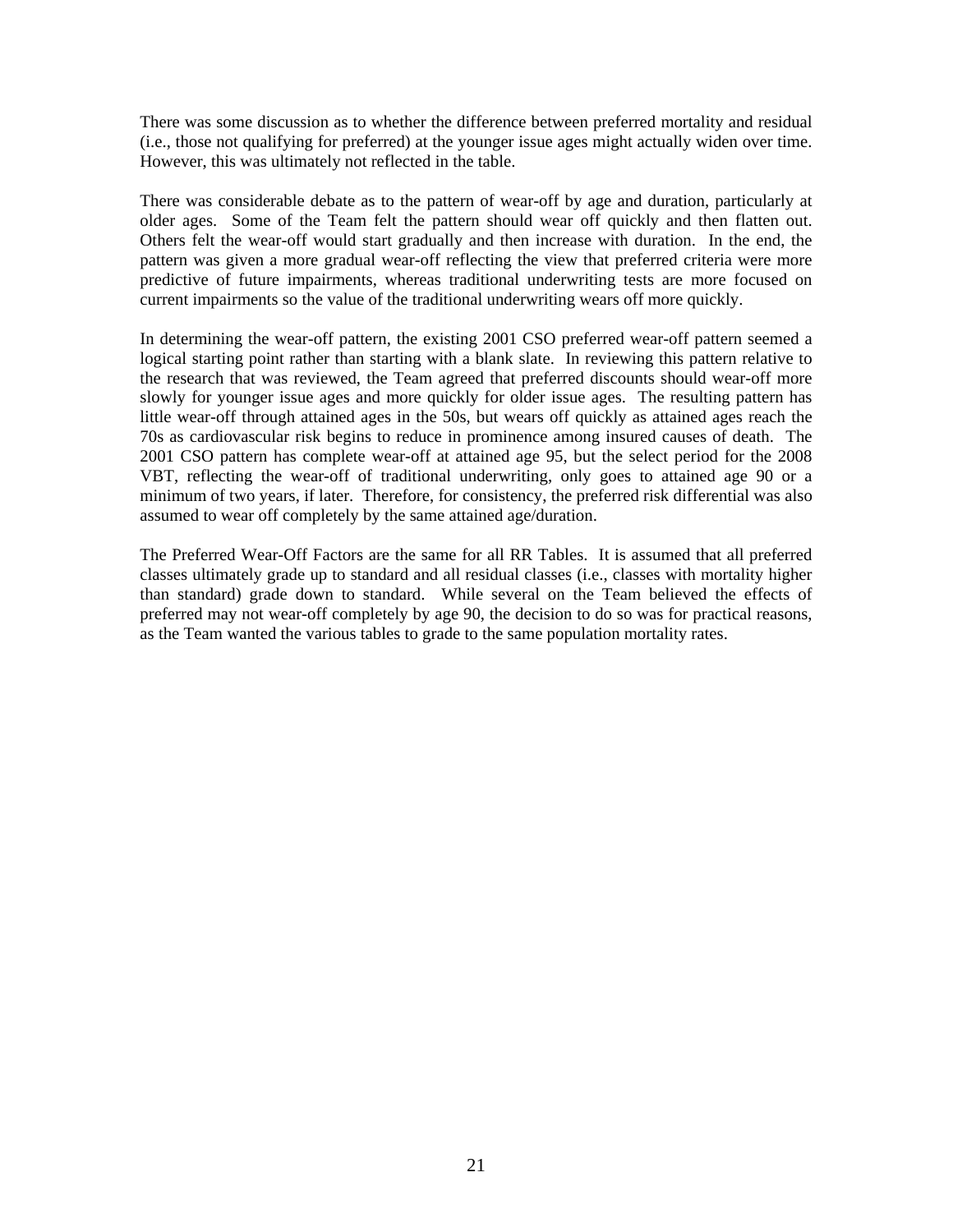#### **C. Choosing a Table**

Choosing the appropriate RR Table to use is a multi-step process. First, the UCS for each preferred risk class is determined using the underwriting criteria algorithm described previously in this report. The underwriting criteria algorithm defaults to a UCS of 148 for the highest residual standard class. UCSs for smoker and non-smoker preferred classes are calculated separately.

Next, the average RRR for each class needs to be determined in order to assign the appropriate RR Table to that class. Note the UCS assigned in the first step represents the upper bound score for a given class. So, for a given preferred risk class structure, the average RRR for a given class is dependent not only upon the UCS score of that class, but also upon the UCS for the next lower preferred class in the structure (if any). For example, if the second preferred class in a multipreferred class structure has a UCS of 80 and the first (best) preferred class in that structure has a UCS of 50, the second class represents UCS risks between 50 and 80. If the second preferred class in a multi-preferred class structure similarly has a UCS of 80, but the first preferred class in this structure has a UCS of 40, the second preferred class represents UCS risks between 40 and 80, resulting in a relatively lower RRR. Similarly, if the first preferred class has a UCS of 80, since it is the lowest preferred class in this structure, it represents all risks with a UCS below 80 and will have a still lower average RRR.

The algorithm and examples below define how to calculate this average RRR, taking into account the UCS of the class, the UCS of the next lower class, and the expected distribution of UCS scores and RRRs across the insured population. The general formula to determine the Class RRR is as follows:

UCS score T: UCS(*T*) Lower Bound UCS score for Preferred Class: *L* Upper Bound UCS score for Preferred Class: U Cumulative RRR of the UCS: CUR<sub>UCS(T)</sub> Cumulative Proportion of the UCS: CUP<sub>UCS(*T*)</sub>

Class Proportion  $(CLP^U_L) = CUP_{UCS(U)} - CUP_{UCS(L)}$  $\text{Class RRR (CLR }^{\text{U}}_{\text{L}}) = (\text{CUR}_{\text{UCS}(U)} \times \text{CUP}_{\text{UCS}(U)} - \text{CUR}_{\text{UCS}(L)} \times \text{CUP}_{\text{UCS}(L)}) / \text{CLP}_{\text{L}}^{\text{U}}$ 

All information used in the calculation, other than the company's preferred underwriting criteria which are needed to determine the UCSs, are taken from the UCS/RRR Relationship Table (Appendix D of this report).

The following example illustrates the required calculation. The calculation is provided for a preferred non-smoker risk class (NS2 in the example) with an upper bound UCS of 64 and a lower bound UCS of 32.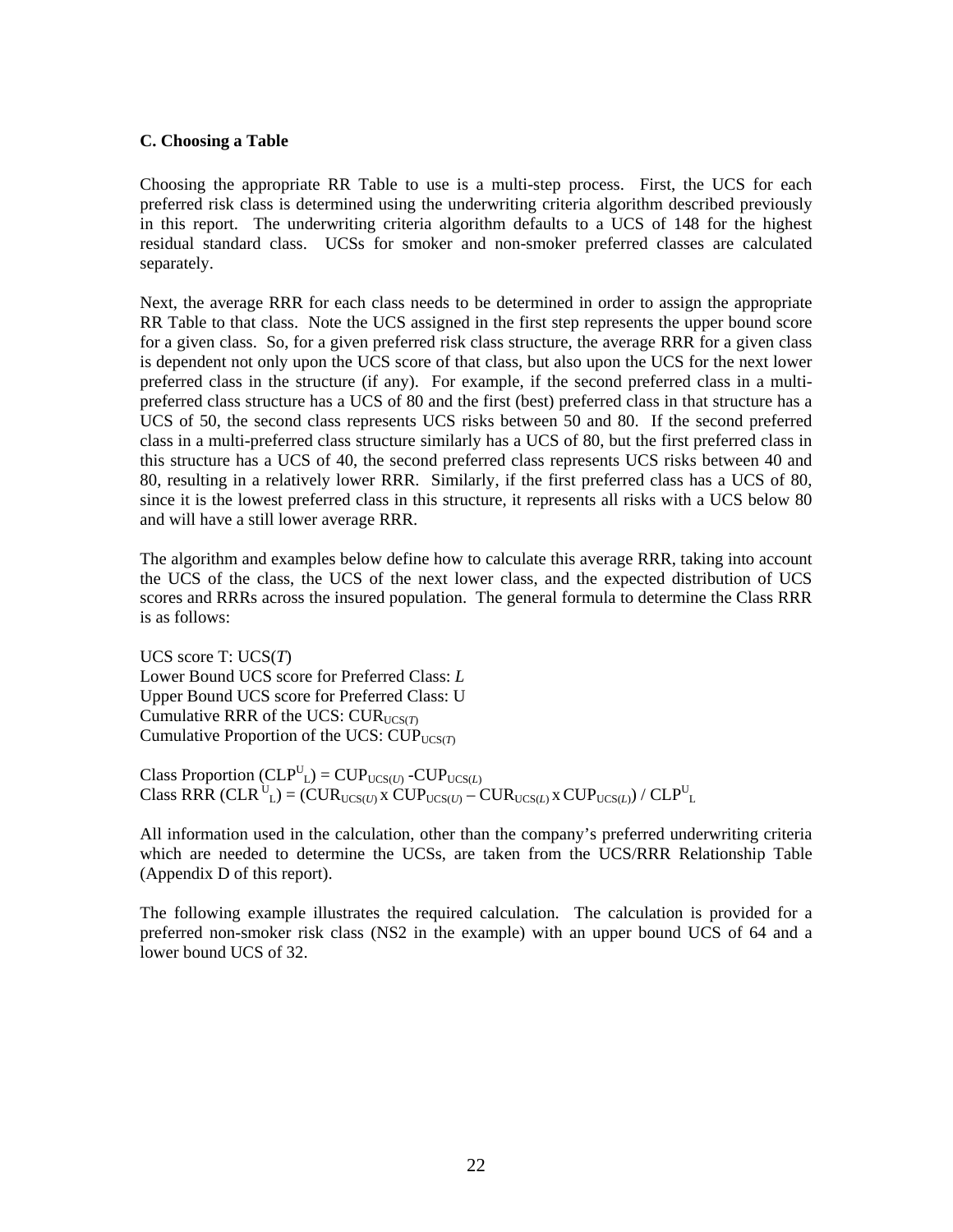| Selected Values from Appendix D – UCS/RRR Relationship Table |            |                       |                              |  |  |  |  |  |
|--------------------------------------------------------------|------------|-----------------------|------------------------------|--|--|--|--|--|
| <b>Class</b>                                                 | <b>UCS</b> | <b>Cumulative RRR</b> | <b>Cumulative Proportion</b> |  |  |  |  |  |
| NS 1                                                         | 32         | 61.00                 | 10.0150\%                    |  |  |  |  |  |
| NS2                                                          | 64         | 75.49                 | 40.1447\%                    |  |  |  |  |  |
| NS3                                                          | 148        | 100.00                | 100.0000%                    |  |  |  |  |  |

The corresponding Class RRR  $(64/32)$  value is 80.31. The calculation is  $(75.49 \times .401447))$  –  $(61.00 \times .100150)$ ]/[.401447 - .100150]. The corresponding calculation for class NS3 produces a Class RRR of 116.44.

| <b>Example Calculation Results</b> |     |                  |                         |  |  |  |  |  |
|------------------------------------|-----|------------------|-------------------------|--|--|--|--|--|
| <b>Class</b>                       | UCS | <b>Class RRR</b> | <b>Class Proportion</b> |  |  |  |  |  |
| NS 1                               | 32  | 61.00            | 10.0150\%               |  |  |  |  |  |
| NS2                                | 64  | 80.31            | 30.1297%                |  |  |  |  |  |
| NS3                                | 148 | 116.44           | 59.8553%                |  |  |  |  |  |

Once the average RRR for a given class is calculated, the final step is to choose the RR table with the RRR factor closest to, but higher than, this average RRR. In the above example, NS1 would use the RR70 Table, NS2 the RR90 Table and NS3 the RR120 Table. These are the tables with the lowest RRR not less than the Class RRR.

# **D. Use of these Tables and Limitations**

The UCS is only a directional indicator of mortality risk. It was qualitatively developed by the UCT, a subcommittee consisting of underwriters and actuaries. Those team members did not have actual experience available to ensure that the UCS provides an accurate relative mortality risk adjustment. Therefore, a translation table was created using the relationship between the UCS and the RRR, which more closely reflects the relative risk over the full spectrum of mortality.

The UCS model was designed to reflect the industry`s average preferred program definitions, with a modest attempt to recognize variations in the definitions by gender and issue age.

The relationship between the UCS and the RRR will vary by characteristics such as gender, issue age and smoking status. The UCS/RRR relationship table was developed based on the portfolio of the overall industry distribution of characteristics. The actual distributions will vary by program. In addition, other factors such as a program's target market and the frequency of exceptions allowed in the underwriting process, will affect the portfolio relationship between UCS and RRR experienced by each company. The relationships in the attached UCS-RRR table assume that no exceptions have been made in the preferred risk classification during the underwriting process. Consequently, it is not expected that each company's results will match the standard relationship. The Team recommends using Table D.1 in Appendix D of this report to calculate the standard RRR on an overall program basis.

The current UCS scoring system was specifically designed for the "knockout" or "edge approach" system. A similar process to handle "debit-credit" types of preferred classification systems will be published separately.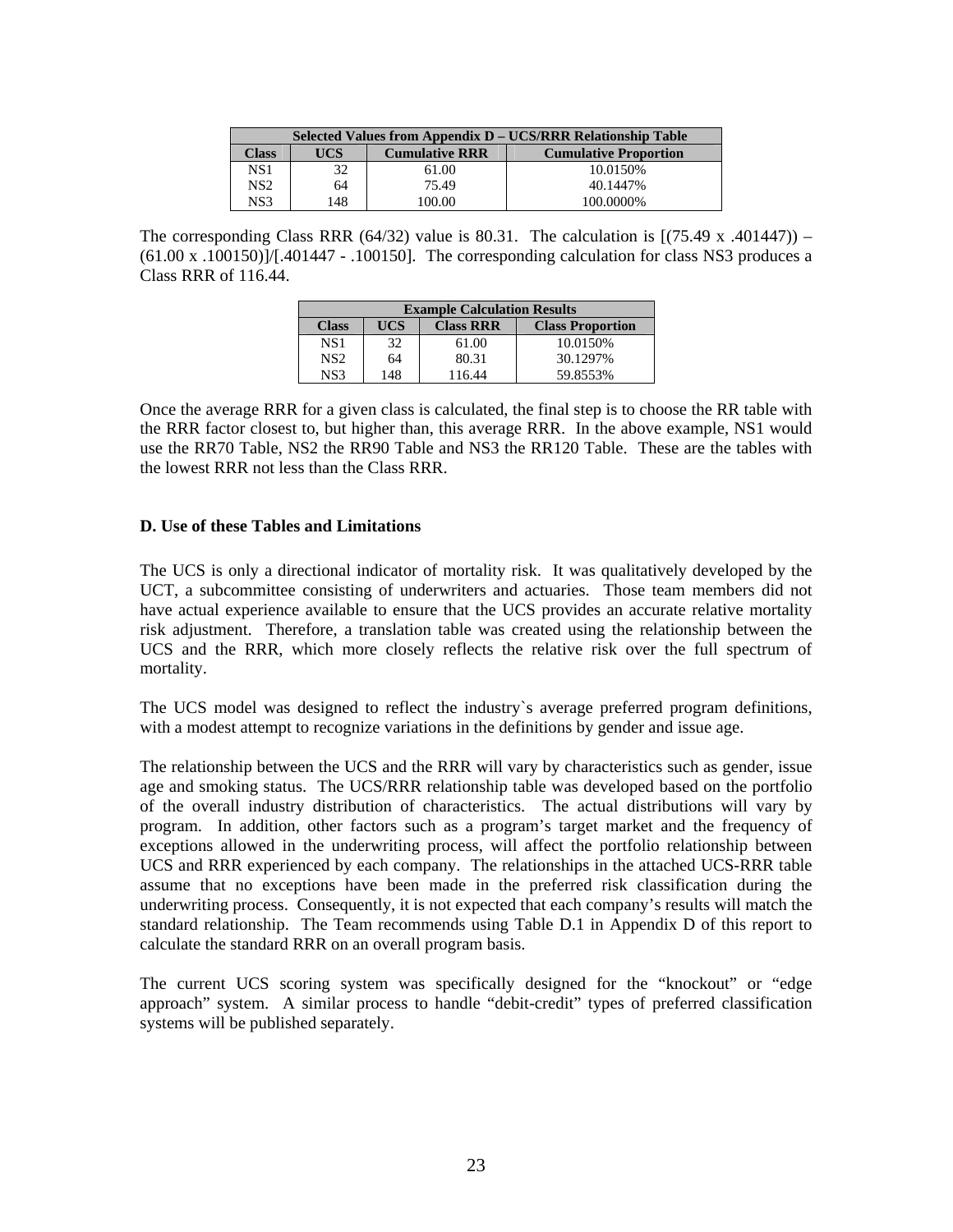#### **V. Limited Underwriting Table**

To develop non-smoker rates for the Limited Underwriting Table, the Team used the same approach it used to develop the Primary Table. For the Primary Table, the PPR graduation method provided meaningful relationships between smoker and non-smoker mortality, but this was not the case for the limited underwriting data. Therefore, to develop the smoker mortality rates for the Limited Underwriting Table, the Team analyzed the relationship between smoker and non-smoker experience underlying the Primary Table, as well as the relative difference between the experience included in the Limited Underwriting Table versus that included in the Primary Table. This analysis included the actual to expected mortality for the first 10 durations only and was done on an aggregate basis across the first 10 durations for all issue ages and genders combined.

As a result, the Team took the following steps to develop the Limited Underwriting smoker tables:

- a. Determine Non-smoker ratio of A/E Low Face over A/E High Face;
- b. Determine Smoker ratio of A/E Low Face over A/E High Face;
- c. Determine Increase Factor as  $((b) 1) / ((a) 1)$ ;
- d. Determine Limited Underwriting Smoker Adjustment Factor as: [(Primary Table SM/NS ratio - 1) x Increase Factor]  $+ 1$ ;

where:

- A/E Low Face is defined as the A/E ratio from the 2002-2004 Study for face amounts \$1 to \$49,999:
- A/E High Face is defined as the A/E ratio from the 2002-2004 Study for face amounts \$100,000 to \$2,499,999; and
- Primary Table SM/NS ratio is defined as the smoker mortality rate per 1,000 from the Primary Table divided by the non-smoker mortality rate per 1,000 from the Primary Table.

For example:

A/E\_NS (low face): 111.1%  $A/E$  NS (high face): 65.1% A/E\_SM (low face): 124.8% A/E\_SM (high face): 84.2% Ratio of Primary Table SM mortality rate per 1,000 to the Primary Table NS mortality rate per 1,000 for a female, issue age 50, duration 1: 3.302

Step 1: Calculate ratio (a) as  $1.111/.651 = 1.6973$ Step 2: Calculate ratio (b) as 1.248/.842 = 1.4821 Step 3: Calculate Increase Factor (c) as 1.4821 / 1.6973 = 0.691 Step 4: Calculate Limited Underwriting Smoker Adjustment Factor as  $\{(3.302 - 1) \times 0.691\} + 1 =$ 2.592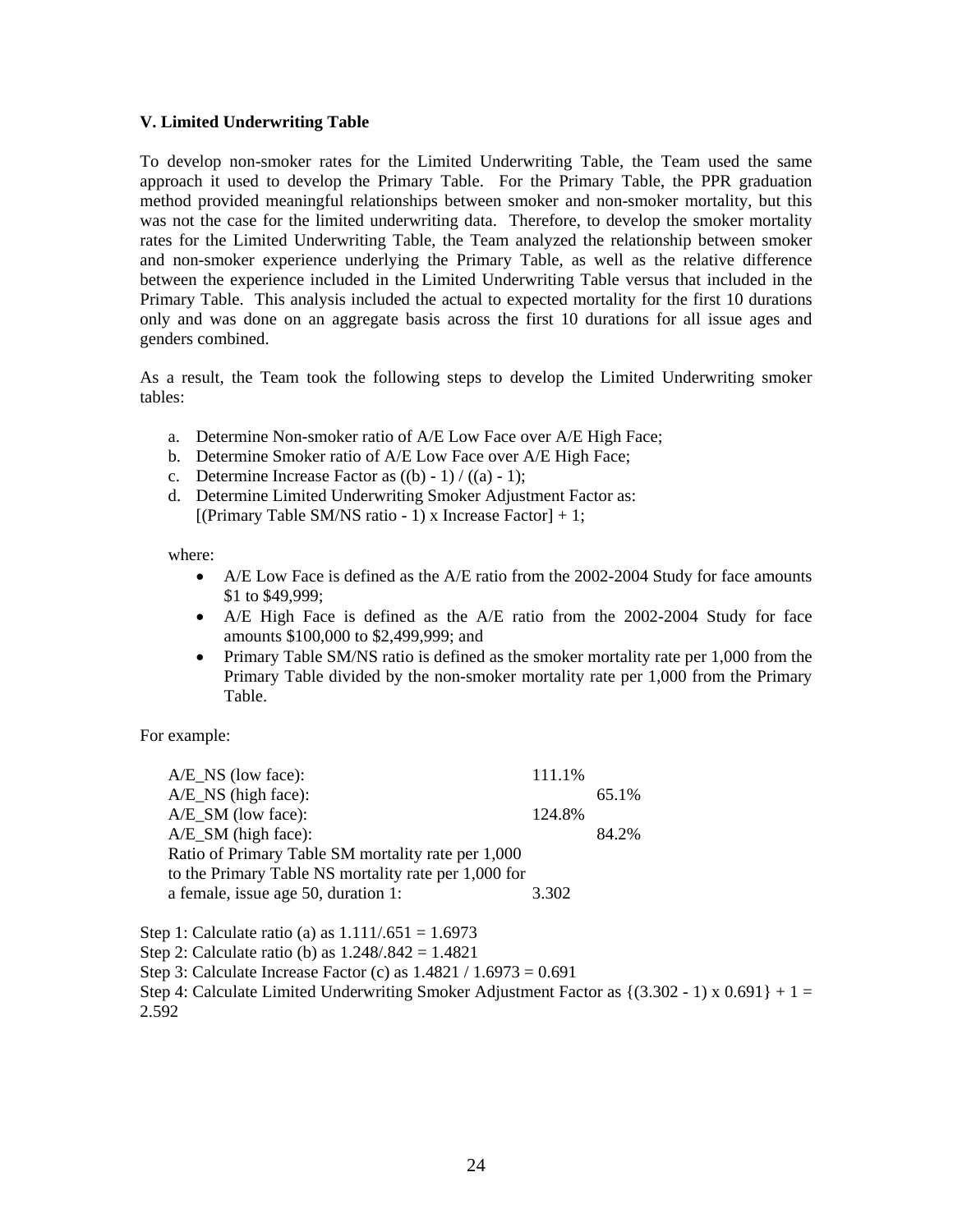Therefore, in this example, the Non-smoker mortality rate for a female, issue age 50, duration 1 from the Limited Underwriting Table would be multiplied by 2.592 to determine the Smoker mortality rate for a female, issue age 50, duration 1 in the Limited Underwriting Table.

#### **VI. Comparisons to 2001 VBT**

The Team compared the resulting 2008 VBT RR100 Non-smoker Table and the RR100 Smoker Table to the 2001 VBT Table. All the comparisons are on an age nearest birthday basis. The ratio of mortality rates between the two tables varies by issue age and duration but, in general, the 2008 VBT RR100 Table results in mortality rates that range between 50% and 120% of the 2001 VBT for the non-smoker risks and between 65% and 130% for the smoker risks. The ratio between the 2008 VBT RR100 Table and the 2001 VBT is generally lower for male risks than for female risks and is generally lower for non-smoker risks than for smoker risks. The slope of the two tables is quite different. The 2008 VBT tables have a flatter slope in the early durations and a steeper slope in the later durations and older ages. The approach used to grade the experience data into population mortality, along with the selection of the SSA 2003 data as the source for population mortality, results in mortality rates above attained age 100, which are higher in the 2008 VBT RR100 Table than the 2001 VBT. (This is not a statement that mortality is worsening at older ages but rather, the impact of grading to population mortality where the data is the least credible.) Additionally, rates for smokers and female risks have a much different slope in the 2001 VBT.



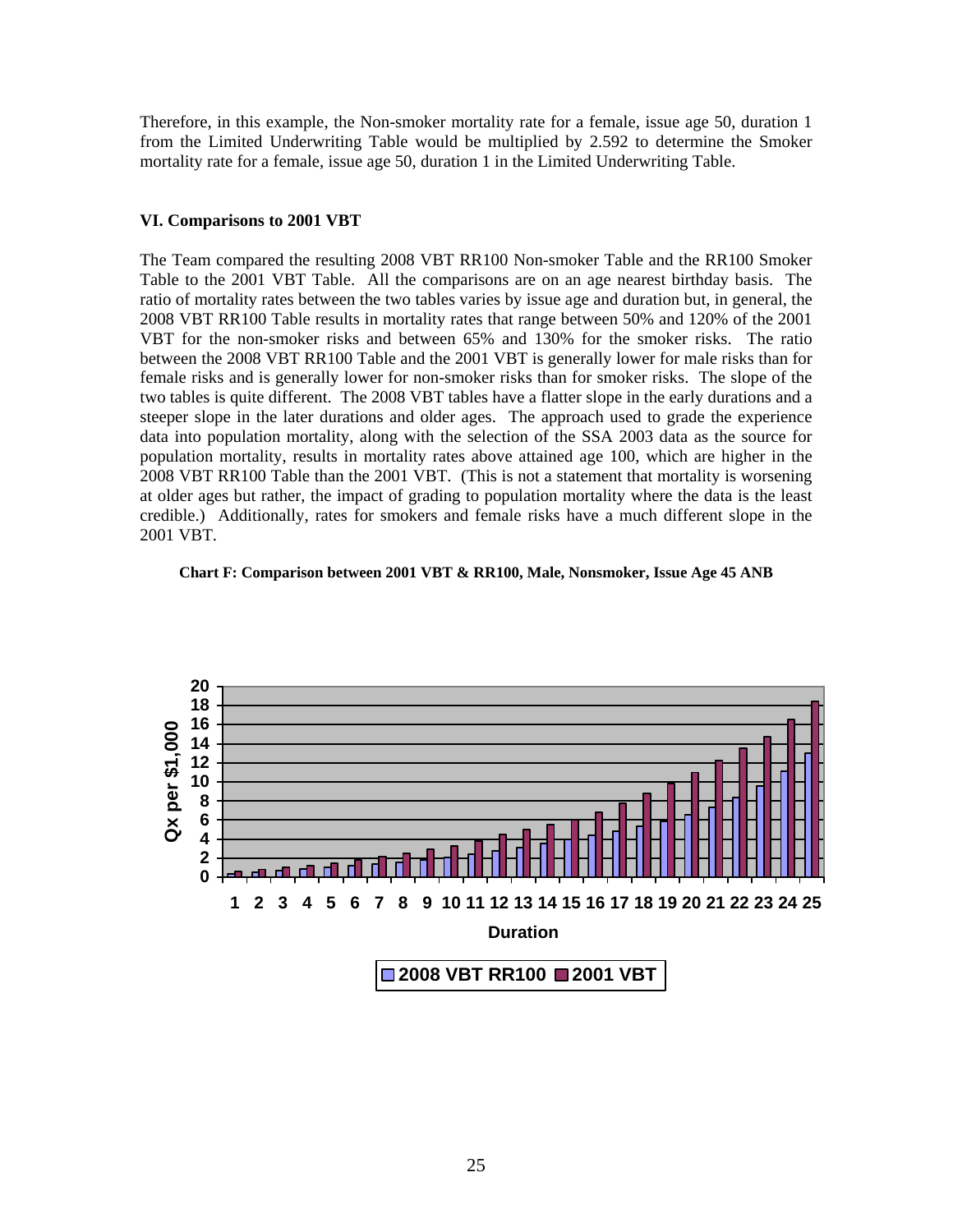| <b>Ratio</b> |     | 10  | 15  | 20  | 25  | <b>Attained Age 100</b> |
|--------------|-----|-----|-----|-----|-----|-------------------------|
| 2008/2001    | 55% | 64% | 66% | 60% | 71% | 102%                    |

**Chart G: Comparison between 2001 VBT & RR100, Female, Nonsmoker, Issue Age 45 ANB** 



| <b>Ratio</b> |     | 10  | 15  | 20  | 25  | <b>Attained Age 100</b> |
|--------------|-----|-----|-----|-----|-----|-------------------------|
| 2008/2001    | 55% | 60% | 53% | 51% | 72% | 109%                    |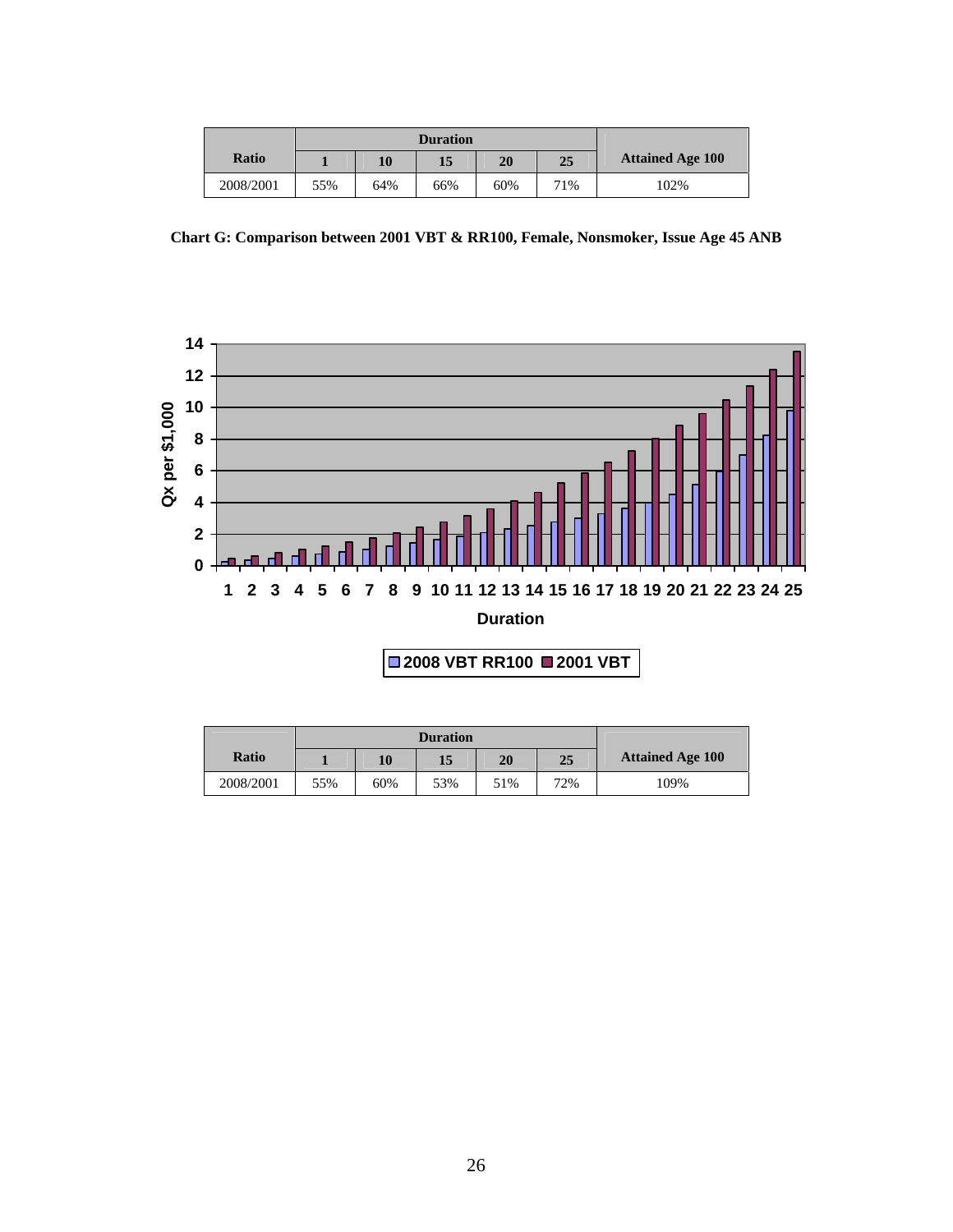**Chart H: Comparison between 2001 VBT & RR100, Female, Nonsmoker, Issue Age 75 ANB** 



# **2008 VBT RR100 2001 VBT**

| <b>Ratio</b> |     | 10  | 15   | 20   | 25   | <b>Attained Age 100</b> |
|--------------|-----|-----|------|------|------|-------------------------|
| 2008/2001    | 56% | 79% | 103% | 104% | 107% | 109%                    |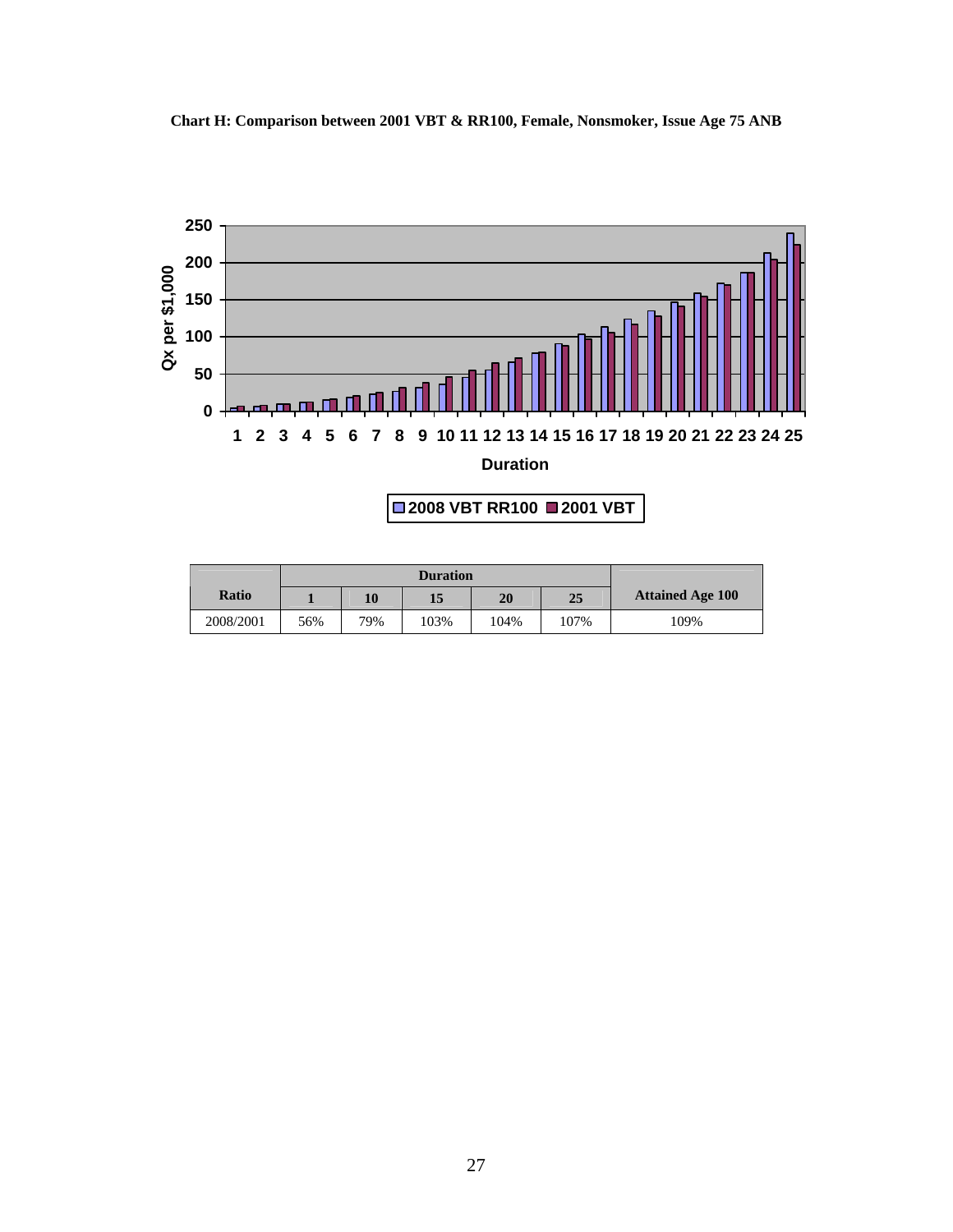

|              |     | <b>Duration</b> |     |     |     |                         |
|--------------|-----|-----------------|-----|-----|-----|-------------------------|
| <b>Ratio</b> |     | 10              | 15  | 20  | 25  | <b>Attained Age 100</b> |
| 2008/2001    | 16% | 88%             | 83% | 90% | 95% | 112%                    |

In addition to comparing the aggregate, or RR100 Table, the Team compared the other RR tables to the respective tables in the 2001 VBT Preferred Structure Tables. In general, the mortality rates in the 2001 VBT Super-Preferred Non-tobacco Table fall between the 2008 VBT RR70 NS and RR90 NS Table rates. The 2001 VBT Preferred Non-tobacco Table rates are between the 2008 VBT RR100 NS and RR120 NS Tables. The 2001 VBT Residual NT mortality is higher than the mortality in the 2008 VBT RR160 NS Table. The graphs and tables below show the relationship between the 2001 VBT Preferred Structure Tables and the 2008 VBT RR Tables for a Male, Issue Age 55, Non-smoker risk.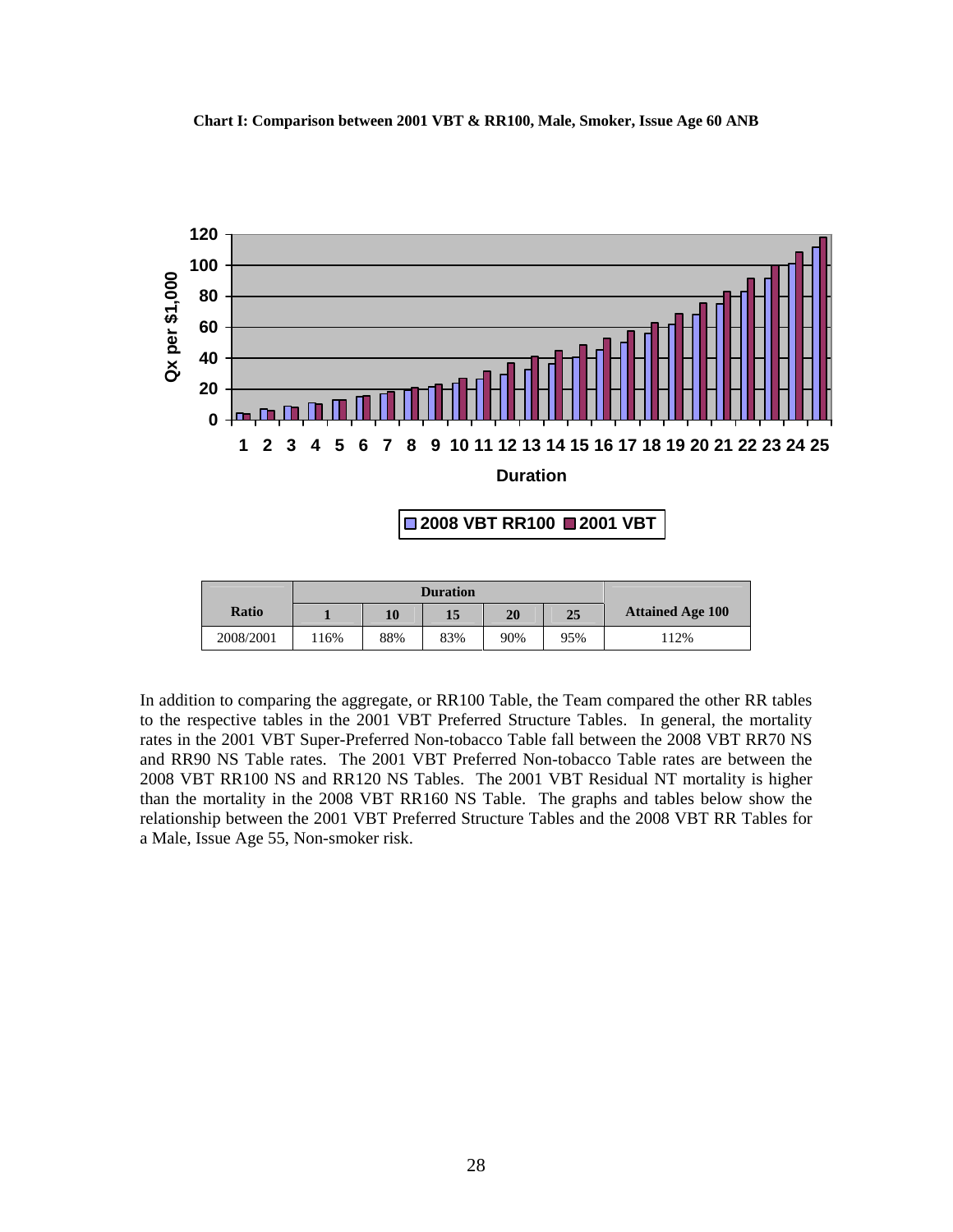**Chart J: Comparison between 2001 VBT SPNT & RR70, RR80 and RR90 Tables, Male, Nonsmoker, Issue Age 55 ANB** 



|  |  |  | -2001 VBT SPN |
|--|--|--|---------------|
|--|--|--|---------------|

| <b>Ratio</b>       |      | 10   | 15   | 20   | 25  | <b>Attained Age 100</b> |
|--------------------|------|------|------|------|-----|-------------------------|
| RR70 <sub>NS</sub> | 90%  | 82%  | 90%  | 94%  | 89% | 102%                    |
| <b>RR80 NS</b>     | 105% | 92%  | 100% | 102% | 94% | 102%                    |
| <b>RR90 NS</b>     | 118% | 102% | 109% | 110% | 99% | 102%                    |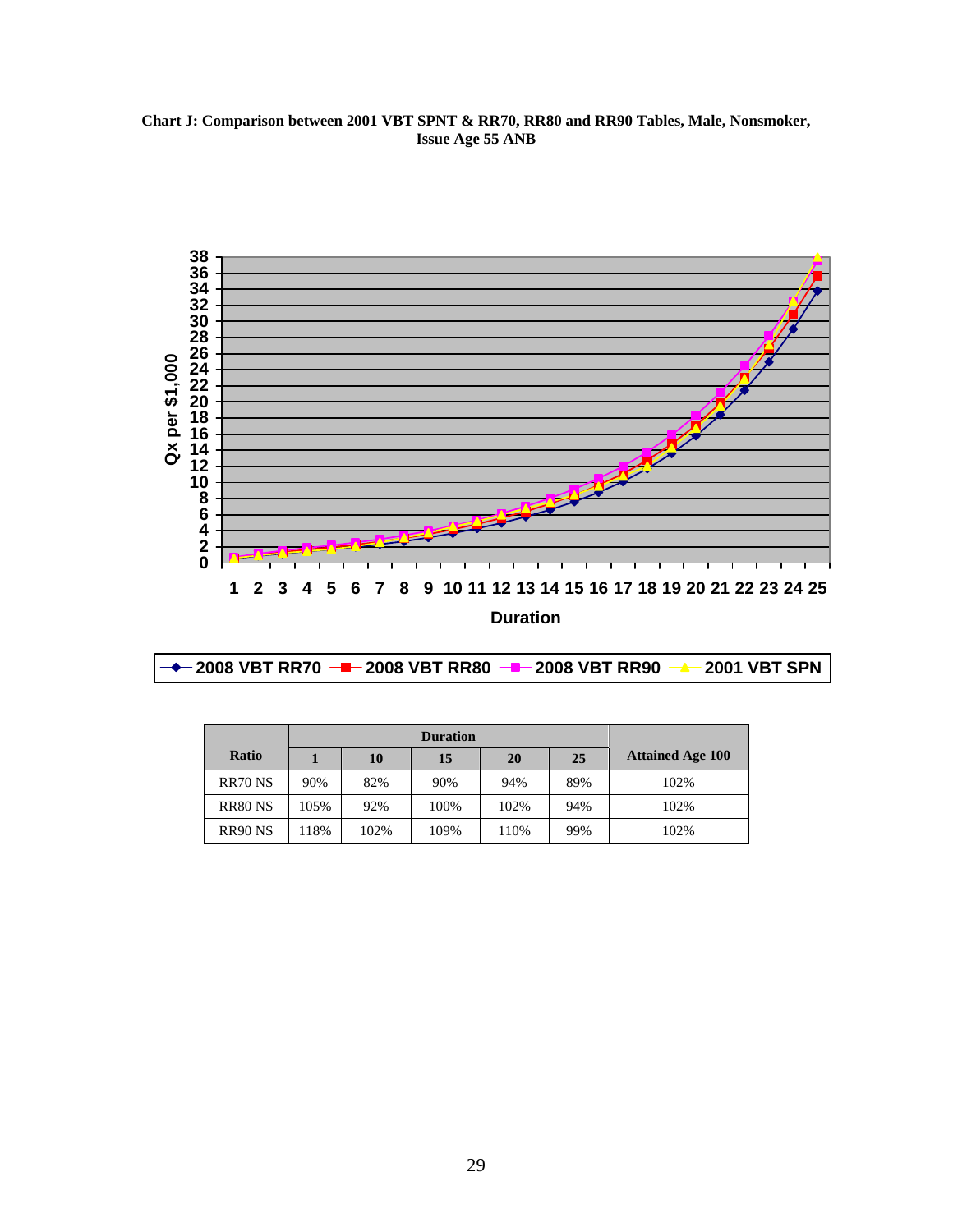**Chart K: Comparison between 2001 VBT PNT & RR100, RR110 and RR120 Tables, Male, Nonsmoker, Issue Age 55 ANB** 



| $\rightarrow$ 2008 VBT RR100 | $-$ 2008 VBT RR110         |
|------------------------------|----------------------------|
| $\rightarrow$ 2008 VBT RR120 | $\rightarrow$ 2001 VBT PNT |
|                              |                            |

| Ratio           |      | 10  | 15   | 20   | 25  | <b>Attained Age 100</b> |
|-----------------|------|-----|------|------|-----|-------------------------|
| <b>RR100 NS</b> | 100% | 83% | 87%  | 90%  | 89% | 102%                    |
| <b>RR110 NS</b> | 112% | 92% | 95%  | 97%  | 94% | 102%                    |
| <b>RR120 NS</b> | 123% | 99% | 102% | 102% | 98% | 102%                    |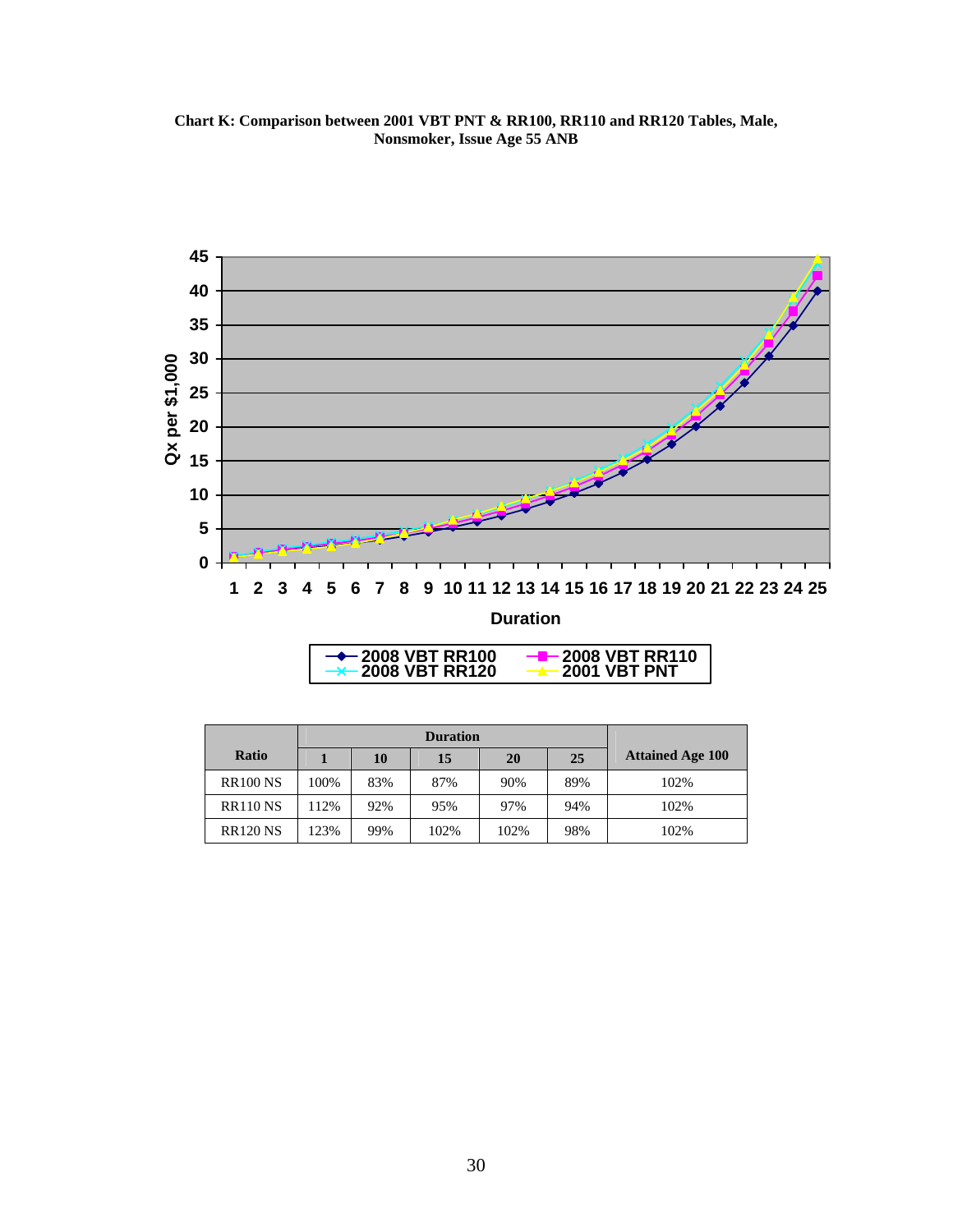**Chart L: Comparison between 2001 VBT Residual NT & RR160 Table, Male, Nonsmoker, Issue Age 55 ANB** 



|                                | <b>Duration</b> |     |     |     |     |                         |
|--------------------------------|-----------------|-----|-----|-----|-----|-------------------------|
| Ratio                          |                 | 10  | 15  | 20  | 25  | <b>Attained Age 100</b> |
| 2008 RR160 NS/2001 Residual NT | 100%            | 79% | 79% | 80% | 86% | 102%                    |

The 2008 VBT Limited Underwriting Table has a much different slope than the 2001 VBT and the 2008 VBT RR100 Table. The early duration mortality in the 2008 VBT Limited Underwriting Table is significantly greater than that in either the 2001 VBT or the 2008 VBT RR100 Table. Over time, the difference in the mortality between the fully underwritten tables and the limited underwriting tables narrows and, in the case with the 2008 VBT RR100 Table, converges. The convergence of mortality is due to the wear-off of the effects of underwriting from the fully underwritten business and the wear-off of the anti-selective mortality in the limited underwriting business. The graph and table below show the comparison for a Male, Issue Age 45, Non-smoker risk between the 2008 VBT Limited Underwriting Table, the 2001 VBT and the 2008 VBT RR100 Table, on an age nearest birthday basis.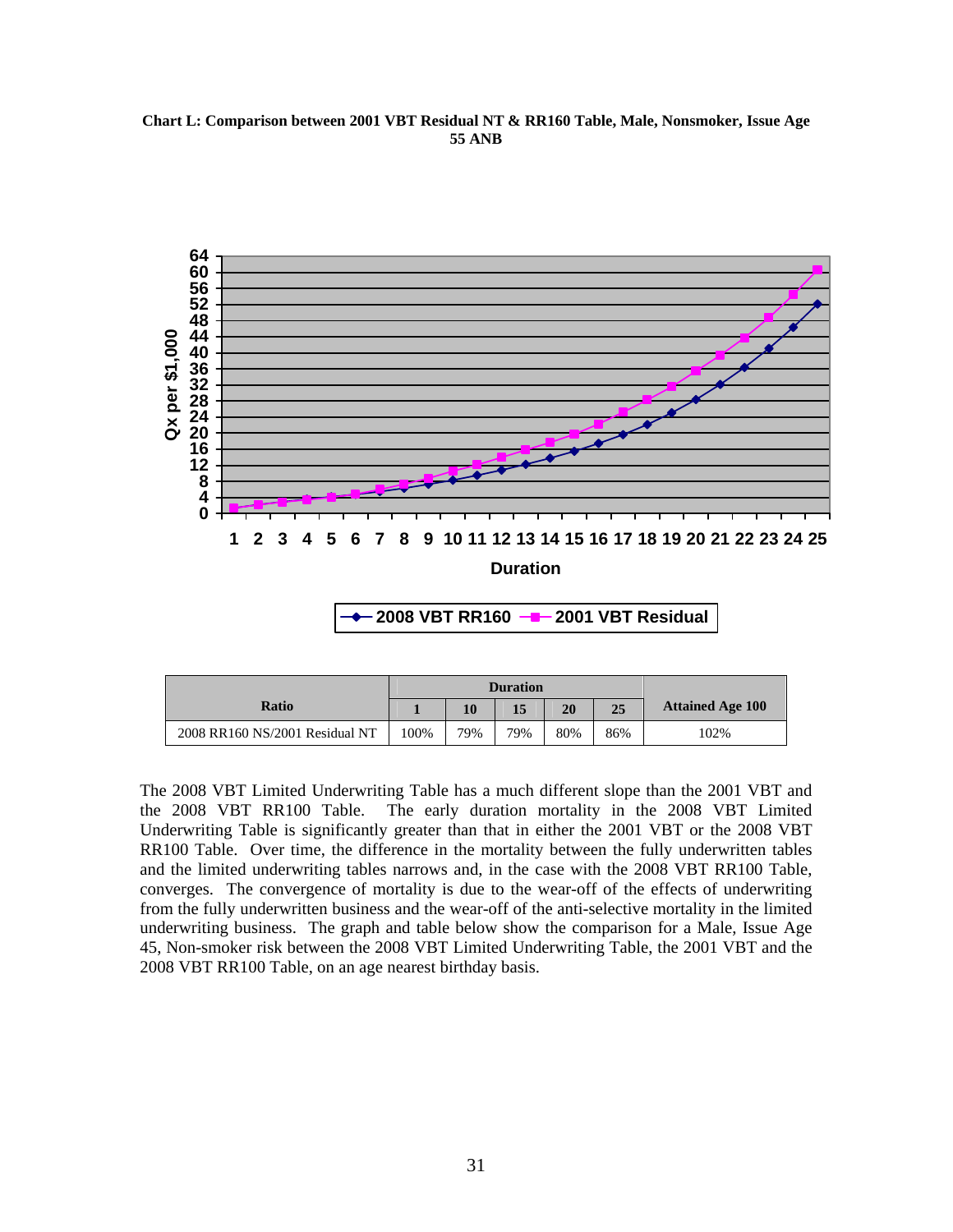**Chart M: Comparison between 2001 VBT, 2008 Limited Underwriting Table and 2008 VBT RR100 Table, Male, Nonsmoker, Issue Age 45 ANB** 



# **2008 VBT LU 2001 VBT 2008 VBT RR100**

|                       |      | <b>Duration</b> |      |      |      |                         |
|-----------------------|------|-----------------|------|------|------|-------------------------|
| <b>Ratio</b>          |      | 10              | 15   | 20   | 25   | <b>Attained Age 100</b> |
| 2008 LU/2001          | 18%  | 16%             | 107% | 88%  | 93%  | 102%                    |
| 2008 LU/2008 RR100 NS | 215% | 81%             | 163% | 147% | 131% | 100%                    |

# **VII. MIB Analysis**

As a way to validate the tables developed, the Team asked MIB to re-run the 2002-2004 ILEC experience study, replacing the 2001 VBT with the 2008 VBT Primary Table as the expected basis. This was done with the expected all calculated on an age nearest birthday basis, even though some of the exposures were on an age last birthday basis. For most ages (and overall), this had the effect of slightly overstating the actual-to-expected ratios.

Also, the analysis was done only with the ILEC data where the smoking status was known. This limited the results to most, but not all, of the select period. Within this limitation, the analysis was done for all issue ages and face amounts. However, with one exception (under age 25 included), this report only presents results for the data that was used to develop the Primary Table. This set of data is identified in Table 3 of this report.

The result is that data associated with 62,605 deaths were included in the analysis. The overall actual-to-expected ratio by amount of insurance was 98.8%. The ratio by number of policies was 106.8%. Results for the major components of the Primary Table are provided in Table 12 below. More details are given in Appendix K of this report.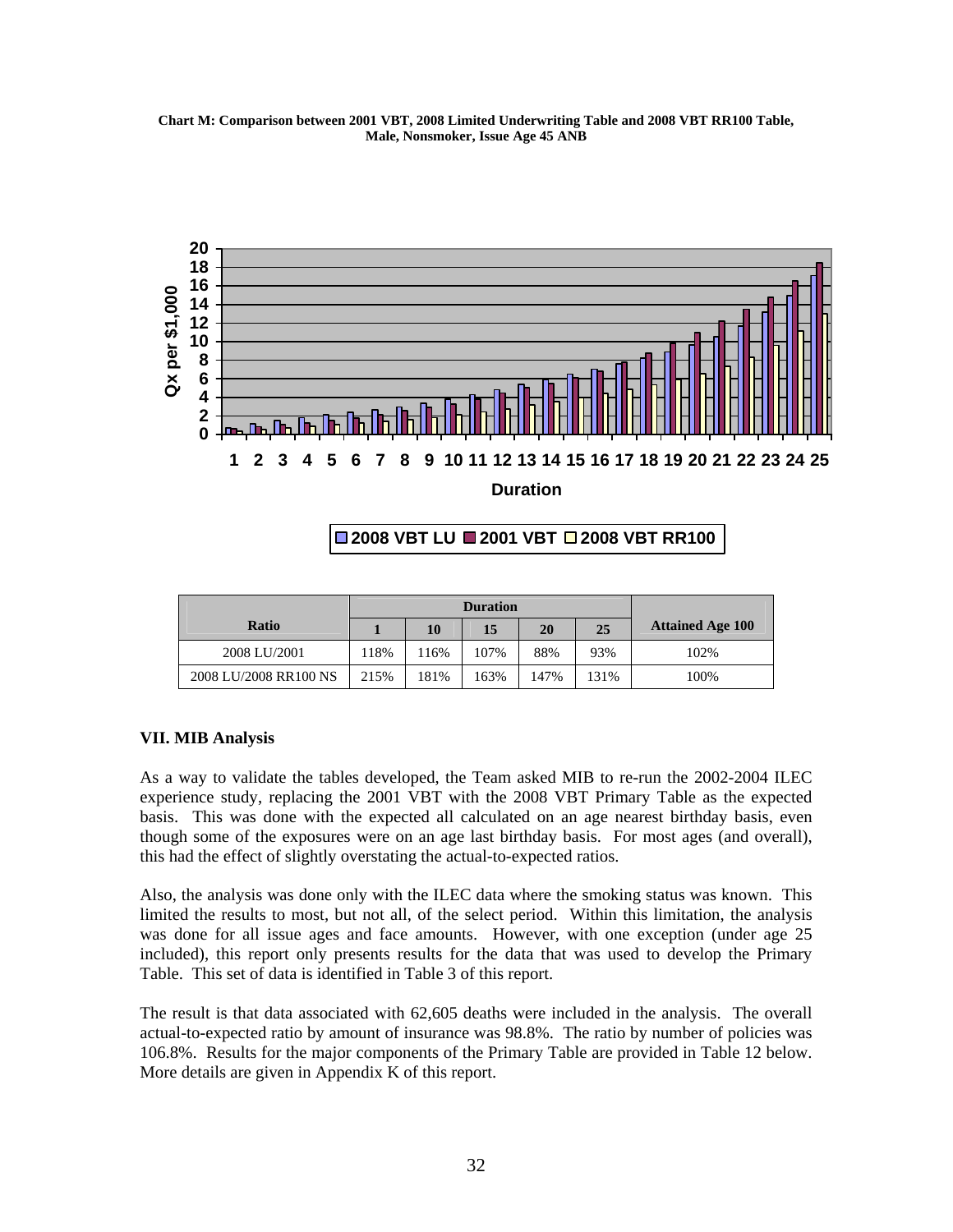Results for issue ages 0-17 and 18-24 are also given, for informational purposes, in Appendix K of this report. Further, the experience for issue ages 0-17 is not separated by smoking status since the mortality rates are the same by smoking status for these ages. Results for issue ages 0-17 are also limited in that data where the smoking status "unknown" was not included.

|              | <b>Actual</b><br><b>Deaths</b><br>by Policy | A/E<br>Ratio<br>by Policy | A/E<br><b>Ratio by</b><br>Amount | <b>Actual</b><br><b>Deaths</b><br>by Policy | A/E<br><b>Ratio</b><br>by Policy | A/E<br><b>Ratio by</b><br><b>Amount</b> | Actual<br><b>Deaths</b><br>by Policy | A/E<br>Ratio<br>by Policy | A/E<br><b>Ratio by</b><br><b>Amount</b> |
|--------------|---------------------------------------------|---------------------------|----------------------------------|---------------------------------------------|----------------------------------|-----------------------------------------|--------------------------------------|---------------------------|-----------------------------------------|
|              | <b>Non-Smoker</b>                           |                           |                                  |                                             | <b>Smoker</b>                    |                                         | <b>Total</b>                         |                           |                                         |
| Female       | 13.530                                      | 104.3%                    | 96.8%                            | 3.564                                       | 103.1%                           | 101.3%                                  | 17.094                               | 104.0%                    | 97.5%                                   |
| <b>Male</b>  | 35,208                                      | 108.2%                    | 99.0%                            | 10.303                                      | 107.0%                           | 99.3%                                   | 45.511                               | 107.9%                    | 98.8%                                   |
| <b>Total</b> | 48.738                                      | 107.1%                    | 98.5%                            | 13,867                                      | 106.0%                           | 100.6%                                  | 62.605                               | 106.8%                    | 98.8%                                   |

**Table 12: A/E Analysis for 2002-2004 Study with 2008 VBT RR100 as Expected Basis**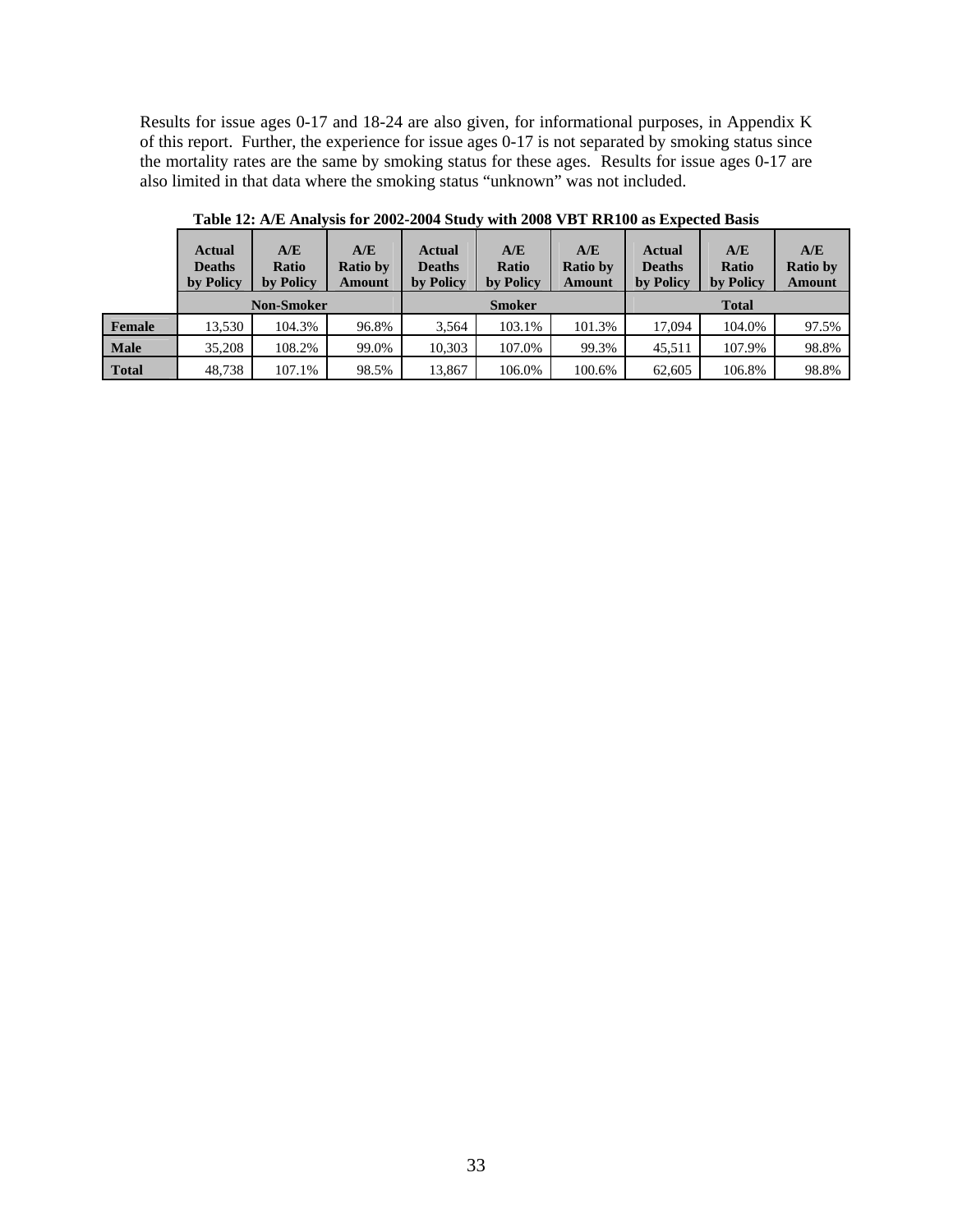# **APPENDIX A**

# **Report of the Individual Life Experience Committee (ILEC) (Released 5/22/07)**

# **Mortality under Standard Individually Underwritten Life Insurance Between 2002 and 2004 Policy Anniversaries**

#### **Introduction**

This study is the latest in continuing reports on inter-company mortality experience. The previous report discussed experience over the 2000-01 study period and also examined experience in the five-year period from 1996-2001. Due to data limitations in the 2001-2002 study, results from that study period will not be published. In addition, the actual to expected ratios in the 2000-01 study are materially overstated as problems with certain companies data were recently identified as part of the data validation process implemented for the experience of this study period. As a result, the 2000-01 study has been removed from the SOA website and it is recommended that data from that study not be used. Due to many new contributors in the 2002-2004 study period, comparisons to previous studies are also difficult. As such, experience prior to 2002 will not be discussed and direct comparisons of actual to expected ratios in preceding reports will not be made. Going forward, longer term averages and trends over time will be presented.

Thirty-five companies contributed data to the Society of Actuaries for the 2002-04 study period and 31 companies contributed to both observation years. This is considerably more companies than the number contributing in preceding years, increasing the face amount exposure to over \$7.4 trillion. The number of deaths is just over 200,000 in the select period and 495,000 in the ultimate period. The 31 common companies represent 96% of the total exposure.

For the first time, contributors to the Intercompany Study were asked to provide information related to their preferred risk class structure. Further details on this data are described in the Risk Class Rank section below.

Consistent with previous studies, this report examines mortality under standard individually underwritten life insurance and excludes rated, converted, and other guaranteed or simplified issues as indicated by the individual company data submissions. Policies in force under non-forfeiture provisions are also excluded. Due to the higher volume and higher mortality and less stringent underwriting in the lower face amount bands, the definition of standard may not be consistent among the contributing companies.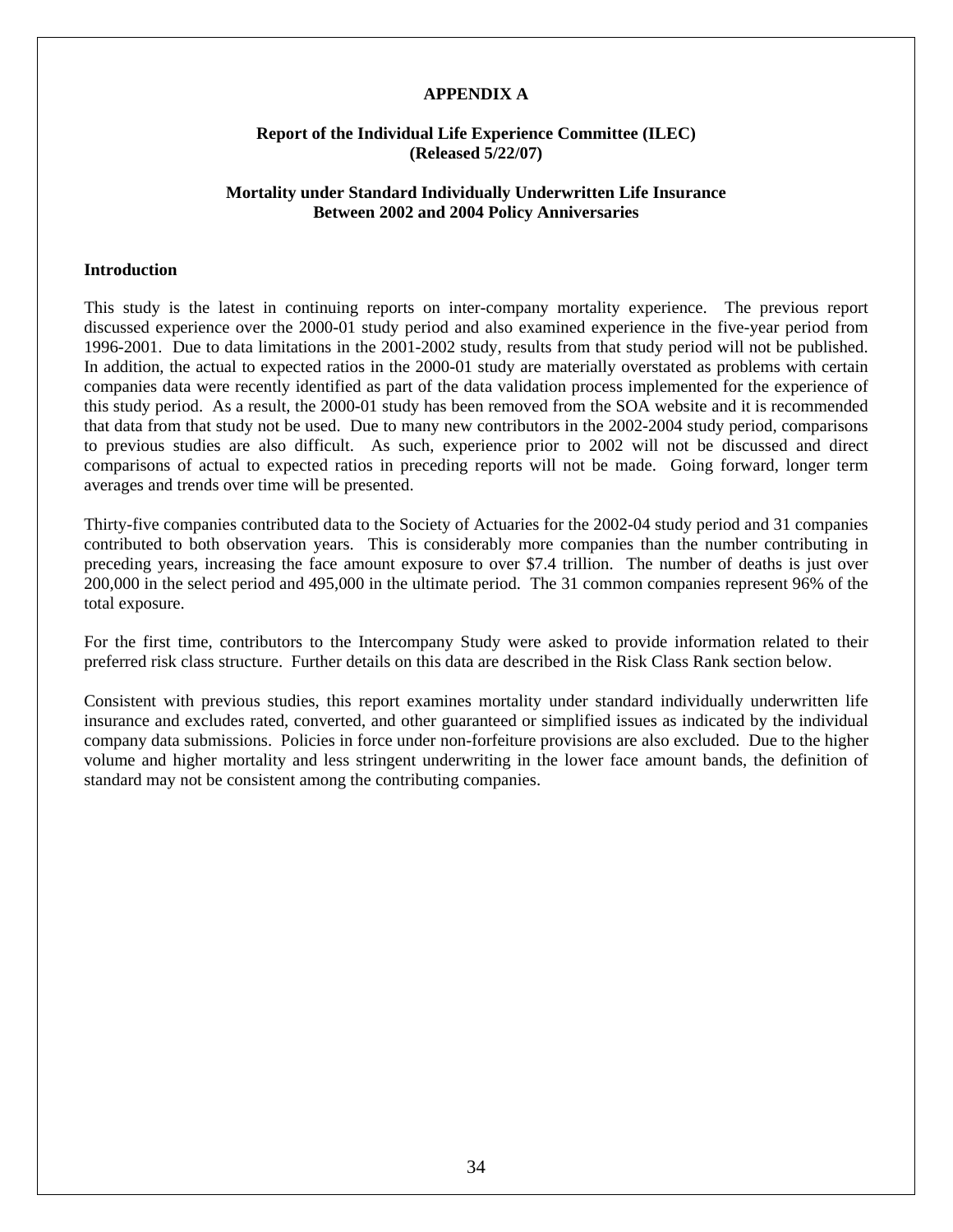# **APPENDIX A – ILEC Report con'd…**

The ratios of actual to expected mortality are based on the 2001 Valuation Basic Tables (2001 VBT) which have composite and smoker distinct versions and were based on experience from contributors to the SOA for the 1990- 95 study period. The application of the composite or smoker distinct tables in the expected calculations relies on the smoking habit information provided in the individual company submissions. Composite tables apply to policies with unknown smoking habits. The data indicated that many companies currently code all policies issued prior to smoker distinct underwriting as smokers. Therefore, all policies with issue dates prior to 1980 are assumed to be of unknown smoking habit. Inaccuracies may still exist for certain companies, particularly for policies issued in the 1980s. Although high-level summaries are provided at the end of this report, more detailed results are available in Excel pivot table format from the SOA. Results based on the 1975-80 Basic Tables with the Milliman extension are also available in the Excel pivot format. There are two sets of pivot tables reflecting both the aggregate data and preferred only data. These files share a webpage with this report.

#### **Select Period Results Based On 2001 VBT (Appendix A)**

Overall, mortality experience in the 25-year select period for the 2002-04 study was 88% of the 2001 VBT by policy and 71% by face amount. The variability between results by policy and by face amount is seen for all breakdowns except results by policy size. Therefore, differences between policy count results and face amount results may be attributed to the mix of business by face amount within individual reporting categories. Policies under \$100,000 comprise 58% of the exposure by policy, but only 13% of the exposure by amount. Therefore, overall results on a policy count basis are weighted heavily towards the higher A/E ratios in the lower face amount categories.

The actual to expected ratio for females is slightly higher than for males at 73% (by amount) compared to 71% for males.

By issue age, actual to expected ratios are lowest between ages 25 and 70 at 66% - 75% (by amount). Ratios are much higher (between 85% and 102%) at the younger ages. Mortality at issue ages 70-79 and 80+ is slightly higher at 81% and 73% by amount, respectively.

Mortality ratios are very low in the first duration (60% by amount), but increase in duration 2 and remain relatively flat between durations 2 and 20, except for a sharp increase at duration 3 corresponding with the end of the contestability period. The ratios are 70%, 78%, 73%, 70%, 71%, 72% for durations 2, 3, 4-5, 6-10, 11-15, and 16-20 respectively. The ratio then increases to 80% in durations 21-25.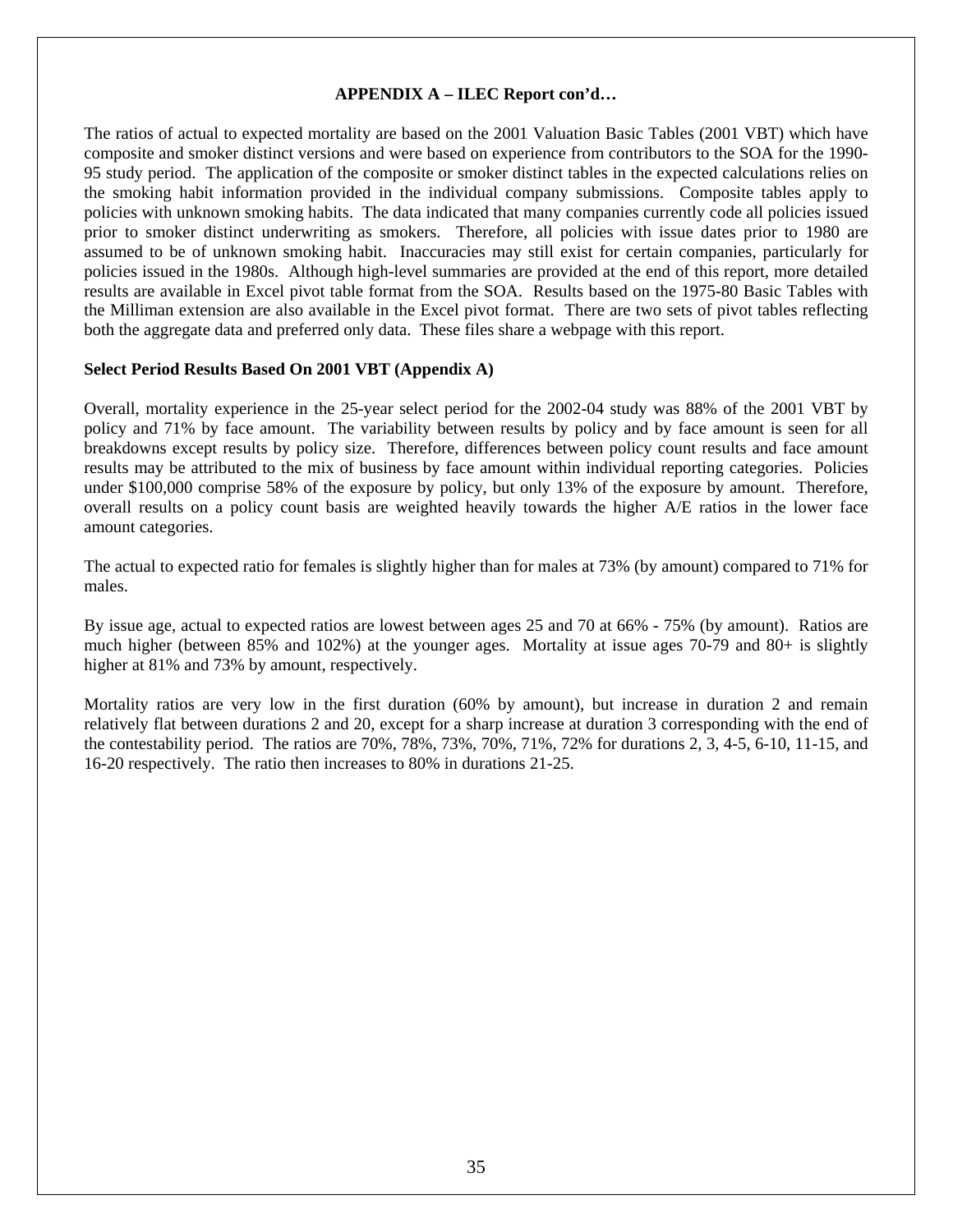# **APPENDIX A – ILEC Report con'd…**

Mortality ratios by amount steadily decrease with increasing policy size, starting at 107% for policy amounts between \$1 and \$9,999 and dropping to 63% for policies with face amounts of \$500,000 to \$2,499,999. The general decreasing trend is assumed to be attributed to increased underwriting at higher face amounts. Although there are only 213 deaths at face amounts of \$2,500,000 and above, mortality increased in that segment to 68%. Since the ratio also increased on a policy count basis, results are not explainable by just a few large claims and may be a sign of anti-selection at face amounts \$2,500,000 and above.

Non-smoker mortality is 68% of the non-smoker 2001 VBT by amount compared to 85% for smokers using the smoker 2001 VBT. This suggests that non-smoker mortality is improving significantly more than smoker mortality. The ratio for policies with unknown smoking habits is 85% of the composite 2001 ?? VBT.

Mortality is lower in the later study year, dropping from 73% in the 2002-2003 observation year to 70% in the 2003-2004 observation year. The overall mortality ratios are the same for the 31 companies contributing in both observation years suggesting the decrease is not due to a change in the mix of companies.

# **Ultimate Period Results Based On 2001 VBT (Appendix B)**

Overall, ultimate experience (durations 26+) was 89% of the 2001 VBT by face amount. This ratio dropped from 91% to 88% between the 2002-03 and 2003-04 observation years and is the same for the common companies.

Results differ significantly for males and females. Female ultimate mortality is 100% by amount, while male mortality is 87%. Mortality for males is highest between attained ages 30 and 49 at 121-144%. Mortality for females decreases by attained age from 121% at attained ages 25-29 down to 78% at attained ages 50-59. It then increases by attained age hitting 108% at attained ages 90+.

Interestingly, mortality decreases by increasing face amount in the ultimate durations (as it did in the select period) suggesting some impact of underwriting may persist beyond the 25-year select period.

# **Results By Risk Class Rank Based On 2001 VBT (Appendix C, Appendix D)**

For the first time, contributors to the Intercompany Study were asked to provide information related to their preferred risk class structure. In particular, companies were asked to provide a rank for each preferred class policy starting with "1" for the most restrictive preferred class,"2" for the next most restrictive preferred class, up to the total number of classes in their preferred structure. Additionally, companies were asked to provide the total number of preferred classes in their preferred structure. Overall, 32 of the 35 companies contributed data with a preferred structure with at least some data with preferred structure information.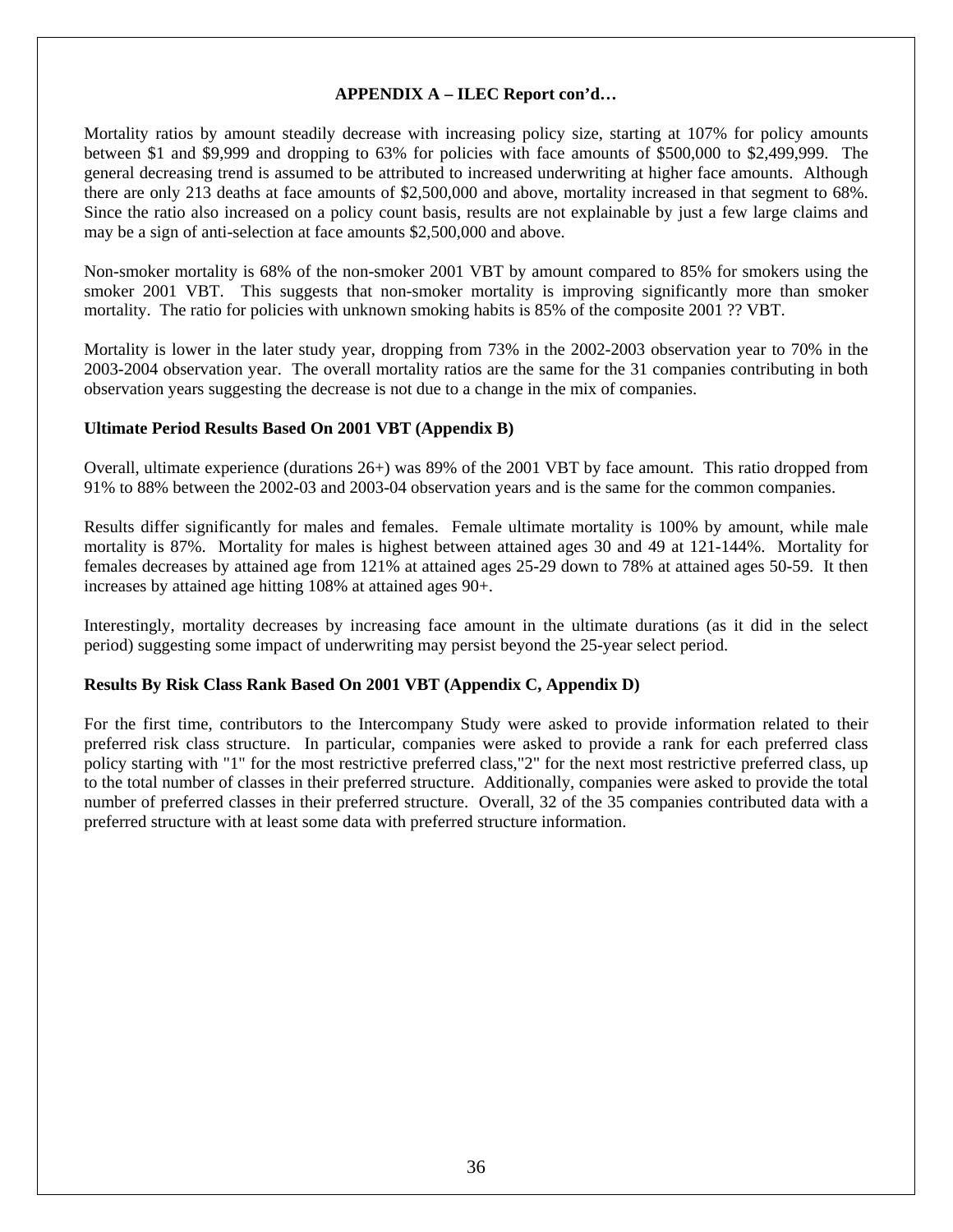The many different preferred class structures provided were aggregated over all companies into one combined structure with three preferred non-smoker classes (or risk class ranks (RCR)) and two preferred smoker classes. In this report, non-smoker assumes non-tobacco and smokers refer to tobacco users. For non-smokers, results in RCR Band 1 are the aggregate results of companies' best preferred class. Results in RCR Band 3 are the results of companies' residual standard class. Lastly, results for RCR Band 2 are the results for policies that fit into neither Band 1 nor Band 3. For smokers, results are included for RCR Band 1 and RCR Band 3. Results for RCR Band 2 were immaterial as most companies have only a two-class preferred class structure. It should be noted that companies with a preferred class structure for non-smokers, but one class for smokers have only risk class rank data included for non-smokers.

Only data for issue ages greater than or equal to 25, durations up to 15 and face amounts of \$100,000 up to \$2,500,000 were used in the analysis of preferred mortality. This block has over \$3 trillion of exposure and just over 13,000 deaths.

Overall, mortality experience for this block of preferred business was 71% by policy and 67% by amount.

For the non-smoker classes, mortality increases by risk class rank from 54% by amount for best preferred classes, to 64% for classes in the middle ranks, and to 77% for the residual standard group.

For the smoker classes, mortality is 74% by amount for best preferred classes and 96% of that table for the residual group.

As seen in the aggregate data, within each of the risk class ranks, mortality generally decreases with increasing face amount. Differences by risk class rank band persist for the 15 durations included in the study. The drilldowns by RCR band, duration, and face band also follow the same patterns, but individual cell results should be viewed with caution as many of the cells particularly in the higher face amount bands have very few deaths.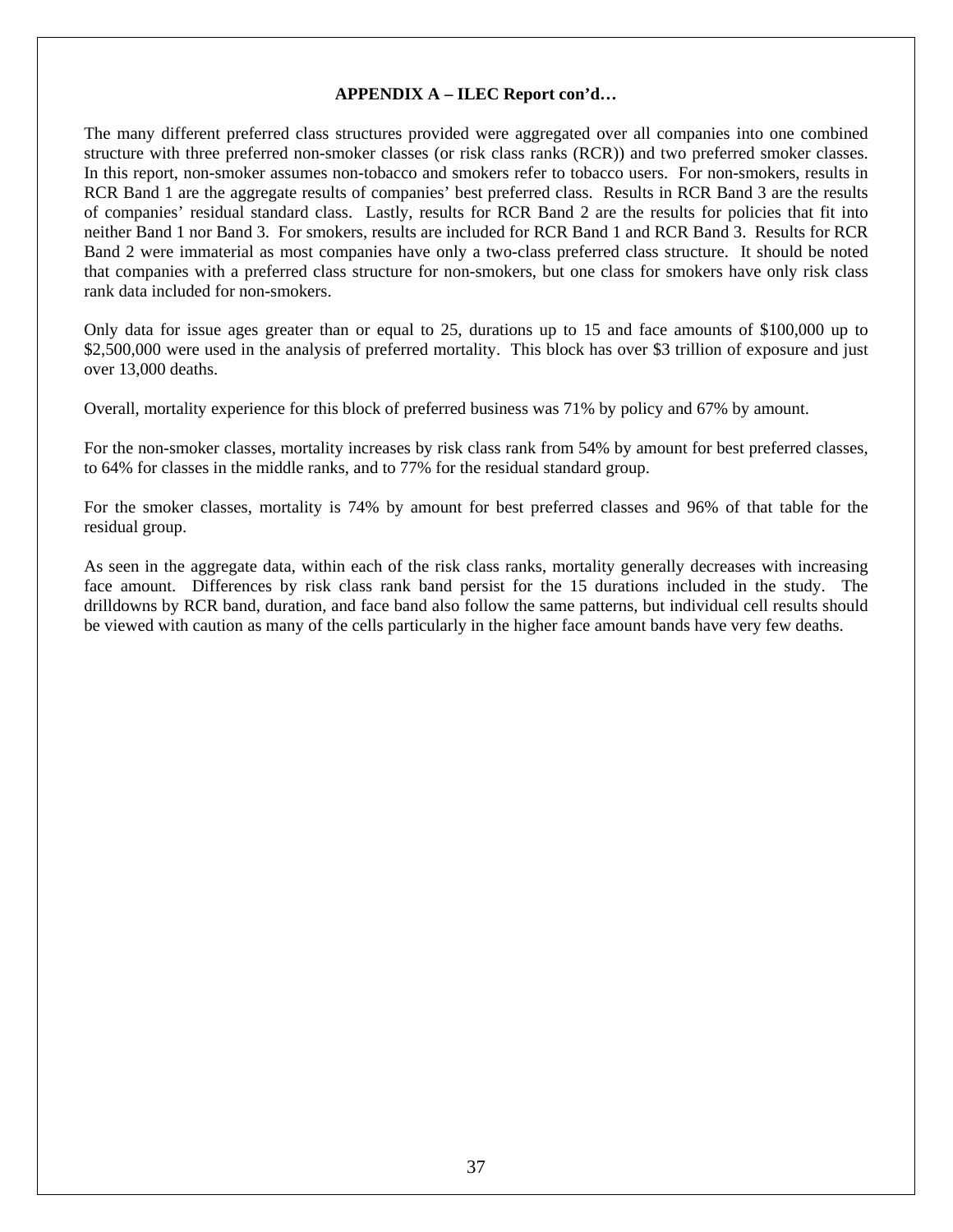The Individual Life Insurance Experience Committee of the Society of Actuaries wishes to thank the following companies that contributed to the 2002-2004 study:

AAA Life Insurance Massachusetts Mutual Life AIG's American General Life Metropolitan Life Allstate Mutual of Omaha Allstate Life of New York New York Life Ameriprise (NACOLAH)<br>AmerUs Life (NACOLAH) Columbus Life Insurance Ohio National Empire General Pacific Life Insurance Farm Bureau Life Insurance<br>
Financial Group<br>
Principal Financial Group<br>
Protective Life<br>
Protective Life Fidelity Investments Genworth Financial Protective Life & Annuity Government Personnel Prudential Hartford Life State Farm Horace Mann Insurance Thrivent Financial ING Transamerica Occidental Jackson National Life USAA Life Lincoln Benefit Life West Coast

American Family Life North American Co-Life/Health Northwestern Mutual

We acknowledge the effort of the members of the Individual Life Insurance Committee:

Mary Bahna-Nolan Paul Langevin Rick Bergstrom Jess Mast Sharon Brody Mel McFall Barry Edenbaum Susan Miner Jill Garofalo Tony Phipps Dieter Gaubatz Tom Rhodes Anna Hart Mark Rosa Edwin Hightower Lynn Ruezinsky Edward Hui Jeff Schwartz Douglas Ingle Ed Wright

Society of Actuaries Staff Liaison: John A. Luff MIB Representatives: Leo DiAngelo, Nancy Morse, Jan Palmbach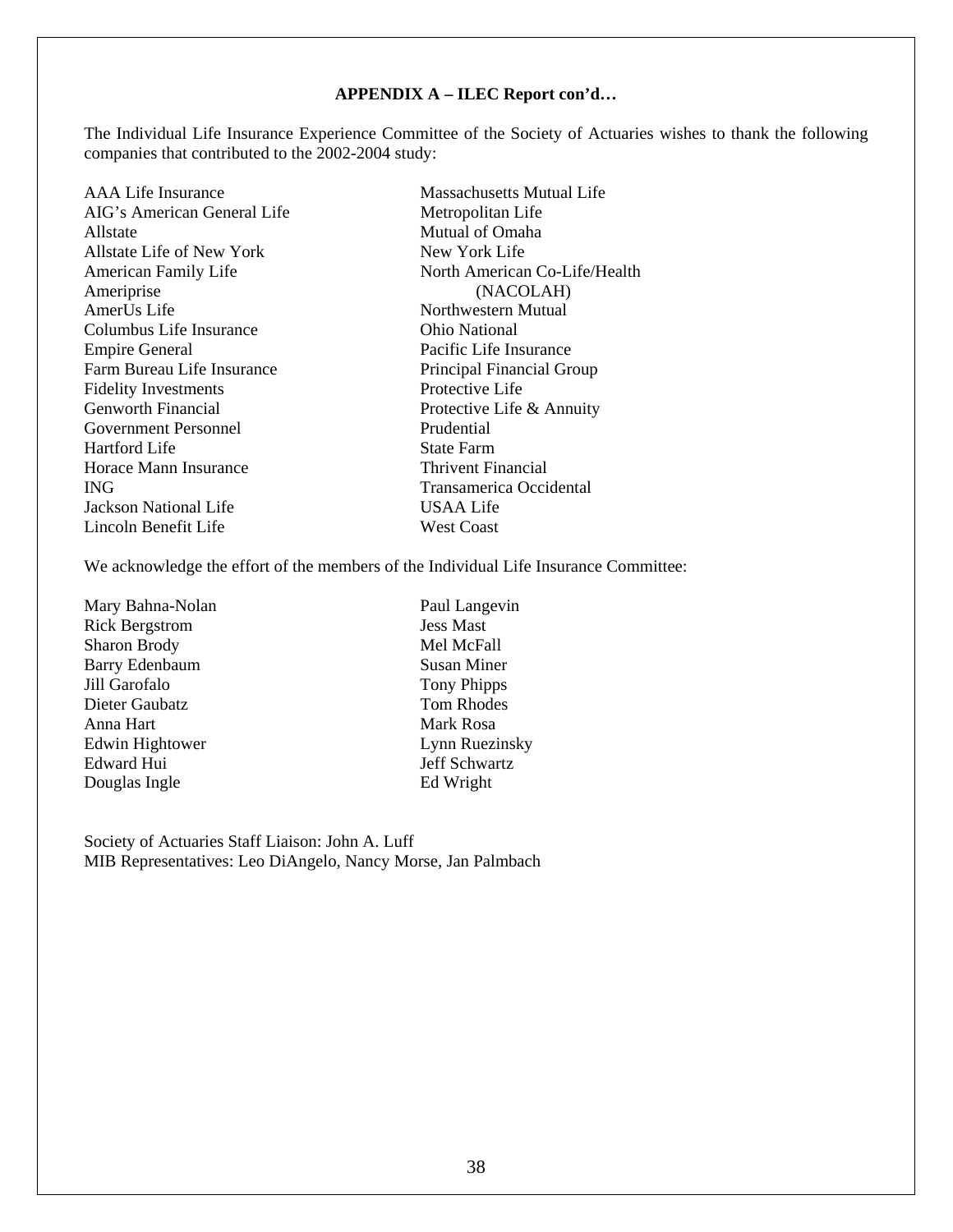### **Appendix A—Select Period Results**

|                                 | <b>Actual</b><br>Deaths by<br><b>Policy</b> | Ratio<br>by Policy* | Ratio<br>by<br>Amount* | <b>Exposure</b><br>by Policy | $\mathbf{0}_{\mathbf{0}}^{\prime}$<br><b>Exposure</b><br>by Policy | Exposure by<br>Amount<br>(in millions) | $\frac{0}{0}$<br><b>Exposure</b><br>by Amount | $\frac{6}{6}$<br><b>Expected</b><br>by<br>Amount |
|---------------------------------|---------------------------------------------|---------------------|------------------------|------------------------------|--------------------------------------------------------------------|----------------------------------------|-----------------------------------------------|--------------------------------------------------|
| Overall                         | 205,106                                     | 88%                 | 71%                    | 54,619,966                   | 100.0%                                                             | \$7,251,092                            | 100.0%                                        | 100.0%                                           |
|                                 |                                             |                     |                        | <b>Issue Age</b>             |                                                                    |                                        |                                               |                                                  |
| $\bf{0}$                        | 861                                         | 88%                 | 83%                    | 2,816,226                    | 5.2%                                                               | \$87,455                               | 1.2%                                          | 0.1%                                             |
| $1-4$                           | 868                                         | 93%                 | 85%                    | 2,660,771                    | 4.9%                                                               | \$94,236                               | 1.3%                                          | 0.2%                                             |
| $5-9$                           | 953                                         | 108%                | 96%                    | 1,937,019                    | 3.5%                                                               | \$71,129                               | 1.0%                                          | 0.2%                                             |
| $10 - 17$                       | 2,221                                       | 116%                | 102%                   | 2,872,337                    | 5.3%                                                               | \$107,053                              | 1.5%                                          | 0.4%                                             |
| 18-24                           | 4,260                                       | 107%                | 90%                    | 4,516,353                    | 8.3%                                                               | \$270,491                              | 3.7%                                          | 1.0%                                             |
| 25-29                           | 5,873                                       | 87%                 | 74%                    | 6,012,954                    | 11.0%                                                              | \$678,715                              | 9.4%                                          | 2.9%                                             |
| 30-34                           | 9,192                                       | 80%                 | 69%                    | 7,574,995                    | 13.9%                                                              | \$1,272,546                            | 17.5%                                         | 6.4%                                             |
| 35-39                           | 12,880                                      | 80%                 | 66%                    | 7,293,402                    | 13.4%                                                              | \$1,437,202                            | 19.8%                                         | 9.8%                                             |
| 40-49                           | 36,536                                      | 81%                 | 66%                    | 10,539,575                   | 19.3%                                                              | \$2,039,513                            | 28.1%                                         | 25.1%                                            |
| 50-59                           | 55,665                                      | 87%                 | 72%                    | 5,656,405                    | 10.4%                                                              | \$893,170                              | 12.3%                                         | 25.8%                                            |
| 60-69                           | 57,466                                      | 92%                 | 75%                    | 2,310,319                    | 4.2%                                                               | \$240,262                              | 3.3%                                          | 18.6%                                            |
| 70-79                           | 17,057                                      | 100%                | 81%                    | 407,672                      | 0.7%                                                               | \$52,508                               | 0.7%                                          | 7.9%                                             |
| $80 +$                          | 1,274                                       | 95%                 | 73%                    | 21,938                       | 0.0%                                                               | \$6,812                                | 0.1%                                          | 1.7%                                             |
|                                 |                                             |                     |                        | Gender                       |                                                                    |                                        |                                               |                                                  |
| Female                          | 85,815                                      | 89%                 | 73%                    | 24,717,955                   | 45.3%                                                              | \$2,353,862                            | 32.5%                                         | 26.9%                                            |
| Male                            | 119,291                                     | 88%                 | $71\%$                 | 29,902,011                   | 54.7%                                                              | \$4,897,230                            | 67.5%                                         | 73.1%                                            |
|                                 |                                             |                     |                        | <b>Duration</b>              |                                                                    |                                        |                                               |                                                  |
|                                 |                                             |                     |                        |                              |                                                                    |                                        |                                               |                                                  |
| 1                               | 2,029                                       | 85%                 | 60%                    | 3,800,712                    | 7.0%                                                               | \$1,046,815                            | 14.4%                                         | 3.8%                                             |
| $\boldsymbol{2}$                | 2,931                                       | 96%                 | 70%                    | 3,561,666                    | 6.5%                                                               | \$902,910                              | 12.5%                                         | 4.5%                                             |
| 3                               | 3,415                                       | 103%                | 78%                    | 3,115,121                    | 5.7%                                                               | \$706,379                              | 9.7%                                          | 4.5%                                             |
| $4 - 5$                         | 8,940                                       | 95%                 | 73%                    | 6,444,262                    | 11.8%                                                              | \$1,411,620                            | 19.5%                                         | 12.2%                                            |
| $6 - 10$                        | 28,708                                      | 91%                 | 70%                    | 11,815,504                   | 21.6%                                                              | \$1,635,792                            | 22.6%                                         | 23.9%                                            |
| 11-15                           | 49,377                                      | 84%                 | 71%                    | 11,303,165                   | 20.7%                                                              | \$912,838                              | 12.6%                                         | 24.1%                                            |
| $16 - 20$                       | 65,222                                      | 83%                 | 72%                    | 9,749,633                    | 17.8%                                                              | \$522,771                              | 7.2%                                          | 21.6%                                            |
| $21 - 25$                       | 44,484                                      | 98%                 | 80%                    | 4,829,904                    | 8.8%                                                               | \$111.965                              | 1.5%                                          | 5.5%                                             |
|                                 |                                             |                     |                        | <b>Face Amount Bands</b>     |                                                                    |                                        |                                               |                                                  |
| 1-9,999                         | 55,878                                      | 107%                | 107%                   | 3,360,297                    | 6.2%                                                               | \$16,745                               | 0.2%                                          | 1.4%                                             |
| 10,000-24,999                   | 47,380                                      | 95%                 | 94%                    | 9,254,949                    | 16.9%                                                              | \$120,122                              | 1.7%                                          | 3.5%                                             |
| 25,000-49,999                   | 30,933                                      | 88%                 | $88\%$                 | 8,209,576                    | 15.0%                                                              | \$230,181                              | 3.2%                                          | 5.7%                                             |
| 50,000-99,999                   | 32,676                                      | 79%                 | 79%                    | 10,828,159                   | 19.8%                                                              | \$600,930                              | 8.3%                                          | 13.1%                                            |
| 100.000-<br>249,999<br>250,000- | 27,868                                      | 74%                 | 73%                    | 14,418,312                   | 26.4%                                                              | \$1,793,760                            | 24.7%                                         | 26.1%                                            |
| 499,999<br>500,000-             | 6,272                                       | 66%                 | 65%                    | 5,065,013                    | 9.3%                                                               | \$1,453,879                            | 20.1%                                         | 15.6%                                            |
| 999,999<br>$1,000,000 -$        | 2,618                                       | 63%                 | 63%                    | 2,315,623                    | 4.2%                                                               | \$1,286,642                            | 17.7%                                         | 13.1%                                            |
| 2,499,999                       | 1,268                                       | 62%                 | 63%                    | 1,063,392                    | 1.9%                                                               | \$1,274,547                            | 17.6%                                         | 13.9%                                            |
| $2,500,000+$                    | 213                                         | 72%                 | 68%                    | 104,643                      | 0.2%                                                               | \$474,286                              | 6.5%                                          | 7.6%                                             |
|                                 |                                             |                     |                        | <b>Smoker Status</b>         |                                                                    |                                        |                                               |                                                  |
| <b>Non-Smoker</b>               | 114,245                                     | 80%                 | 68%                    | 40,901,029                   | 74.9%                                                              | \$6,513,238                            | 89.8%                                         | 80.9%                                            |
| <b>Smoker</b>                   | 52,859                                      | 97%                 | 85%                    | 7,202,742                    | 13.2%                                                              | \$582,335                              | 8.0%                                          | 15.7%                                            |
| Unknown*                        | 38,002                                      | 105%                | 85%                    | 6,516,195                    | 11.9%                                                              | \$155,519                              | 2.1%                                          | 3.4%                                             |
|                                 |                                             |                     |                        | <b>Observation Year</b>      |                                                                    |                                        |                                               |                                                  |
| $2002 - 2003$                   | 100,632                                     | 90%                 | 73%                    | 26,585,028                   | 48.7%                                                              | \$3,334,100                            | 46.0%                                         | 46.2%                                            |
| $2003 - 2004$                   | 104,474                                     | 87%                 | 70%                    | 28,034,938                   | 51.3%                                                              | \$3,916,992                            | 54.0%                                         | 53.8%                                            |

**\***Expected Basis is 2001 VBT, smoker distinct versions (unknown smoker status uses composite tables)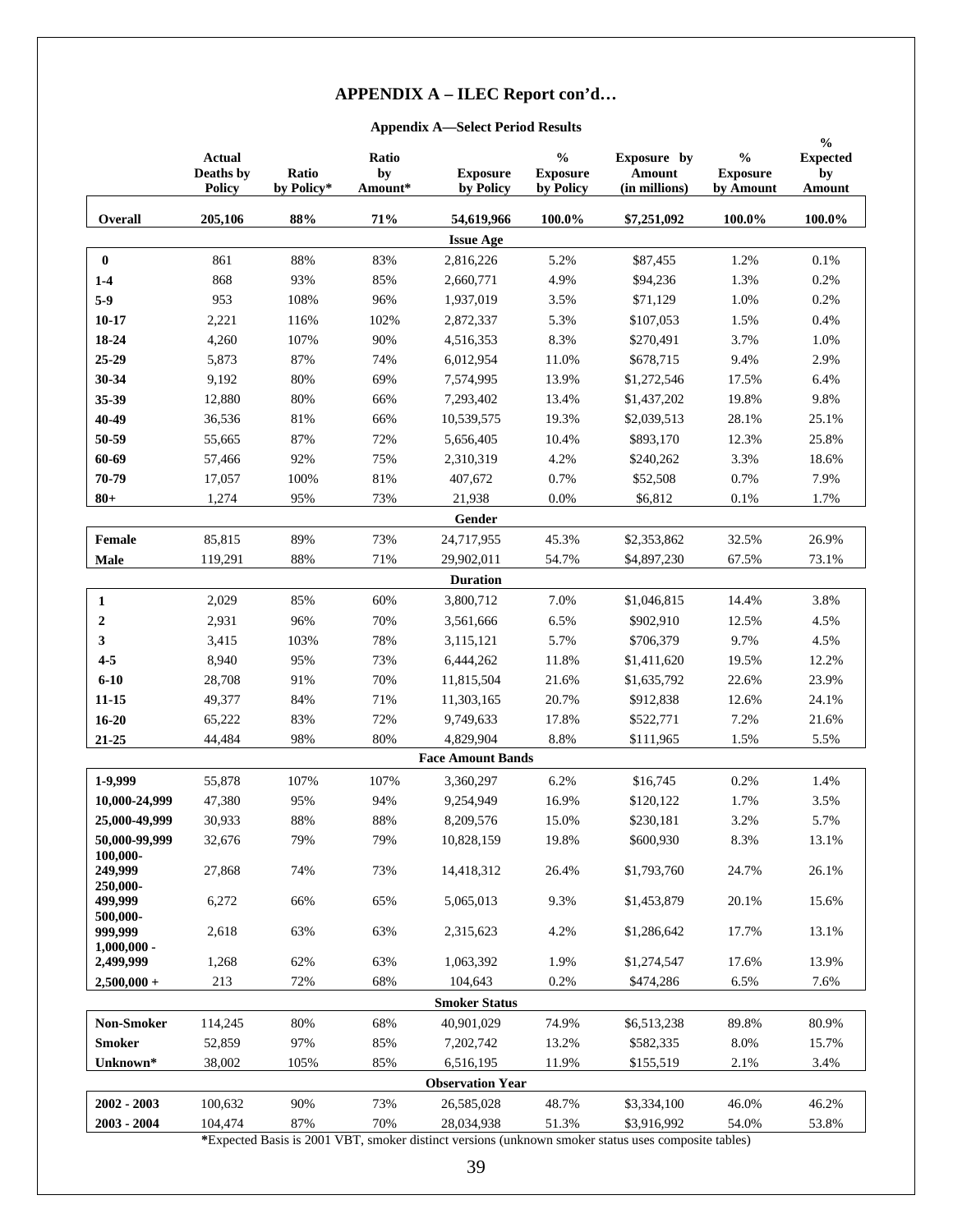### **Appendix B-Ultimate Period Results**

|               | <b>Actual Deaths</b><br>by Policy | Ratio<br>by<br>Policy* | Ratio<br>by<br>Amount* | <b>Exposure by</b><br><b>Policy</b>     | % Exposure<br>by Policy | <b>Exposure</b><br>by Amount<br>(in<br>millions) | % Exposure<br>by Amount | $\frac{0}{0}$<br><b>Expected</b><br>by Amount |
|---------------|-----------------------------------|------------------------|------------------------|-----------------------------------------|-------------------------|--------------------------------------------------|-------------------------|-----------------------------------------------|
| Overall       | 494,738                           | 96%                    | 89%                    | 20,397,357                              | 100%                    | \$123,074                                        | 100%                    | 100%                                          |
|               |                                   |                        |                        | <b>Observation Year</b>                 |                         |                                                  |                         |                                               |
| 2002-2003     | 246,938                           | 96%                    | 91%                    | 10,180,819                              | 50%                     | \$59,581                                         | 48%                     | 48%                                           |
| 2003-2004     | 247,800                           | 95%                    | 88%                    | 10,216,538                              | 50%                     | \$63,493                                         | 52%                     | 52%                                           |
| Gender        |                                   |                        |                        |                                         |                         |                                                  |                         |                                               |
| Female        | 178,857                           | 103%                   | 100%                   | 8,273,099                               | 41%                     | \$30,407                                         | 25%                     | 16%                                           |
| <b>Male</b>   | 315,881                           | 92%                    | 87%                    | 12,124,257                              | 59%                     | \$92,667                                         | 75%                     | 84%                                           |
|               |                                   |                        |                        | <b>MALE Only Ultimate Period Data</b>   |                         |                                                  |                         |                                               |
|               |                                   |                        |                        | <b>Attained Age</b>                     |                         |                                                  |                         |                                               |
| 25-29         | 236                               | 102%                   | 95%                    | 230,545                                 | $2\%$                   | \$1,733                                          | 2%                      | 0%                                            |
| 30-34         | 429                               | 136%                   | 144%                   | 329,356                                 | 3%                      | \$1,989                                          | $2\%$                   | 0%                                            |
| 35-39         | 714                               | 156%                   | 141%                   | 407,272                                 | 3%                      | \$2,041                                          | $2\%$                   | 0%                                            |
| 40-49         | 4,250                             | 135%                   | 121%                   | 1,387,782                               | 11%                     | \$9,238                                          | 10%                     | 1%                                            |
| 50-59         | 14,948                            | 101%                   | 91%                    | 2,717,868                               | 22%                     | \$25,196                                         | 27%                     | 6%                                            |
| 60-69         | 35,391                            | 89%                    | 81%                    | 2,773,929                               | 23%                     | \$24,687                                         | 27%                     | 16%                                           |
| 70-79         | 90,870                            | 97%                    | 88%                    | 2,518,701                               | 21%                     | \$18,485                                         | 20%                     | 31%                                           |
| 80-89         | 129,101                           | 91%                    | 87%                    | 1,513,868                               | 13%                     | \$8,311                                          | 9%                      | 35%                                           |
| $90 +$        | 39,942                            | 82%                    | 89%                    | 244,937                                 | $2\%$                   | \$987                                            | $1\%$                   | 9%                                            |
|               |                                   |                        |                        | <b>Face Amount Bands</b>                |                         |                                                  |                         |                                               |
| 1-9,999       | 251,243                           | 94%                    | 95%                    | 8,298,929                               | 68%                     | \$28,044                                         | 30%                     | 37%                                           |
| 10,000-24,999 | 53,710                            | 87%                    | 87%                    | 3,234,239                               | 27%                     | \$38,477                                         | 42%                     | 33%                                           |
| 25,000-49,999 | 7,049                             | 82%                    | 82%                    | 408,251                                 | 3%                      | \$11,580                                         | 13%                     | 11%                                           |
| 50,000-99,999 | 2,761                             | 79%                    | 78%                    | 131,237                                 | 1%                      | \$7,335                                          | $8\%$                   | $9\%$                                         |
| $100,000+$    | 1,118                             | 77%                    | 73%                    | 51,602                                  | 0%                      | \$7,231                                          | $8\%$                   | 10%                                           |
|               |                                   |                        |                        | <b>FEMALE Only Ultimate Period Data</b> |                         |                                                  |                         |                                               |
|               |                                   |                        |                        | <b>Attained Age</b>                     |                         |                                                  |                         |                                               |
| 25-29         | 121                               | 125%                   | 121%                   | 203,053                                 | 3%                      | \$1,342                                          | 4%                      | 0%                                            |
| 30-34         | 192                               | 112%                   | 106%                   | 279,307                                 | 3%                      | \$1,380                                          | 5%                      | 0%                                            |
| 35-39         | 341                               | 113%                   | 102%                   | 344,756                                 | 4%                      | \$1,321                                          | 4%                      | $0\%$                                         |
| 40-49         | 1,930                             | 112%                   | 111%                   | 1,076,702                               | 13%                     | \$4,740                                          | 16%                     | $2\%$                                         |
| 50-59         | 6,002                             | 81%                    | 78%                    | 1,711,887                               | 21%                     | \$8,168                                          | 27%                     | $8\%$                                         |
| 60-69         | 12,632                            | $91\%$                 | $88\%$                 | 1,365,407                               | 17%                     | \$5,623                                          | 19%                     | 13%                                           |
| 70-79         | 46,495                            | 105%                   | 100%                   | 1,771,544                               | 21%                     | \$4,814                                          | 16%                     | 28%                                           |
| 80-89         | 80,998                            | 105%                   | 106%                   | 1,301,673                               | 16%                     | \$2,635                                          | $9\%$                   | 36%                                           |
| $90 +$        | 30,146                            | 102%                   | 108%                   | 218,771                                 | 3%                      | \$384                                            | 1%                      | 12%                                           |
|               |                                   |                        |                        | <b>Face Amount Bands</b>                |                         |                                                  |                         |                                               |
| 1-9,999       | 171,348                           | 103%                   | 102%                   | 7,373,964                               | 89%                     | \$17,376                                         | 57%                     | 66%                                           |
| 10,000-24,999 | 6,071                             | 91%                    | 92%                    | 808,406                                 | 10%                     | \$9,180                                          | 30%                     | 18%                                           |
| 25,000-49,999 | 923                               | 97%                    | 97%                    | 65,833                                  | $1\%$                   | \$1,828                                          | 6%                      | 6%                                            |
| 50,000-99,999 | 349                               | 94%                    | 93%                    | 17,592                                  | $0\%$                   | \$969                                            | 3%                      | 5%                                            |
| $100,000+$    | 166                               | 104%                   | 107%                   | 7,304                                   | 0%                      | \$1,054                                          | 4%                      | 6%                                            |

\*Expected Basis is 2001 VBT, smoker distinct versions (unknown smoker status uses composite tables)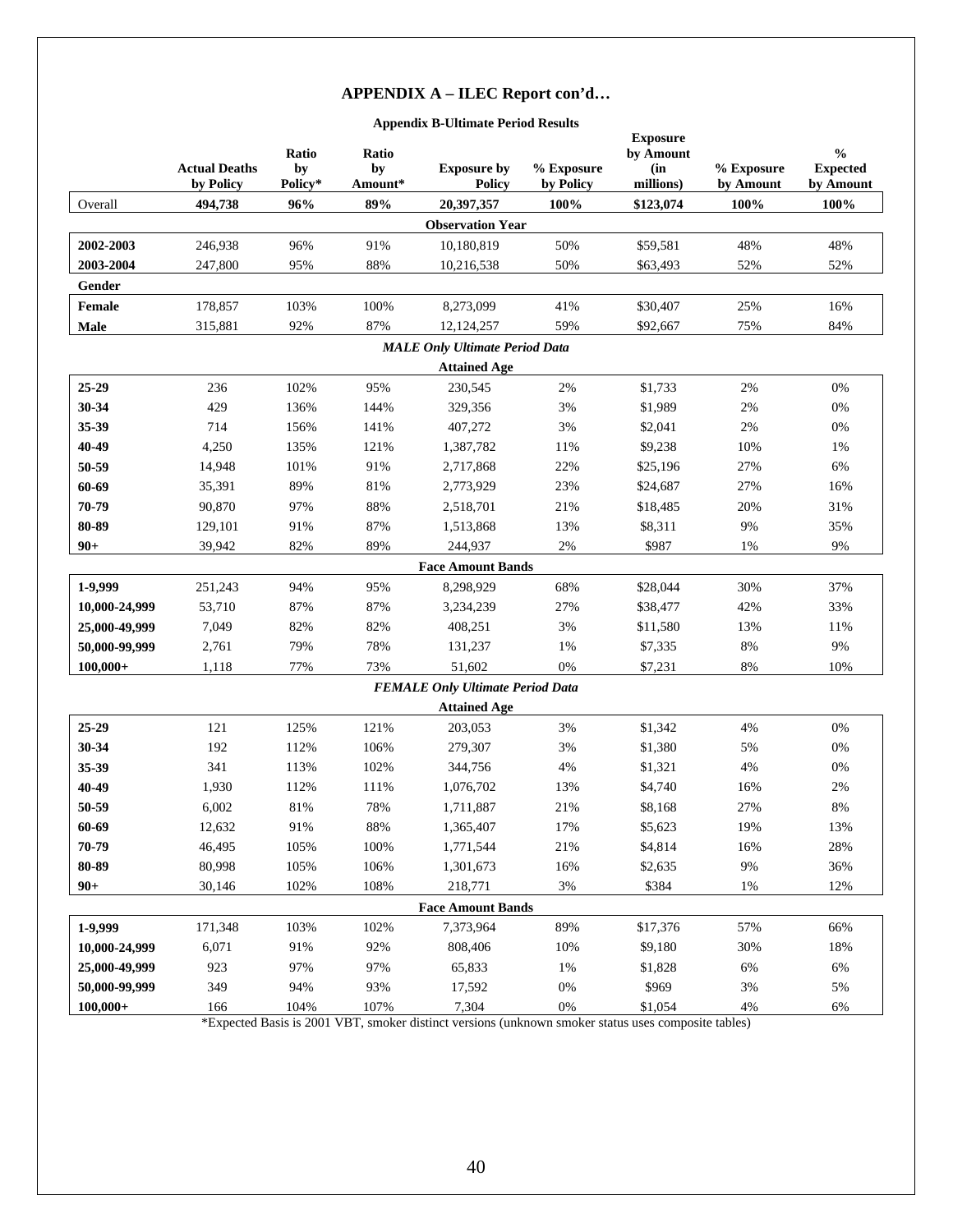#### **Appendix C- RCR Reports (Issue Ages 25+, Duration <= 15, Face Amt 100K up to 2.5M, Risk Ind = 1)**

|                                 | <b>Actual Deaths</b><br>by Policy | Ratio<br>by Policy* | Ratio<br>by Amount* | <b>Exposure</b><br>by Policy | % Exposure<br>by Policy | <b>Exposure by</b><br>Amount<br>(in millions) | % Exposure<br>by Amount | % Expected<br>by Amount |
|---------------------------------|-----------------------------------|---------------------|---------------------|------------------------------|-------------------------|-----------------------------------------------|-------------------------|-------------------------|
| Overall                         | 13,228                            | 71%                 | 67%                 | 11,331,381                   |                         | \$3,267,727                                   |                         |                         |
|                                 |                                   |                     |                     | <b>Issue Age</b>             |                         |                                               |                         |                         |
| 25-29                           | 459                               | 69%                 | 67%                 | 1,319,485                    | 11.6%                   | \$283,547                                     | 8.7%                    | 2.6%                    |
| 30-34                           | 929                               | 71%                 | 66%                 | 2,137,822                    | 18.9%                   | \$594,455                                     | 18.2%                   | 6.4%                    |
| 35-39                           | 1,312                             | 69%                 | 64%                 | 2,307,998                    | 20.4%                   | \$717,702                                     | 22.0%                   | 10.3%                   |
| 40-49                           | 3,561                             | 68%                 | 63%                 | 3,469,676                    | 30.6%                   | \$1,072,375                                   | 32.8%                   | 28.5%                   |
| 50-59                           | 3,597                             | 70%                 | 66%                 | 1,631,189                    | 14.4%                   | \$470,461                                     | 14.4%                   | 27.2%                   |
| 60-69                           | 2,257                             | 77%                 | 70%                 | 400,459                      | 3.5%                    | \$107,081                                     | 3.3%                    | 15.3%                   |
| 70-79                           | 929                               | 81%                 | 79%                 | 59,306                       | 0.5%                    | \$19,804                                      | 0.6%                    | 7.7%                    |
| $80+$                           | 184                               | 78%                 | 82%                 | 5,448                        | 0.0%                    | \$2,302                                       | 0.1%                    | 1.9%                    |
|                                 |                                   |                     |                     | Gender                       |                         |                                               |                         |                         |
| <b>Female</b>                   | 3,753                             | 68%                 | 67%                 | 4,549,736                    | 40.2%                   | \$1,055,071                                   | 32.3%                   | 26.1%                   |
| Male                            | 9,475                             | 72%                 | 67%                 | 6,781,645                    | 59.8%                   | \$2,212,656                                   | 67.7%                   | 73.9%                   |
|                                 |                                   |                     |                     | <b>Duration</b>              |                         |                                               |                         |                         |
| $\mathbf{1}$                    | 755                               | 63%                 | 57%                 | 1,875,597                    | 16.6%                   | \$657,563                                     | 20.1%                   | 8.1%                    |
| $\boldsymbol{2}$                | 1,098                             | 72%                 | 65%                 | 1,709,965                    | 15.1%                   | \$557,138                                     | 17.0%                   | 9.7%                    |
| 3                               | 1,294                             | 80%                 | 75%                 | 1,435,288                    | 12.7%                   | \$428,357                                     | 13.1%                   | 9.7%                    |
| $4 - 5$                         | 3,317                             | 74%                 | 70%                 | 2,925,707                    | 25.8%                   | \$887,906                                     | 27.2%                   | 27.0%                   |
| $6 - 10$                        | 4,175                             | 70%                 | 66%                 | 2,425,413                    | 21.4%                   | \$573,068                                     | 17.5%                   | 30.3%                   |
| 11-15                           | 2,589                             | 67%                 | 64%                 | 959,410                      | 8.5%                    | \$163,695                                     | 5.0%                    | 15.2%                   |
|                                 |                                   |                     |                     | <b>Face Amount Bands</b>     |                         |                                               |                         |                         |
| 100,000-249,999                 | 8,557                             | 75%                 | 75%                 | 6,096,733                    | 53.8%                   | \$773,961                                     | 23.7%                   | 28.1%                   |
| 250,000-499,999                 | 2,781                             | 66%                 | 66%                 | 3,080,984                    | 27.2%                   | \$870,144                                     | 26.6%                   | 24.0%                   |
| 500,000-999,999                 | 1,229                             | 62%                 | 61%                 | 1,461,221                    | 12.9%                   | \$799,790                                     | 24.5%                   | 22.0%                   |
| $1,000,000 -$                   |                                   |                     |                     |                              |                         |                                               |                         |                         |
| 2,499,999                       | 661                               | 62%                 | 63%                 | 692,444                      | 6.1%                    | \$823,832                                     | 25.2%                   | 25.8%                   |
|                                 |                                   |                     |                     | <b>RCR Non-smoker</b>        |                         |                                               |                         |                         |
| 1 - Best Rank                   |                                   | 60%                 | 54%                 | 5,359,910                    | 47.3%                   | \$1,556,640                                   | 47.6%                   | 39.0%                   |
|                                 | 4,326                             | 68%                 | 64%                 |                              |                         |                                               |                         |                         |
| 2 - Middle Rank<br>3 - Residual | 1,661                             |                     |                     | 1,961,230                    | 17.3%                   | \$655,798                                     | 20.1%                   | 15.4%                   |
| <b>Standard</b>                 | 5,502                             | 80%                 | 77%                 | 3,328,494                    | 29.4%                   | \$910,410                                     | 27.9%                   | 37.1%                   |
|                                 |                                   |                     |                     | <b>RCR Smoker</b>            |                         |                                               |                         |                         |
| 1 - Best Rank<br>3 - Residual   | 896                               | 77%                 | 74%                 | 413,858                      | 3.7%                    | \$84,699                                      | 2.6%                    | 4.6%                    |
| <b>Standard</b>                 | 809                               | 95%                 | 96%                 | 256,811                      | 2.3%                    | \$57,495                                      | 1.8%                    | 3.8%                    |
|                                 |                                   |                     |                     | <b>Observation Year</b>      |                         |                                               |                         |                         |
| 2002 - 2003                     | 5,954                             | 73%                 | 69%                 | 4,975,012                    | 43.9%                   | \$1,392,780                                   | 42.6%                   | 42.7%                   |
| 2003 - 2004                     | 7,274                             | 69%                 | 65%                 | 6,356,369                    | 56.1%                   | \$1,874,947                                   | 57.4%                   | 57.3%                   |

**\***Expected Basis is 2001 VBT, smoker distinct versions (unknown smoker status uses composite tables)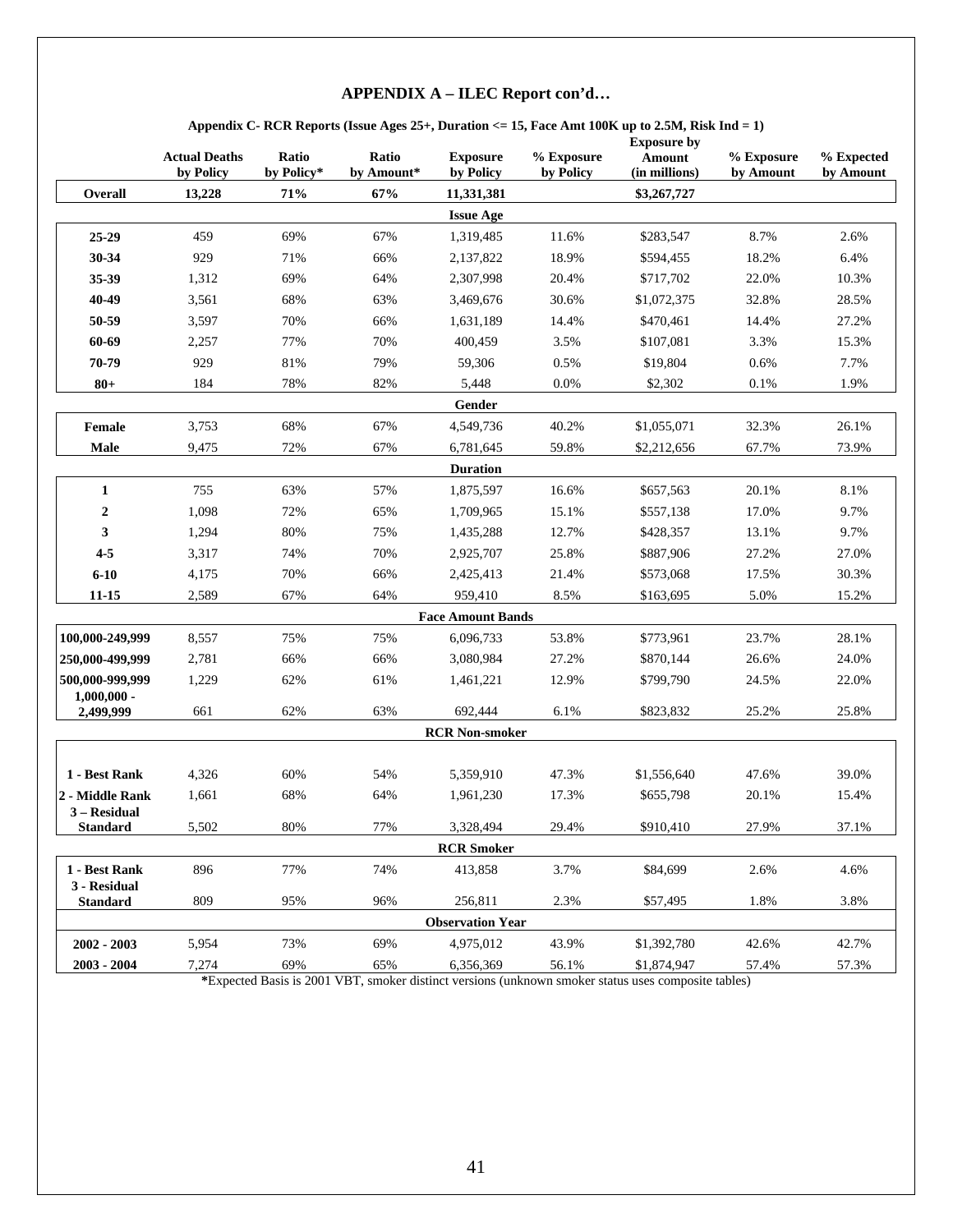## **Appendix D: Detailed RCR Reports**

| --rr                                                                                                |       |                                            |                   |       |       |        |                    |  |  |  |
|-----------------------------------------------------------------------------------------------------|-------|--------------------------------------------|-------------------|-------|-------|--------|--------------------|--|--|--|
|                                                                                                     |       | ILEC 2002-2004 Study - Non-smokers         |                   |       |       |        |                    |  |  |  |
| Risk Class Rank Indicator = 1; Issue Ages $>$ = 25; Durations up to 15; Face Amount 100K up to 2.5M |       |                                            |                   |       |       |        |                    |  |  |  |
|                                                                                                     |       |                                            | <b>Durations</b>  |       |       |        |                    |  |  |  |
|                                                                                                     |       |                                            | Ratios by Amount^ |       |       |        |                    |  |  |  |
|                                                                                                     |       |                                            |                   |       |       |        | <b>Grand Total</b> |  |  |  |
| <b>Ranking RCR Bands</b>                                                                            |       | 3<br>$4 - 5$<br>2<br>$11 - 15$<br>$6 - 10$ |                   |       |       |        |                    |  |  |  |
|                                                                                                     |       |                                            |                   |       |       |        |                    |  |  |  |
| <b>Best Rank</b>                                                                                    | 35.5% | 53.6%                                      | 57.4%             | 58.2% | 53.2% | 55.6%  | 53.9%              |  |  |  |
| $\mathfrak{D}$                                                                                      |       |                                            |                   |       |       |        |                    |  |  |  |
| <b>Middle Ranks</b>                                                                                 | 54.9% | 54.4%                                      | 69.5%             | 69.9% | 53.7% | $\ast$ | 63.9%              |  |  |  |
| 3                                                                                                   |       |                                            |                   |       |       |        |                    |  |  |  |
| <b>Residual Standard Rank</b>                                                                       | 85.9% | 87.4%<br>77.1%<br>96.5%<br>75.8%<br>68.4%  |                   |       |       |        |                    |  |  |  |
|                                                                                                     |       | * Cell has 35 or fewer deaths              |                   |       |       |        |                    |  |  |  |

|                                                                                                     |     |     | ILEC 2002-2004 Study – Non-smokers |         |        |           |                    |
|-----------------------------------------------------------------------------------------------------|-----|-----|------------------------------------|---------|--------|-----------|--------------------|
| Risk Class Rank Indicator = 1; Issue Ages $>$ = 25; Durations up to 15; Face Amount 100K up to 2.5M |     |     |                                    |         |        |           |                    |
|                                                                                                     |     |     | <b>Durations</b>                   |         |        |           |                    |
|                                                                                                     |     |     | Number of Deaths                   |         |        |           |                    |
|                                                                                                     |     |     |                                    |         |        |           | <b>Grand Total</b> |
| <b>Ranking RCR Bands</b>                                                                            |     | 2   | 3                                  | $4 - 5$ | $6-10$ | $11 - 15$ |                    |
|                                                                                                     |     |     |                                    |         |        |           |                    |
| <b>Best Rank</b>                                                                                    | 177 | 342 | 384                                | 997     | 1507   | 919       | 4326               |
| $\mathfrak{D}$                                                                                      |     |     |                                    |         |        |           |                    |
| Middle Ranks                                                                                        | 200 | 243 | 296                                | 741     | 177    | 4         | 1661               |
| 3                                                                                                   |     |     |                                    |         |        |           |                    |
| <b>Residual Standard Rank</b>                                                                       | 271 | 376 | 434                                | 1120    | 1954   | 1347      | 5502               |

|                                                                                                     |       | ILEC 2002-2004 Study - Smokers |                |                               |         |        |           |                    |  |
|-----------------------------------------------------------------------------------------------------|-------|--------------------------------|----------------|-------------------------------|---------|--------|-----------|--------------------|--|
| Risk Class Rank Indicator = 1; Issue Ages $>$ = 25; Durations up to 15; Face Amount 100K up to 2.5M |       |                                |                |                               |         |        |           |                    |  |
|                                                                                                     |       |                                |                | Durations                     |         |        |           |                    |  |
|                                                                                                     |       |                                |                | Ratios by Amount <sup>^</sup> |         |        |           |                    |  |
|                                                                                                     |       |                                |                |                               |         |        |           | <b>Grand Total</b> |  |
| <b>Ranking RCR Bands</b>                                                                            |       |                                | $\overline{c}$ | 3                             | $4 - 5$ | $6-10$ | $11 - 15$ |                    |  |
|                                                                                                     |       |                                |                |                               |         |        |           |                    |  |
| <b>Best Rank</b>                                                                                    | 54.5% |                                | 67.7%          | 100.5%                        | 84.3%   | 68.1%  | 68.3%     | 74.1%              |  |
|                                                                                                     |       |                                |                |                               |         |        |           |                    |  |
| <b>Residual Standard Rank</b>                                                                       | 72.2% |                                | 103.3%         | 113.6%                        | 107.2%  | 92.8%  | 80.6%     | 95.9%              |  |

| <b>Number of Deaths</b>                                                                             | ILEC 2002-2004 Study - Smokers |                |                  |         |          |           |                    |  |
|-----------------------------------------------------------------------------------------------------|--------------------------------|----------------|------------------|---------|----------|-----------|--------------------|--|
| Risk Class Rank Indicator = 1; Issue Ages $>$ = 25; Durations up to 15; Face Amount 100K up to 2.5M |                                |                |                  |         |          |           |                    |  |
|                                                                                                     |                                |                | Durations        |         |          |           |                    |  |
|                                                                                                     |                                |                | Number of Deaths |         |          |           |                    |  |
|                                                                                                     |                                |                |                  |         |          |           | <b>Grand Total</b> |  |
| <b>Ranking RCR Bands</b>                                                                            |                                | $\overline{c}$ | 3                | $4 - 5$ | $6 - 10$ | $11 - 15$ |                    |  |
|                                                                                                     |                                |                |                  |         |          |           |                    |  |
| <b>Best Rank</b>                                                                                    | 50                             | 67             | 88               | 214     | 278      | 199       | 896                |  |
|                                                                                                     |                                |                |                  |         |          |           |                    |  |
| <b>Residual Standard Rank</b>                                                                       | 55                             | 67             | 84               | 224     | 259      | 120       | 809                |  |

^Expected Basis is 2001 VBT, smoker distinct versions (unknown smoker status uses composite tables)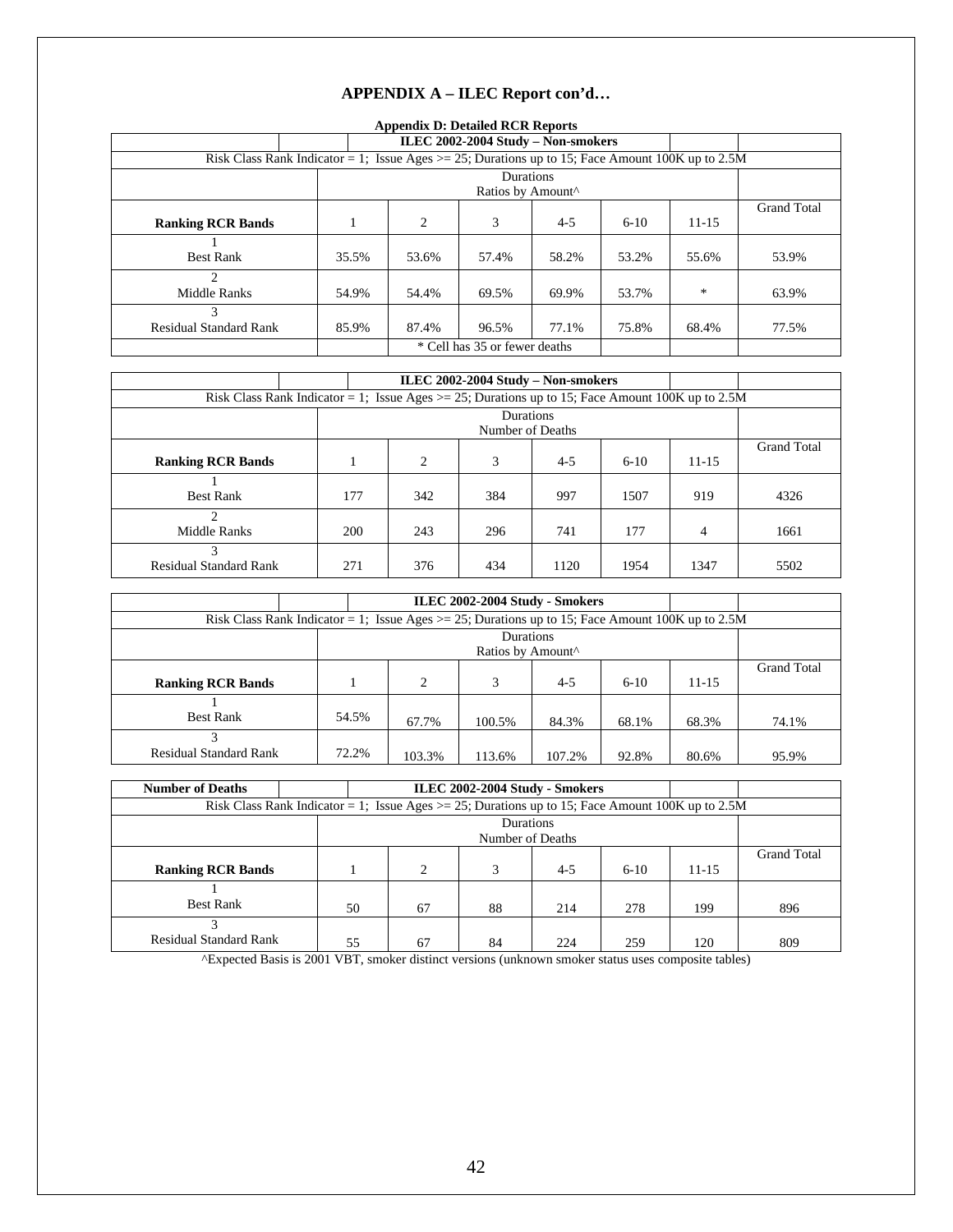|               | ILEC 2002-2004 Study - Non-smokers - By Face Amount Bands                                           |              |        |                               |         |        |           |       |
|---------------|-----------------------------------------------------------------------------------------------------|--------------|--------|-------------------------------|---------|--------|-----------|-------|
|               | Risk Class Rank Indicator = 1; Issue Ages $>$ = 25; Durations up to 15; Face Amount 100K up to 2.5M |              |        |                               |         |        |           |       |
|               |                                                                                                     |              |        | Durations                     |         |        |           |       |
|               |                                                                                                     |              |        | Ratios by Amount^             |         |        |           |       |
| Face          |                                                                                                     |              |        |                               |         |        |           |       |
| <b>Amount</b> | <b>Ranking RCR Bands</b>                                                                            | $\mathbf{1}$ | 2      | 3                             | $4 - 5$ | $6-10$ | $11 - 15$ | Grand |
| <b>Bands</b>  |                                                                                                     |              |        |                               |         |        |           | Total |
| 100,000-      | $\mathbf{1}$                                                                                        |              |        |                               |         |        |           |       |
| 249,999       | <b>Best Rank</b>                                                                                    | 53.3%        | 69.8%  | 71.2%                         | 66.5%   | 64.5%  | 61,7%     | 64.7% |
| 100,000-      | $\mathcal{D}_{\alpha}$                                                                              |              |        |                               |         |        |           |       |
| 249,999       | Middle Ranks                                                                                        | 64.9%        | 61.0%  | 83.3%                         | 79.3%   | 61.1%  | $\ast$    | 73.0% |
| 100,000-      |                                                                                                     |              |        |                               |         |        |           |       |
| 249,999       | Residual Stand Rank                                                                                 | 78.2%        | 92.3%  | 96.0%                         | 92.4%   | 79.7%  | 74.1%     | 81.7% |
|               |                                                                                                     |              |        |                               |         |        |           |       |
| 250,000-      | 1                                                                                                   |              |        |                               |         |        |           |       |
| 499,999       | <b>Best Rank</b>                                                                                    | 45.3%        | 58.0%  | 61.6%                         | 56.0%   | 53.1%  | 59.0%     | 55.4% |
| 250,000-      | $\mathcal{D}$                                                                                       |              |        |                               |         |        |           |       |
| 499.999       | <b>Middle Ranks</b>                                                                                 | 62.7%        | 64.9%  | 60.7%                         | 58.0%   | 68.5%  | $\ast$    | 61.4% |
| 250,000-      | 3                                                                                                   |              |        |                               |         |        |           |       |
| 499,999       | Residual Stand Rank                                                                                 | 89.7%        | 89.8%  | 103.5%                        | 76.5%   | 73.7%  | 68.0%     | 77.8% |
|               |                                                                                                     |              |        |                               |         |        |           |       |
| 500,000-      | $\mathbf{1}$                                                                                        |              |        |                               |         |        |           |       |
| 999,999       | <b>Best Rank</b>                                                                                    | *            | 54.9%  | $\ast$                        | 57.6%   | 41.8%  | 48.0%     | 47.2% |
| 500,000-      | $\mathcal{D}$                                                                                       |              |        |                               |         |        |           |       |
| 999,999       | Middle Ranks                                                                                        | $\ast$       | 55.0%  | 82.8%                         | 68.0%   | $\ast$ | $\ast$    | 65.5% |
| 500,000-      | $\mathbf{3}$                                                                                        |              |        |                               |         |        |           |       |
| 999,999       | Residual Stand Rank                                                                                 | $\ast$       | 90.1%  | 83.6%                         | 61.1%   | 72.5%  | 78.0%     | 72.4% |
|               |                                                                                                     |              |        |                               |         |        |           |       |
| 1,000,000-    |                                                                                                     | $\ast$       | $\ast$ | $\ast$                        |         |        |           |       |
| 2.499.999     | <b>Best Rank</b>                                                                                    |              |        |                               | 54.1%   | 48.0%  | $\ast$    | 46.7% |
| 1,000,000-    | $\mathcal{D}$                                                                                       | $\ast$       | $\ast$ | $\ast$                        |         |        |           |       |
| 2,499,999     | Middle Ranks                                                                                        |              |        |                               | 73.4%   | $\ast$ | $\ast$    | 58.3% |
| 1,000,000-    | $\mathcal{L}$                                                                                       | $\ast$       | $\ast$ | $\ast$                        |         |        |           |       |
| 2,499,999     | Residual Stand Rank                                                                                 |              |        |                               | 79.3%   | 76.3%  | $\ast$    | 76.7% |
|               |                                                                                                     |              |        | * Cell has 35 or fewer deaths |         |        |           |       |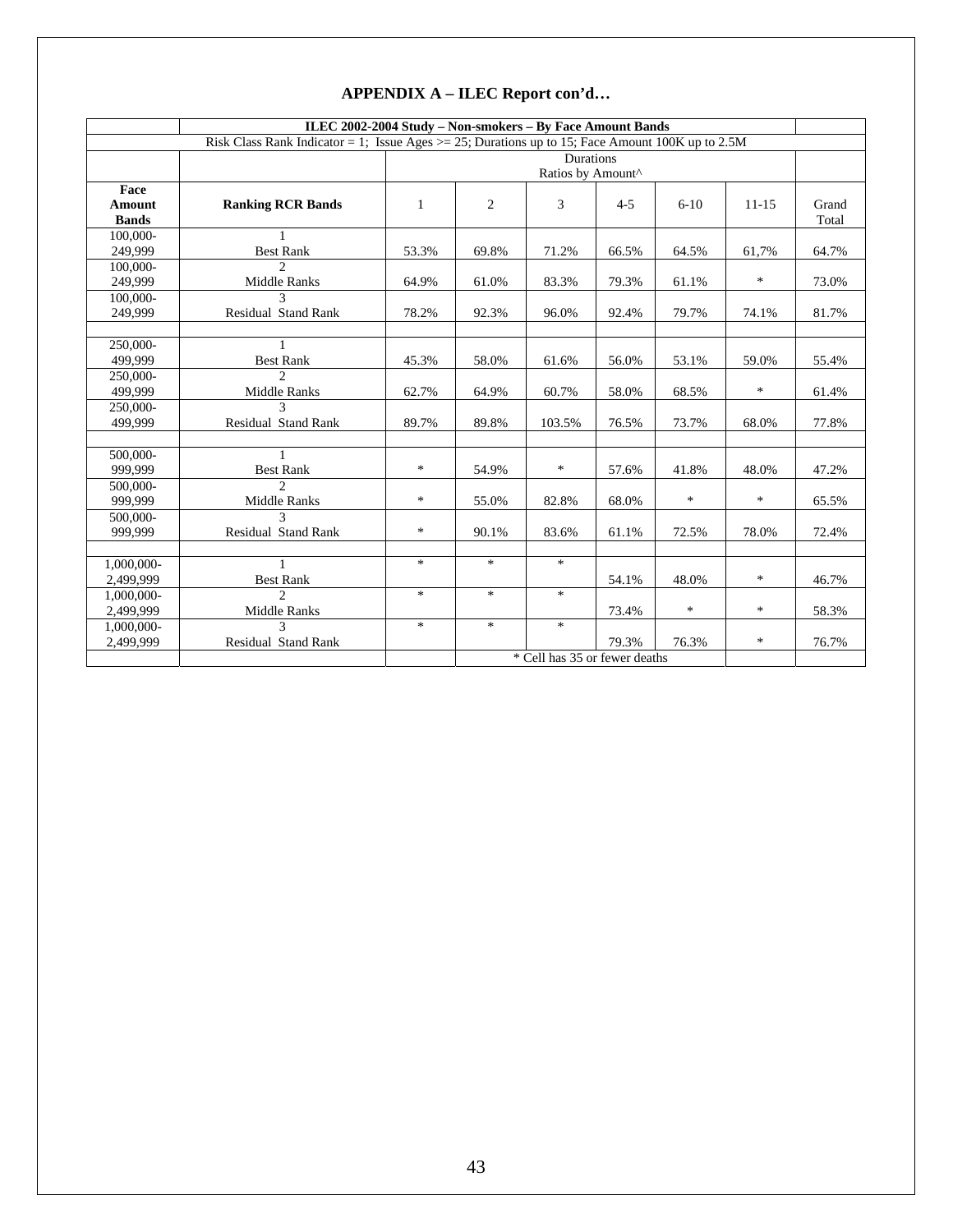|                     | ILEC 2002-2004 Study - Non-smokers - By Face Amount Bands                                           |     |     |                  |         |          |                  |       |
|---------------------|-----------------------------------------------------------------------------------------------------|-----|-----|------------------|---------|----------|------------------|-------|
|                     | Risk Class Rank Indicator = 1; Issue Ages $>$ = 25; Durations up to 15; Face Amount 100K up to 2.5M |     |     |                  |         |          |                  |       |
|                     |                                                                                                     |     |     | Durations        |         |          |                  |       |
|                     |                                                                                                     |     |     | Number of Deaths |         |          |                  |       |
| Face                |                                                                                                     |     |     |                  |         |          |                  |       |
| <b>Amount</b>       | <b>Ranking RCR Bands</b>                                                                            | 1   | 2   | 3                | $4 - 5$ | $6 - 10$ | $11 - 15$        | Grand |
| <b>Bands</b>        |                                                                                                     |     |     |                  |         |          |                  | Total |
| 100,000-            |                                                                                                     |     |     |                  |         |          |                  |       |
| 249,999             | <b>Best Rank</b>                                                                                    | 82  | 183 | 224              | 560     | 1027     | 703              | 2779  |
| 100,000-            | C                                                                                                   |     |     |                  |         |          |                  |       |
| 249,999             | Middle Ranks                                                                                        | 100 | 120 | 172              | 435     | 104      | $\mathbf{0}$     | 931   |
| 100,000-            | $\mathbf{3}$                                                                                        |     |     |                  |         |          |                  |       |
| 249,999             | Residual Stand Rank                                                                                 | 131 | 204 | 241              | 676     | 1247     | 1047             | 3546  |
|                     |                                                                                                     |     |     |                  |         |          |                  |       |
| 250,000-            | $\mathbf{1}$                                                                                        |     |     |                  |         |          |                  |       |
| 499,999             | <b>Best Rank</b><br>$\mathcal{D}_{\alpha}$                                                          | 59  | 89  | 101              | 250     | 327      | 157              | 983   |
| 250,000-<br>499,999 | Middle Ranks                                                                                        | 58  | 70  | 58               | 148     | 49       | $\boldsymbol{0}$ | 383   |
| 250,000-            |                                                                                                     |     |     |                  |         |          |                  |       |
| 499,999             | Residual Stand Rank                                                                                 | 79  | 96  | 121              | 246     | 409      | 183              | 1134  |
|                     |                                                                                                     |     |     |                  |         |          |                  |       |
| 500,000-            | $\mathbf{1}$                                                                                        |     |     |                  |         |          |                  |       |
| 999,999             | <b>Best Rank</b>                                                                                    | 26  | 50  | 33               | 128     | 101      | 40               | 378   |
| 500,000-            | $\mathcal{D}_{\alpha}$                                                                              |     |     |                  |         |          |                  |       |
| 999,999             | Middle Ranks                                                                                        | 29  | 35  | 48               | 102     | 19       | 2                | 235   |
| 500,000-            | $\mathcal{L}$                                                                                       |     |     |                  |         |          |                  |       |
| 999,999             | Residual Stand Rank                                                                                 | 33  | 50  | 46               | 113     | 187      | 87               | 516   |
|                     |                                                                                                     |     |     |                  |         |          |                  |       |
| 1,000,000-          | $\mathbf{1}$                                                                                        |     |     |                  |         |          |                  |       |
| 2,499,999           | <b>Best Rank</b>                                                                                    | 10  | 20  | 26               | 59      | 52       | 19               | 186   |
| 1,000,000-          | $\mathcal{D}_{\alpha}$                                                                              |     |     |                  |         |          |                  |       |
| 2,499,999           | Middle Ranks                                                                                        | 13  | 18  | 18               | 56      | 5        | $\overline{c}$   | 112   |
| 1,000,000-          | $\mathbf{3}$                                                                                        |     |     |                  |         |          |                  |       |
| 2,499,999           | Residual Stand Rank                                                                                 | 28  | 26  | 26               | 85      | 111      | 30               | 306   |

^**\***Expected Basis is 2001 VBT, smoker distinct versions (unknown smoker status uses composite tables)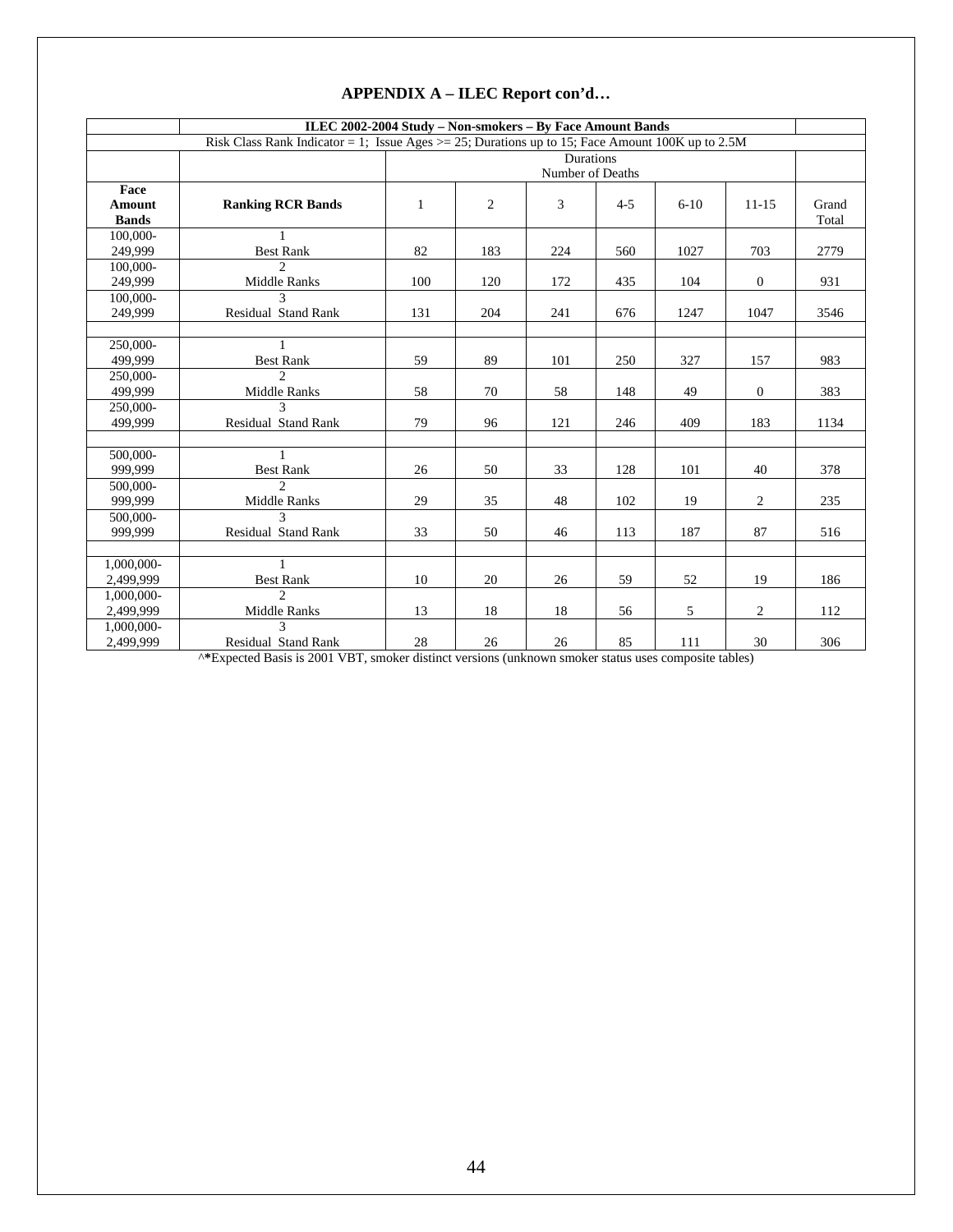| *Expected Basis is 2001 VBT, smoker distinct versions (unknown smoker status uses composite tables) |                                                                                                   |              |                                                       |                               |         |        |           |                |
|-----------------------------------------------------------------------------------------------------|---------------------------------------------------------------------------------------------------|--------------|-------------------------------------------------------|-------------------------------|---------|--------|-----------|----------------|
|                                                                                                     |                                                                                                   |              | ILEC 2002-2004 Study - Smokers - By Face Amount Bands |                               |         |        |           |                |
|                                                                                                     | Risk Class Rank Indicator = 1; Issue Ages > = 25; Durations up to 15; Face Amount 100K up to 2.5M |              |                                                       |                               |         |        |           |                |
|                                                                                                     |                                                                                                   |              |                                                       | <b>Durations</b>              |         |        |           |                |
|                                                                                                     |                                                                                                   |              |                                                       | Ratios by Amount              |         |        |           |                |
| <b>Face Amount</b><br><b>Bands</b>                                                                  | <b>Ranking RCR</b><br><b>Bands</b>                                                                | $\mathbf{1}$ | $\overline{c}$                                        | 3                             | $4 - 5$ | $6-10$ | $11 - 15$ | Grand<br>Total |
| 100.000-<br>249,999                                                                                 | <b>Best Rank</b>                                                                                  | 81.1%        | 94.4%                                                 | 95.2%                         | 88.3%   | 79.5%  | 64.7%     | 79.4%          |
| $100,000-$                                                                                          | $\mathbf{3}$                                                                                      |              |                                                       |                               |         |        |           |                |
| 249,999                                                                                             | Residual Stand<br>Rank                                                                            | 104.8%       | 84.3%                                                 | 107.9%                        | 102.2%  | 85.8%  | 86.2%     | 93.0%          |
|                                                                                                     |                                                                                                   |              |                                                       |                               |         |        |           |                |
| 250,000-<br>499.999                                                                                 | 1<br><b>Best Rank</b>                                                                             | $\ast$       | $\ast$                                                | $\ast$                        | 62.1%   | 58.0%  | $\ast$    | 64.6%          |
| 250,000-<br>499,999                                                                                 | $\mathbf{3}$<br>Residual Stand<br>Rank                                                            | $\ast$       | $\ast$                                                | $\ast$                        | 105.5%  | 89.2%  | $\ast$    | 95.2%          |
|                                                                                                     |                                                                                                   |              |                                                       |                               |         |        |           |                |
| 500,000-<br>999.999                                                                                 | 1<br><b>Best Rank</b>                                                                             | $\ast$       | $\ast$                                                | *                             | $\ast$  | $\ast$ | $\ast$    | 62.6%          |
| 500,000-<br>999,999                                                                                 | $\mathbf{3}$<br>Residual Stand<br>Rank                                                            | $\ast$       | *                                                     | $\ast$                        | $\ast$  | $\ast$ | *         | 88.7%          |
|                                                                                                     |                                                                                                   |              |                                                       |                               |         |        |           |                |
| 1,000,000-<br>2,499,999                                                                             | 1<br><b>Best Rank</b>                                                                             | $\ast$       | $\ast$                                                | $\ast$                        | $\ast$  | $\ast$ | $\ast$    | 82.8%          |
| 1,000,000-<br>2,499,999                                                                             | $\mathbf{3}$<br>Residual Stand<br>Rank                                                            | $\ast$       | $\ast$                                                | $\ast$                        | $\ast$  | $\ast$ | $\ast$    | 109.0%         |
|                                                                                                     |                                                                                                   |              |                                                       | * Cell has 35 or fewer deaths |         |        |           |                |

45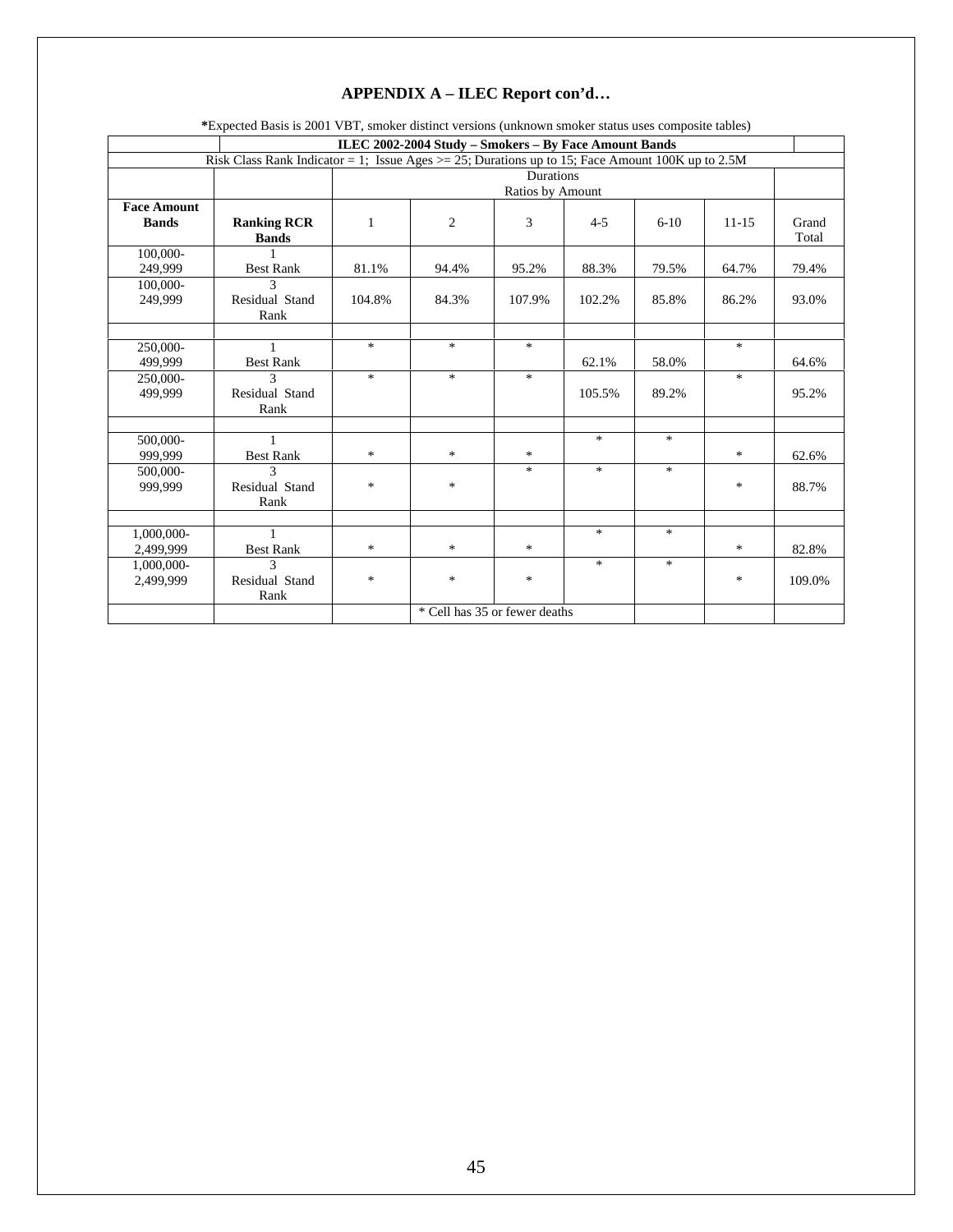|                    |                                                                                                     |              | ILEC 2002-2004 Study – Smokers – By Face Amount Bands |    |                  |          |                |                    |  |
|--------------------|-----------------------------------------------------------------------------------------------------|--------------|-------------------------------------------------------|----|------------------|----------|----------------|--------------------|--|
|                    | Risk Class Rank Indicator = 1; Issue Ages $>$ = 25; Durations up to 15; Face Amount 100K up to 2.5M |              |                                                       |    |                  |          |                |                    |  |
|                    |                                                                                                     |              |                                                       |    | Durations        |          |                |                    |  |
|                    |                                                                                                     |              |                                                       |    | Number of Deaths |          |                |                    |  |
| <b>Face Amount</b> |                                                                                                     |              |                                                       |    |                  |          |                |                    |  |
| <b>Bands</b>       | <b>Ranking RCR Bands</b>                                                                            |              | $\overline{c}$                                        | 3  | $4 - 5$          | $6 - 10$ | $11 - 15$      | <b>Grand Total</b> |  |
| 100,000-           |                                                                                                     |              |                                                       |    |                  |          |                |                    |  |
| 249,999            | <b>Best Rank</b>                                                                                    | 37           | 51                                                    | 63 | 158              | 230      | 174            | 713                |  |
| 100,000-           | 3                                                                                                   |              |                                                       |    |                  |          |                |                    |  |
| 249,999            | <b>Residual Stand Rank</b>                                                                          | 42           | 42                                                    | 57 | 153              | 173      | 96             | 563                |  |
|                    |                                                                                                     |              |                                                       |    |                  |          |                |                    |  |
| 250,000-           |                                                                                                     |              |                                                       |    |                  |          |                |                    |  |
| 499,999            | <b>Best Rank</b>                                                                                    | 8            | 10                                                    | 17 | 32               | 31       | 18             | 116                |  |
| 250,000-           |                                                                                                     |              |                                                       |    |                  |          |                |                    |  |
| 499,999            | Residual Stand Rank                                                                                 | 9            | 17                                                    | 16 | 46               | 51       | 19             | 158                |  |
|                    |                                                                                                     |              |                                                       |    |                  |          |                |                    |  |
| 500,000-           |                                                                                                     |              |                                                       |    |                  |          |                |                    |  |
| 999,999            | <b>Best Rank</b>                                                                                    | 5            | 4                                                     | 3  | 15               | 11       | 4              | 42                 |  |
| 500,000-           | 3                                                                                                   |              |                                                       |    |                  |          |                |                    |  |
| 999,999            | Residual Stand Rank                                                                                 | 3            | $\overline{4}$                                        | 6  | 16               | 27       | 1              | 57                 |  |
|                    |                                                                                                     |              |                                                       |    |                  |          |                |                    |  |
| 1,000,000-         |                                                                                                     |              |                                                       |    |                  |          |                |                    |  |
| 2,499,999          | <b>Best Rank</b>                                                                                    | $\mathbf{0}$ | $\overline{c}$                                        | 5  | 9                | 6        | 3              | 25                 |  |
| 1,000,000-         | $\mathbf{3}$                                                                                        |              |                                                       |    |                  |          |                |                    |  |
| 2,499,999          | Residual Stand Rank                                                                                 |              | 4                                                     | 5  | 9                | 8        | $\overline{4}$ | 31                 |  |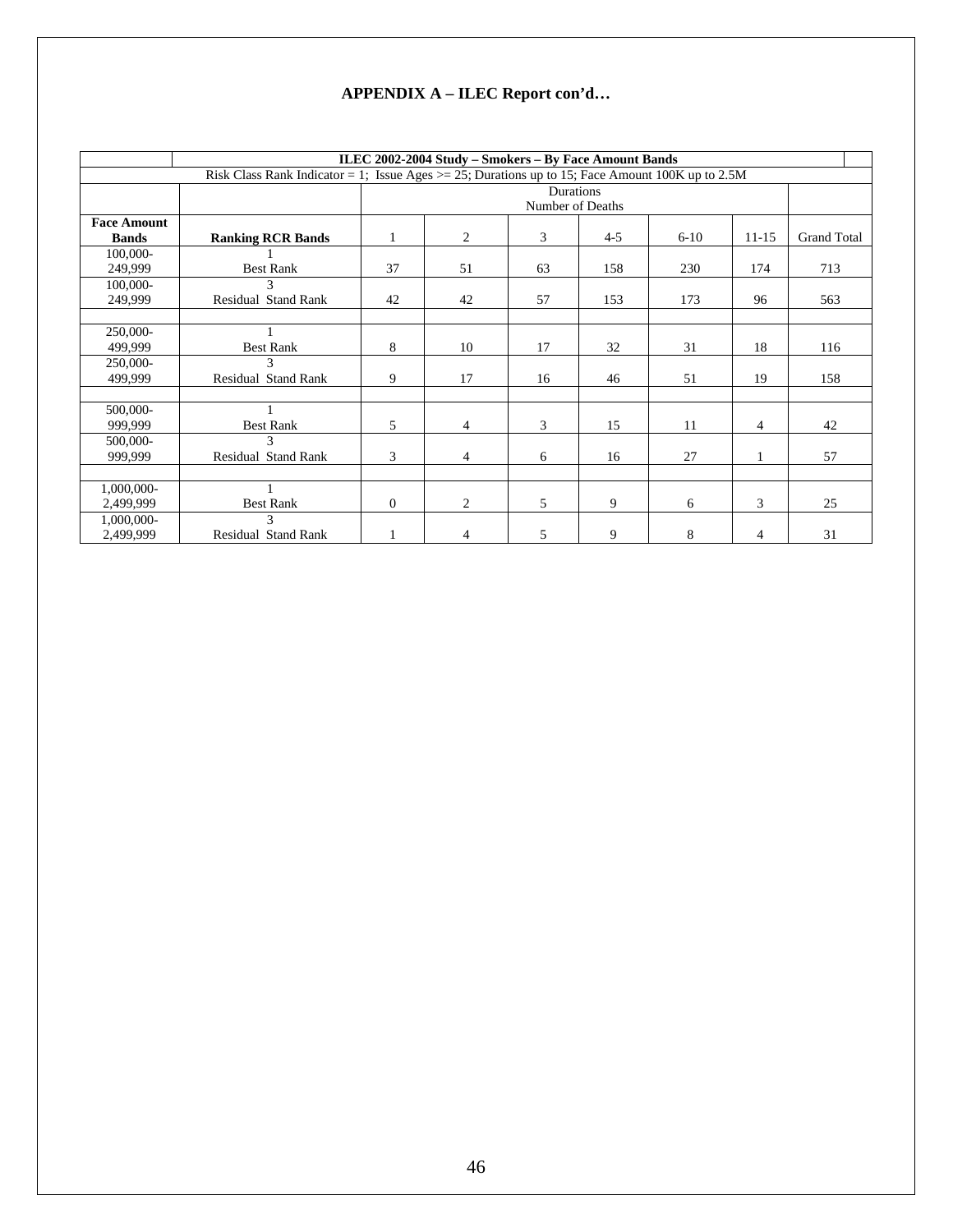# **APPENDIX B**

# **POPULATION MORTALITY**

**SSA Population Mortality Rates per 1,000 (graded to and capped at 0.45 at age 110)** 

| <b>Attained Age</b>     | Male | Female |
|-------------------------|------|--------|
| $\bf{0}$                | 7.17 | 5.96   |
| 1                       | 0.49 | 0.41   |
| $\overline{2}$          | 0.33 | 0.27   |
| 3                       | 0.27 | 0.20   |
| $\overline{\mathbf{4}}$ | 0.21 | 0.15   |
| 5                       | 0.19 | 0.14   |
| 6                       | 0.18 | 0.14   |
| 7                       | 0.16 | 0.13   |
| 8                       | 0.15 | 0.13   |
| 9                       | 0.12 | 0.12   |
| 10                      | 0.11 | 0.11   |
| 11                      | 0.11 | 0.11   |
| 12                      | 0.17 | 0.13   |
| 13                      | 0.28 | 0.17   |
| 14                      | 0.43 | 0.23   |
| 15                      | 0.60 | 0.30   |
| 16                      | 0.76 | 0.36   |
| 17                      | 0.90 | 0.40   |
| 18                      | 1.02 | 0.43   |
| 19                      | 1.12 | 0.43   |
| 20                      | 1.22 | 0.44   |
| 21                      | 1.31 | 0.45   |
| 22                      | 1.37 | 0.45   |
| 23                      | 1.36 | 0.46   |
| 24                      | 1.32 | 0.47   |
| 25                      | 1.27 | 0.48   |
| 26                      | 1.23 | 0.49   |
| 27                      | 1.20 | 0.51   |
| 28                      | 1.20 | 0.54   |
| 29                      | 1.23 | 0.57   |
| 30                      | 1.26 | 0.61   |
| 31                      | 1.30 | 0.65   |
| 32                      | 1.36 | 0.71   |
| 33                      | 1.44 | 0.78   |
| 34                      | 1.54 | 0.86   |
| 35                      | 1.65 | 0.94   |
| 36                      | 1.78 | 1.03   |
| 37                      | 1.93 | 1.14   |
| 38                      | 2.09 | 1.24   |
| 39                      | 2.27 | 1.36   |
| 40                      | 2.46 | 1.49   |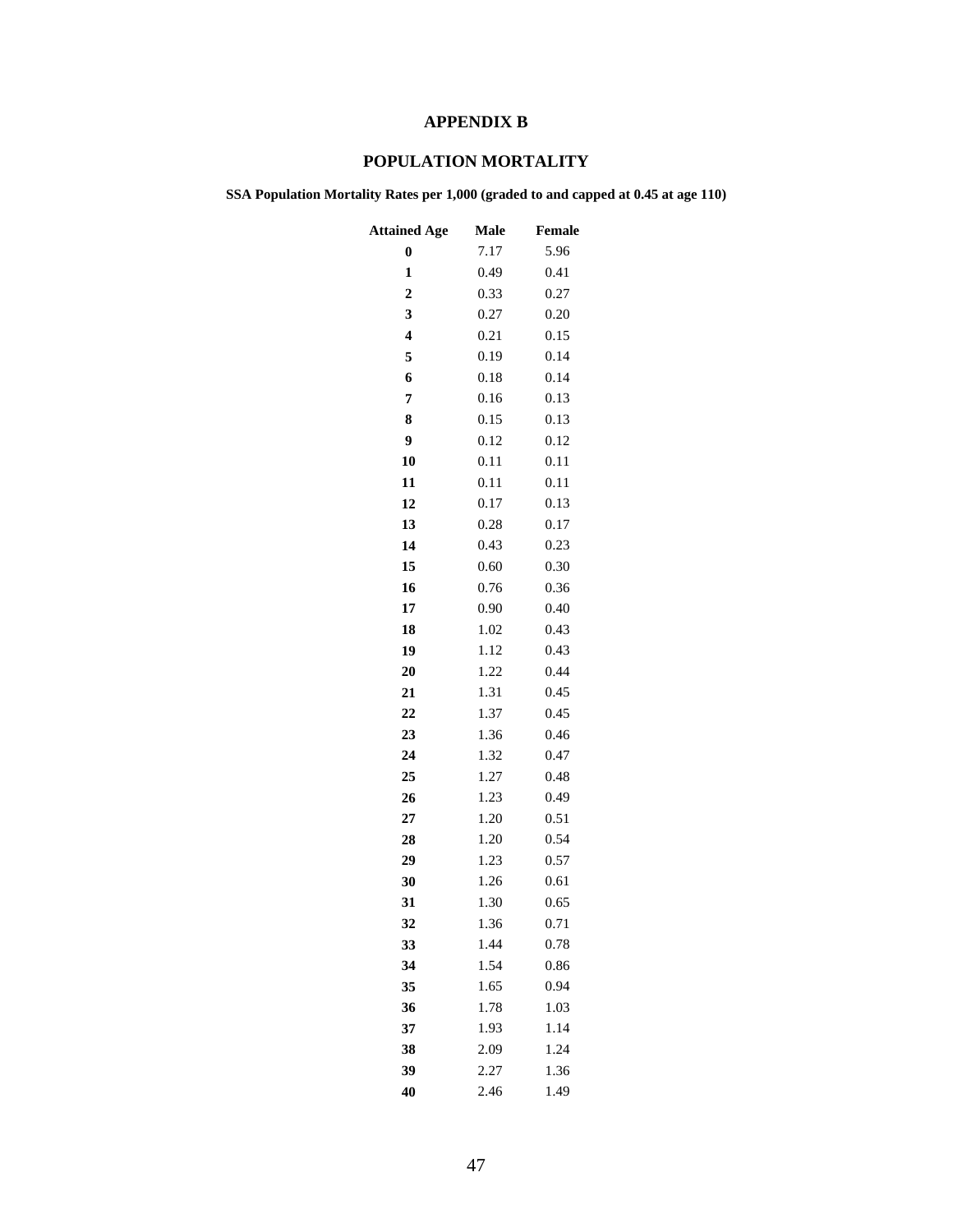| 41       | 2.67           | 1.63           |
|----------|----------------|----------------|
| 42       | 2.90           | 1.76           |
| 43       | 3.17           | 1.89           |
| 44       | 3.46           | 2.03           |
| 45       | 3.79           | 2.18           |
| 46       | 4.14           | 2.34           |
| 47       | 4.46           | 2.52           |
| 48       | 4.74           | 2.69           |
| 49       | 5.00           | 2.88           |
| 50       | 5.29           | 3.08           |
| 51       | 5.64           | 3.33           |
| 52       | 6.06           | 3.62           |
| 53       | 6.57           | 3.97           |
| 54       | 7.16           | 4.38           |
| 55       | 7.83           | 4.84           |
| 56       | 8.56           | 5.34           |
| 57       | 9.35           | 5.88           |
| 58       | 10.18          | 6.46           |
| 59       | 11.08          | 7.07           |
| 60       | 12.08          | 7.76           |
| 61       | 13.20          | 8.52           |
| 62       | 14.44          | 9.36           |
| 63       | 15.79          | 10.27          |
| 64       | 17.29          | 11.26          |
| 65       | 18.95          | 12.37          |
| 66       | 20.78          | 13.60          |
| 67       | 22.76          | 14.91          |
| 68       | 24.90          | 16.30          |
| 69       | 27.21          | 17.81          |
| 70       | 29.84<br>32.74 | 19.54<br>21.49 |
| 71       | 35.78          | 23.55          |
| 72<br>73 | 38.92          | 25.68          |
| 74       | 42.28          | 27.99          |
| 75       | 46.11          | 30.68          |
| 76       | 50.50          | 33.82          |
| 77       | 55.36          | 37.34          |
| 78       | 60.73          | 41.28          |
| 79       | 66.71          | 45.71          |
| 80       | 73.41          | 50.84          |
| 81       | 80.96          | 56.69          |
| 82       | 89.43          | 63.20          |
| 83       | 98.90          | 70.39          |
| 84       | 109.38         | 78.38          |
| 85       | 120.88         | 87.33          |
| 86       | 133.38         | 97.36          |
| 87       | 146.90         | 108.57         |
| 88       | 161.44         | 121.01         |
|          |                |                |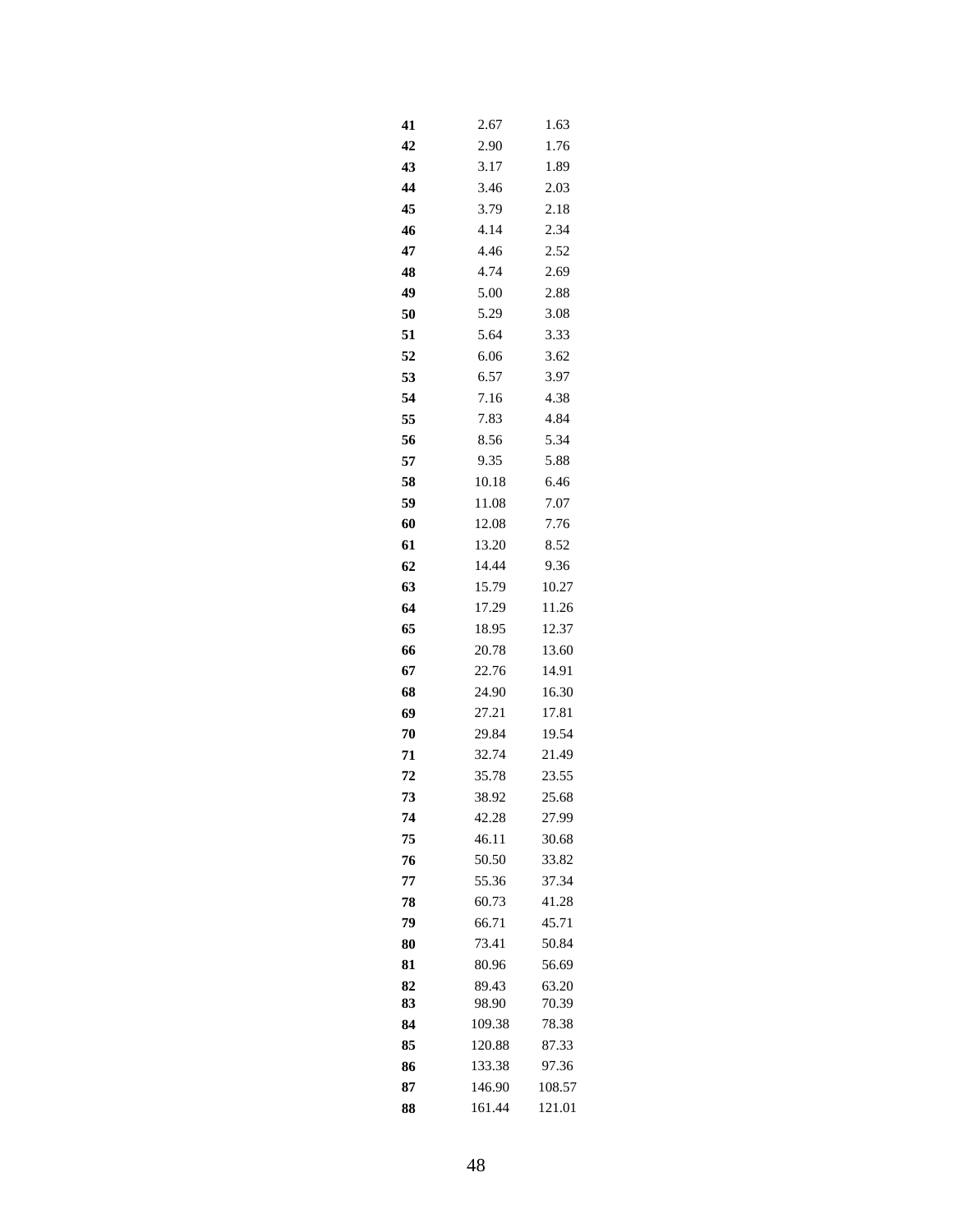| 89  | 177.03 | 134.70 |
|-----|--------|--------|
| 90  | 193.67 | 149.61 |
| 91  | 211.37 | 165.73 |
| 92  | 230.14 | 183.03 |
| 93  | 249.94 | 201.47 |
| 94  | 270.76 | 220.99 |
| 95  | 291.51 | 240.78 |
| 96  | 311.04 | 259.92 |
| 97  | 328.89 | 278.01 |
| 98  | 344.62 | 294.60 |
| 99  | 357.83 | 309.27 |
| 100 | 370.51 | 323.89 |
| 101 | 382.56 | 338.38 |
| 102 | 393.91 | 352.66 |
| 103 | 404.45 | 366.66 |
| 104 | 414.13 | 380.29 |
| 105 | 422.84 | 393.48 |
| 106 | 430.54 | 406.15 |
| 107 | 437.16 | 418.21 |
| 108 | 442.63 | 429.58 |
| 109 | 446.92 | 440.21 |
| 110 | 450.00 | 450.00 |
| 111 | 450.00 | 450.00 |
| 112 | 450.00 | 450.00 |
| 113 | 450.00 | 450.00 |
| 114 | 450.00 | 450.00 |
| 115 | 450.00 | 450.00 |
| 116 | 450.00 | 450.00 |
| 117 | 450.00 | 450.00 |
| 118 | 450.00 | 450.00 |
| 119 | 450.00 | 450.00 |
| 120 | 450.00 | 450.00 |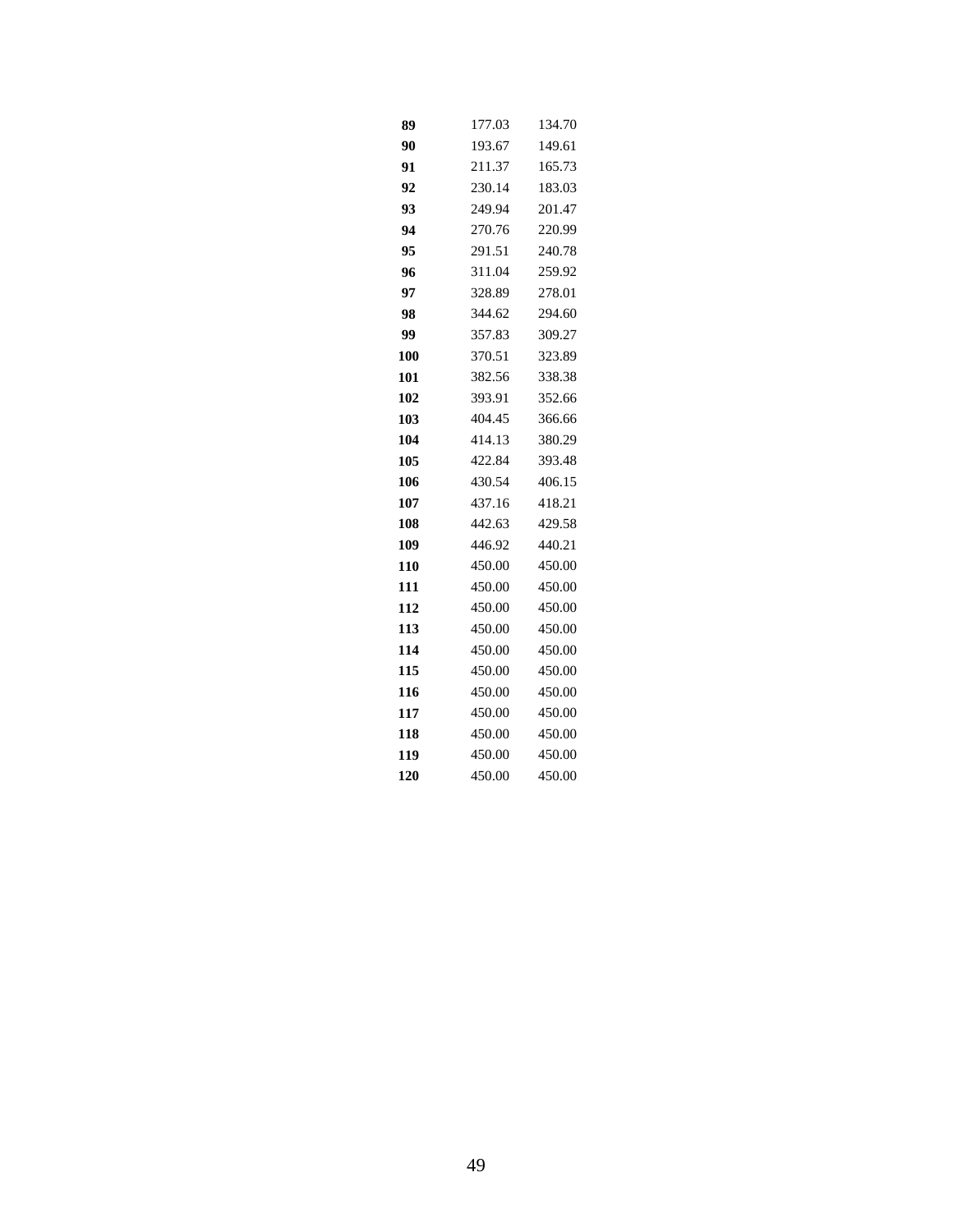## **APPENDIX D**

## **RELATIVE RISK TABLE DEVELOPMENT**

### **I. Relative Risk Ratio (RRR)**

### Definition

The Relative Risk concept was developed because the Underwriting Criteria Score (UCS) is only a *directional indicator* of the relative mortality of risks from preferred risk plans and it was felt that a better predictor of mortality risks for preferred plans was needed. The RRR is a factor that represents the relationship between the mortality due to the preferred structure at each specific issue age, gender and smoking status and the overall aggregate mortality for that cell subset. The preferred mortality rate is determined by multiplying the RRR by the overall fully underwritten aggregate RR100 mortality rate.

### Development of the UCS – RRR Relationship

The limited amount of experience from the 2002-04 experience studies provided insufficient credibility to develop all of the relationships needed for the construction of this table. Consequently, the relationships determined for these tables were heavily supplemented by research from a reinsurer. This research was generally based on reviews of epidemiological studies, blood testing laboratory studies and ongoing calibration of the initial assumptions based on emerging experience.

The relationship between the UCS and the RRR varies by gender, smoking class and issue age. This is due to the varying effect of the preferred criteria on each of these subsets of the population. For example, high blood pressure will have a different effect on expected mortality for younger individuals than on older ones. Likewise, the proportion of individuals who have high blood pressure varies by age.

The relationship between the UCS and the Relative Risk Score (RRS) is based on the average RRR over all of the population subsets. The weight used in the calculation to translate the UCS to a single RRS was the total expected claim amounts in each population subset of insurance issued as standard that was included in the 2002-04 SOA Intercompany Individual Insurance Mortality Study for face amounts of \$100,000 and higher. The 2001 VBT was used for the calculation of the expected claims. The end result is that a single UCS is translated into a single RRS. However, as described below, an adjustment is made to partially reflect differences by issue age.

#### Limitations

While the RRR is an improvement on the UCS for determining the expected rate for a preferred class, it also has some limitations.

As mentioned above, both the UCS and RRS are uni-dimensional scales and based on averages.

The predictive value of preferred risk criteria varies. For example, the marginal value of the blood pressure reading is much higher if it is the only indicator used in the determination of the eligibility for a preferred class than if it is one of nine indicators. The complexity would increase dramatically if this dimension were to be added into the RRS structure.

The overall RRS structure was created to be most accurate in the range of preferred criteria commonly used in current structures. Accuracy will decrease for unusual criteria.

The RRS structure was created using conservative estimates of the expected relative risk differentials indicated by the reinsurer's research. By conservatism in this instance, we mean the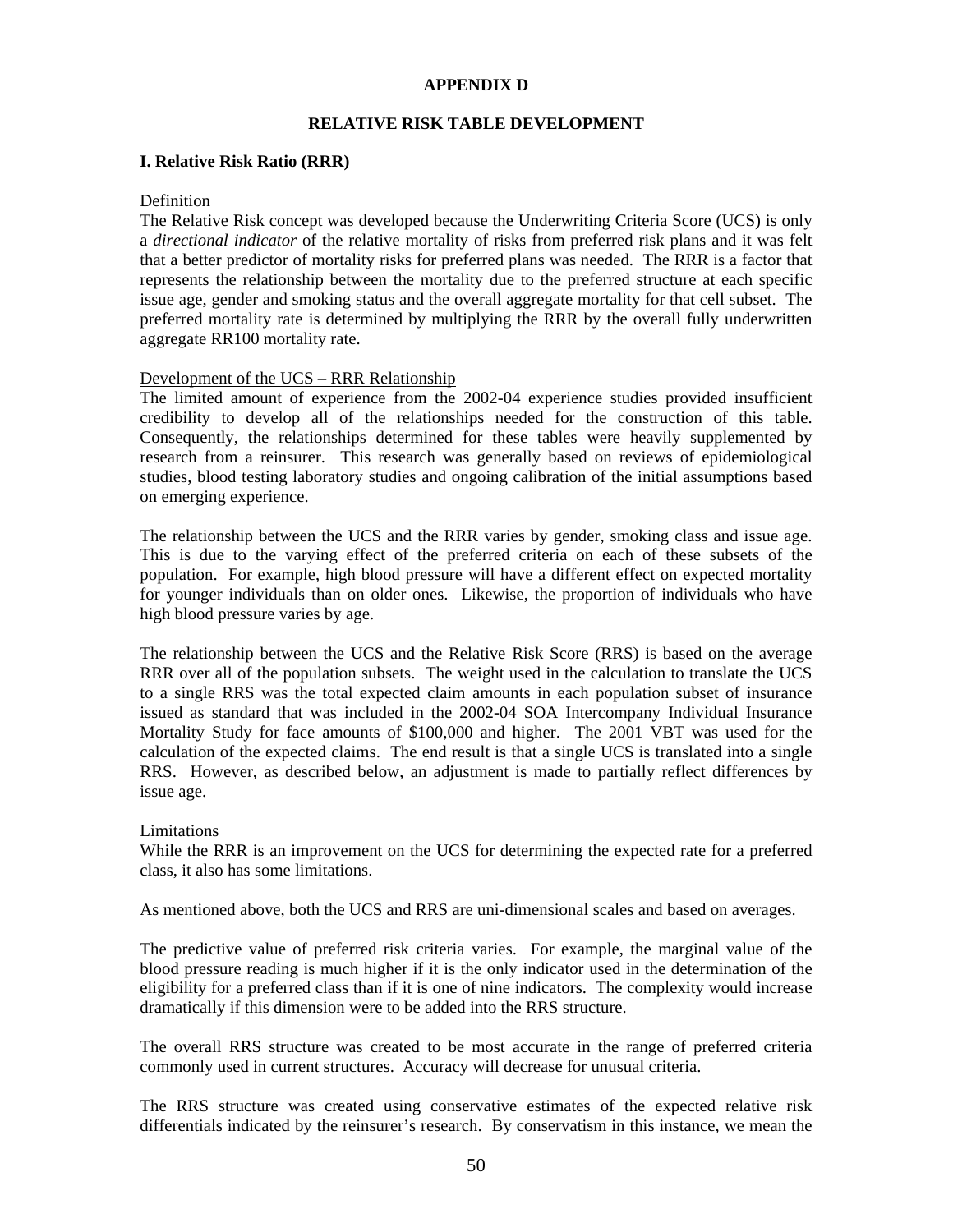differentials settled upon remain closer to the aggregate mortality than the research would otherwise indicate. It is difficult to assess the specific level of conservatism for any given RR table with respect to the actual mortality experience for a particular UCS due to the lack of data credibility/homogeneity at a detailed UCS level, which in some instances show actual-toexpected ratios and patterns which are directionally inconsistent with expectations.

Due to these limitations and the expected increase in available data over time, ongoing review is vital.

## **II. Creating the Relative Risk Mortality Tables**

## General comments

The creation of the Relative Risk (RR) mortality tables was a multiple-step process. First, the representative RRRs were applied to the aggregate fully underwritten mortality rate to create the mortality rates for the 10 preferred non-smoker tables and 4 preferred smoker tables. This was done separately for both males and females. Then, a Preferred Wear-Off Factor was applied to durations 2 and, later, subject to the schedule of Preferred Wear-Off Factors shown in Appendix E of this report. The Preferred Wear-Off Factors were used to reflect the wear-off in the value of the preferred underwriting criteria as the length of time since issue increases. The Preferred Wear-Off Factors did not vary by RR value, which results in the mortality for the various classes merging as duration and attained age increase.

The 10 RR non-smoker tables range from 70% to 160%, by 10% increments. The 4 RR smoker tables range from 75% to 150%, by 25% increments. The labels represent the corresponding RRS.

Three distinct, but related, definitions of the RRR mortality are needed for the following discussion.

- Specific RRR(*T*) The RRR that relates to the single UCS with a value of *T*. It represents the relative mortality that should be expected when the UCS equals a particular value of *T*;
- Cumulative  $RRR(T)$  The RRR that relates to the UCS group which have a value equal to or less than the specified UCS value of *T*;
- Class RRR( $U/L$ ) The RRR that relates to the UCS group which have a UCS value equal to or less than the specified UCS value of *U*, and greater that the specified UCS value of *L*. This is used in a multi-class structure where the second class, for example, has a Specific UCS of *U* and the best class has a Specific UCS of *L*.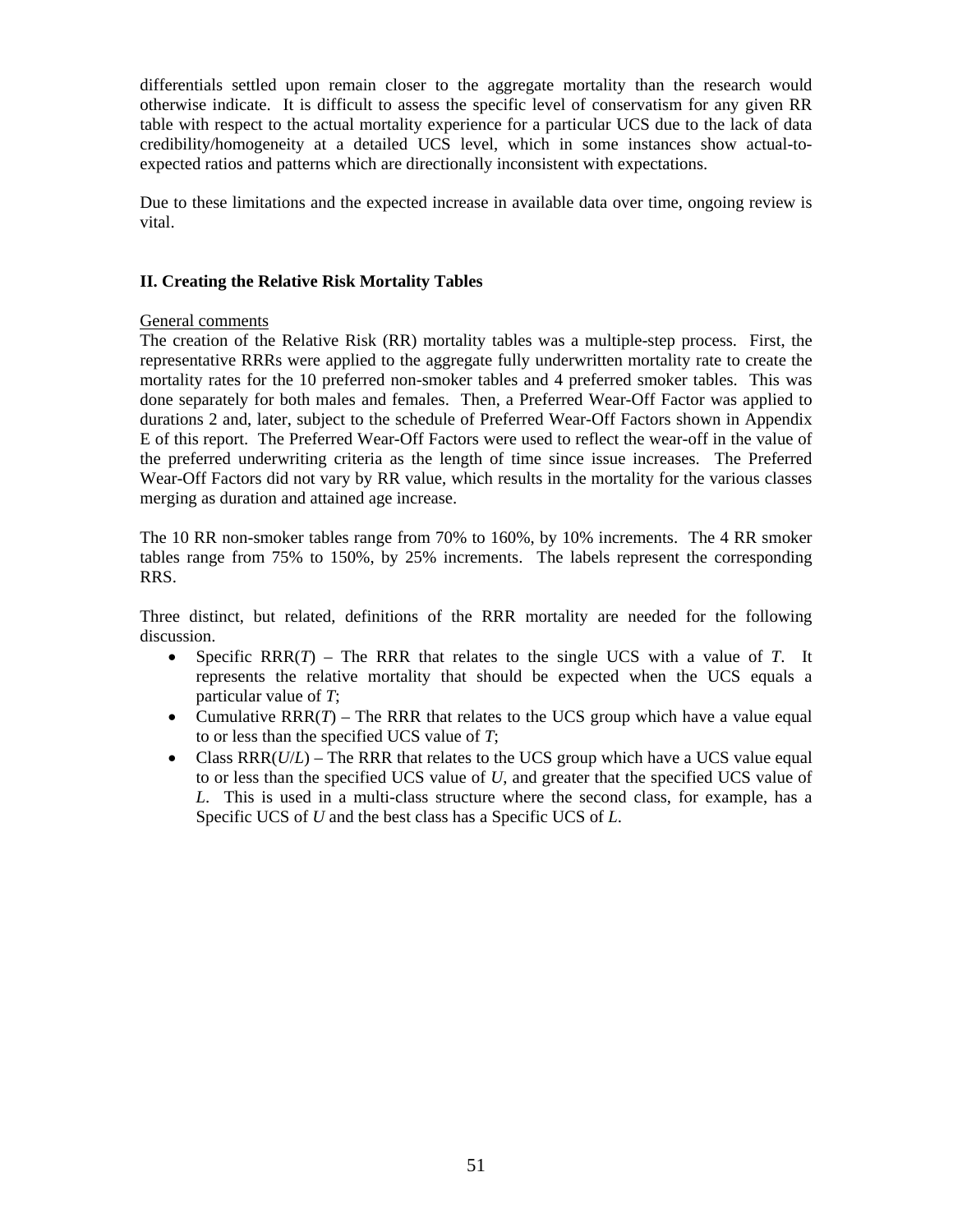| Table D.I - Kelative Kisk Table and Corresponding Specific OCS |                                       |                     |  |  |  |  |  |  |  |
|----------------------------------------------------------------|---------------------------------------|---------------------|--|--|--|--|--|--|--|
| <b>Smoking Status</b>                                          | <b>Relative Risk Table (RR Table)</b> | <b>Specific UCS</b> |  |  |  |  |  |  |  |
| Non-smoker                                                     | 70%                                   | 36                  |  |  |  |  |  |  |  |
| Non-smoker                                                     | 80%                                   | 51                  |  |  |  |  |  |  |  |
| Non-smoker                                                     | 90%                                   | 64                  |  |  |  |  |  |  |  |
| Non-smoker                                                     | 100%                                  | 76                  |  |  |  |  |  |  |  |
| Non-smoker                                                     | 110%                                  | 87                  |  |  |  |  |  |  |  |
| Non-smoker                                                     | 120%                                  | 98                  |  |  |  |  |  |  |  |
| Non-smoker                                                     | 130%                                  | 106                 |  |  |  |  |  |  |  |
| Non-smoker                                                     | 140%                                  | 113                 |  |  |  |  |  |  |  |
| Non-smoker                                                     | 150%                                  | 119                 |  |  |  |  |  |  |  |
| Non-smoker                                                     | 160%                                  | 123                 |  |  |  |  |  |  |  |
| Smoker                                                         | 75%                                   | 44                  |  |  |  |  |  |  |  |
| Smoker                                                         | 100%                                  | 76                  |  |  |  |  |  |  |  |
| Smoker                                                         | 125%                                  | 103                 |  |  |  |  |  |  |  |
| Smoker                                                         | 150%                                  | 119                 |  |  |  |  |  |  |  |

The RR Tables and their corresponding Specific UCS are shown in Table D.1 below.

The Team decided the 100% table would represent the aggregate industry experience table. This is the table that describes the overall average mortality of fully underwritten business. It also

represents an average UCS score of 76 when calculated across all population subsets.

**Table D.1 - Relative Risk Table and Corresponding Specific UCS** 

Each RR Table represents the mortality for a specific population subset. For example, the mortality for the RR70 table is determined by the mortality of the population subset with a UCS score of 36. The UCS of 36 was chosen because the weighted average mortality of the population subset with a UCS of 36 is 70% of the weighted average mortality of the population with a UCS of 76. However, the individual mortality ratio is not necessarily 70% for each subset. The RR70 table reflects the actual difference for each subset. For example, for male non-smokers issue age 25, the mortality ratio (after adjustment as described below) between the RR70 and RR100 tables is 80%. For male non-smokers issue age 65, the ratio is 65%.

Note, also, the above definitions create an anomaly due to the averaging. While the industry average RR100 Table represents a UCS 76, the actual RRR for each population subset within an underwriting class with a UCS of 76 varies. For example, because more younger individuals are healthy, the actual RRR for male non-smokers with an issue age of 25 in an underwriting class with a UCS of 76 is approximately 107%. For issue age 65, the actual RRR is calculated to be 93%.

Therefore, one additional adjustment was made to all of the RR tables. As mentioned earlier, the population subset specific mortality for the RR100 table was set at 100% of the aggregate mortality for all population subsets, regardless of the true RRR for that subset. All other tables were then adjusted to reflect the difference between the true UCS 76 RRR and aggregate mortality for each issue age and gender due to this adjustment. The adjustment at the extreme tables (i.e., the 70% and the 160% tables) was one-half of the difference between the overall aggregate mortality made for the 100% table. The adjustment for the other tables was a linear interpolation between the full adjustment at the mid-point and the 50% adjustment at the extreme table.

For example, the true RRRs for a male non-smoker with an issue age of 25 are 84.4, 93.3, 107.0 and 159.2 for UCS scores of 70, 80, 100 and 160, respectively. Therefore, the RRR used to construct the RR70 table was  $84.4 - 5*(107.0-100.0) = 80.9$ . The RRR for the 80 table was determined by factor 93.3  $-(.5+.5*(93.3-84.4)/(107.0-84.4))*(107.0-100.0) = 88.4$ . The RRR for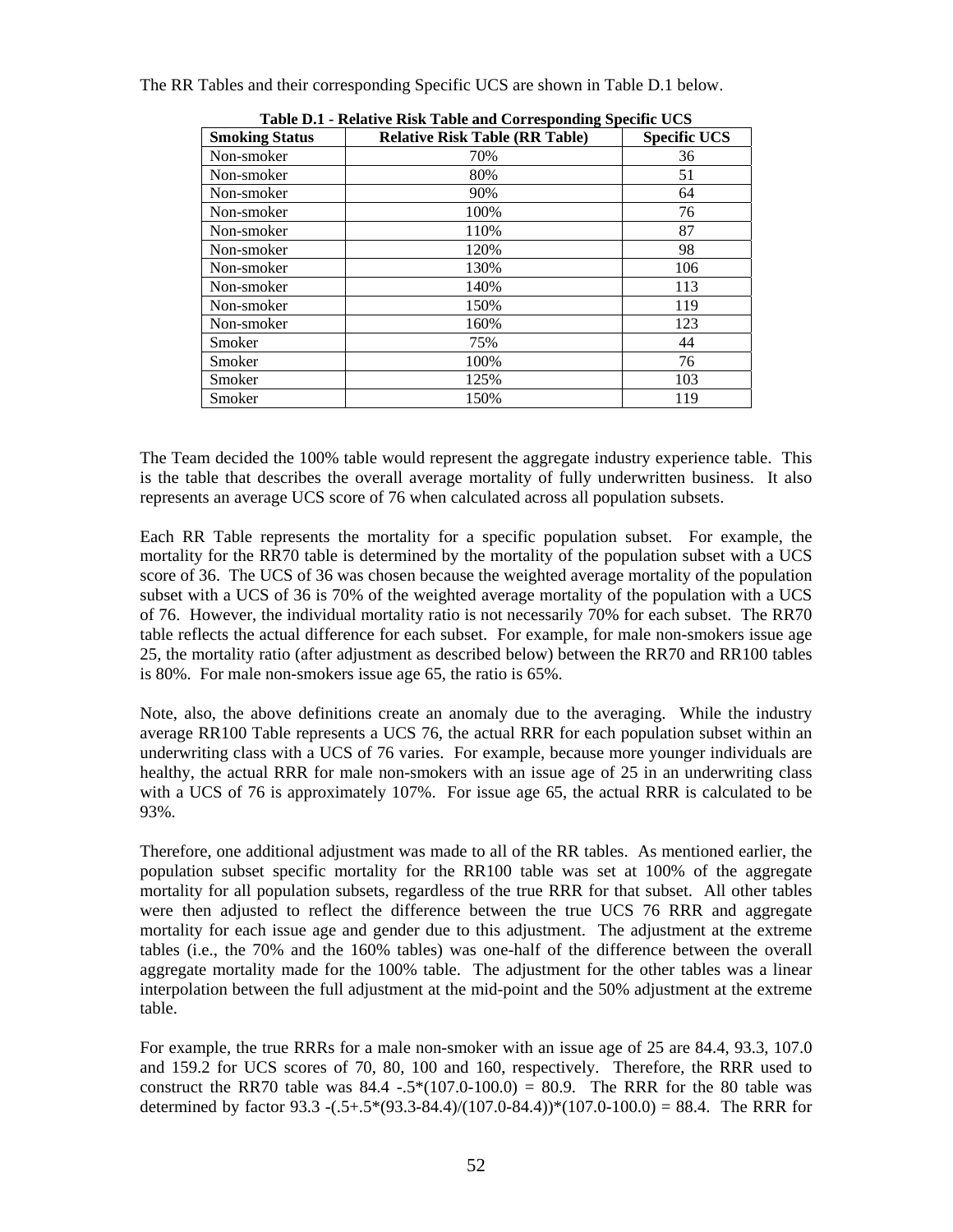the 100 table is  $100 = 107.0 - 1*(107.0 - 100.0)$ . For the RR160 table, the RRR is  $155.7 = 159.2$ . .5\*(107.0-100.0).

It was felt the above approach provided a reasonable compromise between accuracy and simplicity when balancing the desires to have the RR100 table reflect the average industry results and to also reflect the true relationships of the UCS scale for each population subset.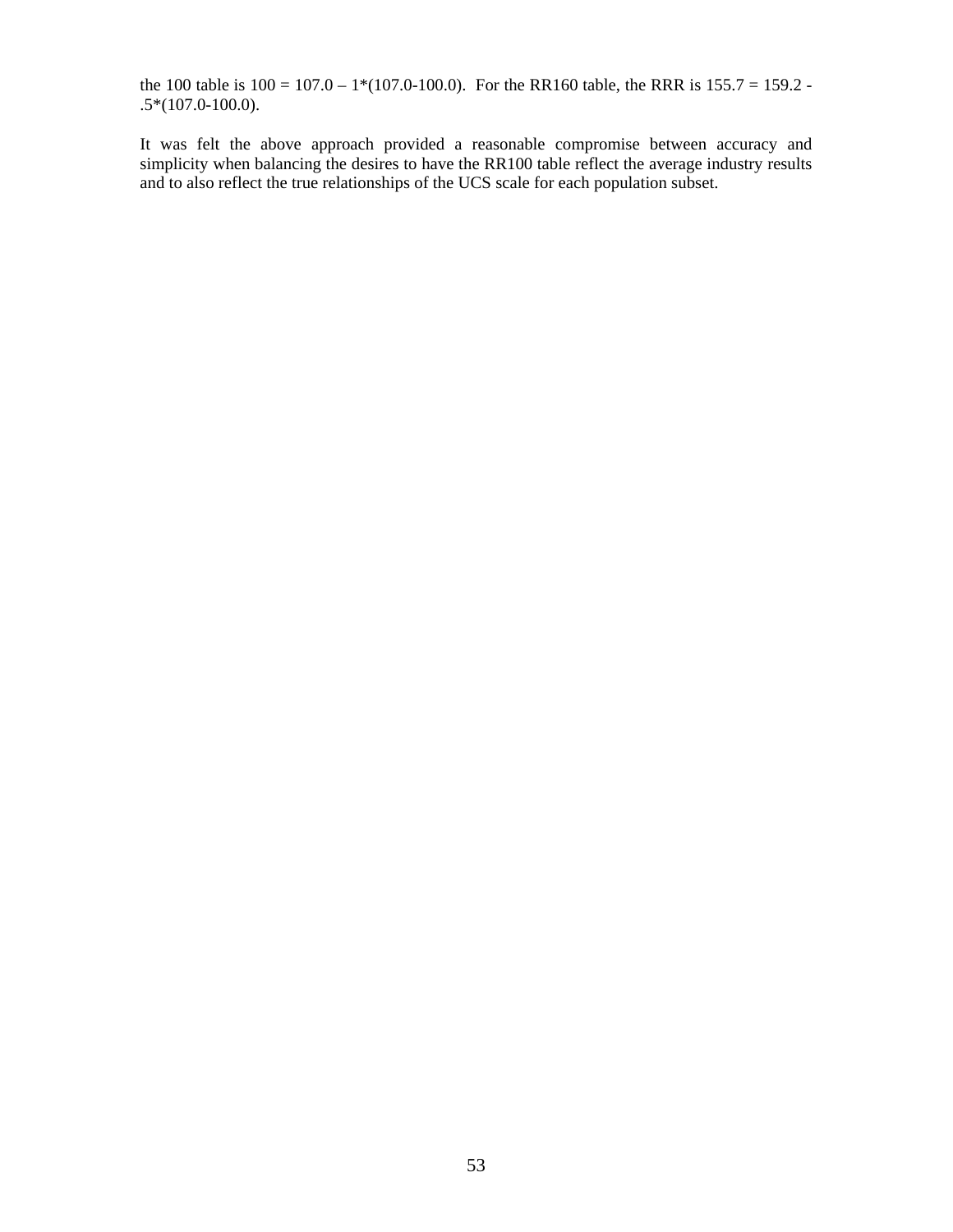|                | <b>UCS to RRR Conversion Table</b> |            |            |            |  |  |  |  |  |
|----------------|------------------------------------|------------|------------|------------|--|--|--|--|--|
|                |                                    | Cumulative |            | Specific   |  |  |  |  |  |
| UCS            | <b>RRR</b>                         | Proportion | <b>RRR</b> | Proportion |  |  |  |  |  |
| 1              | 52.07                              | 0.1641%    | 52.07      | 0.1641%    |  |  |  |  |  |
| $\overline{2}$ | 52.28                              | 0.3348%    | 52.48      | 0.1707%    |  |  |  |  |  |
| 3              | 52.49                              | 0.5123%    | 52.89      | 0.1775%    |  |  |  |  |  |
| $\overline{4}$ | 52.71                              | 0.6969%    | 53.32      | 0.1846%    |  |  |  |  |  |
| 5              | 52.93                              | 0.8888%    | 53.75      | 0.1919%    |  |  |  |  |  |
| 6              | 53.16                              | 1.0882%    | 54.18      | 0.1994%    |  |  |  |  |  |
| $\overline{7}$ | 53.39                              | 1.2955%    | 54.62      | 0.2073%    |  |  |  |  |  |
| 8              | 53.63                              | 1.5109%    | 55.07      | 0.2154%    |  |  |  |  |  |
| 9              | 53.88                              | 1.7347%    | 55.53      | 0.2238%    |  |  |  |  |  |
| 10             | 54.13                              | 1.9672%    | 55.99      | 0.2325%    |  |  |  |  |  |
| 11             | 54.38                              | 2.2086%    | 56.45      | 0.2414%    |  |  |  |  |  |
| 12             | 54.64                              | 2.4593%    | 56.93      | 0.2507%    |  |  |  |  |  |
| 13             | 54.91                              | 2.7197%    | 57.41      | 0.2604%    |  |  |  |  |  |
| 14             | 55.18                              | 2.9901%    | 57.90      | 0.2704%    |  |  |  |  |  |
| 15             | 55.46                              | 3.2709%    | 58.39      | 0.2808%    |  |  |  |  |  |
| 16             | 55.74                              | 3.5623%    | 58.89      | 0.2914%    |  |  |  |  |  |
| 17             | 56.03                              | 3.8648%    | 59.40      | 0.3025%    |  |  |  |  |  |
| 18             | 56.32                              | 4.1788%    | 59.92      | 0.3140%    |  |  |  |  |  |
| 19             | 56.62                              | 4.5046%    | 60.45      | 0.3258%    |  |  |  |  |  |
| 20             | 56.92                              | 4.8425%    | 60.98      | 0.3379%    |  |  |  |  |  |
| 21             | 57.23                              | 5.1931%    | 61.51      | 0.3506%    |  |  |  |  |  |
| 22             | 57.55                              | 5.5568%    | 62.05      | 0.3637%    |  |  |  |  |  |
| 23             | 57.87                              | 5.9339%    | 62.60      | 0.3771%    |  |  |  |  |  |
| 24             | 58.20                              | 6.3250%    | 63.15      | 0.3911%    |  |  |  |  |  |
| 25             | 58.53                              | 6.7306%    | 63.70      | 0.4056%    |  |  |  |  |  |
| 26             | 58.87                              | 7.1510%    | 64.26      | 0.4204%    |  |  |  |  |  |
| 27             | 59.21                              | 7.5868%    | 64.82      | 0.4358%    |  |  |  |  |  |
| 28             | 59.56                              | 8.0385%    | 65.39      | 0.4517%    |  |  |  |  |  |
| 29             | 59.91                              | 8.5066%    | 65.97      | 0.4681%    |  |  |  |  |  |
| 30             | 60.27                              | 8.9917%    | 66.54      | 0.4851%    |  |  |  |  |  |
| 31             | 60.63                              | 9.4943%    | 67.12      | 0.5026%    |  |  |  |  |  |
| 32             | 61.00                              | 10.0150%   | 67.71      | 0.5207%    |  |  |  |  |  |
| 33             | 61.37                              | 10.5544%   | 68.30      | 0.5394%    |  |  |  |  |  |
| 34             | 61.75                              | 11.1130%   | 68.90      | 0.5586%    |  |  |  |  |  |
| 35             | 62.13                              | 11.6915%   | 69.50      | 0.5785%    |  |  |  |  |  |
| 36             | 62.52                              | 12.2905%   | 70.11      | 0.5990%    |  |  |  |  |  |
| 37             | 62.91                              | 12.9107%   | 70.72      | 0.6202%    |  |  |  |  |  |
| 38             | 63.31                              | 13.5527%   | 71.33      | 0.6420%    |  |  |  |  |  |
| 39             | 63.71                              | 14.2173%   | 71.95      | 0.6646%    |  |  |  |  |  |
| 40             | 64.12                              | 14.9051%   | 72.58      | 0.6878%    |  |  |  |  |  |
| 41             | 64.53                              | 15.6169%   | 73.21      | 0.7118%    |  |  |  |  |  |
| 42             | 64.95                              | 16.3532%   | 73.85      | 0.7363%    |  |  |  |  |  |
| 43             | 65.37                              | 17.1148%   | 74.50      | 0.7616%    |  |  |  |  |  |
| 44             | 65.80                              | 17.9023%   | 75.15      | 0.7875%    |  |  |  |  |  |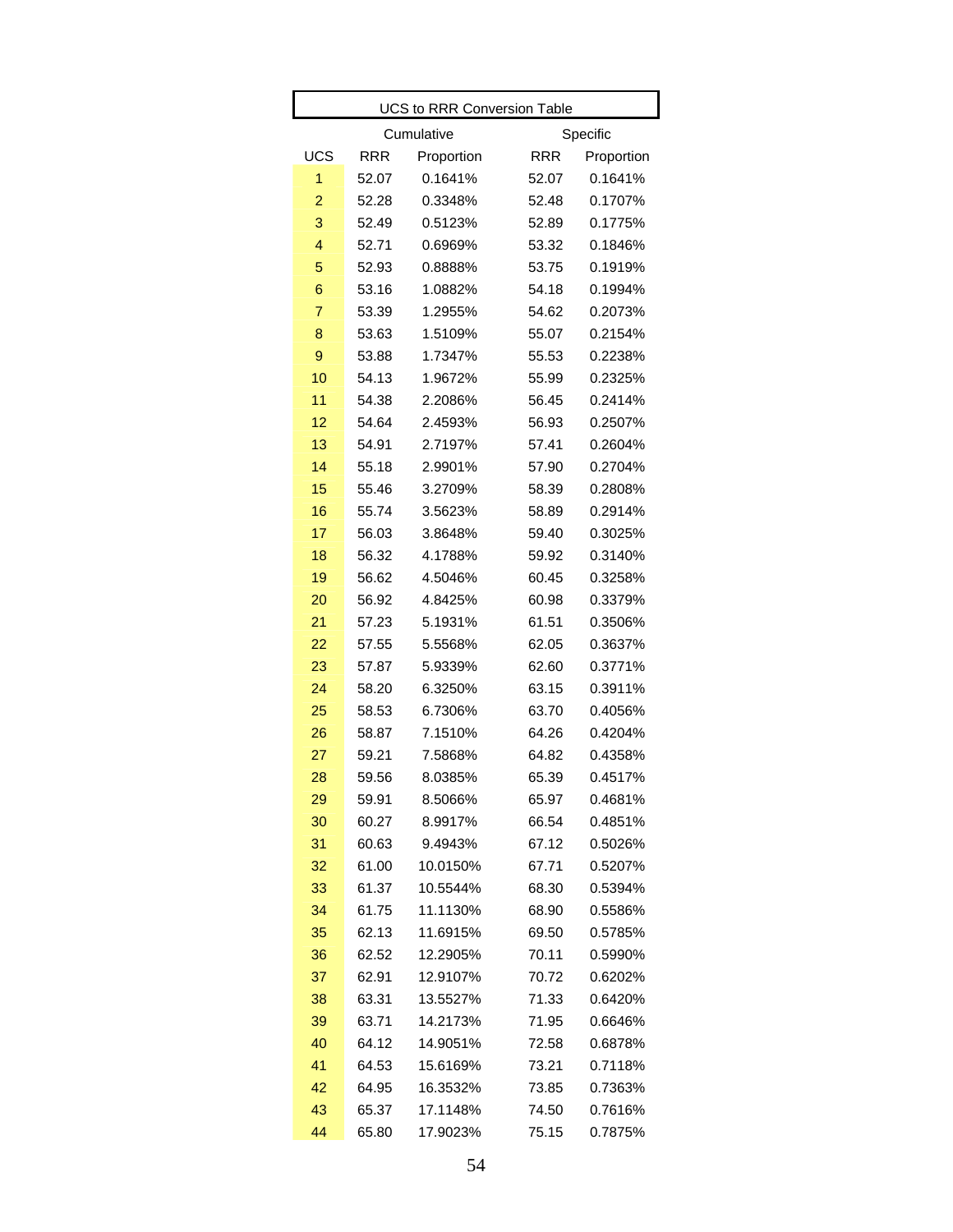| 45 | 66.24 | 18.7163% | 75.81  | 0.8140% |
|----|-------|----------|--------|---------|
| 46 | 66.68 | 19.5576% | 76.48  | 0.8413% |
| 47 | 67.13 | 20.4268% | 77.15  | 0.8692% |
| 48 | 67.58 | 21.3246% | 77.83  | 0.8978% |
| 49 | 68.04 | 22.2519% | 78.52  | 0.9273% |
| 50 | 68.50 | 23.2093% | 79.21  | 0.9574% |
| 51 | 68.97 | 24.1975% | 79.91  | 0.9882% |
| 52 | 69.44 | 25.2174% | 80.62  | 1.0199% |
| 53 | 69.92 | 26.2697% | 81.34  | 1.0523% |
| 54 | 70.40 | 27.3551% | 82.07  | 1.0854% |
| 55 | 70.89 | 28.4744% | 82.80  | 1.1193% |
| 56 | 71.38 | 29.6284% | 83.54  | 1.1540% |
| 57 | 71.88 | 30.8180% | 84.29  | 1.1896% |
| 58 | 72.38 | 32.0439% | 85.04  | 1.2259% |
| 59 | 72.89 | 33.3069% | 85.81  | 1.2630% |
| 60 | 73.40 | 34.6078% | 86.58  | 1.3009% |
| 61 | 73.92 | 35.9445% | 87.36  | 1.3367% |
| 62 | 74.44 | 37.3147% | 88.14  | 1.3702% |
| 63 | 74.96 | 38.7157% | 88.94  | 1.4010% |
| 64 | 75.49 | 40.1447% | 89.73  | 1.4290% |
| 65 | 76.02 | 41.5988% | 90.54  | 1.4541% |
| 66 | 76.55 | 43.0747% | 91.35  | 1.4759% |
| 67 | 77.07 | 44.5691% | 92.17  | 1.4944% |
| 68 | 77.59 | 46.0784% | 93.00  | 1.5093% |
| 69 | 78.11 | 47.5990% | 93.83  | 1.5206% |
| 70 | 78.63 | 49.1272% | 94.67  | 1.5282% |
| 71 | 79.14 | 50.6592% | 95.52  | 1.5320% |
| 72 | 79.65 | 52.1912% | 96.37  | 1.5320% |
| 73 | 80.15 | 53.7194% | 97.23  | 1.5282% |
| 74 | 80.64 | 55.2399% | 98.10  | 1.5205% |
| 75 | 81.13 | 56.7490% | 98.97  | 1.5091% |
| 76 | 81.61 | 58.2431% | 99.86  | 1.4941% |
| 77 | 82.08 | 59.7185% | 100.75 | 1.4754% |
| 78 | 82.54 | 61.1718% | 101.64 | 1.4533% |
| 79 | 83.00 | 62.5996% | 102.55 | 1.4278% |
| 80 | 83.45 | 63.9989% | 103.46 | 1.3993% |
| 81 | 83.89 | 65.3688% | 104.38 | 1.3699% |
| 82 | 84.32 | 66.7085% | 105.30 | 1.3397% |
| 83 | 84.74 | 68.0174% | 106.22 | 1.3089% |
| 84 | 85.15 | 69.2949% | 107.14 | 1.2775% |
| 85 | 85.55 | 70.5404% | 108.06 | 1.2455% |
| 86 | 85.95 | 71.7535% | 108.99 | 1.2131% |
| 87 | 86.34 | 72.9339% | 109.92 | 1.1804% |
| 88 | 86.72 | 74.0813% | 110.85 | 1.1474% |
| 89 | 87.09 | 75.1954% | 111.78 | 1.1141% |
| 90 | 87.45 | 76.2761% | 112.71 | 1.0807% |
| 91 | 87.80 | 77.3233% | 113.64 | 1.0472% |
| 92 | 88.15 | 78.3370% | 114.58 | 1.0137% |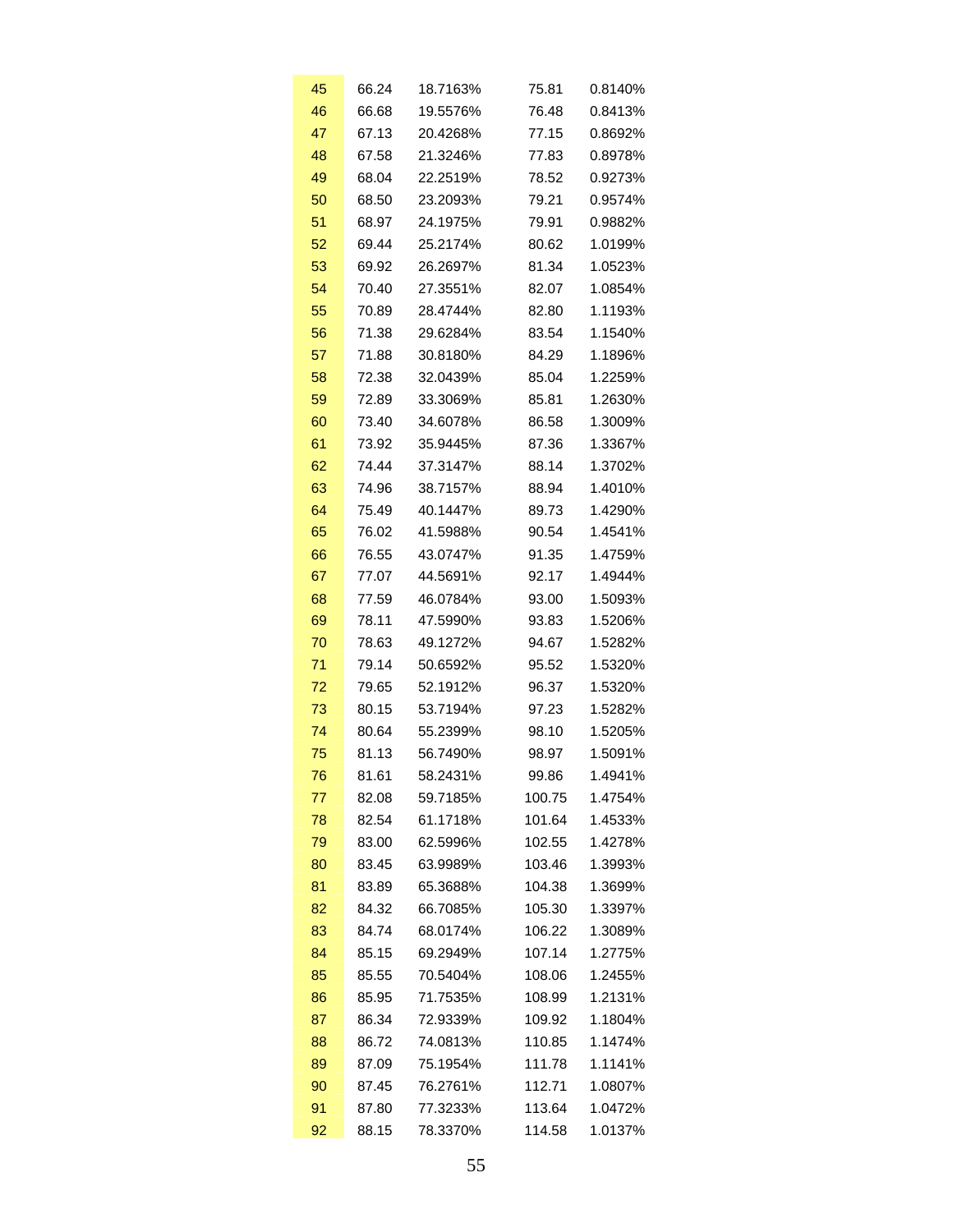| 93  | 88.49 | 79.3172% | 115.52 | 0.9802% |
|-----|-------|----------|--------|---------|
| 94  | 88.82 | 80.2641% | 116.46 | 0.9469% |
| 95  | 89.14 | 81.1779% | 117.40 | 0.9138% |
| 96  | 89.45 | 82.0588% | 118.34 | 0.8809% |
| 97  | 89.76 | 82.9071% | 119.28 | 0.8483% |
| 98  | 90.06 | 83.7231% | 120.23 | 0.8160% |
| 99  | 90.35 | 84.5073% | 121.17 | 0.7842% |
| 100 | 90.63 | 85.2602% | 122.12 | 0.7529% |
| 101 | 90.90 | 85.9825% | 123.11 | 0.7223% |
| 102 | 91.17 | 86.6752% | 124.16 | 0.6927% |
| 103 | 91.43 | 87.3392% | 125.25 | 0.6640% |
| 104 | 91.68 | 87.9752% | 126.40 | 0.6360% |
| 105 | 91.93 | 88.5842% | 127.61 | 0.6090% |
| 106 | 92.17 | 89.1671% | 128.87 | 0.5829% |
| 107 | 92.41 | 89.7246% | 130.18 | 0.5575% |
| 108 | 92.64 | 90.2576% | 131.56 | 0.5330% |
| 109 | 92.87 | 90.7668% | 132.99 | 0.5092% |
| 110 | 93.09 | 91.2531% | 134.49 | 0.4863% |
| 111 | 93.31 | 91.7172% | 136.05 | 0.4641% |
| 112 | 93.52 | 92.1600% | 137.67 | 0.4428% |
| 113 | 93.73 | 92.5822% | 139.36 | 0.4222% |
| 114 | 93.94 | 92.9846% | 141.12 | 0.4024% |
| 115 | 94.14 | 93.3678% | 142.95 | 0.3832% |
| 116 | 94.34 | 93.7327% | 144.86 | 0.3649% |
| 117 | 94.53 | 94.0799% | 146.84 | 0.3472% |
| 118 | 94.72 | 94.4100% | 148.90 | 0.3301% |
| 119 | 94.91 | 94.7238% | 151.03 | 0.3138% |
| 120 | 95.09 | 95.0219% | 153.25 | 0.2981% |
| 121 | 95.27 | 95.3055% | 155.57 | 0.2836% |
| 122 | 95.45 | 95.5757% | 157.99 | 0.2702% |
| 123 | 95.62 | 95.8334% | 160.52 | 0.2577% |
| 124 | 95.79 | 96.0796% | 163.15 | 0.2462% |
| 125 | 95.96 | 96.3152% | 165.90 | 0.2356% |
| 126 | 96.13 | 96.5409% | 168.76 | 0.2257% |
| 127 | 96.30 | 96.7574% | 171.74 | 0.2165% |
| 128 | 96.47 | 96.9654% | 174.85 | 0.2080% |
| 129 | 96.64 | 97.1655% | 178.10 | 0.2001% |
| 130 | 96.81 | 97.3583% | 181.47 | 0.1928% |
| 131 | 96.98 | 97.5443% | 184.99 | 0.1860% |
| 132 | 97.15 | 97.7240% | 188.66 | 0.1797% |
| 133 | 97.32 | 97.8978% | 192.48 | 0.1738% |
| 134 | 97.49 | 98.0661% | 196.46 | 0.1683% |
| 135 | 97.66 | 98.2293% | 200.60 | 0.1632% |
| 136 | 97.83 | 98.3877% | 204.80 | 0.1584% |
| 137 | 98.00 | 98.5416% | 209.05 | 0.1539% |
| 138 | 98.17 | 98.6913% | 213.36 | 0.1497% |
| 139 | 98.35 | 98.8370% | 217.72 | 0.1457% |
| 140 | 98.53 | 98.9789% | 222.13 | 0.1419% |
|     |       |          |        |         |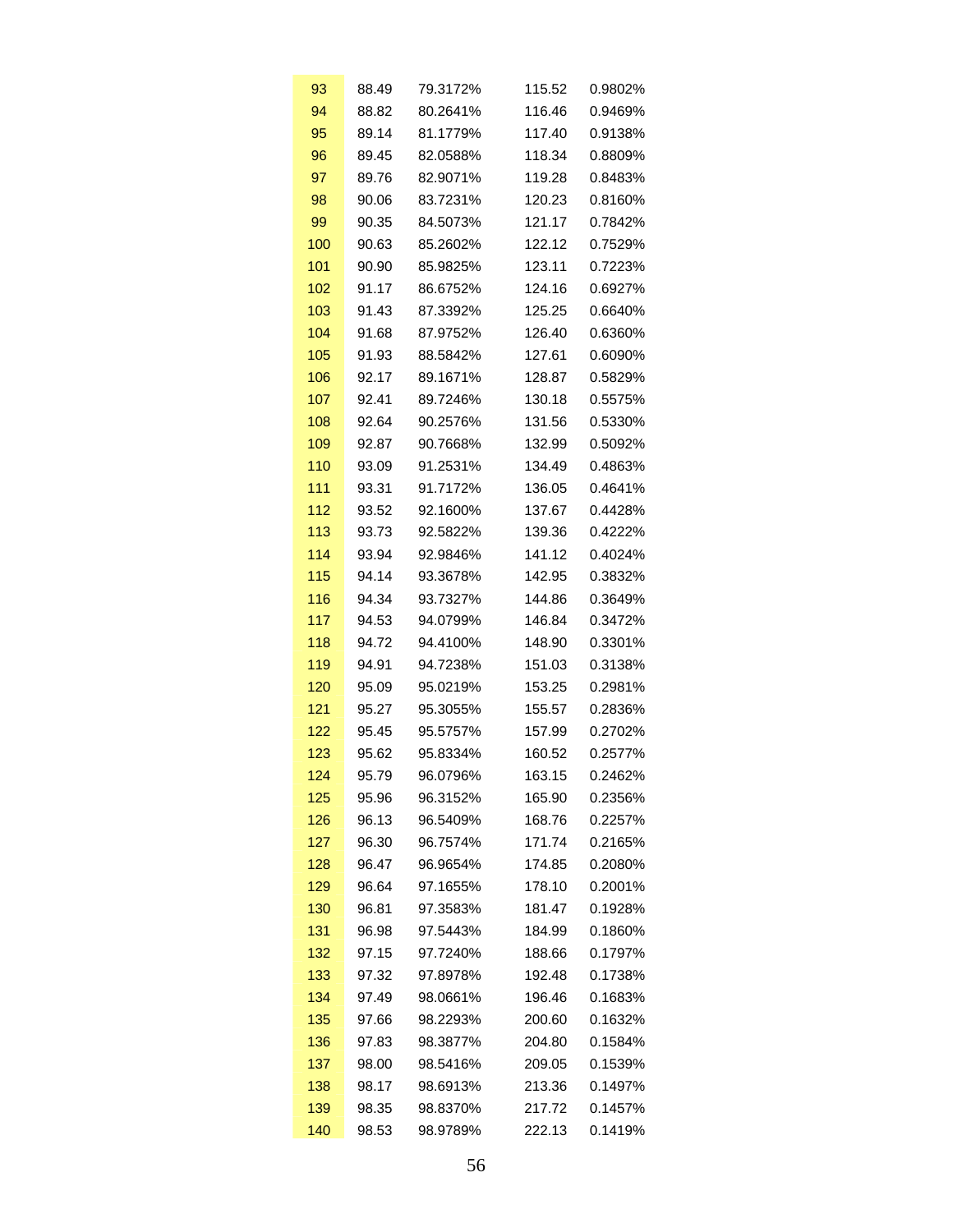| 141 | 98.71  | 99.1172%  | 226.59 | 0.1383%  |
|-----|--------|-----------|--------|----------|
| 142 | 98.89  | 99.2521%  | 231.1  | 0.001349 |
| 143 | 99.07  | 99.3838%  | 235.66 | 0.001317 |
| 144 | 99.25  | 99.5125%  | 240.28 | 0.001287 |
| 145 | 99.43  | 99.6383%  | 244.94 | 0.001258 |
| 146 | 99.62  | 99.7614%  | 249.65 | 0.001231 |
| 147 | 99.81  | 99.8819%  | 254.41 | 0.001205 |
| 148 | 100.00 | 100.0000% | 259.22 | 0.001181 |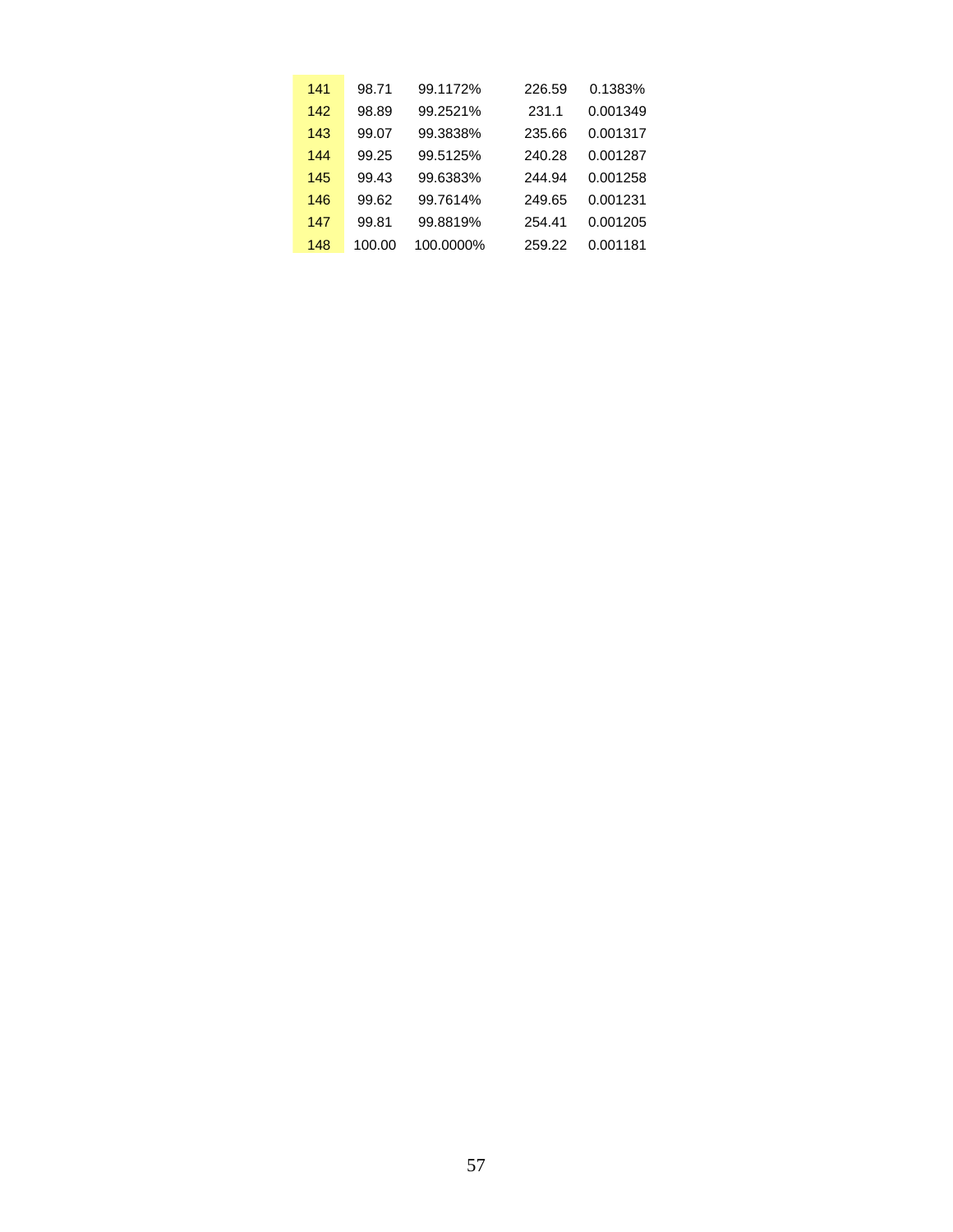## **APPENDIX E**

### **PREFERRED WEAR-OFF FACTORS**

The preferred risk wear-off factors chosen by the Team for the RR tables are shown at the end of this appendix. The preferred risk wear-off factors represent the proportion of the preferred risk adjustment that wears off. For example, if the duration 1 mortality for the RR70 table is 70% of the RR100 table, and the wear-off factor in duration 6 is 14%, then the duration 6 mortality for the RR70 table is  $100\% - 30\% * (100\% - 14\%) = 74.2\%$  of the RR100 table.

As noted in Section IV.B of this report, a number of sources were reviewed in developing the preferred risk wear-off factors. This appendix summarizes several of those sources.

The first four ("Alcoholics," "Diabetes," "Cholesterol," and "Does Preferred Wear Off?") are referenced in the report that documents the development of the 2001 CSO Preferred Class Structure Mortality Table. A fifth reference in that report ("Blood Pressure and Urine Abnormalities") was not located; however, the 1979 Blood Pressure Study was reviewed. Additional references that are summarized in this appendix are the 1979 Build Study, two studies on the effect of family history and a study on cholesterol ratios.

The table below compares, for selected issue ages and durations, the wear-off factors chosen for the 2008 VBT to the wear-off factors in the male, super-preferred version of the 2001 VBT table. The 2008 VBT wear-off factors are larger at older ages and early durations. As noted in Section IV.B, the factor pattern was chosen largely by judgment, and the grading off by attained age 90 was chosen to be consistent with the maximum age for the regular underwriting select period.

|                  |         | 2001 VBT (Male Super-Pref) |               |          |                  |         | <b>2008 VBT</b> |               |          |
|------------------|---------|----------------------------|---------------|----------|------------------|---------|-----------------|---------------|----------|
| <b>Issue Age</b> | Dur 6   | <b>Dur 16</b>              | <b>Dur 26</b> | Att. Age | <b>Issue Age</b> | Dur 6   | <b>Dur 16</b>   | <b>Dur 26</b> | Att. Age |
| 25               | $0.0\%$ | $0.0\%$                    | 4.0%          | 50       | 25               | $0.0\%$ | $0.0\%$         | 2.8%          | 50       |
| 35               | $0.0\%$ | $0.0\%$                    | 34.0%         | 60       | 35               | $0.0\%$ | 2.7%            | 13.0%         | 60       |
| 45               | $0.0\%$ | $0.0\%$                    | 34.0%         | 70       | 45               | 2.3%    | 12.6%           | 32.6%         | 70       |
| 55               | $0.0\%$ | $0.0\%$                    | 50.0%         | 80       | 55               | 6.7%    | 27.8%           | 61.6%         | 80       |
| 65               | $0.0\%$ | $0.0\%$                    | 84.0%         | 90       | 65               | 14.0%   | 51.0%           | 100.0%        | 90       |
| 75               | $0.0\%$ | 36.0%                      | 100.0%        | 100      | 75               | 29.0%   | 100.0%          | 100.0%        | 100      |
| 85               | 34.7%   | 100.0%                     | 100.0%        | 110      | 85               | 100.0%  | 100.0%          | 100.0%        | 110      |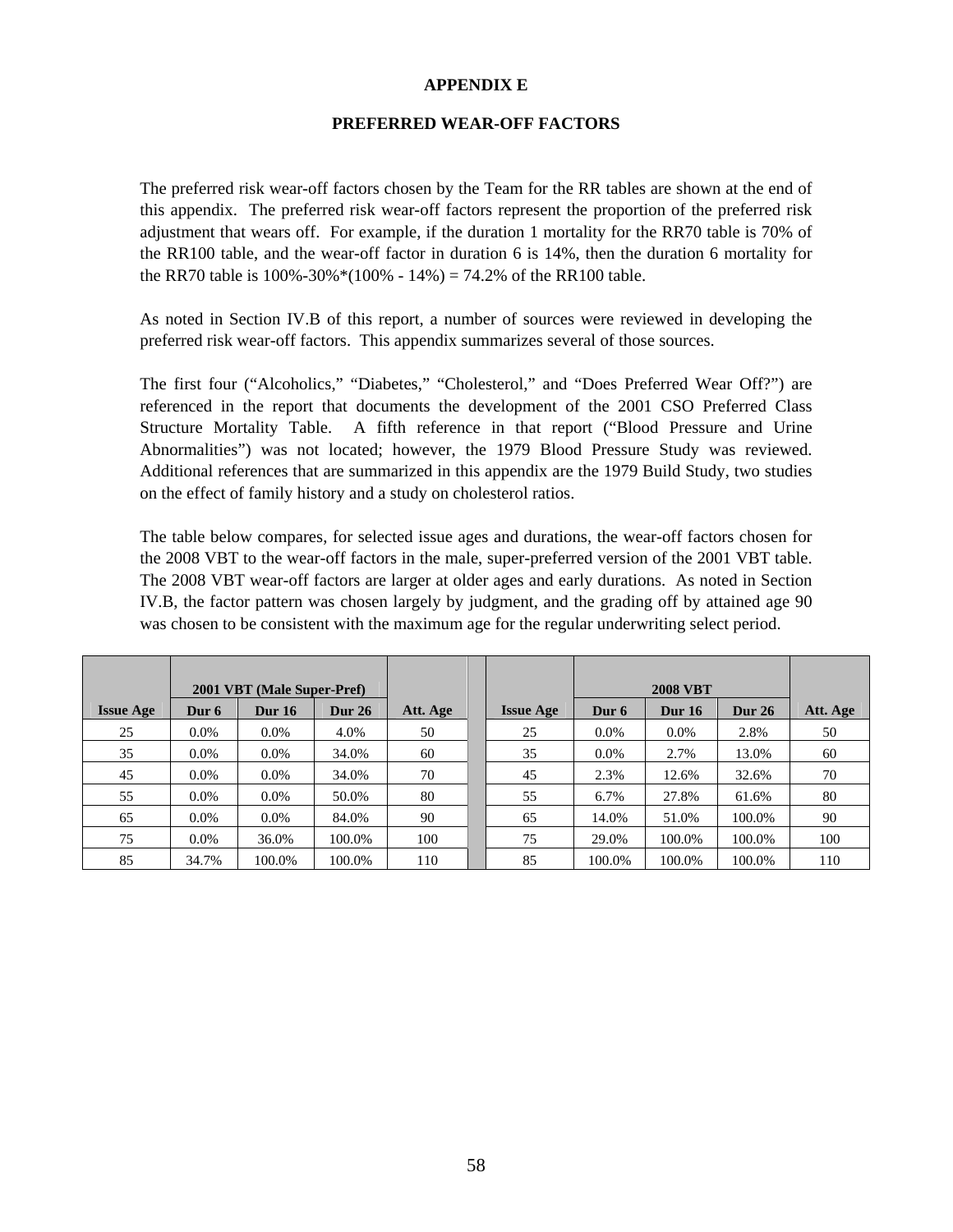# **ALCOHOLICS**<sup>1</sup>

 $\overline{a}$ 

Exposure: 33,653 insurance policies issued from 1952-1976 to persons with a record of alcohol abuse. Experience traced from 1962-1977. Expected mortality was 1963-70 tables. There is very little female exposure. Male results show level A/E ratios by duration beyond 15 years.

| <b>Duration</b> | A/E  | # Deaths |
|-----------------|------|----------|
| 1-5             | 243% | 356      |
| $6-10$          | 220% | 393      |
| $11 - 15$       | 215% | 340      |
| $16 - 25$       | 231% | 259      |

Observation: The excess mortality is roughly level through duration 20.

<sup>&</sup>lt;sup>1</sup> Source: "Alcoholics – Insured Lives U.S.", Medical Risks – Trends in Mortality By Age and Time Elapsed, Association of Life Insurance Medical Directors of America and Society of Actuaries, 1990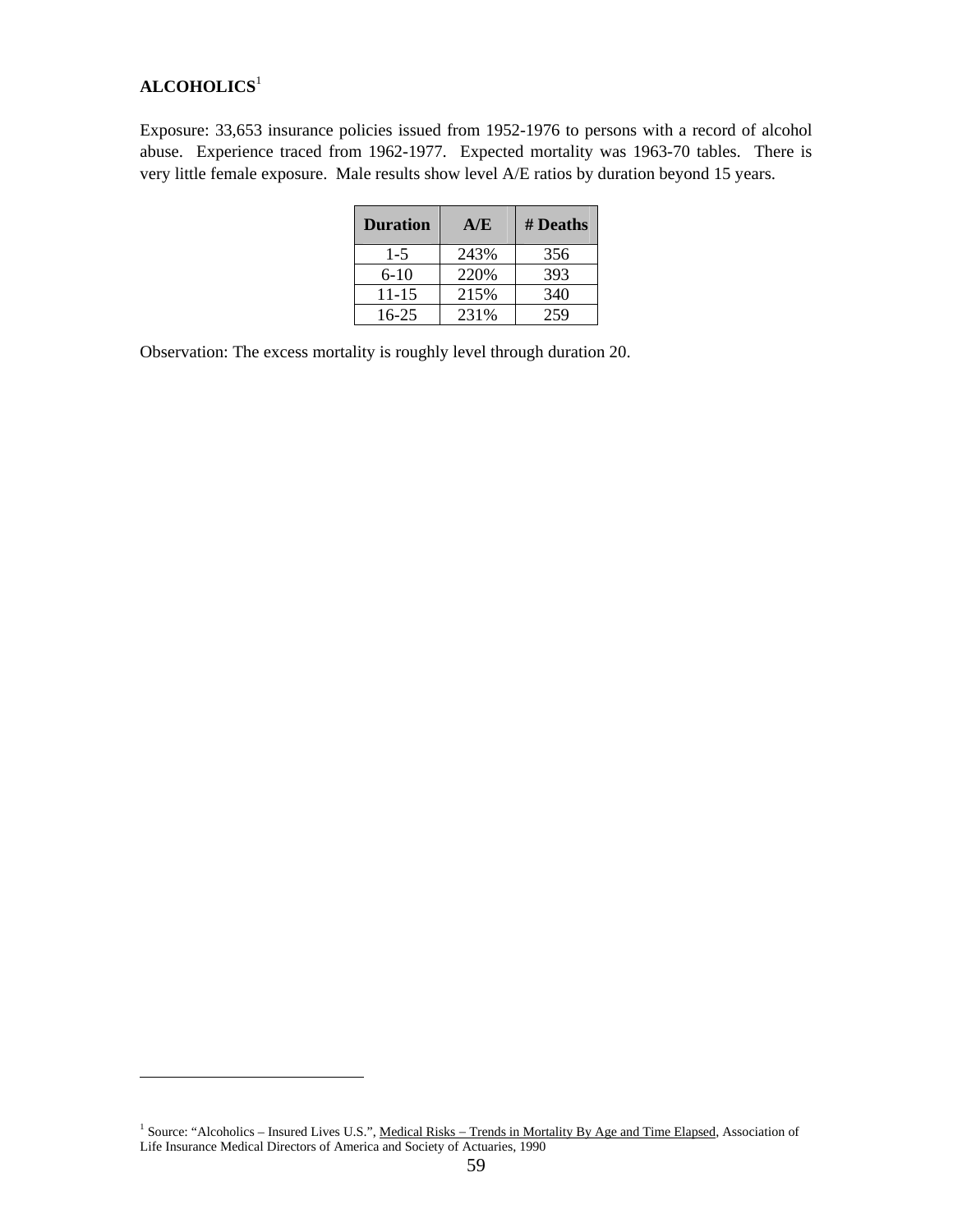## **DIABETES**<sup>2</sup>

 $\overline{a}$ 

Exposure: 3,318 persons who attended clinic 1923-1960 and recently diagnosed with diabetes at first visit. Experience traced to 1964. Expected mortality was 1949-51 Life Tables. Ages less than 30 and 70+ are not shown below because of small exposures.

|                 |      | <b>Ages 30-49 at Diagnosis</b> |               |          | <b>Ages 50-69 at Diagnosis</b> |          |               |          |  |  |
|-----------------|------|--------------------------------|---------------|----------|--------------------------------|----------|---------------|----------|--|--|
|                 |      | <b>Male</b>                    | <b>Female</b> |          | <b>Male</b>                    |          | <b>Female</b> |          |  |  |
| <b>Duration</b> | A/E  | # Deaths                       | A/E           | # Deaths | A/E                            | # Deaths | A/E           | # Deaths |  |  |
| $1-5$           | 200% | 29                             | 220%          | 15       | 100%                           | 111      | 150%          | 131      |  |  |
| $6 - 10$        | 150% | 35                             | 310%          | 29       | 130%                           | 177      | 180%          | 204      |  |  |
| $11 - 15$       | 180% | 58                             | 330%          | 43       | 120%                           | 167      | 140%          | 204      |  |  |
| 16-20           | 230% | 100                            | 345%          | 68       | 100%                           | 132      | 130%          | 197      |  |  |

Observation: The excess mortality for issue ages 30-49 is level or increasing, but appears to decrease after duration 10 for ages 50-69.

<sup>&</sup>lt;sup>2</sup> Source: "Diabetes – Joslin Clinic", <u>Medical Risks – Trends in Mortality By Age and Time Elapsed</u>, Association of Life Insurance Medical Directors of America and Society of Actuaries, 1990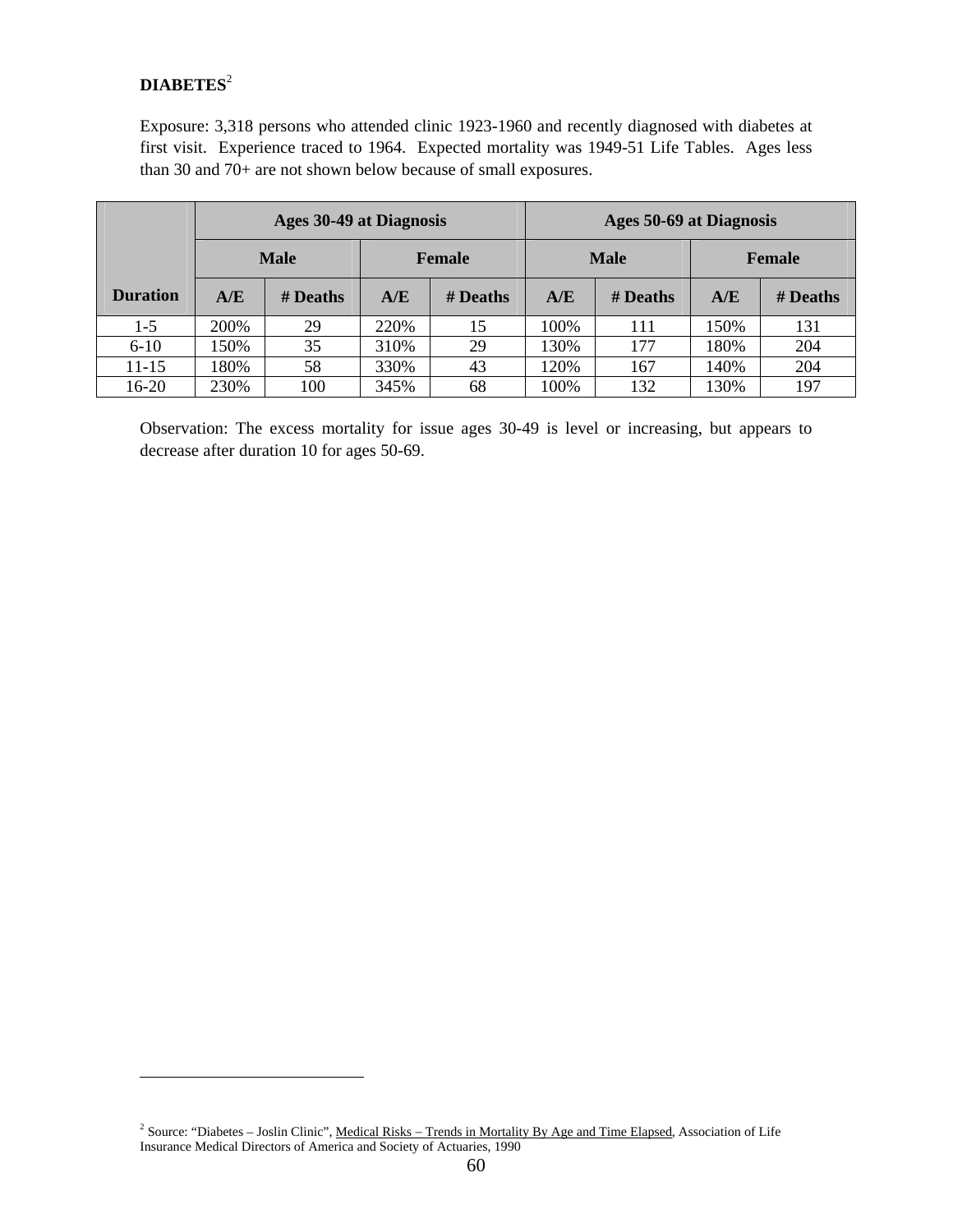## **CHOLESTEROL**<sup>3</sup>

 $\overline{a}$ 

Exposures: 5,209 persons ages 30-62 about 1950, followed for 26 years. Expected mortality is "insured lives mortality."

|                 | <b>Mortality for Cholesterol 270 and Higher</b> |             |               |          |  |  |  |  |  |
|-----------------|-------------------------------------------------|-------------|---------------|----------|--|--|--|--|--|
|                 |                                                 | <b>Male</b> | <b>Female</b> |          |  |  |  |  |  |
| <b>Duration</b> | A/E                                             | # Deaths    | A/E           | # Deaths |  |  |  |  |  |
| $1 - 12$        | 150%                                            | 40          | 149           |          |  |  |  |  |  |
| $13+$           | 140%                                            | 124         | 103           | 119      |  |  |  |  |  |

Observation: We include this study because it has been quoted in the past; however, we note that, if the impaired lives are removed from the above table, the number of remaining deaths is only 31 for males and 27 for females – not enough to draw any conclusions about "non-impaired" lives.

<sup>&</sup>lt;sup>3</sup> Source: "High Cholesterol – Framingham Study", Medical Risks – Trends in Mortality By Age and Time Elapsed, Association of Life Insurance Medical Directors of America and Society of Actuaries, 1990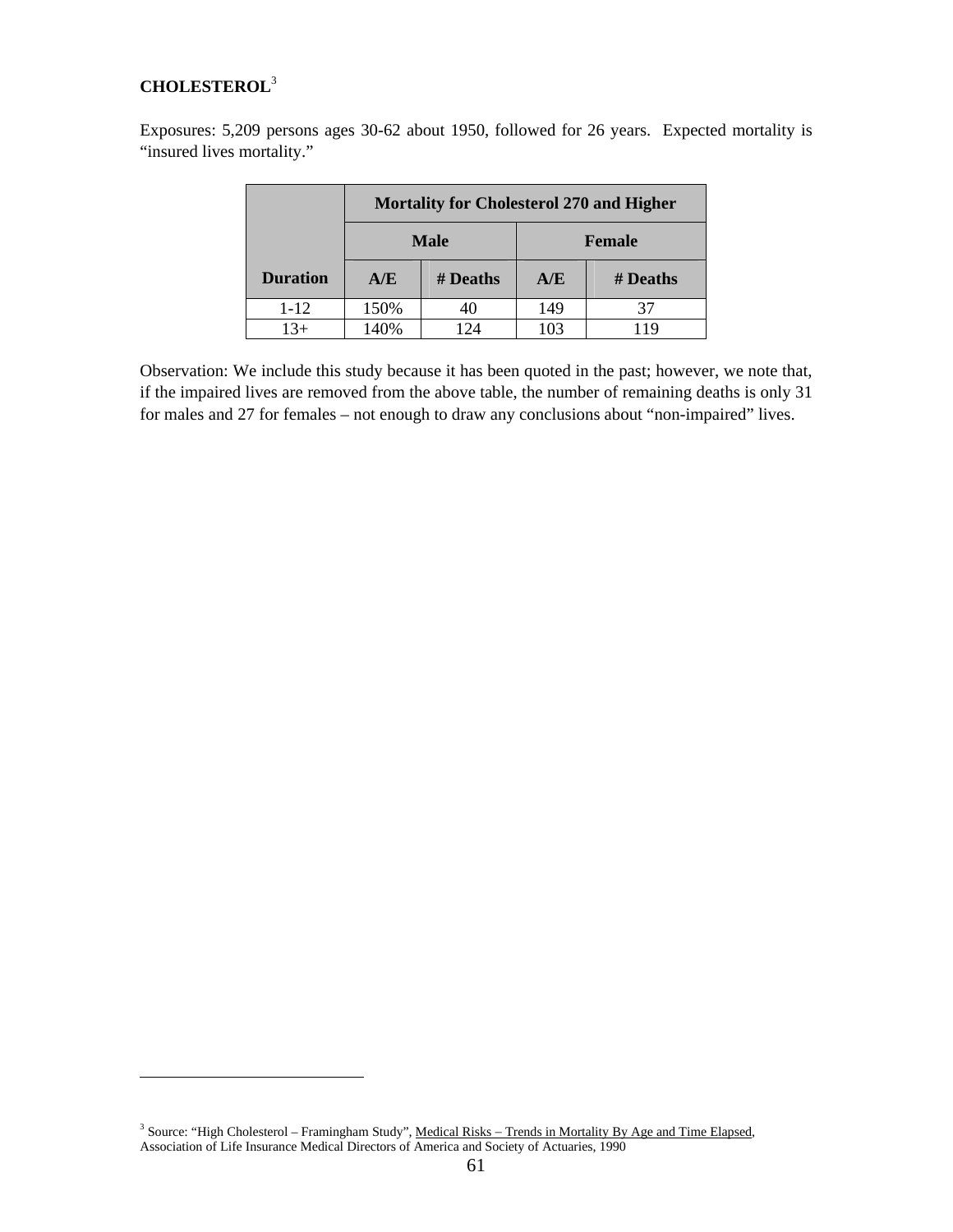## **ARTICLE: DOES PREFERRED WEAR OFF? [REFERENCES FRAMINGHAM AND NHANES DATA]**<sup>4</sup>

The author references data from both the Framingham study and the NHANES II study. He splits the experience into "preferred" and "standard" groups using cholesterol, blood pressure and relative weight. The Framingham study started in 1948 covering 5,209 residents over 40 years. NHANES II is one of the National Health and Nutrition Examination Studies conducted by the National Center for Health Statistics. NHANES II tracked 9,250 individuals from 1976-1980 through 1992.

The author calculated the ratio of preferred (residual mortality). Below are the results by sex and smoking status.

|                 | Framingham |     |           |           | <b>NHANES</b> |     |     |      |
|-----------------|------------|-----|-----------|-----------|---------------|-----|-----|------|
| <b>Duration</b> | MN         | FN  | <b>MT</b> | <b>FT</b> | MN            | FN  | MT  | $FT$ |
| 1-10            | 63%        | 55% | 65%       | 56%       | 55%           | 83% | 65% | 43%  |
| 11-20           | 66%        | 50% | 64%       | 55%       | 66%           | 51% | 70% | 37%  |

The results indicate as much dispersion in the second 10 years as in the first.

For years beyond 20, the author says Framingham data is of questionable credibility and shows mixed results. Male ratios go from 66% to 82%, while females hold steady at 53% (vs. 54% for years 11-20).

As an aside, access to both the Framingham and NHANES data is more limited than in past years (concerns include privacy, and release is predicated upon an ethically acceptable research protocol). While it is possible that the Team could gain access to this data, this was not attempted.

 $\overline{a}$ 

<sup>&</sup>lt;sup>4</sup> "Does Preferred Wear Off?", Steve Cox, Product Matters! July, 2004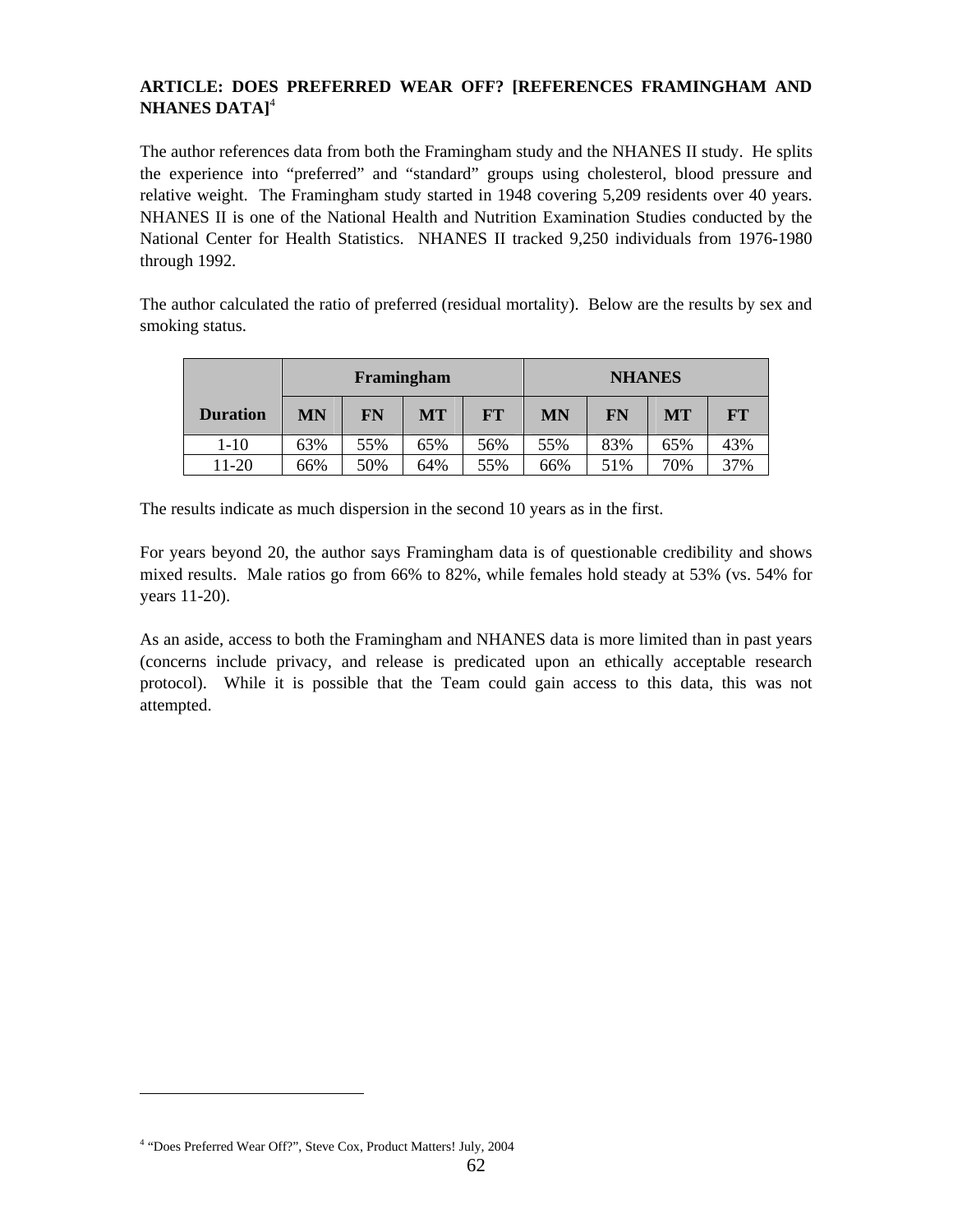## **BLOOD PRESSURE STUDY 1979**<sup>5</sup>

Study: Data contributed by 25 insurance companies, policies issued 1950-1971, followed from 1954 to 1972 anniversaries. The study has a large number of deaths. Expected mortality is the 1954-72 basic table. There is a range of initial blood pressures studied, but we summarize just the best three, as follows (there were not enough deaths to show credible female ages 15-39):

- A. Systolic < 128, diastolic < 83
- B. Systolic 128-137, diastolic 78-87
- C. Systolic 138-147, diastolic 83-92

|                 |     |                         |      |     | A/E Ratios (Table S11, S15) |      |                         |               |             |
|-----------------|-----|-------------------------|------|-----|-----------------------------|------|-------------------------|---------------|-------------|
|                 |     | <b>Issue Ages 15-39</b> |      |     |                             |      | <b>Issue Ages 40-69</b> |               |             |
|                 |     | <b>Male</b>             |      |     | <b>Male</b>                 |      |                         | <b>Female</b> |             |
| <b>Duration</b> | A   | B                       | C    | A   | B                           | C    | A                       | B             | $\mathbf C$ |
| $1 - 5$         | 86% | 101%                    | 149% | 83% | 106%                        | 128% | 92%                     | 96%*          | $101\%*$    |
| $6 - 10$        | 85% | 116%                    | 165% | 82% | 109%                        | 137% | 88%                     | 109%          | 111%*       |
| $11 - 15$       | 83% | 119%                    | 179% | 80% | 115%                        | 145% | 87%                     | 107%          | 128%*       |
| 16-22           | 89% | 127%                    | 193% | 84% | 114%                        | 148% | 89%                     | 114%          | 137%*       |

Observation: The differentials are significant and are widening into duration 16-22.

\* Fewer than 200 deaths.

 $\overline{a}$ 

<sup>5</sup> "Blood Pressure Study 1979", Society of Actuaries and Association of Life Insurance Medical Directors of America, 1980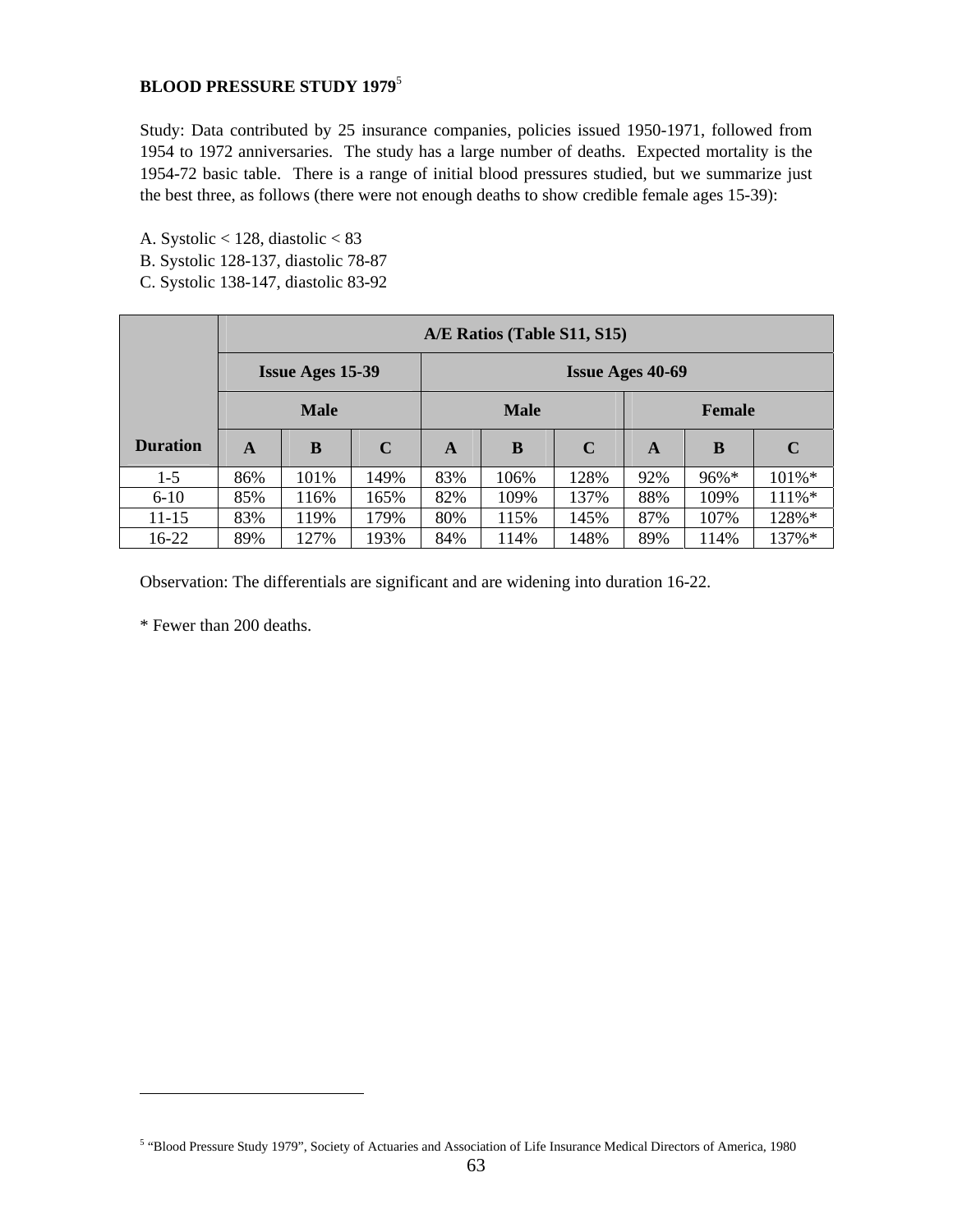## **BUILD STUDY 1979**<sup>6</sup>

Study: Data contributed by 25 insurance companies, policies issued 1950-71, followed from 1954 to 1972 anniversaries. The study has a large number of deaths. Expected mortality is the 1954- 72 basic table. There is a range of weight bands, expressed as percentages of average (average is computed by sex, height and issue age). "Average" corresponds to a lower than typical preferred criteria today. For example, average for male age 45, 5' 10" is 176 lbs., vs. the UCS criteria for super-preferred (score 33) of 195 lbs. Therefore, the table below compares "average" to the next two classes, as follows:

| Avg: | Average |
|------|---------|
|------|---------|

- +5/15: 5-15% Over Average
- +15/25: 18-25% Over Average

|                  |      |                        |          |      |             | A/E Ratios (Tables S21, S25) |                         |               |           |
|------------------|------|------------------------|----------|------|-------------|------------------------------|-------------------------|---------------|-----------|
|                  |      | <b>Issue Ages 0-31</b> |          |      |             |                              | <b>Issue Ages 40-69</b> |               |           |
|                  |      | <b>Male</b>            |          |      | <b>Male</b> |                              |                         | <b>Female</b> |           |
| <b>Durations</b> | Avg. | $+5/15$                | $+15/25$ | Avg. | $+5/15$     | $+15/25$                     | Avg.                    | $+5/15$       | $+5/25$   |
| $1 - 5$          | 93%  | 99%                    | 104%     | 95%  | 102%        | 105%                         | 89%                     | 98%           | $104\% *$ |
| $6 - 10$         | 94%  | 106%                   | 117%     | 96%  | 103%        | 115%                         | 95%                     | 102%          | 103%*     |
| 11-15            | 94%  | 114%                   | 143%     | 98%  | 109%        | 118%                         | 98%                     | 101%          | 109%*     |
| 16-22            | 94%  | 123%                   | 147%     | 97%  | 109%        | 121%                         | 100%                    | 101%*         | 116%*     |

Observation: The differentials are significant and are widening into direction 16-22.

\* Fewer than 200 deaths.

 $\overline{a}$ 

<sup>6</sup> "Build Study 1979," Society of Actuaries and Association of Life Insurance Medical Directors of America, 1980.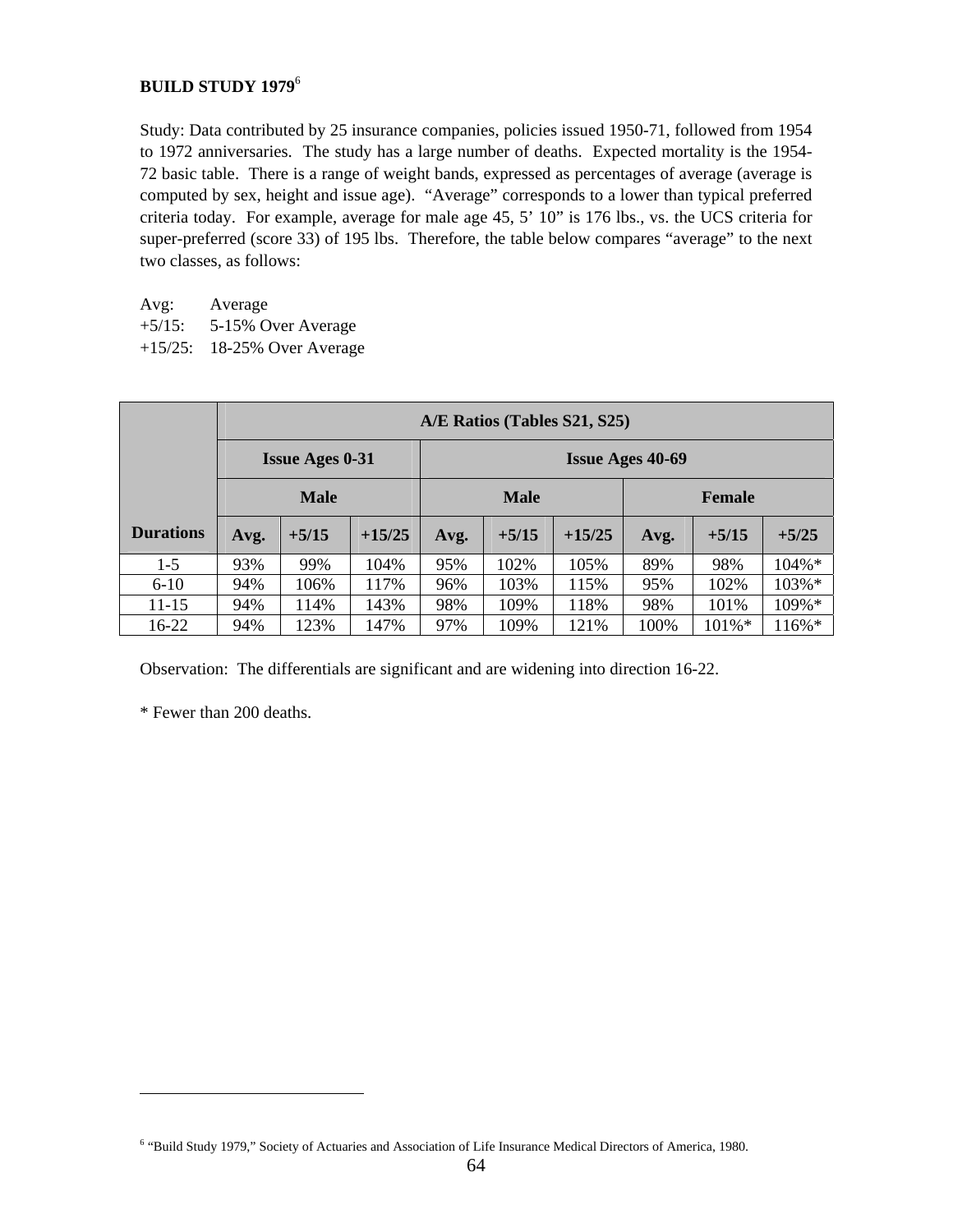## **FAMILY HISTORY**<sup>7</sup>

 $\overline{a}$ 

Insurance policies issued from 1952-1976 at standard or substandard premium rates (only 2% substandard) with family history of two or more relatives with CV disease diagnosed before age 60. Experience traced from 1962-1977. Expected mortality was 1965-70 table.

|                 |      | Male     |      | Female   |
|-----------------|------|----------|------|----------|
| <b>Duration</b> | A/E  | # Deaths | A/E  | # Deaths |
| $1-5$           | 165% | 500      | 93%  | 70       |
| $6 - 10$        | 211% | 907      | 161% | 161      |
| $11 - 15$       | 204% | 773      | 101% | 77       |
| $16 - 25$       | 157% | 383      | 113% |          |

Observation: Male ratios appear to be holding steady through duration 15, and perhaps thereafter. Female results are inconclusive.

<sup>7</sup> Source: "Family History of Cardiovascular Disease – Insured Lives." Medical Risks – Trends in Mortality By Age and Time Elapsed, Association of Life Insurance Medical Directors of America and Society of Actuaries, 1990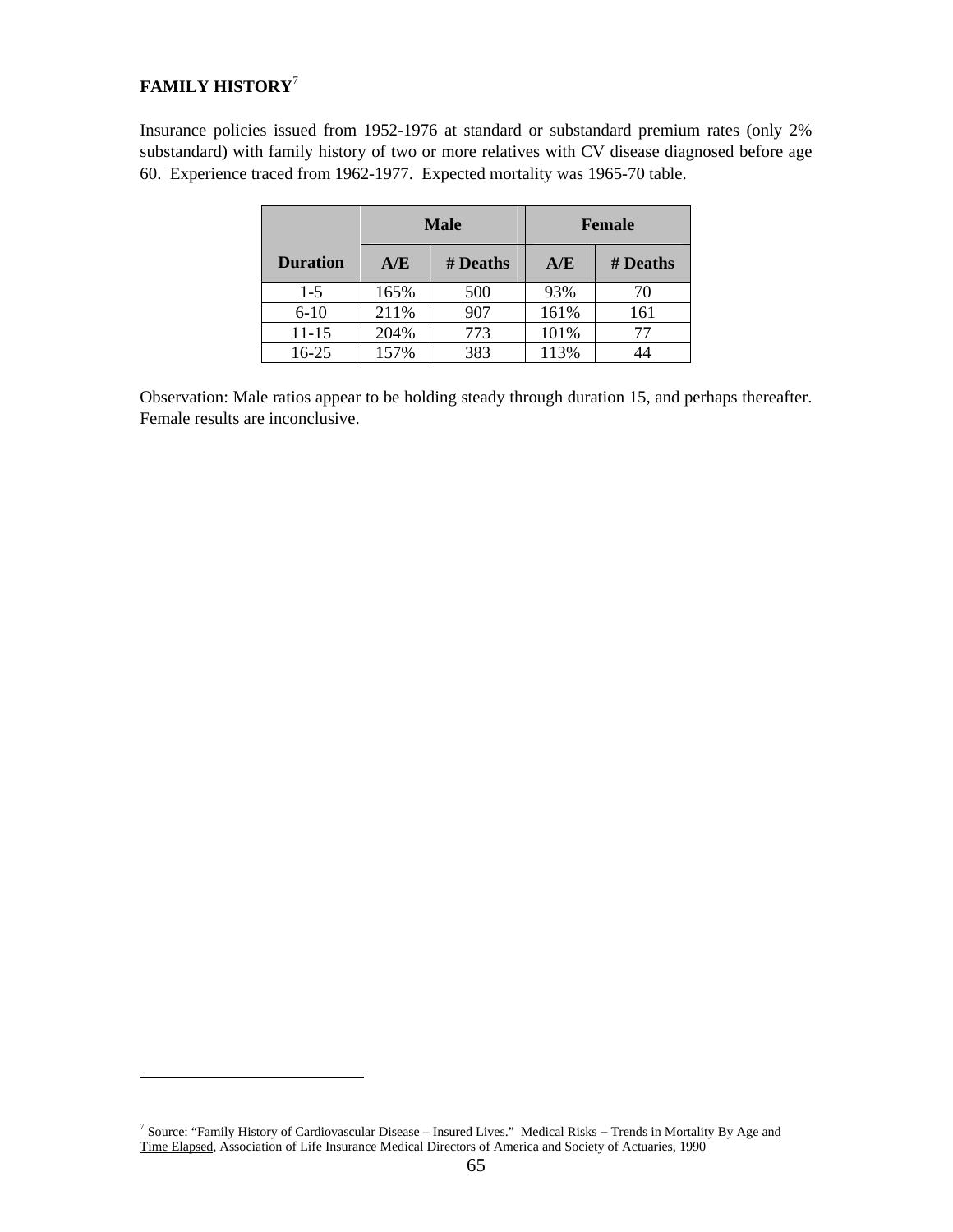# **FAMILY HISTORY**<sup>8</sup>

 $\overline{a}$ 

Study by American Cancer Society on 49,469 lives, age 75+ in 1959, followed to 1976. "Good" family history is both parents living to age 80. "Poor" is one parent dying before age 70, and the other dying before age 80.

|       |      |              | Death Rate Per 1000 |      |                |              |
|-------|------|--------------|---------------------|------|----------------|--------------|
|       |      | <b>Males</b> |                     |      | <b>Females</b> |              |
| Ages  | Good | Poor         | <b>Ratio</b>        | Good | Poor           | <b>Ratio</b> |
| 75-79 | 60   | 74           | 81%                 | 42   | 51             | 82%          |
| 80-84 | 94   | 111          | 85%                 | 59   | 84             | 70%          |
| 85-89 | 148  | 163          | 91%                 | 104  | 125            | 83%          |
| 90-94 | 202  | 241          | 84%                 | 169  | 187            | 90%          |
| 95-99 | 293  | 290          | 101%                | 240  | 258            | 93%          |

Observation: Differentials persist into high ages, but appear to be grading off in the 90s.

<sup>&</sup>lt;sup>8</sup> Mortality at ages 75 and older in the Cancer Prevention Study (CPSI), by E. A. Lew and L. Garfinkel. CA: A Cancer Journal for Clinicians. July/August 1990. http://caonline.amcancersoc.org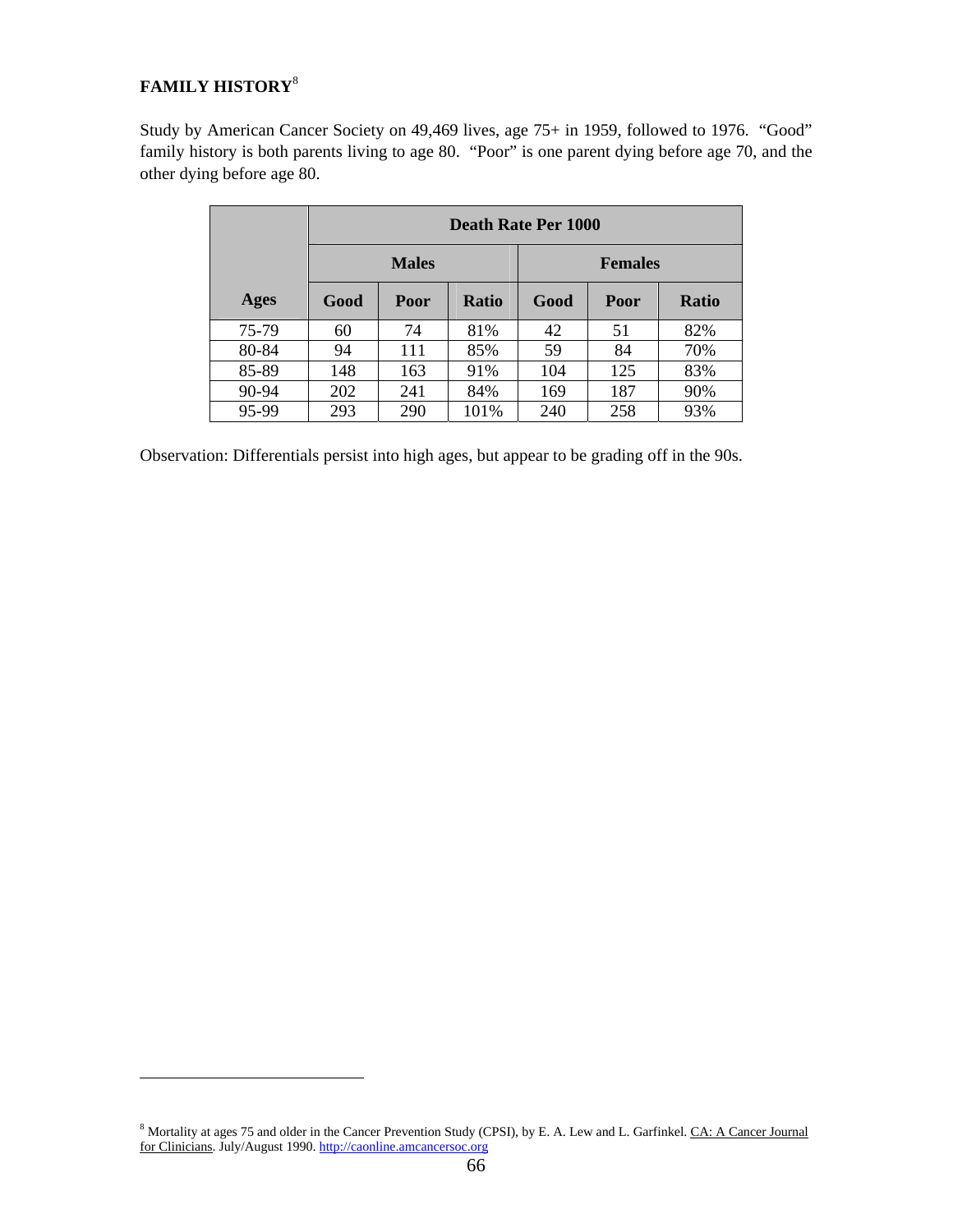## **CHOLESTEROL RATIO**<sup>9</sup>

 $\overline{a}$ 

Study of 3,490 initially healthy Finnish males, born in 1919 to 1934, initiated in 1964-1973, followed through 2002 (maximum 39 years).

Results are shown for cholesterol ratio groups. Durational results are shown only in a cumulative survivor graph, so we estimated the results. Results are shown for the following groups:

|                          |                        |               | Survivorship (estimated) |
|--------------------------|------------------------|---------------|--------------------------|
| <b>Cholesterol Ratio</b> | <b>Initial # Lives</b> | <b>EOY 20</b> | <b>EOY 39</b>            |
| < 5.0                    | 234                    | .92           | .72                      |
| $5.1 - 6.0$              | 804                    | .91           | .63                      |
| $6.1 - 7.0$              | 1,170                  | .88           | .60                      |
| $7.4 - 8.0$              | 720                    | .88           | .57                      |
| $8.1 - 9.0$              | 255                    | .82           |                          |

|    | <b>Calculated Annual qx</b> |                    | <b>Calculated # Deaths</b> |                    |
|----|-----------------------------|--------------------|----------------------------|--------------------|
|    | <b>Years 1-20</b>           | <b>Years 21-39</b> | <b>Years 1-20</b>          | <b>Years 21-39</b> |
|    | .0040                       | .0130              | 18                         | 45                 |
| Н  | .0045                       | .0190              | 72                         | 225                |
| Ш  | .0060                       | .0200              | 140                        | 328                |
| IV | .0060                       | .0230              | 86                         | 223                |
|    | .0100                       | 0260               | 48                         | 82                 |

The calculated qxs and # Deaths above are calculated from the estimated survivorship factors. Regarding the qxs, differences exist beyond year 20, and the report itself notes that "the survival benefit in the lowest cholesterol group was even accentuated during the last years of the followup."

<sup>&</sup>lt;sup>9</sup> "Low cholesterol, mortality, and quality of life in old age during a 39-year follow-up." Straudberg, Straudberg, et. Al, Journal of the American College of Cardiology, Vol. 44, No. 5, 2004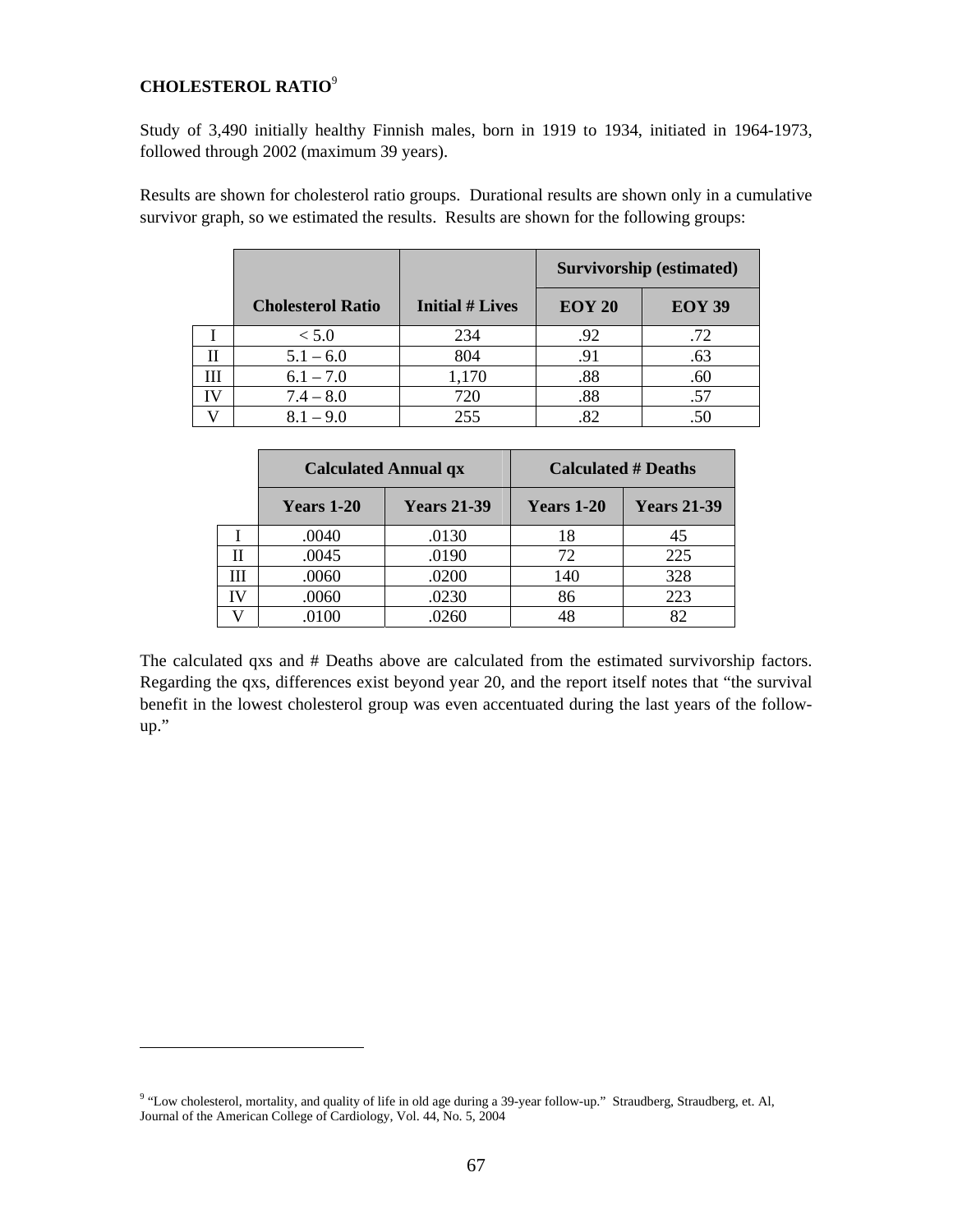| $\sim$ (raided are per roo)<br>Issue |                                                                                                                                                         |                                                                                                                                            |                                                                                                                          |                                                                                                                          |                                                                                                                          |                                                                                                                          |                                                                                                                          |                                                                                                                          |                                                                                                                          |                                                                                                                           |                                                                                                                           |                                                                                                                           |                                                                                                                           |                                                                                                                                              |                                                                                                                           |                                                                                                                           |                                                                                                                           |                                                                                                                           |                                                                                                                           |                                                                                                                           |                                                                                                                           |                                                                                                                           |                                                                                                                           |                                                                                                                           |                                                                                                                           |                                                                                                                                                                      |
|--------------------------------------|---------------------------------------------------------------------------------------------------------------------------------------------------------|--------------------------------------------------------------------------------------------------------------------------------------------|--------------------------------------------------------------------------------------------------------------------------|--------------------------------------------------------------------------------------------------------------------------|--------------------------------------------------------------------------------------------------------------------------|--------------------------------------------------------------------------------------------------------------------------|--------------------------------------------------------------------------------------------------------------------------|--------------------------------------------------------------------------------------------------------------------------|--------------------------------------------------------------------------------------------------------------------------|---------------------------------------------------------------------------------------------------------------------------|---------------------------------------------------------------------------------------------------------------------------|---------------------------------------------------------------------------------------------------------------------------|---------------------------------------------------------------------------------------------------------------------------|----------------------------------------------------------------------------------------------------------------------------------------------|---------------------------------------------------------------------------------------------------------------------------|---------------------------------------------------------------------------------------------------------------------------|---------------------------------------------------------------------------------------------------------------------------|---------------------------------------------------------------------------------------------------------------------------|---------------------------------------------------------------------------------------------------------------------------|---------------------------------------------------------------------------------------------------------------------------|---------------------------------------------------------------------------------------------------------------------------|---------------------------------------------------------------------------------------------------------------------------|---------------------------------------------------------------------------------------------------------------------------|---------------------------------------------------------------------------------------------------------------------------|---------------------------------------------------------------------------------------------------------------------------|----------------------------------------------------------------------------------------------------------------------------------------------------------------------|
|                                      |                                                                                                                                                         |                                                                                                                                            |                                                                                                                          |                                                                                                                          |                                                                                                                          |                                                                                                                          |                                                                                                                          |                                                                                                                          |                                                                                                                          |                                                                                                                           |                                                                                                                           |                                                                                                                           |                                                                                                                           |                                                                                                                                              |                                                                                                                           |                                                                                                                           |                                                                                                                           |                                                                                                                           |                                                                                                                           |                                                                                                                           |                                                                                                                           |                                                                                                                           |                                                                                                                           |                                                                                                                           |                                                                                                                           | Att                                                                                                                                                                  |
|                                      |                                                                                                                                                         |                                                                                                                                            |                                                                                                                          |                                                                                                                          |                                                                                                                          |                                                                                                                          |                                                                                                                          |                                                                                                                          |                                                                                                                          |                                                                                                                           |                                                                                                                           |                                                                                                                           |                                                                                                                           |                                                                                                                                              |                                                                                                                           |                                                                                                                           |                                                                                                                           |                                                                                                                           |                                                                                                                           |                                                                                                                           |                                                                                                                           |                                                                                                                           |                                                                                                                           |                                                                                                                           |                                                                                                                           | Age                                                                                                                                                                  |
|                                      |                                                                                                                                                         |                                                                                                                                            |                                                                                                                          |                                                                                                                          |                                                                                                                          |                                                                                                                          |                                                                                                                          |                                                                                                                          |                                                                                                                          |                                                                                                                           |                                                                                                                           |                                                                                                                           |                                                                                                                           |                                                                                                                                              |                                                                                                                           |                                                                                                                           |                                                                                                                           |                                                                                                                           |                                                                                                                           |                                                                                                                           |                                                                                                                           |                                                                                                                           |                                                                                                                           |                                                                                                                           |                                                                                                                           | 25                                                                                                                                                                   |
|                                      |                                                                                                                                                         |                                                                                                                                            |                                                                                                                          |                                                                                                                          |                                                                                                                          |                                                                                                                          |                                                                                                                          |                                                                                                                          |                                                                                                                          |                                                                                                                           |                                                                                                                           |                                                                                                                           |                                                                                                                           |                                                                                                                                              |                                                                                                                           |                                                                                                                           |                                                                                                                           |                                                                                                                           |                                                                                                                           |                                                                                                                           |                                                                                                                           |                                                                                                                           |                                                                                                                           |                                                                                                                           |                                                                                                                           | 26                                                                                                                                                                   |
|                                      |                                                                                                                                                         |                                                                                                                                            |                                                                                                                          |                                                                                                                          |                                                                                                                          |                                                                                                                          |                                                                                                                          |                                                                                                                          |                                                                                                                          |                                                                                                                           |                                                                                                                           |                                                                                                                           |                                                                                                                           |                                                                                                                                              |                                                                                                                           |                                                                                                                           |                                                                                                                           |                                                                                                                           |                                                                                                                           |                                                                                                                           |                                                                                                                           |                                                                                                                           |                                                                                                                           |                                                                                                                           |                                                                                                                           | 27                                                                                                                                                                   |
|                                      |                                                                                                                                                         |                                                                                                                                            |                                                                                                                          |                                                                                                                          |                                                                                                                          |                                                                                                                          |                                                                                                                          |                                                                                                                          |                                                                                                                          |                                                                                                                           |                                                                                                                           |                                                                                                                           |                                                                                                                           |                                                                                                                                              |                                                                                                                           |                                                                                                                           |                                                                                                                           |                                                                                                                           |                                                                                                                           |                                                                                                                           |                                                                                                                           |                                                                                                                           |                                                                                                                           |                                                                                                                           |                                                                                                                           | 28                                                                                                                                                                   |
|                                      |                                                                                                                                                         |                                                                                                                                            |                                                                                                                          |                                                                                                                          |                                                                                                                          |                                                                                                                          |                                                                                                                          |                                                                                                                          |                                                                                                                          |                                                                                                                           |                                                                                                                           |                                                                                                                           |                                                                                                                           |                                                                                                                                              |                                                                                                                           |                                                                                                                           |                                                                                                                           |                                                                                                                           |                                                                                                                           |                                                                                                                           |                                                                                                                           |                                                                                                                           |                                                                                                                           |                                                                                                                           |                                                                                                                           | 29                                                                                                                                                                   |
|                                      |                                                                                                                                                         |                                                                                                                                            |                                                                                                                          |                                                                                                                          |                                                                                                                          |                                                                                                                          |                                                                                                                          |                                                                                                                          |                                                                                                                          |                                                                                                                           |                                                                                                                           |                                                                                                                           |                                                                                                                           |                                                                                                                                              |                                                                                                                           |                                                                                                                           |                                                                                                                           |                                                                                                                           |                                                                                                                           |                                                                                                                           |                                                                                                                           |                                                                                                                           |                                                                                                                           |                                                                                                                           |                                                                                                                           | 30                                                                                                                                                                   |
|                                      |                                                                                                                                                         |                                                                                                                                            |                                                                                                                          |                                                                                                                          |                                                                                                                          |                                                                                                                          |                                                                                                                          |                                                                                                                          |                                                                                                                          |                                                                                                                           |                                                                                                                           |                                                                                                                           |                                                                                                                           |                                                                                                                                              |                                                                                                                           |                                                                                                                           |                                                                                                                           |                                                                                                                           |                                                                                                                           |                                                                                                                           |                                                                                                                           |                                                                                                                           |                                                                                                                           |                                                                                                                           |                                                                                                                           | 31                                                                                                                                                                   |
|                                      |                                                                                                                                                         |                                                                                                                                            |                                                                                                                          |                                                                                                                          |                                                                                                                          |                                                                                                                          |                                                                                                                          |                                                                                                                          |                                                                                                                          |                                                                                                                           |                                                                                                                           |                                                                                                                           |                                                                                                                           |                                                                                                                                              |                                                                                                                           |                                                                                                                           |                                                                                                                           |                                                                                                                           |                                                                                                                           |                                                                                                                           |                                                                                                                           |                                                                                                                           |                                                                                                                           |                                                                                                                           |                                                                                                                           | 32                                                                                                                                                                   |
|                                      |                                                                                                                                                         |                                                                                                                                            |                                                                                                                          |                                                                                                                          |                                                                                                                          |                                                                                                                          |                                                                                                                          |                                                                                                                          |                                                                                                                          |                                                                                                                           |                                                                                                                           |                                                                                                                           |                                                                                                                           |                                                                                                                                              |                                                                                                                           |                                                                                                                           |                                                                                                                           |                                                                                                                           |                                                                                                                           |                                                                                                                           |                                                                                                                           |                                                                                                                           |                                                                                                                           |                                                                                                                           |                                                                                                                           | 33                                                                                                                                                                   |
|                                      |                                                                                                                                                         |                                                                                                                                            |                                                                                                                          |                                                                                                                          |                                                                                                                          |                                                                                                                          |                                                                                                                          |                                                                                                                          |                                                                                                                          |                                                                                                                           |                                                                                                                           |                                                                                                                           |                                                                                                                           |                                                                                                                                              |                                                                                                                           |                                                                                                                           |                                                                                                                           |                                                                                                                           |                                                                                                                           |                                                                                                                           |                                                                                                                           |                                                                                                                           |                                                                                                                           |                                                                                                                           |                                                                                                                           | 34                                                                                                                                                                   |
|                                      |                                                                                                                                                         |                                                                                                                                            |                                                                                                                          |                                                                                                                          |                                                                                                                          |                                                                                                                          |                                                                                                                          |                                                                                                                          |                                                                                                                          |                                                                                                                           |                                                                                                                           |                                                                                                                           |                                                                                                                           |                                                                                                                                              |                                                                                                                           |                                                                                                                           |                                                                                                                           |                                                                                                                           |                                                                                                                           |                                                                                                                           |                                                                                                                           |                                                                                                                           |                                                                                                                           |                                                                                                                           |                                                                                                                           | 35                                                                                                                                                                   |
|                                      |                                                                                                                                                         |                                                                                                                                            |                                                                                                                          |                                                                                                                          |                                                                                                                          |                                                                                                                          |                                                                                                                          |                                                                                                                          |                                                                                                                          |                                                                                                                           |                                                                                                                           |                                                                                                                           |                                                                                                                           |                                                                                                                                              |                                                                                                                           |                                                                                                                           |                                                                                                                           |                                                                                                                           |                                                                                                                           |                                                                                                                           |                                                                                                                           |                                                                                                                           |                                                                                                                           |                                                                                                                           |                                                                                                                           | 36                                                                                                                                                                   |
|                                      |                                                                                                                                                         |                                                                                                                                            |                                                                                                                          |                                                                                                                          |                                                                                                                          |                                                                                                                          |                                                                                                                          |                                                                                                                          |                                                                                                                          |                                                                                                                           |                                                                                                                           |                                                                                                                           |                                                                                                                           |                                                                                                                                              |                                                                                                                           |                                                                                                                           |                                                                                                                           |                                                                                                                           |                                                                                                                           |                                                                                                                           |                                                                                                                           |                                                                                                                           |                                                                                                                           |                                                                                                                           |                                                                                                                           | 37                                                                                                                                                                   |
|                                      |                                                                                                                                                         |                                                                                                                                            |                                                                                                                          |                                                                                                                          |                                                                                                                          |                                                                                                                          |                                                                                                                          |                                                                                                                          |                                                                                                                          |                                                                                                                           |                                                                                                                           |                                                                                                                           |                                                                                                                           |                                                                                                                                              |                                                                                                                           |                                                                                                                           |                                                                                                                           |                                                                                                                           |                                                                                                                           |                                                                                                                           |                                                                                                                           |                                                                                                                           |                                                                                                                           |                                                                                                                           |                                                                                                                           | 38                                                                                                                                                                   |
|                                      |                                                                                                                                                         |                                                                                                                                            |                                                                                                                          |                                                                                                                          |                                                                                                                          |                                                                                                                          |                                                                                                                          |                                                                                                                          |                                                                                                                          |                                                                                                                           |                                                                                                                           |                                                                                                                           |                                                                                                                           |                                                                                                                                              |                                                                                                                           |                                                                                                                           |                                                                                                                           |                                                                                                                           |                                                                                                                           |                                                                                                                           |                                                                                                                           |                                                                                                                           |                                                                                                                           |                                                                                                                           |                                                                                                                           | 39                                                                                                                                                                   |
|                                      |                                                                                                                                                         |                                                                                                                                            |                                                                                                                          |                                                                                                                          |                                                                                                                          |                                                                                                                          |                                                                                                                          |                                                                                                                          |                                                                                                                          |                                                                                                                           |                                                                                                                           |                                                                                                                           |                                                                                                                           |                                                                                                                                              |                                                                                                                           |                                                                                                                           |                                                                                                                           |                                                                                                                           |                                                                                                                           |                                                                                                                           |                                                                                                                           |                                                                                                                           |                                                                                                                           |                                                                                                                           |                                                                                                                           | 40                                                                                                                                                                   |
|                                      |                                                                                                                                                         |                                                                                                                                            |                                                                                                                          |                                                                                                                          |                                                                                                                          |                                                                                                                          |                                                                                                                          |                                                                                                                          |                                                                                                                          |                                                                                                                           |                                                                                                                           |                                                                                                                           |                                                                                                                           |                                                                                                                                              |                                                                                                                           |                                                                                                                           |                                                                                                                           |                                                                                                                           |                                                                                                                           |                                                                                                                           |                                                                                                                           |                                                                                                                           |                                                                                                                           |                                                                                                                           |                                                                                                                           | 41                                                                                                                                                                   |
|                                      |                                                                                                                                                         | 0.0                                                                                                                                        | 0.0                                                                                                                      | 0.0                                                                                                                      | 0.0                                                                                                                      | 0.0                                                                                                                      | 0.0                                                                                                                      | 0.0                                                                                                                      | 0.0                                                                                                                      | 0.0                                                                                                                       | 0.0                                                                                                                       | 0.0                                                                                                                       | 0.0                                                                                                                       | 0.0                                                                                                                                          | 0.0                                                                                                                       | 0.0                                                                                                                       | 0.0                                                                                                                       | 0.0                                                                                                                       | 0.0                                                                                                                       | 0.0                                                                                                                       | 0.0                                                                                                                       | 0.0                                                                                                                       | 0.0                                                                                                                       | 0.0                                                                                                                       |                                                                                                                           | 42                                                                                                                                                                   |
| 0.0                                  | 0.0                                                                                                                                                     | 0.0                                                                                                                                        | 0.0                                                                                                                      | 0.0                                                                                                                      | 0.0                                                                                                                      | 0.0                                                                                                                      | 0.0                                                                                                                      | 0.0                                                                                                                      | 0.0                                                                                                                      | 0.0                                                                                                                       | 0.0                                                                                                                       | 0.0                                                                                                                       | 0.0                                                                                                                       | 0.0                                                                                                                                          | 0.0                                                                                                                       | 0.0                                                                                                                       | 0.0                                                                                                                       | 0.0                                                                                                                       | 0.0                                                                                                                       | 0.0                                                                                                                       | 0.0                                                                                                                       | 0.0                                                                                                                       | 0.0                                                                                                                       | 0.0                                                                                                                       | 0.0                                                                                                                       | 43                                                                                                                                                                   |
| 0.0                                  | 0.0                                                                                                                                                     | 0.0                                                                                                                                        | 0.0                                                                                                                      | 0.0                                                                                                                      | 0.0                                                                                                                      | 0.0                                                                                                                      | 0.0                                                                                                                      | 0.0                                                                                                                      | 0.0                                                                                                                      | 0.0                                                                                                                       | 0.0                                                                                                                       | 0.0                                                                                                                       | 0.0                                                                                                                       | 0.0                                                                                                                                          | 0.0                                                                                                                       | 0.0                                                                                                                       | 0.0                                                                                                                       | 0.0                                                                                                                       | 0.0                                                                                                                       | 0.0                                                                                                                       | 0.0                                                                                                                       | 0.0                                                                                                                       | 0.0                                                                                                                       | 0.0                                                                                                                       | 0.0                                                                                                                       | 44                                                                                                                                                                   |
|                                      | 0.0                                                                                                                                                     | 0.0                                                                                                                                        | 0.0                                                                                                                      | 0.0                                                                                                                      | 0.0                                                                                                                      | 0.0                                                                                                                      | 0.0                                                                                                                      | 0.0                                                                                                                      | 0.0                                                                                                                      | 0.0                                                                                                                       | 0.0                                                                                                                       | 0.0                                                                                                                       | 0.0                                                                                                                       | 0.0                                                                                                                                          | 0.0                                                                                                                       | 0.0                                                                                                                       | 0.0                                                                                                                       | 0.0                                                                                                                       | 0.0                                                                                                                       | 0.0                                                                                                                       | 0.0                                                                                                                       | 0.0                                                                                                                       | 0.0                                                                                                                       | 0.0                                                                                                                       |                                                                                                                           | 45                                                                                                                                                                   |
| 0.0                                  | 0.0                                                                                                                                                     | 0.0                                                                                                                                        | 0.0                                                                                                                      | 0.0                                                                                                                      | 0.0                                                                                                                      | 0.0                                                                                                                      | 0.0                                                                                                                      | 0.0                                                                                                                      | 0.0                                                                                                                      | 0.0                                                                                                                       | 0.0                                                                                                                       | 0.0                                                                                                                       | 0.0                                                                                                                       | 0.0                                                                                                                                          | 0.0                                                                                                                       | 0.0                                                                                                                       | 0.0                                                                                                                       | 0.0                                                                                                                       | 0.0                                                                                                                       | 0.0                                                                                                                       | 0.0                                                                                                                       | 0.0                                                                                                                       | 0.0                                                                                                                       | 0.0                                                                                                                       |                                                                                                                           | 46                                                                                                                                                                   |
| 0.0                                  | 0.0                                                                                                                                                     | 0.0                                                                                                                                        | 0.0                                                                                                                      | 0.0                                                                                                                      | 0.0                                                                                                                      | 0.0                                                                                                                      | 0.0                                                                                                                      | 0.0                                                                                                                      | 0.0                                                                                                                      | 0.0                                                                                                                       | 0.0                                                                                                                       | 0.0                                                                                                                       | 0.0                                                                                                                       | 0.0                                                                                                                                          | 0.0                                                                                                                       | 0.0                                                                                                                       | 0.0                                                                                                                       | 0.0                                                                                                                       | 0.0                                                                                                                       | 0.0                                                                                                                       | 0.0                                                                                                                       | 0.0                                                                                                                       | 0.0                                                                                                                       | 0.5                                                                                                                       | 1.1                                                                                                                       | 47                                                                                                                                                                   |
| 0.0                                  | 0.0                                                                                                                                                     | 0.0                                                                                                                                        | 0.0                                                                                                                      | 0.0                                                                                                                      | 0.0                                                                                                                      | 0.0                                                                                                                      | 0.0                                                                                                                      | 0.0                                                                                                                      | 0.0                                                                                                                      | 0.0                                                                                                                       | 0.0                                                                                                                       | 0.0                                                                                                                       | 0.0                                                                                                                       | 0.0                                                                                                                                          | 0.0                                                                                                                       | 0.0                                                                                                                       | 0.0                                                                                                                       | 0.0                                                                                                                       | 0.0                                                                                                                       | 0.0                                                                                                                       | 0.0                                                                                                                       | 0.0                                                                                                                       | 0.5                                                                                                                       | 1.1                                                                                                                       | 1.7                                                                                                                       | 48                                                                                                                                                                   |
|                                      | 0.0                                                                                                                                                     | 0.0                                                                                                                                        | 0.0                                                                                                                      | 0.0                                                                                                                      | 0.0                                                                                                                      | 0.0                                                                                                                      | 0.0                                                                                                                      | 0.0                                                                                                                      | 0.0                                                                                                                      | 0.0                                                                                                                       | 0.0                                                                                                                       | 0.0                                                                                                                       | 0.0                                                                                                                       | 0.0                                                                                                                                          | 0.0                                                                                                                       | 0.0                                                                                                                       | 0.0                                                                                                                       | 0.0                                                                                                                       | 0.0                                                                                                                       | 0.0                                                                                                                       | 0.0                                                                                                                       | 0.5                                                                                                                       | 1.1                                                                                                                       | 1.6                                                                                                                       |                                                                                                                           | 49                                                                                                                                                                   |
| 0.0                                  | 0.0                                                                                                                                                     | 0.0                                                                                                                                        | 0.0                                                                                                                      | 0.0                                                                                                                      | 0.0                                                                                                                      | 0.0                                                                                                                      | 0.0                                                                                                                      | 0.0                                                                                                                      | 0.0                                                                                                                      | 0.0                                                                                                                       | 0.0                                                                                                                       | 0.0                                                                                                                       | 0.0                                                                                                                       | 0.0                                                                                                                                          | 0.0                                                                                                                       | 0.0                                                                                                                       | 0.0                                                                                                                       | 0.0                                                                                                                       | 0.0                                                                                                                       | 0.0                                                                                                                       | 0.5                                                                                                                       | 1.1                                                                                                                       | 1.6                                                                                                                       | 2.2                                                                                                                       |                                                                                                                           | 50                                                                                                                                                                   |
| 0.0                                  | 0.0                                                                                                                                                     | 0.0                                                                                                                                        | 0.0                                                                                                                      | 0.0                                                                                                                      | 0.0                                                                                                                      | 0.0                                                                                                                      | 0.0                                                                                                                      | 0.0                                                                                                                      | 0.0                                                                                                                      | 0.0                                                                                                                       | 0.0                                                                                                                       | 0.0                                                                                                                       | 0.0                                                                                                                       | 0.0                                                                                                                                          | 0.0                                                                                                                       | 0.0                                                                                                                       | 0.0                                                                                                                       | 0.0                                                                                                                       | 0.0                                                                                                                       | 0.5                                                                                                                       | 1.1                                                                                                                       | 1.6                                                                                                                       | 2.2                                                                                                                       | 2.7                                                                                                                       |                                                                                                                           | 51                                                                                                                                                                   |
| 0.0                                  | 0.0                                                                                                                                                     | 0.0                                                                                                                                        | 0.0                                                                                                                      | 0.0                                                                                                                      | 0.0                                                                                                                      | 0.0                                                                                                                      | 0.0                                                                                                                      | 0.0                                                                                                                      | 0.0                                                                                                                      | 0.0                                                                                                                       | 0.0                                                                                                                       | 0.0                                                                                                                       | 0.0                                                                                                                       | 0.0                                                                                                                                          | 0.0                                                                                                                       | 0.0                                                                                                                       | 0.0                                                                                                                       | 0.0                                                                                                                       | 0.5                                                                                                                       | 1.1                                                                                                                       | 1.6                                                                                                                       | 2.2                                                                                                                       | 2.7                                                                                                                       | 3.3                                                                                                                       | 4.1                                                                                                                       | 52                                                                                                                                                                   |
| 0.0                                  | 0.0                                                                                                                                                     | 0.0                                                                                                                                        | 0.0                                                                                                                      | 0.0                                                                                                                      | 0.0                                                                                                                      | 0.0                                                                                                                      | 0.0                                                                                                                      | 0.0                                                                                                                      | 0.0                                                                                                                      | 0.0                                                                                                                       | 0.0                                                                                                                       | 0.0                                                                                                                       | 0.0                                                                                                                       | 0.0                                                                                                                                          | 0.0                                                                                                                       | 0.0                                                                                                                       | 0.0                                                                                                                       | 0.5                                                                                                                       | 1.1                                                                                                                       | 1.6                                                                                                                       | 2.2                                                                                                                       | 2.7                                                                                                                       | 3.3                                                                                                                       | 4.0                                                                                                                       | 4.9                                                                                                                       | 53                                                                                                                                                                   |
| 0.0                                  | 0.0                                                                                                                                                     | 0.0                                                                                                                                        | 0.0                                                                                                                      | 0.0                                                                                                                      | 0.0                                                                                                                      | 0.0                                                                                                                      | 0.0                                                                                                                      | 0.0                                                                                                                      | 0.0                                                                                                                      | 0.0                                                                                                                       | 0.0                                                                                                                       | 0.0                                                                                                                       | 0.0                                                                                                                       | 0.0                                                                                                                                          | 0.0                                                                                                                       | 0.0                                                                                                                       | 0.5                                                                                                                       | 1.1                                                                                                                       | 1.6                                                                                                                       | 2.2                                                                                                                       | 2.7                                                                                                                       | 3.3                                                                                                                       | 4.0                                                                                                                       | 4.8                                                                                                                       | 5.8                                                                                                                       | 54                                                                                                                                                                   |
| 0.0                                  | 0.0                                                                                                                                                     | 0.0                                                                                                                                        | 0.0                                                                                                                      | 0.0                                                                                                                      | 0.0                                                                                                                      | 0.0                                                                                                                      | 0.0                                                                                                                      | 0.0                                                                                                                      | 0.0                                                                                                                      | 0.0                                                                                                                       | 0.0                                                                                                                       | 0.0                                                                                                                       | 0.0                                                                                                                       | 0.0                                                                                                                                          | 0.0                                                                                                                       | 0.5                                                                                                                       | 1.1                                                                                                                       | 1.6                                                                                                                       | 2.2                                                                                                                       | 2.7                                                                                                                       | 3.3                                                                                                                       | 4.0                                                                                                                       | 4.8                                                                                                                       | 5.7                                                                                                                       | 6.7                                                                                                                       | 55                                                                                                                                                                   |
| 0.0                                  | 0.0                                                                                                                                                     | 0.0                                                                                                                                        | 0.0                                                                                                                      | 0.0                                                                                                                      | 0.0                                                                                                                      | 0.0                                                                                                                      | 0.0                                                                                                                      | 0.0                                                                                                                      | 0.0                                                                                                                      | 0.0                                                                                                                       | 0.0                                                                                                                       | 0.0                                                                                                                       | 0.0                                                                                                                       | 0.0                                                                                                                                          | 0.5                                                                                                                       | 1.1                                                                                                                       | 1.6                                                                                                                       | 2.2                                                                                                                       | 2.7                                                                                                                       | 3.3                                                                                                                       | 4.0                                                                                                                       | 4.8                                                                                                                       | 5.7                                                                                                                       | 6.6                                                                                                                       | 7.8                                                                                                                       | 56                                                                                                                                                                   |
| 0.0                                  | 0.0                                                                                                                                                     | 0.0                                                                                                                                        | 0.0                                                                                                                      | 0.0                                                                                                                      | 0.0                                                                                                                      | 0.0                                                                                                                      | 0.0                                                                                                                      | 0.0                                                                                                                      | 0.0                                                                                                                      | 0.0                                                                                                                       | 0.0                                                                                                                       | 0.0                                                                                                                       | 0.0                                                                                                                       | 0.5                                                                                                                                          | 1.1                                                                                                                       | 1.6                                                                                                                       | 2.2                                                                                                                       | 2.7                                                                                                                       | 3.3                                                                                                                       | 4.0                                                                                                                       | 4.8                                                                                                                       | 5.7                                                                                                                       | 6.6                                                                                                                       | 7.7                                                                                                                       | 9.0                                                                                                                       | 57                                                                                                                                                                   |
| 0.0                                  | 0.0                                                                                                                                                     | 0.0                                                                                                                                        | 0.0                                                                                                                      | 0.0                                                                                                                      | 0.0                                                                                                                      | 0.0                                                                                                                      | 0.0                                                                                                                      | 0.0                                                                                                                      | 0.0                                                                                                                      | 0.0                                                                                                                       | 0.0                                                                                                                       | 0.0                                                                                                                       | 0.5                                                                                                                       | 1.1                                                                                                                                          | 1.6                                                                                                                       | 2.2                                                                                                                       | 2.7                                                                                                                       | 3.3                                                                                                                       | 4.0                                                                                                                       | 4.8                                                                                                                       | 5.7                                                                                                                       | 6.6                                                                                                                       | 7.7                                                                                                                       | 8.9                                                                                                                       | 10.2                                                                                                                      | 58                                                                                                                                                                   |
| 0.0                                  | 0.0                                                                                                                                                     | 0.0                                                                                                                                        | 0.0                                                                                                                      | 0.0                                                                                                                      | 0.0                                                                                                                      | 0.0                                                                                                                      | 0.0                                                                                                                      | 0.0                                                                                                                      | 0.0                                                                                                                      | 0.0                                                                                                                       | 0.0                                                                                                                       | 0.5                                                                                                                       | 1.1                                                                                                                       | 1.6                                                                                                                                          | 2.1                                                                                                                       | 2.7                                                                                                                       | 3.3                                                                                                                       | 4.0                                                                                                                       | 4.8                                                                                                                       | 5.6                                                                                                                       | 6.6                                                                                                                       | 7.7                                                                                                                       | 8.8                                                                                                                       | 10.1                                                                                                                      | 11.6                                                                                                                      | 59                                                                                                                                                                   |
| 0.0                                  | 0.0                                                                                                                                                     | 0.0                                                                                                                                        | 0.0                                                                                                                      | 0.0                                                                                                                      | 0.0                                                                                                                      | 0.0                                                                                                                      | 0.0                                                                                                                      | 0.0                                                                                                                      | 0.0                                                                                                                      | 0.0                                                                                                                       | 0.5                                                                                                                       | 1.1                                                                                                                       | 1.6                                                                                                                       | 2.1                                                                                                                                          | 2.7                                                                                                                       | 3.3                                                                                                                       | 4.0                                                                                                                       | 4.8                                                                                                                       | 5.6                                                                                                                       | 6.6                                                                                                                       | 7.7                                                                                                                       | 8.8                                                                                                                       | 10.1                                                                                                                      | 11.4                                                                                                                      | 13.0                                                                                                                      | 60                                                                                                                                                                   |
| 0.0                                  | 0.0                                                                                                                                                     | 0.0                                                                                                                                        | 0.0                                                                                                                      | 0.0                                                                                                                      | 0.0                                                                                                                      | 0.0                                                                                                                      | 0.0                                                                                                                      | 0.0                                                                                                                      | 0.0                                                                                                                      | 0.5                                                                                                                       | 1.0                                                                                                                       | 1.6                                                                                                                       | 2.1                                                                                                                       | 2.7                                                                                                                                          | 3.3                                                                                                                       | 4.0                                                                                                                       | 4.7                                                                                                                       | 5.6                                                                                                                       | 6.6                                                                                                                       | 7.7                                                                                                                       | 8.8                                                                                                                       | 10.1                                                                                                                      | 11.4                                                                                                                      | 12.9                                                                                                                      | 14.6                                                                                                                      | 61                                                                                                                                                                   |
|                                      | $\mathbf 1$<br>0.0<br>0.0<br>0.0<br>0.0<br>0.0<br>0.0<br>0.0<br>0.0<br>0.0<br>0.0<br>0.0<br>0.0<br>0.0<br>0.0<br>0.0<br>0.0<br>0.0<br>0.0<br>0.0<br>0.0 | $\mathbf{2}$<br>0.0<br>0.0<br>0.0<br>0.0<br>0.0<br>0.0<br>0.0<br>0.0<br>0.0<br>0.0<br>0.0<br>0.0<br>0.0<br>0.0<br>0.0<br>0.0<br>0.0<br>0.0 | 3<br>0.0<br>0.0<br>0.0<br>0.0<br>0.0<br>0.0<br>0.0<br>0.0<br>0.0<br>0.0<br>0.0<br>0.0<br>0.0<br>0.0<br>0.0<br>0.0<br>0.0 | 4<br>0.0<br>0.0<br>0.0<br>0.0<br>0.0<br>0.0<br>0.0<br>0.0<br>0.0<br>0.0<br>0.0<br>0.0<br>0.0<br>0.0<br>0.0<br>0.0<br>0.0 | 5<br>0.0<br>0.0<br>0.0<br>0.0<br>0.0<br>0.0<br>0.0<br>0.0<br>0.0<br>0.0<br>0.0<br>0.0<br>0.0<br>0.0<br>0.0<br>0.0<br>0.0 | 6<br>0.0<br>0.0<br>0.0<br>0.0<br>0.0<br>0.0<br>0.0<br>0.0<br>0.0<br>0.0<br>0.0<br>0.0<br>0.0<br>0.0<br>0.0<br>0.0<br>0.0 | 7<br>0.0<br>0.0<br>0.0<br>0.0<br>0.0<br>0.0<br>0.0<br>0.0<br>0.0<br>0.0<br>0.0<br>0.0<br>0.0<br>0.0<br>0.0<br>0.0<br>0.0 | 8<br>0.0<br>0.0<br>0.0<br>0.0<br>0.0<br>0.0<br>0.0<br>0.0<br>0.0<br>0.0<br>0.0<br>0.0<br>0.0<br>0.0<br>0.0<br>0.0<br>0.0 | 9<br>0.0<br>0.0<br>0.0<br>0.0<br>0.0<br>0.0<br>0.0<br>0.0<br>0.0<br>0.0<br>0.0<br>0.0<br>0.0<br>0.0<br>0.0<br>0.0<br>0.0 | 10<br>0.0<br>0.0<br>0.0<br>0.0<br>0.0<br>0.0<br>0.0<br>0.0<br>0.0<br>0.0<br>0.0<br>0.0<br>0.0<br>0.0<br>0.0<br>0.0<br>0.0 | 11<br>0.0<br>0.0<br>0.0<br>0.0<br>0.0<br>0.0<br>0.0<br>0.0<br>0.0<br>0.0<br>0.0<br>0.0<br>0.0<br>0.0<br>0.0<br>0.0<br>0.0 | 12<br>0.0<br>0.0<br>0.0<br>0.0<br>0.0<br>0.0<br>0.0<br>0.0<br>0.0<br>0.0<br>0.0<br>0.0<br>0.0<br>0.0<br>0.0<br>0.0<br>0.0 | 13<br>0.0<br>0.0<br>0.0<br>0.0<br>0.0<br>0.0<br>0.0<br>0.0<br>0.0<br>0.0<br>0.0<br>0.0<br>0.0<br>0.0<br>0.0<br>0.0<br>0.0 | <b>Duration</b><br>14<br>0.0<br>0.0<br>0.0<br>0.0<br>0.0<br>0.0<br>0.0<br>0.0<br>0.0<br>0.0<br>0.0<br>0.0<br>0.0<br>0.0<br>0.0<br>0.0<br>0.0 | 15<br>0.0<br>0.0<br>0.0<br>0.0<br>0.0<br>0.0<br>0.0<br>0.0<br>0.0<br>0.0<br>0.0<br>0.0<br>0.0<br>0.0<br>0.0<br>0.0<br>0.0 | 16<br>0.0<br>0.0<br>0.0<br>0.0<br>0.0<br>0.0<br>0.0<br>0.0<br>0.0<br>0.0<br>0.0<br>0.0<br>0.0<br>0.0<br>0.0<br>0.0<br>0.0 | 17<br>0.0<br>0.0<br>0.0<br>0.0<br>0.0<br>0.0<br>0.0<br>0.0<br>0.0<br>0.0<br>0.0<br>0.0<br>0.0<br>0.0<br>0.0<br>0.0<br>0.0 | 18<br>0.0<br>0.0<br>0.0<br>0.0<br>0.0<br>0.0<br>0.0<br>0.0<br>0.0<br>0.0<br>0.0<br>0.0<br>0.0<br>0.0<br>0.0<br>0.0<br>0.0 | 19<br>0.0<br>0.0<br>0.0<br>0.0<br>0.0<br>0.0<br>0.0<br>0.0<br>0.0<br>0.0<br>0.0<br>0.0<br>0.0<br>0.0<br>0.0<br>0.0<br>0.0 | 20<br>0.0<br>0.0<br>0.0<br>0.0<br>0.0<br>0.0<br>0.0<br>0.0<br>0.0<br>0.0<br>0.0<br>0.0<br>0.0<br>0.0<br>0.0<br>0.0<br>0.0 | 21<br>0.0<br>0.0<br>0.0<br>0.0<br>0.0<br>0.0<br>0.0<br>0.0<br>0.0<br>0.0<br>0.0<br>0.0<br>0.0<br>0.0<br>0.0<br>0.0<br>0.0 | 22<br>0.0<br>0.0<br>0.0<br>0.0<br>0.0<br>0.0<br>0.0<br>0.0<br>0.0<br>0.0<br>0.0<br>0.0<br>0.0<br>0.0<br>0.0<br>0.0<br>0.0 | 23<br>0.0<br>0.0<br>0.0<br>0.0<br>0.0<br>0.0<br>0.0<br>0.0<br>0.0<br>0.0<br>0.0<br>0.0<br>0.0<br>0.0<br>0.0<br>0.0<br>0.0 | 24<br>0.0<br>0.0<br>0.0<br>0.0<br>0.0<br>0.0<br>0.0<br>0.0<br>0.0<br>0.0<br>0.0<br>0.0<br>0.0<br>0.0<br>0.0<br>0.0<br>0.0 | 25<br>0.0<br>0.0<br>0.0<br>0.0<br>0.0<br>0.0<br>0.0<br>0.0<br>0.0<br>0.0<br>0.0<br>0.0<br>0.0<br>0.0<br>0.0<br>0.0<br>0.0 | Ult<br>0.0<br>0.0<br>0.0<br>0.0<br>0.0<br>0.0<br>0.0<br>0.0<br>0.0<br>0.0<br>0.0<br>0.0<br>0.0<br>0.0<br>0.0<br>0.0<br>0.0<br>0.0<br>0.0<br>0.6<br>2.2<br>2.8<br>3.4 |

#### **2008 VBT Preferred Wear-Off Factors (values are per 100)**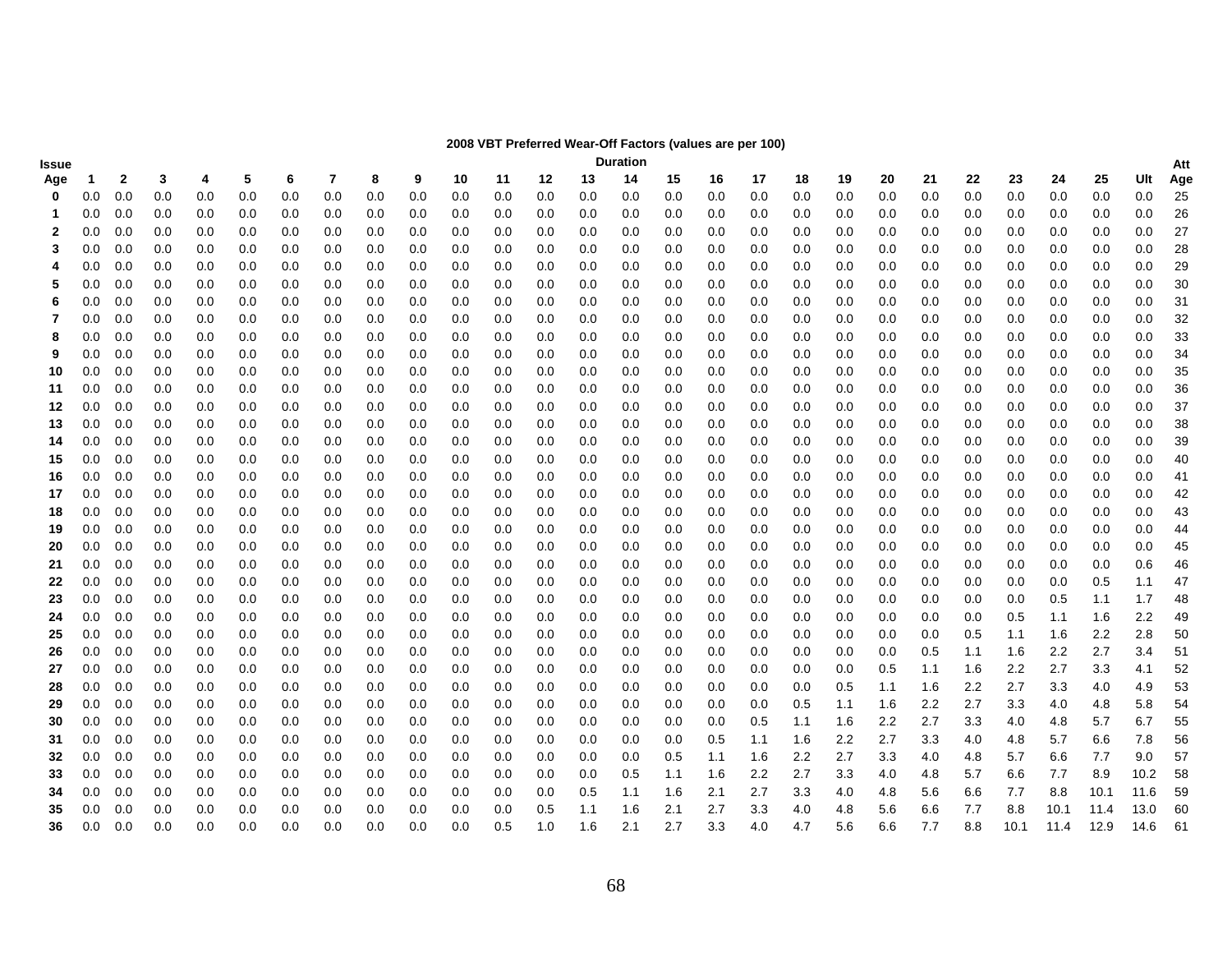### **2008 VBT Preferred Wear-Off Factors (values are per 100)**

| Issue    |                |              |            |            |            |              |              |              |              |              |              |              |              | <b>Duration</b> |              |              |              |              |              |              |                         |              |                                                       |              |                   |              | Att      |
|----------|----------------|--------------|------------|------------|------------|--------------|--------------|--------------|--------------|--------------|--------------|--------------|--------------|-----------------|--------------|--------------|--------------|--------------|--------------|--------------|-------------------------|--------------|-------------------------------------------------------|--------------|-------------------|--------------|----------|
| Age      | $\overline{1}$ | $\mathbf{2}$ | 3          | 4          | 5          | 6            | 7            | 8            | 9            | 10           | 11           | 12           | 13           | 14              | 15           | 16           | 17           | 18           | 19           | 20           | 21                      | 22           | 23                                                    | 24           | 25                | Ult          | Age      |
| 37       | 0.0            | 0.0          | 0.0        | 0.0        | 0.0        | 0.0          | 0.0          | 0.0          | 0.0          | 0.5          | 1.0          | 1.6          | 2.1          | 2.7             | 3.3          | 3.9          | 4.7          | 5.6          | 6.6          | 7.6          | 8.8                     | 10.1         | 11.4                                                  | 12.9         | 14.4              | 16.2         | 62       |
| 38       | 0.0            | 0.0          | 0.0        | 0.0        | 0.0        | 0.0          | 0.0          | 0.0          | 0.5          | 1.0          | 1.6          | 2.1          | 2.6          | 3.2             | 3.9          | 4.7          | 5.6          | 6.6          | 7.6          | 8.8          | 10.0                    | 11.4         | 12.8                                                  | 14.4         | 16.0              | 17.9         | 63       |
| 39       | 0.0            | 0.0          | 0.0        | 0.0        | 0.0        | 0.0          | 0.0          | 0.5          | 1.0          | 1.5          | 2.1          | 2.6          | 3.2          | 3.9             | 4.7          | 5.6          | 6.5          | 7.6          | 8.8          | 10.0         | 11.4                    | 12.8         | 14.4                                                  | 16.0         | 17.7              | 19.7         | 64       |
| 40       | 0.0            | 0.0          | 0.0        | 0.0        | 0.0        | 0.0          | 0.5          | 1.0          | 1.5          | 2.1          | 2.6          | 3.2          | 3.9          | 4.7             | 5.5          | 6.5          | 7.6          | 8.7          | 10.0         | 11.3         | 12.8                    | 14.3         | 16.0                                                  | 17.7         | 19.5              | 21.7         | 65       |
| 41       | 0.0            | 0.0          | 0.0        | 0.0        | 0.0        | 0.5          | 1.0          | 1.5          | 2.0          | 2.6          | 3.2          | 3.8          | 4.6          | 5.5             | 6.5          | 7.5          | 8.7          | 10.0         | 11.3         | 12.8         | 14.3                    | 15.9         | 17.7                                                  | 19.5         | 21.4              | 23.7         | 66       |
| 42       | 0.0            | 0.0          | 0.0        | 0.0        | 0.0        | 0.9          | 1.4          | 2.0          | 2.5          | 3.1          | 3.8          | 4.6          | 5.5          | 6.4             | 7.5          | 8.7          | 9.9          | 11.3         | 12.7         | 14.3         | 15.9                    | 17.6         | 19.5                                                  | 21.4         | 23.4              | 25.8         | 67       |
| 43       | 0.0            | 0.0          | 0.0        | 0.0        | 0.9        | 1.4          | 1.9          | 2.5          | 3.1          | 3.8          | 4.5          | 5.4          | 6.4          | 7.5             | 8.6          | 9.9          | 11.2         | 12.7         | 14.2         | 15.9         | 17.6                    | 19.4         | 21.3                                                  | 23.4         | 25.5              | 28.0         | 68       |
| 44       | 0.0            | 0.0          | 0.0        | 0.8        | 1.3        | 1.9          | 2.4          | 3.0          | 3.7          | 4.5          | 5.4          | 6.3          | 7.4          | 8.6             | 9.8          | 11.2         | 12.6         | 14.2         | 15.8         | 17.6         | 19.4                    | 21.3         | 23.3                                                  | 25.4         | 27.6              | 30.3         | 69       |
| 45       | 0.0            | 0.0          | 0.7        | 1.3        | 1.8        | 2.3          | 2.9          | 3.6          | 4.4          | 5.3          | 6.3          | 7.4          | 8.5          | 9.8             | 11.1         | 12.6         | 14.1         | 15.8         | 17.5         | 19.3         | 21.3                    | 23.3         | 25.4                                                  | 27.6         | 29.9              | 32.6         | 70       |
| 46       | 0.0            | 0.6          | 1.1        | 1.7        | 2.2        | 2.8          | 3.5          | 4.3          | 5.2          | 6.2          | 7.3          | 8.5          | 9.7          | 11.1            | 12.5         | 14.1         | 15.7         | 17.5         | 19.3         | 21.2         | 23.2                    | 25.4         | 27.6                                                  | 29.9         | 32.3              | 35.1         | 71       |
| 47       | 0.0            | 0.6          | 1.1        | 1.7        | 2.3        | 3.0          | 3.8          | 4.7          | 5.7          | 6.8          | 7.9          | 9.2          | 10.6         | 12.0            | 13.6         | 15.3         | 17.0         | 18.8         | 20.8         | 22.8         | 24.9                    | 27.2         | 29.5                                                  | 31.9         | 34.4              | 37.7         | 72       |
| 48       | 0.0            | 0.6          | 1.1        | 1.7        | 2.5        | 3.3          | 4.2          | 5.1          | 6.2          | 7.4          | 8.7          | 10.1         | 11.5         | 13.1            | 14.8         | 16.5         | 18.4         | 20.3         | 22.4         | 24.5         | 26.7                    | 29.1         | 31.5                                                  | 34.0         | 36.6              | 40.4         | 73       |
| 49       | 0.0            | 0.6          | $1.2$      | 1.9        | 2.7        | 3.6          | 4.6          | 5.7          | 6.9          | 8.2          | 9.6          | 11.0         | 12.6         | 14.3            | 16.1         | 17.9         | 19.9         | 21.9         | 24.1         | 26.3         | 28.7                    | 31.1         | 33.6                                                  | 36.3         | 39.0              | 43.1         | - 74     |
| 50       | 0.0            | 0.6          | 1.3        | 2.1        | 3.1        | 4.1          | 5.2          | 6.4          | 7.7          | 9.0          | 10.5         | 12.1         | 13.8         | 15.6            | 17.5         | 19.4         | 21.5         | 23.6         | 25.9         | 28.3         | 30.7                    | 33.3         | 35.9                                                  | 38.6         | 41.5              | 46.0         | 75       |
| 51       | 0.0            | 0.7          | 1.5        | 2.5        | 3.5        | 4.6          | 5.8          | 7.1          | 8.5          | 10.0         | 11.6         | 13.3         | 15.1         | 16.9            | 18.9         | 21.0         | 23.2         | 25.4         | 27.8         | 30.3         | 32.8                    | 35.5         | 38.3                                                  | 41.1         | 44.1              | 48.9         | 76       |
| 52       | 0.0            | 0.8          | 1.7        | 2.8        | 3.9        | 5.1          | 6.4          | 7.8          | 9.3          | 10.9         | 12.6         | 14.4         | 16.3         | 18.3            | 20.4         | 22.6         | 24.9         | 27.3         | 29.8         | 32.4         | 35.0                    | 37.8         | 40.7                                                  | 43.7         | 46.7              | 51.9         | 77       |
| 53       | 0.0            | 0.9          | 2.0        | 3.1        | 4.3        | 5.6          | 7.1          | 8.6          | 10.2         | 11.9         | 13.7         | 15.6         | 17.7         | 19.8            | 22.0         | 24.3         | 26.7         | 29.2         | 31.8         | 34.5         | 37.3                    | 40.2         | 43.2                                                  | 46.3         | 49.5              | 55.1         | 78       |
| 54       | 0.0            | 1.0          | 2.2        | 3.4        | 4.7        | 6.2          | 7.7          | 9.3          | 11.1         | 12.9         | 14.8         | 16.9         | 19.0         | 21.2            | 23.6         | 26.0         | 28.5         | 31.2         | 33.9         | 36.7         | 39.6                    | 42.7         | 45.8                                                  | 49.0         | 52.3              | 58.3         | 79       |
| 55       | 0.0            | 1.1          | 2.4        | 3.7        | 5.2        | 6.7          | 8.4          | 10.1         | 12.0         | 14.0         | 16.0         | 18.2         | 20.4         | 22.8            | 25.2         | 27.8         | 30.4         | 33.2         | 36.1         | 39.0         | 42.1                    | 45.2         | 48.5                                                  | 51.8         | 55.3              | 61.6         | 80       |
| 56       | 0.0            | 1.3          | 2.6        | 4.1        | 5.7        | 7.3          | 9.1          | 11.0         | 13.0         | 15.0         | 17.2         | 19.5         | 21.9         | 24.4            | 26.9         | 29.6         | 32.4         | 35.3         | 38.3         | 41.4         | 44.6                    | 47.9         | 51.3                                                  | 54.8         | 58.4              | 65.0         | 81       |
| 57       | 0.0            | 1.4          | 2.9        | 4.5        | 6.1        | 7.9          | 9.8          | 11.8         | 13.9         | 16.2         | 18.5         | 20.9         | 23.4         | 26.0            | 28.7         | 31.6         | 34.5         | 37.5         | 40.6         | 43.9         | 47.2                    | 50.7         | 54.2                                                  | 57.9         | 61.6              | 68.6         | 82       |
| 58       | 0.0            | 1.5          | 3.1        | 4.8        | 6.7        | 8.6          | 10.6         | 12.7         | 15.0         | 17.3         | 19.8         | 22.3         | 25.0         | 27.7            | 30.6         | 33.6         | 36.6         | 39.8         | 43.1         | 46.5         | 50.0                    | 53.6         | 57.3                                                  | 61.1         | 65.0              | 72.2         | 83       |
| 59       | 0.0            | 1.6          | 3.4        | 5.2        | 7.2        | 9.2          | 11.4         | 13.7         | 16.1         | 18.5         | 21.1         | 23.8         | 26.6         | 29.5            | 32.5         | 35.7         | 38.9         | 42.2         | 45.7         | 49.2         | 52.9                    | 56.6         | 60.5                                                  | 64.4         | 68.5              | 75.9         | 84       |
| 60       | 0.0            | 1.8          | 3.6        | 5.6        | 7.7        | 9.9          | 12.2         | 14.7         | 17.2         | 19.8         | 22.6         | 25.4         | 28.4         | 31.4            | 34.6         | 37.9         | 41.3         | 44.8         | 48.4         | 52.1         | 55.9                    | 59.8         | 63.8                                                  | 68.0         | 72.2              | 79.6         | 85       |
| 61       | 0.0            | 1.9          | 3.9        | 6.1        | 8.3        | 10.7         | 13.1         | 15.7         | 18.4         | 21.2         | 24.1         | 27.1         | 30.2         | 33.4            | 36.8         | 40.2         | 43.8         | 47.4         | 51.2         | 55.1         | 59.1<br>62.5            | 63.2         | 67.4                                                  | 71.7         | 76.2<br>80.3      | 83.5<br>87.5 | 86<br>87 |
| 62       | 0.0<br>0.0     | 2.1<br>2.2   | 4.2<br>4.6 | 6.5<br>7.0 | 8.9<br>9.6 | 11.4<br>12.2 | 14.0<br>15.0 | 16.8<br>17.9 | 19.6<br>20.9 | 22.6<br>24.1 | 25.6<br>27.3 | 28.8<br>30.7 | 32.1<br>34.2 | 35.5<br>37.8    | 39.0<br>41.5 | 42.7<br>45.3 | 46.4<br>49.2 | 50.3<br>53.3 | 54.2<br>57.4 | 58.3<br>61.7 | 66.1                    | 66.8<br>70.6 | 71.2<br>75.2                                          | 75.7<br>79.9 | 84.8              | 91.6         | 88       |
| 63<br>64 | 0.0            | 2.4          | 4.9        | 7.5        | 10.2       | 13.1         | 16.1         | 19.2         | 22.4         | 25.7         | 29.1         | 32.7         | 36.3         | 40.1            | 44.0         | 48.1         | 52.2         | 56.4         | 60.8         | 65.3         | 69.9                    | 74.6         | 79.5                                                  | 84.4         | 89.5              | 95.7         | 89       |
| 65       | 0.0            | 2.6          | 5.2        | 8.1        | 11.0       | 14.0         | 17.2         | 20.5         | 23.9         | 27.4         | 31.0         | 34.8         | 38.7         | 42.7            | 46.8         | 51.0         | 55.4         | 59.9         | 64.5         | 69.2         | 74.0                    | 79.0         | 84.1                                                  | 89.2         | 94.6              | 100.0        | 90       |
| 66       | 0.0            | 2.8          | 5.6        | 8.6        | 11.8       | 15.0         | 18.4         | 21.9         | 25.5         | 29.2         | 33.1         | 37.1         | 41.2         | 45.4            | 49.7         | 54.2         | 58.8         | 63.5         | 68.4         | 73.3         | 78.4                    | 83.6         | 89.0                                                  | 94.4         | 100.0             | 100.0        | 91       |
| 67       | 0.0            | 3.0          | 6.0        | 9.3        | 12.6       | 16.1         | 19.6         | 23.4         | 27.2         | 31.2         | 35.3         | 39.5         | 43.8         | 48.3            | 52.9         | 57.6         | 62.5         | 67.5         | 72.6         | 77.8         | 83.2                    | 88.7         | 94.3                                                  | 100.0        | 100.0 100.0       |              | 92       |
| 68       | 0.0            | 3.2          | 6.5        | 9.9        | 13.5       | 17.2         | 21.0         | 25.0         | 29.1         | 33.3         | 37.6         | 42.1         | 46.7         | 51.5            | 56.3         | 61.3         | 66.5         | 71.7         | 77.1         | 82.7         | 88.3                    | 94.1         | 100.0                                                 | 100.0        | 100.0 100.0       |              | 93       |
| 69       | 0.0            | 3.4          | 7.0        | 10.7       | 14.5       | 18.4         | 22.5         | 26.7         | 31.1         | 35.6         | 40.2         | 45.0         | 49.9         | 54.9            | 60.1         | 65.4         | 70.8         | 76.4         | 82.1         | 87.9         | 93.9                    |              | 100.0 100.0                                           |              | 100.0 100.0 100.0 |              | 94       |
| 70       | 0.0            | 3.7          | 7.5        | 11.5       | 15.5       | 19.8         | 24.2         | 28.7         | 33.3         | 38.1         | 43.0         | 48.1         | 53.3         | 58.7            | 64.2         | 69.8         | 75.5         | 81.5         | 87.5         | 93.7         | 100.0                   | 100.0 100.0  |                                                       | 100.0 100.0  |                   | 100.0        | 95       |
| 71       | 0.0            | 4.0          | 8.1        | 12.3       | 16.7       | 21.3         | 25.9         | 30.8         | 35.7         | 40.9         | 46.1         | 51.5         | 57.1         | 62.8            | 68.6         | 74.6         | 80.7         | 87.0         | 93.4         |              |                         |              | 100.0 100.0 100.0 100.0 100.0 100.0                   |              |                   | 100.0        | 96       |
| 72       | 0.0            | 4.3          | 8.7        | 13.3       | 18.0       | 22.9         | 27.9         | 33.1         | 38.4         | 43.9         | 49.5         | 55.3         | 61.3         | 67.3            | 73.6         | 79.9         | 86.5         | 93.2         | 100.0        | 100.0 100.0  |                         | 100.0 100.0  |                                                       | 100.0        | 100.0             | 100.0        | 97       |
| 73       | 0.0            | 4.6          | 9.4        | 14.3       | 19.4       | 24.7         | 30.1         | 35.7         | 41.4         | 47.3         | 53.3         | 59.5         | 65.9         | 72.4            | 79.1         | 85.9         | 92.9         | 100.0        | 100.0        |              | 100.0 100.0 100.0 100.0 |              |                                                       | 100.0        | 100.0             | 100.0        | 98       |
| 74       | 0.0            | 5.0          | 10.2       | 15.5       | 21.0       | 26.7         | 32.6         | 38.6         | 44.7         | 51.1         | 57.6         | 64.2         | 71.0         | 78.0            | 85.2         | 92.5         | 100.0        |              |              |              |                         |              | 100.0 100.0 100.0 100.0 100.0 100.0 100.0 100.0 100.0 |              |                   |              | 99       |
|          |                |              |            |            |            |              |              |              |              |              |              |              |              |                 |              |              |              |              |              |              |                         |              |                                                       |              |                   |              |          |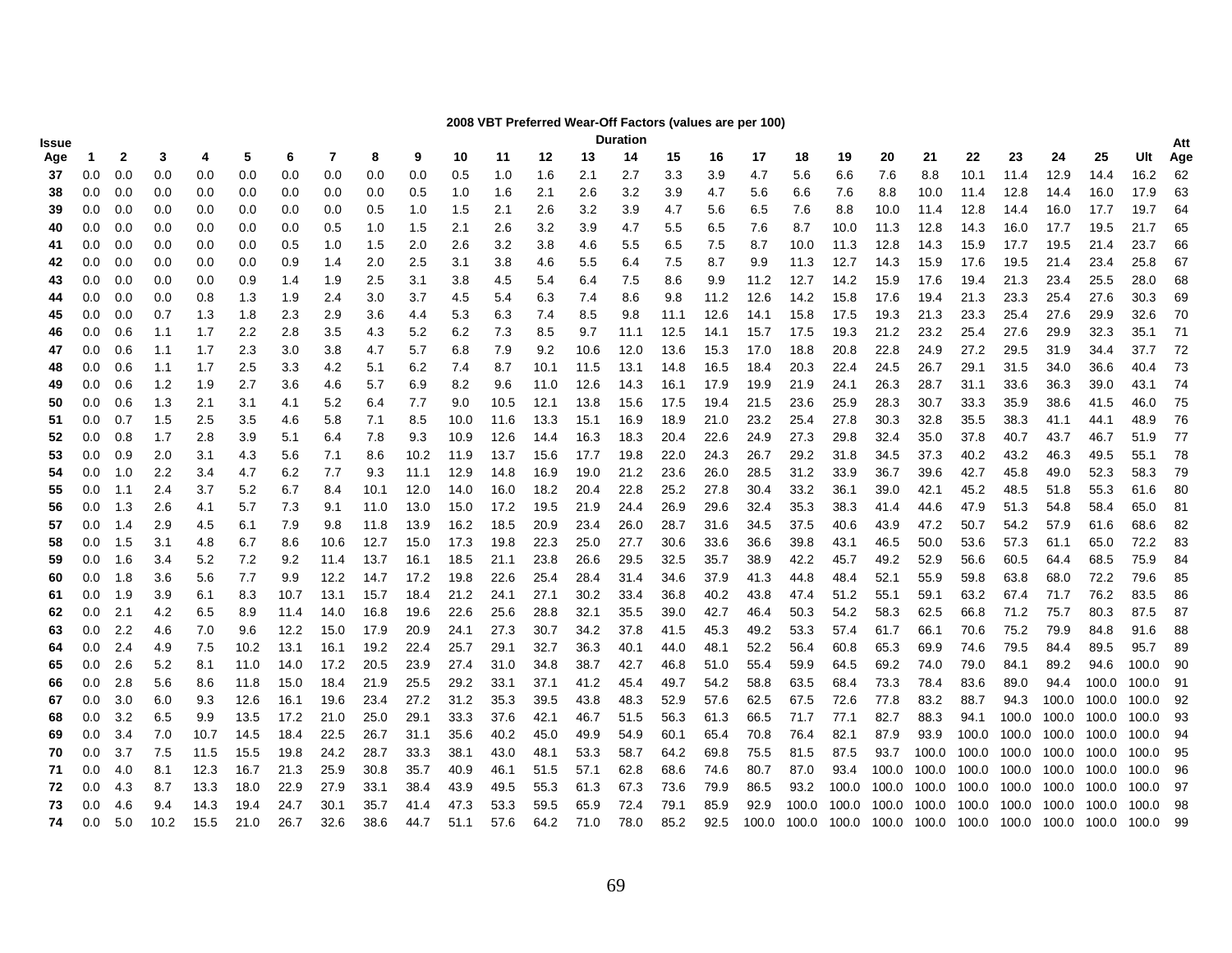### **2008 VBT Preferred Wear-Off Factors (values are per 100)**

| <b>ssue</b> |               |      |       |       |       |       |       |       |       |       |       |       |             | Duration                |       |             |       |       |       |             |             |       |       |       |       |           | Att |
|-------------|---------------|------|-------|-------|-------|-------|-------|-------|-------|-------|-------|-------|-------------|-------------------------|-------|-------------|-------|-------|-------|-------------|-------------|-------|-------|-------|-------|-----------|-----|
| Age         |               |      | 3     | 4     | 5     | 6     |       | 8     | 9     | 10    | -11   | 12    | 13          | 14                      | 15    | 16          | 17    | 18    | 19    | 20          | 21          | 22    | 23    | 24    | 25    | Ult       | Age |
| 75          | 0.0           | 5.5  | 11.1  | 16.9  | 22.8  | 29.0  | 35.3  | 41.8  | 48.5  | 55.3  | 62.3  | 69.5  | 76.9        | 84.4                    | 92.1  | 100.0       | 100.0 | 100.0 | 100.0 | 100.0       | 100.0       | 100.0 | 100.0 | 100.0 | 100.0 | 100.0 100 |     |
| 76.         | 0.0           | 6.0  | 12.1  | 18.4  | 24.9  | 31.6  | 38.5  | 45.5  | 52.7  | 60.2  | 67.8  | 75.5  | 83.5        | 91.7                    | 100.0 | 100.0       | 100.0 | 100.0 | 100.0 | 100.0       | 100.0       | 100.0 | 100.0 | 100.0 | 100.0 | 100.0 101 |     |
| 77          | 0.0           | 6.5  | 13.2  | 20.2  | 27.3  | 34.6  | 42.1  | 49.7  | 57.6  | 65.7  | 74.0  | 82.5  | 91.1        | 100.0                   | 100.0 | 100.0       | 100.0 | 100.0 | 100.0 | 100.0       | 100.0       | 100.0 | 100.0 | 100.0 | 100.0 | 100.0 102 |     |
| 78          | 0.0           | 7.2  | 14.6  | 22.2  | 30.0  | 38.0  | 46.2  | 54.7  | 63.3  | 72.2  | 81.2  | 90.5  | 100.0       | 100.0                   | 100.0 | 100.0       | 100.0 | 100.0 | 100.0 | 100.0       | 100.0       | 100.0 | 100.0 | 100.0 | 100.0 | 100.0 103 |     |
| 79          | 0.0           | 8.0  | 16.2  | 24.6  | 33.2  | 42.1  | 51.2  | 60.5  | 70.0  | 79.8  | 89.8  | 100.0 | 100.0       | 100.0                   | 100.0 | 100.0       | 100.0 | 100.0 |       | 100.0 100.0 | 100.0       | 100.0 | 100.0 | 100.0 | 100.0 | 100.0 104 |     |
|             | 0.0           | 8.9  | 18.0  | 27.4  | 37.1  | 46.9  | 57.1  | 67.4  | 78.0  | 88.9  | 100.0 |       | 100.0 100.0 | 100.0                   |       | 100.0 100.0 | 100.0 | 100.0 | 100.0 | 100.0 100.0 |             | 100.0 | 100.0 | 100.0 | 100.0 | 100.0 105 |     |
| -81         | 0.0           | 10.0 | 20.3  | 30.9  | 41.8  | 52.9  | 64.3  | 75.9  | 87.8  | 100.0 |       |       |             | 100.0 100.0 100.0 100.0 |       | 100.0 100.0 | 100.0 | 100.0 | 100.0 |             | 100.0 100.0 | 100.0 | 100.0 | 100.0 | 100.0 | 100.0 106 |     |
|             | 0.0           | 11.5 | 23.2  | 35.3  | 47.6  | 60.3  | 73.2  | 86.5  | 100.0 | 100.0 | 100.0 | 100.0 | 100.0       | 100.0                   |       | 100.0 100.0 | 100.0 | 100.0 | 100.0 | 100.0       | 100.0       | 100.0 | 100.0 | 100.0 | 100.0 | 100.0 107 |     |
| 83          | 0.0           | 13.3 | 26.9  | 40.8  | 55.1  | 69.7  | 84.7  | 100.0 | 100.0 | 100.0 | 100.0 | 100.0 | 100.0       | 100.0                   | 100.0 | 100.0       | 100.0 | 100.0 | 100.0 | 100.0       | 100.0       | 100.0 | 100.0 | 100.0 | 100.0 | 100.0 108 |     |
|             | 0.0           | 15.7 | 31.8  | 48.3  | -65.1 | 82.4  | 100.0 | 100.0 | 100.0 | 100.0 | 100.0 | 100.0 | 100.0       | 100.0                   | 100.0 | 100.0       | 100.0 | 100.0 | 100.0 | 100.0       | 100.0       | 100.0 | 100.0 | 100.0 | 100.0 | 100.0 109 |     |
| 85          | 0.0           | 19.1 | 38.6  | 58.6  | 79.1  | 100.0 | 100.0 | 100.0 | 100.0 | 100.0 | 100.0 | 100.0 | 100.0       | 100.0                   | 100.0 | 100.0       | 100.0 | 100.0 | 100.0 | 100.0       | 100.0       | 100.0 | 100.0 | 100.0 | 100.0 | 100.0 110 |     |
| 86          | 0.O           | 24.1 | 48.9  | 74.1  | 100.0 | 100.0 | 100.0 | 100.0 | 100.0 | 100.0 | 100.0 | 100.0 | 100.0       | 100.0                   |       | 100.0 100.0 | 100.0 | 100.0 | 100.0 |             | 100.0 100.0 | 100.0 | 100.0 | 100.0 | 100.0 | 100.0 111 |     |
| 87          | 0.0           | 32.6 | 65.9  | 100.0 | 100.0 | 100.0 | 100.0 | 100.0 | 100.0 | 100.0 | 100.0 | 100.0 | 100.0       | 100.0                   | 100.0 | 100.0       | 100.0 | 100.0 | 100.0 | 100.0       | 100.0       | 100.0 | 100.0 | 100.0 | 100.0 | 100.0 112 |     |
| 88          | 0.0           | 50.0 | 100.0 | 100.0 | 100.0 | 100.0 | 100.0 | 100.0 | 100.0 | 100.0 | 100.0 | 100.0 | 100.0       | 100.0                   | 100.0 | 100.0       | 100.0 | 100.0 | 100.0 | 100.0       | 100.0       | 100.0 | 100.0 | 100.0 | 100.0 | 100.0 113 |     |
| 89          | $0.0^{\circ}$ | 50.0 | 100.0 | 100.0 | 100.0 | 100.0 | 100.0 | 100.0 | 100.0 | 100.0 | 100.0 |       | 100.0 100.0 | 100.0                   |       | 100.0 100.0 | 100.0 | 100.0 | 100.0 |             | 100.0 100.0 | 100.0 | 100.0 | 100.0 | 100.0 | 100.0 114 |     |
|             | 0.0           | 50.0 | 100.0 | 100.0 | 100.0 | 100.0 | 100.0 | 100.0 | 100.0 | 100.0 | 100.0 |       |             | 100.0 100.0 100.0       |       | 100.0 100.0 | 100.0 | 100.0 | 100.0 | 100.0       | 100.0       | 100.0 | 100.0 | 100.0 | 100.0 | 100.0 115 |     |
|             |               |      |       |       |       |       |       |       |       |       |       |       |             |                         |       |             |       |       |       |             |             |       |       |       |       | 100.0 116 |     |
|             |               |      |       |       |       |       |       |       |       |       |       |       |             |                         |       |             |       |       |       |             |             |       |       |       |       | 100.0 117 |     |

100.0 124

 100.0 118 100.0 118 100.0 119 100.0 119

 100.0 120 100.0 120

 100.0 121 100.0 121

 100.0 122 100.0 122

 100.0 123 100.0 123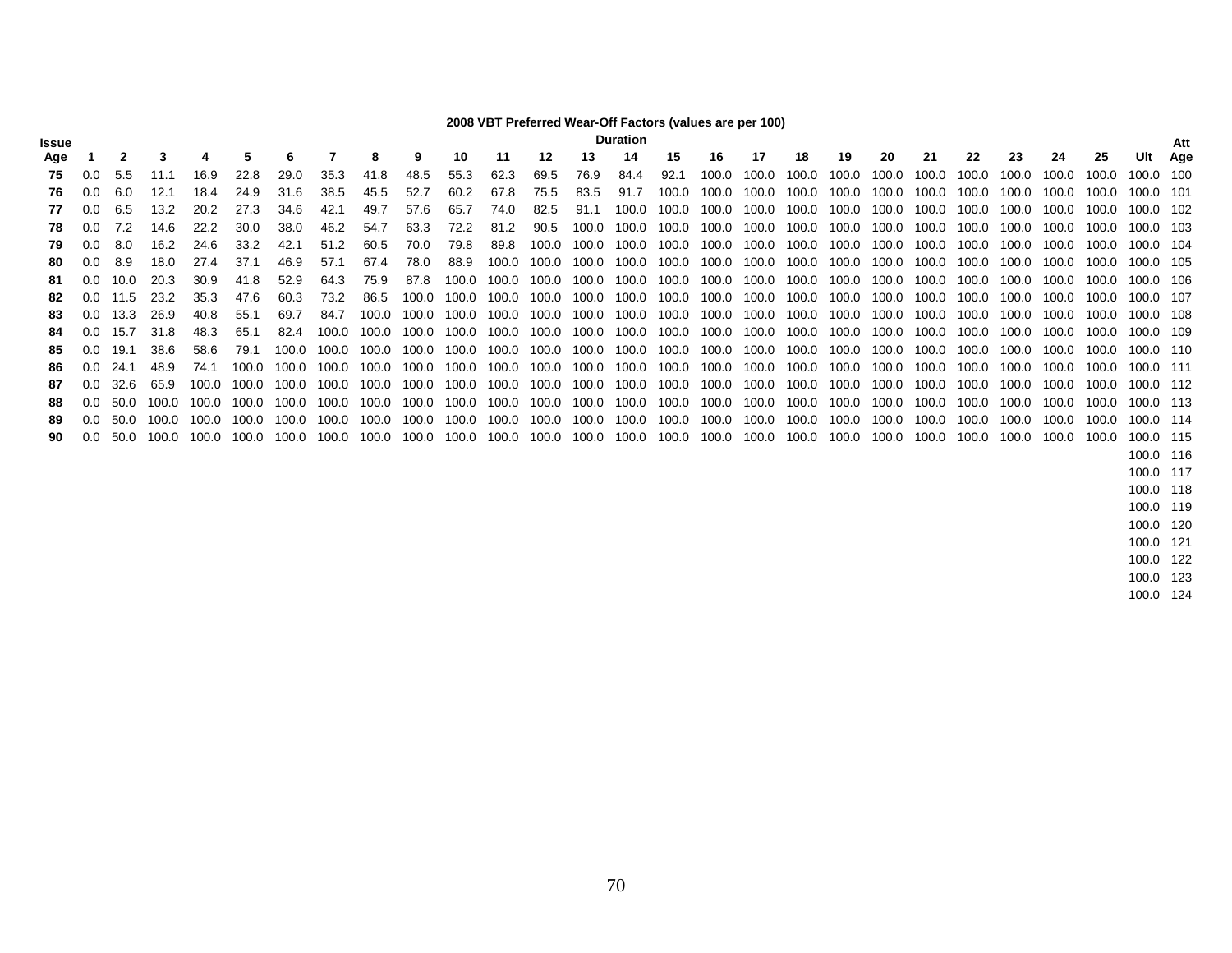## **APPENDIX H**

# **CPI ANALYSIS**

|      |      |                  |            |               | Contrived     |           | Start values-- |                             |               |
|------|------|------------------|------------|---------------|---------------|-----------|----------------|-----------------------------|---------------|
| Year | CPI  | $\%$<br>Increase | <b>AWI</b> | %<br>Increase | Wage<br>Index |           | $\,$           | 100000<br><b>FA Compare</b> | 2002<br>Lapse |
| 1913 | 9.9  |                  |            |               |               |           |                |                             | 5%            |
| 1914 | 10.0 | 1.01%            |            |               | 852.90        | 1.29%     |                | 2,565                       | 0.94%         |
| 1915 | 10.1 | 1.00%            |            |               | 863.81        | 1.28%     |                | 2,598                       | 0.99%         |
| 1916 | 10.9 | 7.92%            |            |               | 951.33        | 10.13%    |                | 2,861                       | 1.04%         |
| 1917 | 12.8 | 17.43%           |            |               | 1,163.44      | 22.30%    |                | 3,499                       | 1.10%         |
| 1918 | 15.1 | 17.97%           |            |               | 1,430.85      | 22.98%    |                | 4,303                       | 1.15%         |
| 1919 | 17.3 | 14.57%           |            |               | 1,697.50      | 18.64%    |                | 5,105                       | 1.21%         |
| 1920 | 20.0 | 15.61%           |            |               | 2,036.38      | 19.96%    |                | 6,124                       | 1.28%         |
| 1921 | 17.9 | $-10.50%$        |            |               | 1,762.88      | $-13.43%$ |                | 5,302                       | 1.35%         |
| 1922 | 16.8 | $-6.15%$         |            |               | 1,624.31      | $-7.86%$  |                | 4,885                       | 1.42%         |
| 1923 | 17.1 | 1.79%            |            |               | 1,661.41      | 2.28%     |                | 4,996                       | 1.49%         |
| 1924 | 17.1 | 0.00%            |            |               | 1,661.41      | 0.00%     |                | 4,996                       | 1.57%         |
| 1925 | 17.5 | 2.34%            |            |               | 1,711.12      | 2.99%     |                | 5,146                       | 1.65%         |
| 1926 | 17.7 | 1.14%            |            |               | 1,736.13      | 1.46%     |                | 5,221                       | 1.74%         |
| 1927 | 17.4 | $-1.69%$         |            |               | 1,698.49      | $-2.17%$  |                | 5,108                       | 1.83%         |
| 1928 | 17.1 | $-1.72%$         |            |               | 1,661.03      | $-2.21%$  |                | 4,995                       | 1.93%         |
| 1929 | 17.1 | 0.00%            |            |               | 1,661.03      | 0.00%     |                | 4,995                       | 2.03%         |
| 1930 | 16.7 | $-2.34%$         |            |               | 1,611.33      | $-2.99%$  |                | 4,846                       | 2.13%         |
| 1931 | 15.2 | $-8.98%$         |            |               | 1,426.21      | $-11.49%$ |                | 4,289                       | 2.25%         |
| 1932 | 13.7 | $-9.87%$         |            |               | 1,246.18      | $-12.62%$ |                | 3,748                       | 2.36%         |
| 1933 | 13.0 | $-5.11%$         |            |               | 1,164.73      | $-6.54%$  |                | 3,503                       | 2.49%         |
| 1934 | 13.4 | 3.08%            |            |               | 1,210.57      | 3.94%     |                | 3,641                       | 2.62%         |
| 1935 | 13.7 | 2.24%            |            |               | 1,245.24      | 2.86%     |                | 3,745                       | 2.76%         |
| 1936 | 13.9 | 1.46%            |            |               | 1,268.49      | 1.87%     |                | 3,815                       | 2.90%         |
| 1937 | 14.4 | 3.60%            |            |               | 1,326.86      | 4.60%     |                | 3,990                       | 3.06%         |
| 1938 | 14.1 | $-2.08%$         |            |               | 1,291.50      | $-2.66%$  |                | 3,884                       | 3.22%         |
| 1939 | 13.9 | $-1.42%$         |            |               | 1,268.07      | $-1.81%$  |                | 3,813                       | 3.39%         |
| 1940 | 14.0 | 0.72%            |            |               | 1,279.74      | 0.92%     |                | 3,849                       | 3.56%         |
| 1941 | 14.7 | 5.00%            |            |               | 1,361.58      | 6.40%     |                | 4,095                       | 3.75%         |
| 1942 | 16.3 | 10.88%           |            |               | 1,551.15      | 13.92%    |                | 4,665                       | 3.95%         |
| 1943 | 17.3 | 6.13%            |            |               | 1,672.87      | 7.85%     |                | 5,031                       | 4.16%         |
| 1944 | 17.6 | 1.73%            |            |               | 1,709.98      | 2.22%     |                | 5,142                       | 4.38%         |
| 1945 | 18.0 | 2.27%            |            |               | 1,759.69      | 2.91%     |                | 5,292                       | 4.61%         |
| 1946 | 19.5 | 8.33%            |            |               | 1,947.26      | 10.66%    |                | 5,856                       | 4.85%         |
| 1947 | 22.3 | 14.36%           |            |               | 2,304.91      | 18.37%    |                | 6,932                       | 5.10%         |
| 1948 | 24.1 | 8.07%            |            |               | 2,542.88      | 10.32%    |                | 7,647                       | 5.37%         |
| 1949 | 23.8 | $-1.24%$         |            |               | 2,502.39      | $-1.59%$  |                | 7,526                       | 5.66%         |
| 1950 | 24.1 | 1.26%            |            |               | 2,542.74      | 1.61%     |                | 7,647                       | 5.95%         |
| 1951 | 26.0 | 7.88%            | 2,799.16   |               | 2,799.16      | 10.08%    |                | 8,418                       | 6.27%         |
| 1952 | 26.5 | 1.92%            | 2,973.32   | 6.22%         | 2,973.32      |           |                | 8,942                       | 6.60%         |
| 1953 | 26.7 | 0.75%            | 3,139.44   | 5.59%         | 3,139.44      |           |                | 9,441                       | 6.94%         |
| 1954 | 26.9 | 0.75%            | 3,155.64   | 0.52%         | 3,155.64      |           |                | 9,490                       | 7.31%         |
| 1955 | 26.8 | $-0.37%$         | 3,301.44   | 4.62%         | 3,301.44      |           |                | 9,929                       | 7.69%         |
| 1956 | 27.2 | 1.49%            | 3,532.36   | 6.99%         | 3,532.36      |           |                | 10,623                      | 8.10%         |
|      |      |                  |            |               |               |           |                |                             |               |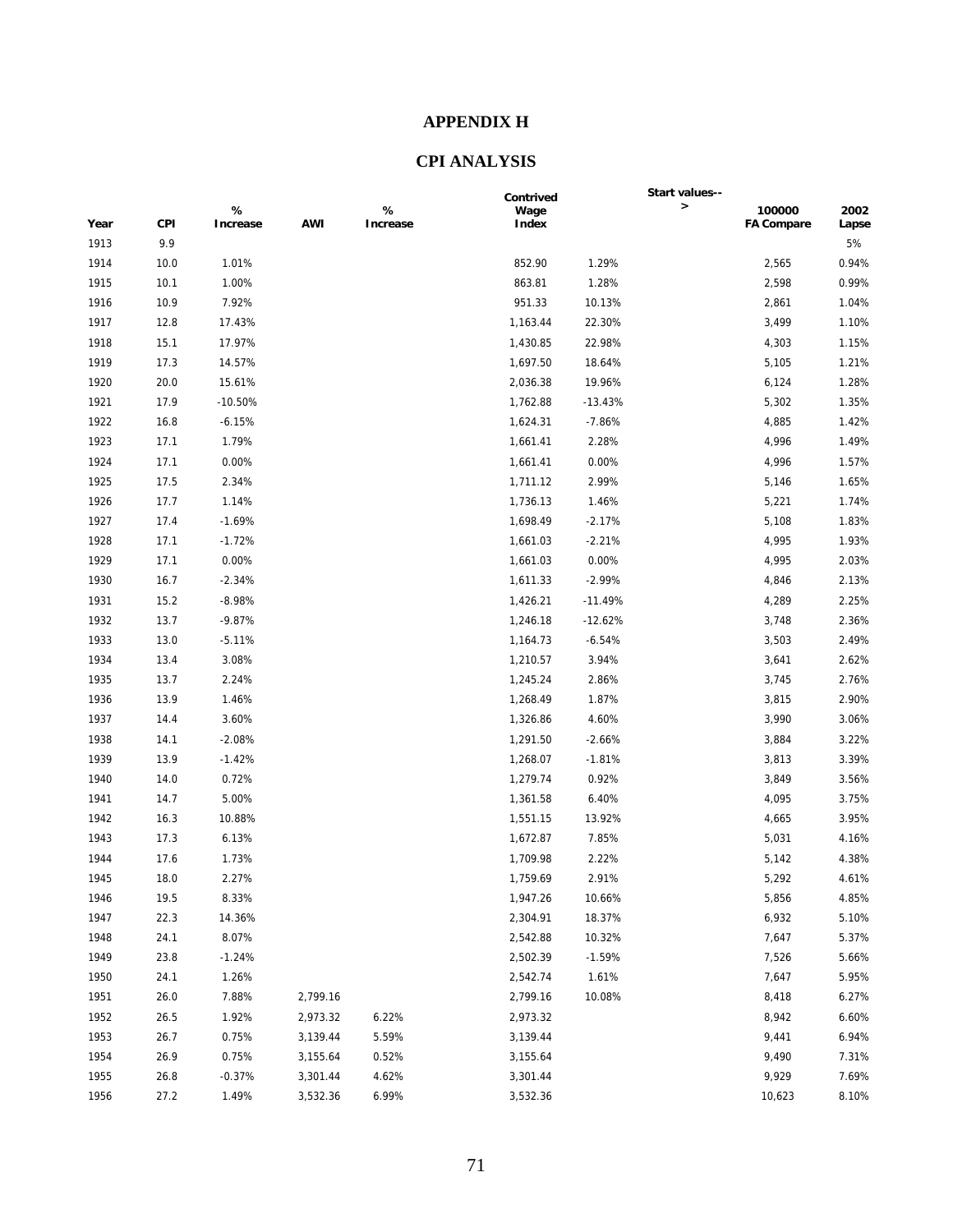| 1957      | 28.1  | 3.31%  | 3,641.72  | 3.10%  |        | 3,641.72  | 10,952  | 8.53%   |
|-----------|-------|--------|-----------|--------|--------|-----------|---------|---------|
| 1958      | 28.9  | 2.85%  | 3,673.80  | 0.88%  |        | 3,673.80  | 11,048  | 8.97%   |
| 1959      | 29.1  | 0.69%  | 3,855.80  | 4.95%  |        | 3,855.80  | 11,596  | 9.45%   |
| 1960      | 29.6  | 1.72%  | 4,007.12  | 3.92%  |        | 4,007.12  | 12,051  | 9.94%   |
| 1961      | 29.9  | 1.01%  | 4,086.76  | 1.99%  |        | 4,086.76  | 12,290  | 10.47%  |
| 1962      | 30.2  | 1.00%  | 4,291.40  | 5.01%  |        | 4,291.40  | 12,906  | 11.02%  |
| 1963      | 30.6  | 1.32%  | 4,396.64  | 2.45%  |        | 4,396.64  | 13,222  | 11.60%  |
| 1964      | 31.0  | 1.31%  | 4,576.32  | 4.09%  |        | 4,576.32  | 13,763  | 12.21%  |
| 1965      | 31.5  | 1.61%  | 4,658.72  | 1.80%  |        | 4,658.72  | 14,010  | 12.85%  |
| 1966      | 32.4  | 2.86%  | 4,938.36  | 6.00%  |        | 4,938.36  | 14,851  | 13.53%  |
| 1967      | 33.4  | 3.09%  | 5,213.44  | 5.57%  |        | 5,213.44  | 15,679  | 14.24%  |
| 1968      | 34.8  | 4.19%  | 5,571.76  | 6.87%  |        | 5,571.76  | 16,756  | 14.99%  |
| 1969      | 36.7  | 5.46%  | 5,893.76  | 5.78%  |        | 5,893.76  | 17,724  | 15.78%  |
| 1970      | 38.8  | 5.72%  | 6,186.24  | 4.96%  |        | 6,186.24  | 18,604  | 16.61%  |
| 1971      | 40.5  | 4.38%  | 6,497.08  | 5.02%  |        | 6,497.08  | 19,539  | 17.48%  |
| 1972      | 41.8  | 3.21%  | 7,133.80  | 9.80%  |        | 7,133.80  | 21,454  | 18.40%  |
| 1973      | 44.4  | 6.22%  | 7,580.16  | 6.26%  |        | 7,580.16  | 22,796  | 19.37%  |
| 1974      | 49.3  | 11.04% | 8,030.76  | 5.94%  |        | 8,030.76  | 24,151  | 20.39%  |
| 1975      | 53.8  | 9.13%  | 8,630.92  | 7.47%  |        | 8,630.92  | 25,956  | 21.46%  |
| 1976      | 56.9  | 5.76%  | 9,226.48  | 6.90%  |        | 9,226.48  | 27,747  | 22.59%  |
| 1977      | 60.6  | 6.50%  | 9,779.44  | 5.99%  |        | 9,779.44  | 29,410  | 23.78%  |
| 1978      | 65.2  | 7.59%  | 10,556.03 | 7.94%  |        | 10,556.03 | 31,745  | 25.03%  |
| 1979      | 72.6  | 11.35% | 11,479.46 | 8.75%  |        | 11,479.46 | 34,523  | 26.35%  |
| 1980      | 82.4  | 13.50% | 12,513.46 | 9.01%  |        | 12,513.46 | 37,632  | 27.74%  |
| 1981      | 90.9  | 10.32% | 13,773.10 | 10.07% |        | 13,773.10 | 41,420  | 29.20%  |
| 1982      | 96.5  | 6.16%  | 14,531.34 | 5.51%  |        | 14,531.34 | 43,701  | 30.74%  |
| 1983      | 99.6  | 3.21%  | 15,239.24 | 4.87%  |        | 15,239.24 | 45,829  | 32.35%  |
| 1984      | 103.9 | 4.32%  | 16,135.07 | 5.88%  |        | 16,135.07 | 48,523  | 34.06%  |
| 1985      | 107.6 | 3.56%  | 16,822.51 | 4.26%  |        | 16,822.51 | 50,591  | 35.85%  |
| 1986      | 109.6 | 1.86%  | 17,321.82 | 2.97%  |        | 17,321.82 | 52,092  | 37.74%  |
| 1987      | 113.6 | 3.65%  | 18,426.51 | 6.38%  |        | 18,426.51 | 55,415  | 39.72%  |
| 1988      | 118.3 | 4.14%  | 19,334.04 | 4.93%  |        | 19,334.04 | 58,144  | 41.81%  |
| 1989      | 124.0 | 4.82%  | 20,099.55 | 3.96%  |        | 20,099.55 | 60,446  | 44.01%  |
| 1990      | 130.7 | 5.40%  | 21,027.98 | 4.62%  |        | 21,027.98 | 63,238  | 46.33%  |
| 1991      | 136.2 | 4.21%  | 21,811.60 | 3.73%  |        | 21,811.60 | 65,595  | 48.77%  |
| 1992      | 140.3 | 3.01%  | 22,935.42 | 5.15%  |        | 22,935.42 | 68,974  | 51.33%  |
| 1993      | 144.5 | 2.99%  | 23,132.67 | 0.86%  |        | 23,132.67 | 69,568  | 54.04%  |
| 1994      | 148.2 | 2.56%  | 23,753.53 | 2.68%  |        | 23,753.53 | 71,435  | 56.88%  |
| 1995      | 152.4 | 2.83%  | 24,705.66 | 4.01%  |        | 24,705.66 | 74,298  | 59.87%  |
| 1996      | 156.9 | 2.95%  | 25,913.90 | 4.89%  |        | 25,913.90 | 77,932  | 63.02%  |
| 1997      | 160.5 | 2.29%  | 27,426.00 | 5.84%  |        | 27,426.00 | 82,479  | 66.34%  |
| 1998      | 163.0 | 1.56%  | 28,861.44 | 5.23%  |        | 28,861.44 | 86,796  | 69.83%  |
| 1999      | 166.6 | 2.21%  | 30,469.84 | 5.57%  |        | 30,469.84 | 91,633  | 73.51%  |
| 2000      | 172.2 | 3.36%  | 32,154.82 | 5.53%  |        | 32,154.82 | 96,700  | 77.38%  |
| 2001      | 177.1 | 2.85%  | 32,921.92 | 2.39%  |        | 32,921.92 | 99,007  | 81.45%  |
| 2002      | 179.9 | 1.58%  | 33,252.09 | 1.00%  |        | 33,252.09 | 100,000 | 85.74%  |
| 2003      | 184.0 | 2.28%  | 34,064.95 | 2.44%  |        | 34,064.95 | 102,445 | 90.25%  |
| 2004      | 188.9 | 2.66%  | 35,648.55 | 4.65%  |        | 35,648.55 | 107,207 | 95.00%  |
| 2005      | 195.3 | 3.39%  | 36,952.94 | 3.66%  |        | 36,952.94 | 111,130 | 100.00% |
|           |       |        |           |        |        |           |         |         |
| avg 52-05 |       | 3.84%  |           | 4.92%  | 127.9% |           |         |         |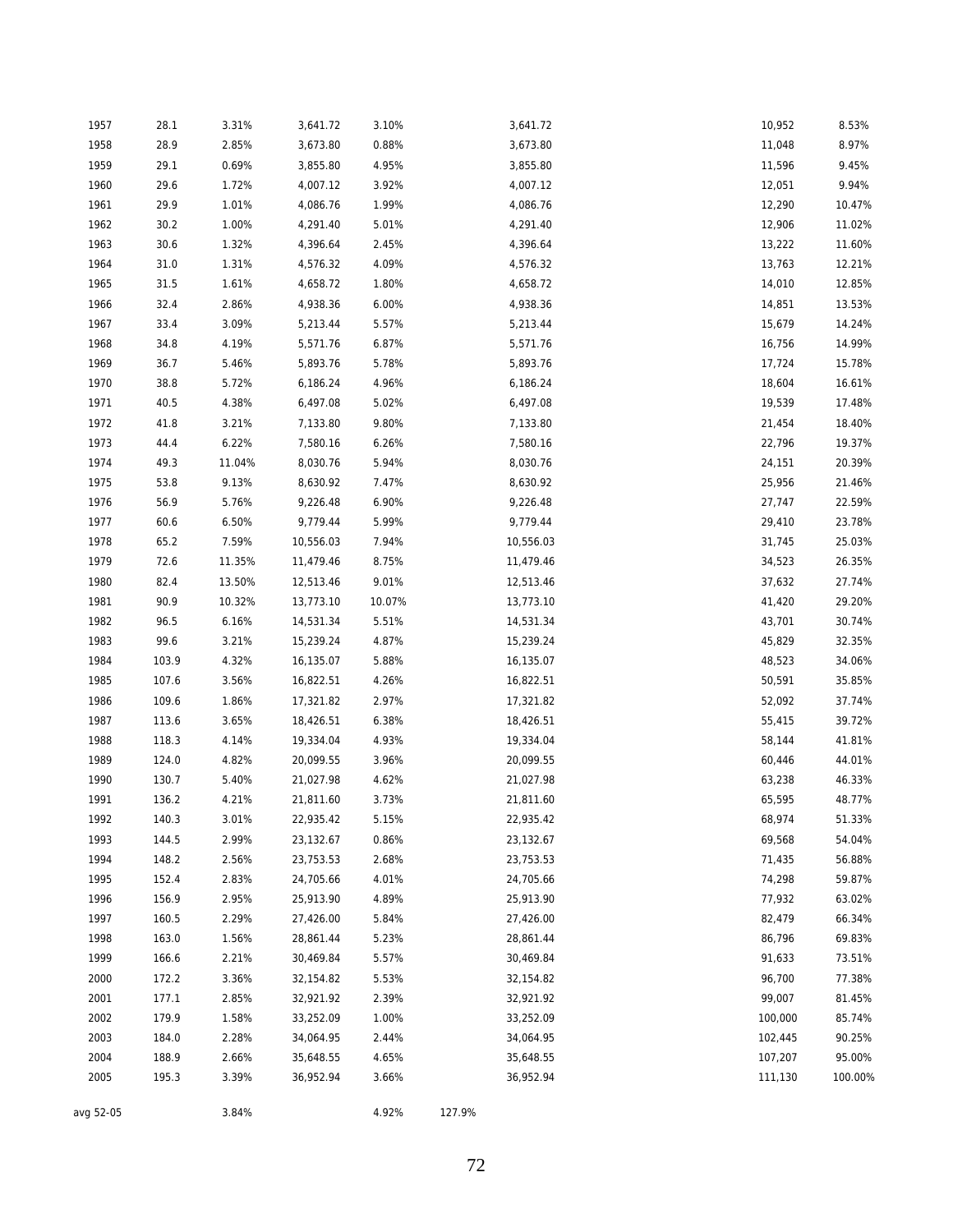| avg 14-51 | 2.81% |
|-----------|-------|
|           |       |

3.59%

| Duration |         |
|----------|---------|
| 1        | 101,222 |
| 2        | 99.504  |
| 3        | 97.854  |
| $4 - 5$  | 91,754  |
| $6 - 10$ | 77,231  |
| 11-15    | 64.682  |
| $16-20$  | 51.962  |
| 21-25    | 39.517  |
| $26+$    | 15.430  |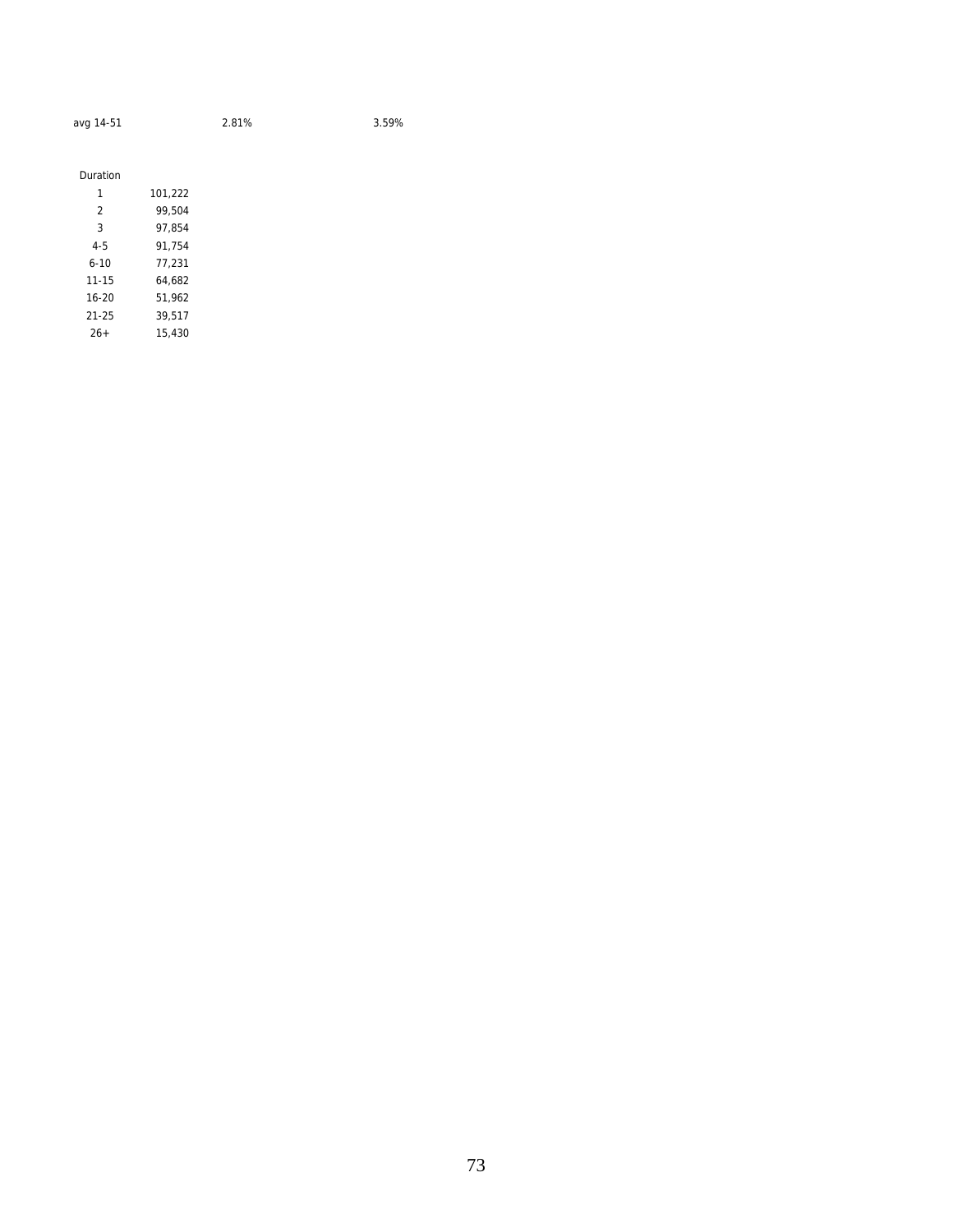#### **U.S. Department of Labor**

#### **Bureau of Labor Statistics**

#### **Bureau of Labor Statistics Data**

| Year | Jan  | Feb  | Mar  | Apr  | May  | Jun  | Jul  | Aug  | Sep  | Oct  | Nov  | Dec  | Annual | HALF1 | HALF2 |
|------|------|------|------|------|------|------|------|------|------|------|------|------|--------|-------|-------|
| 1913 | 9.8  | 9.8  | 9.8  | 9.8  | 9.7  | 9.8  | 9.9  | 9.9  | 10.0 | 10.0 | 10.1 | 10.0 | 9.9    |       |       |
| 1914 | 10.0 | 9.9  | 9.9  | 9.8  | 9.9  | 9.9  | 10.0 | 10.2 | 10.2 | 10.1 | 10.2 | 10.1 | 10.0   |       |       |
| 1915 | 10.1 | 10.0 | 9.9  | 10.0 | 10.1 | 10.1 | 10.1 | 10.1 | 10.1 | 10.2 | 10.3 | 10.3 | 10.1   |       |       |
| 1916 | 10.4 | 10.4 | 10.5 | 10.6 | 10.7 | 10.8 | 10.8 | 10.9 | 11.1 | 11.3 | 11.5 | 11.6 | 10.9   |       |       |
| 1917 | 11.7 | 12.0 | 12.0 | 12.6 | 12.8 | 13.0 | 12.8 | 13.0 | 13.3 | 13.5 | 13.5 | 13.7 | 12.8   |       |       |
| 1918 | 14.0 | 14.1 | 14.0 | 14.2 | 14.5 | 14.7 | 15.1 | 15.4 | 15.7 | 16.0 | 16.3 | 16.5 | 15.1   |       |       |
| 1919 | 16.5 | 16.2 | 16.4 | 16.7 | 16.9 | 16.9 | 17.4 | 17.7 | 17.8 | 18.1 | 18.5 | 18.9 | 17.3   |       |       |
| 1920 | 19.3 | 19.5 | 19.7 | 20.3 | 20.6 | 20.9 | 20.8 | 20.3 | 20.0 | 19.9 | 19.8 | 19.4 | 20.0   |       |       |
| 1921 | 19.0 | 18.4 | 18.3 | 18.1 | 17.7 | 17.6 | 17.7 | 17.7 | 17.5 | 17.5 | 17.4 | 17.3 | 17.9   |       |       |
| 1922 | 16.9 | 16.9 | 16.7 | 16.7 | 16.7 | 16.7 | 16.8 | 16.6 | 16.6 | 16.7 | 16.8 | 16.9 | 16.8   |       |       |
| 1923 | 16.8 | 16.8 | 16.8 | 16.9 | 16.9 | 17.0 | 17.2 | 17.1 | 17.2 | 17.3 | 17.3 | 17.3 | 17.1   |       |       |
| 1924 | 17.3 | 17.2 | 17.1 | 17.0 | 17.0 | 17.0 | 17.1 | 17.0 | 17.1 | 17.2 | 17.2 | 17.3 | 17.1   |       |       |
| 1925 | 17.3 | 17.2 | 17.3 | 17.2 | 17.3 | 17.5 | 17.7 | 17.7 | 17.7 | 17.7 | 18.0 | 17.9 | 17.5   |       |       |
| 1926 | 17.9 | 17.9 | 17.8 | 17.9 | 17.8 | 17.7 | 17.5 | 17.4 | 17.5 | 17.6 | 17.7 | 17.7 | 17.7   |       |       |
| 1927 | 17.5 | 17.4 | 17.3 | 17.3 | 17.4 | 17.6 | 17.3 | 17.2 | 17.3 | 17.4 | 17.3 | 17.3 | 17.4   |       |       |
| 1928 | 17.3 | 17.1 | 17.1 | 17.1 | 17.2 | 17.1 | 17.1 | 17.1 | 17.3 | 17.2 | 17.2 | 17.1 | 17.1   |       |       |
| 1929 | 17.1 | 17.1 | 17.0 | 16.9 | 17.0 | 17.1 | 17.3 | 17.3 | 17.3 | 17.3 | 17.3 | 17.2 | 17.1   |       |       |
| 1930 | 17.1 | 17.0 | 16.9 | 17.0 | 16.9 | 16.8 | 16.6 | 16.5 | 16.6 | 16.5 | 16.4 | 16.1 | 16.7   |       |       |
| 1931 | 15.9 | 15.7 | 15.6 | 15.5 | 15.3 | 15.1 | 15.1 | 15.1 | 15.0 | 14.9 | 14.7 | 14.6 | 15.2   |       |       |
| 1932 | 14.3 | 14.1 | 14.0 | 13.9 | 13.7 | 13.6 | 13.6 | 13.5 | 13.4 | 13.3 | 13.2 | 13.1 | 13.7   |       |       |
| 1933 | 12.9 | 12.7 | 12.6 | 12.6 | 12.6 | 12.7 | 13.1 | 13.2 | 13.2 | 13.2 | 13.2 | 13.2 | 13.0   |       |       |
| 1934 | 13.2 | 13.3 | 13.3 | 13.3 | 13.3 | 13.4 | 13.4 | 13.4 | 13.6 | 13.5 | 13.5 | 13.4 | 13.4   |       |       |
| 1935 | 13.6 | 13.7 | 13.7 | 13.8 | 13.8 | 13.7 | 13.7 | 13.7 | 13.7 | 13.7 | 13.8 | 13.8 | 13.7   |       |       |
| 1936 | 13.8 | 13.8 | 13.7 | 13.7 | 13.7 | 13.8 | 13.9 | 14.0 | 14.0 | 14.0 | 14.0 | 14.0 | 13.9   |       |       |
| 1937 | 14.1 | 14.1 | 14.2 | 14.3 | 14.4 | 14.4 | 14.5 | 14.5 | 14.6 | 14.6 | 14.5 | 14.4 | 14.4   |       |       |
| 1938 | 14.2 | 14.1 | 14.1 | 14.2 | 14.1 | 14.1 | 14.1 | 14.1 | 14.1 | 14.0 | 14.0 | 14.0 | 14.1   |       |       |
| 1939 | 14.0 | 13.9 | 13.9 | 13.8 | 13.8 | 13.8 | 13.8 | 13.8 | 14.1 | 14.0 | 14.0 | 14.0 | 13.9   |       |       |
| 1940 | 13.9 | 14.0 | 14.0 | 14.0 | 14.0 | 14.1 | 14.0 | 14.0 | 14.0 | 14.0 | 14.0 | 14.1 | 14.0   |       |       |
| 1941 | 14.1 | 14.1 | 14.2 | 14.3 | 14.4 | 14.7 | 14.7 | 14.9 | 15.1 | 15.3 | 15.4 | 15.5 | 14.7   |       |       |
| 1942 | 15.7 | 15.8 | 16.0 | 16.1 | 16.3 | 16.3 | 16.4 | 16.5 | 16.5 | 16.7 | 16.8 | 16.9 | 16.3   |       |       |
| 1943 | 16.9 | 16.9 | 17.2 | 17.4 | 17.5 | 17.5 | 17.4 | 17.3 | 17.4 | 17.4 | 17.4 | 17.4 | 17.3   |       |       |
| 1944 | 17.4 | 17.4 | 17.4 | 17.5 | 17.5 | 17.6 | 17.7 | 17.7 | 17.7 | 17.7 | 17.7 | 17.8 | 17.6   |       |       |
| 1945 | 17.8 | 17.8 | 17.8 | 17.8 | 17.9 | 18.1 | 18.1 | 18.1 | 18.1 | 18.1 | 18.1 | 18.2 | 18.0   |       |       |
| 1946 | 18.2 | 18.1 | 18.3 | 18.4 | 18.5 | 18.7 | 19.8 | 20.2 | 20.4 | 20.8 | 21.3 | 21.5 | 19.5   |       |       |
| 1947 | 21.5 | 21.5 | 21.9 | 21.9 | 21.9 | 22.0 | 22.2 | 22.5 | 23.0 | 23.0 | 23.1 | 23.4 | 22.3   |       |       |
| 1948 | 23.7 | 23.5 | 23.4 | 23.8 | 23.9 | 24.1 | 24.4 | 24.5 | 24.5 | 24.4 | 24.2 | 24.1 | 24.1   |       |       |
| 1949 | 24.0 | 23.8 | 23.8 | 23.9 | 23.8 | 23.9 | 23.7 | 23.8 | 23.9 | 23.7 | 23.8 | 23.6 | 23.8   |       |       |
| 1950 | 23.5 | 23.5 | 23.6 | 23.6 | 23.7 | 23.8 | 24.1 | 24.3 | 24.4 | 24.6 | 24.7 | 25.0 | 24.1   |       |       |
| 1951 | 25.4 | 25.7 | 25.8 | 25.8 | 25.9 | 25.9 | 25.9 | 25.9 | 26.1 | 26.2 | 26.4 | 26.5 | 26.0   |       |       |
| 1952 | 26.5 | 26.3 | 26.3 | 26.4 | 26.4 | 26.5 | 26.7 | 26.7 | 26.7 | 26.7 | 26.7 | 26.7 | 26.5   |       |       |
| 1953 | 26.6 | 26.5 | 26.6 | 26.6 | 26.7 | 26.8 | 26.8 | 26.9 | 26.9 | 27.0 | 26.9 | 26.9 | 26.7   |       |       |
| 1954 | 26.9 | 26.9 | 26.9 | 26.8 | 26.9 | 26.9 | 26.9 | 26.9 | 26.8 | 26.8 | 26.8 | 26.7 | 26.9   |       |       |
| 1955 | 26.7 | 26.7 | 26.7 | 26.7 | 26.7 | 26.7 | 26.8 | 26.8 | 26.9 | 26.9 | 26.9 | 26.8 | 26.8   |       |       |
| 1956 | 26.8 | 26.8 | 26.8 | 26.9 | 27.0 | 27.2 | 27.4 | 27.3 | 27.4 | 27.5 | 27.5 | 27.6 | 27.2   |       |       |
| 1957 | 27.6 | 27.7 | 27.8 | 27.9 | 28.0 | 28.1 | 28.3 | 28.3 | 28.3 | 28.3 | 28.4 | 28.4 | 28.1   |       |       |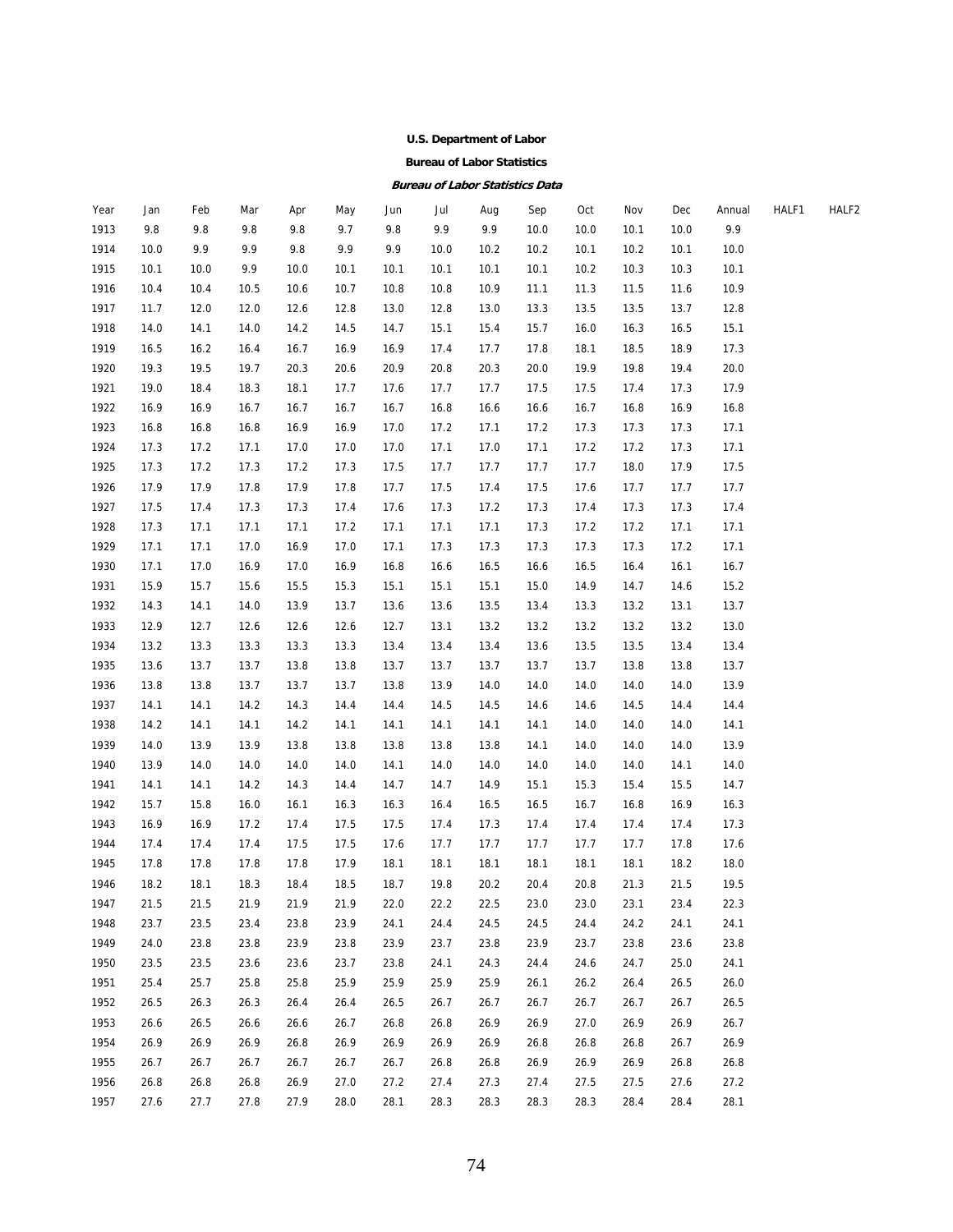| 1958 | 28.6  | 28.6  | 28.8  | 28.9  | 28.9  | 28.9  | 29.0  | 28.9  | 28.9   | 28.9           | 29.0  | 28.9           | 28.9  |       |       |
|------|-------|-------|-------|-------|-------|-------|-------|-------|--------|----------------|-------|----------------|-------|-------|-------|
| 1959 | 29.0  | 28.9  | 28.9  | 29.0  | 29.0  | 29.1  | 29.2  | 29.2  | 29.3   | 29.4           | 29.4  | 29.4           | 29.1  |       |       |
| 1960 | 29.3  | 29.4  | 29.4  | 29.5  | 29.5  | 29.6  | 29.6  | 29.6  | 29.6   | 29.8           | 29.8  | 29.8           | 29.6  |       |       |
| 1961 | 29.8  | 29.8  | 29.8  | 29.8  | 29.8  | 29.8  | 30.0  | 29.9  | 30.0   | 30.0           | 30.0  | 30.0           | 29.9  |       |       |
| 1962 | 30.0  | 30.1  | 30.1  | 30.2  | 30.2  | 30.2  | 30.3  | 30.3  | 30.4   | 30.4           | 30.4  | 30.4           | 30.2  |       |       |
| 1963 | 30.4  | 30.4  | 30.5  | 30.5  | 30.5  | 30.6  | 30.7  | 30.7  | 30.7   | 30.8           | 30.8  | 30.9           | 30.6  |       |       |
| 1964 | 30.9  | 30.9  | 30.9  | 30.9  | 30.9  | 31.0  | 31.1  | 31.0  | 31.1   | 31.1           | 31.2  | 31.2           | 31.0  |       |       |
| 1965 | 31.2  | 31.2  | 31.3  | 31.4  | 31.4  | 31.6  | 31.6  | 31.6  | 31.6   | 31.7           | 31.7  | 31.8           | 31.5  |       |       |
| 1966 | 31.8  | 32.0  | 32.1  | 32.3  | 32.3  | 32.4  | 32.5  | 32.7  | 32.7   | 32.9           | 32.9  | 32.9           | 32.4  |       |       |
| 1967 | 32.9  | 32.9  | 33.0  | 33.1  | 33.2  | 33.3  | 33.4  | 33.5  | 33.6   | 33.7           | 33.8  | 33.9           | 33.4  |       |       |
| 1968 | 34.1  | 34.2  | 34.3  | 34.4  | 34.5  | 34.7  | 34.9  | 35.0  | 35.1   | 35.3           | 35.4  | 35.5           | 34.8  |       |       |
| 1969 | 35.6  | 35.8  | 36.1  | 36.3  | 36.4  | 36.6  | 36.8  | 37.0  | 37.1   | 37.3           | 37.5  | 37.7           | 36.7  |       |       |
| 1970 | 37.8  | 38.0  | 38.2  | 38.5  | 38.6  | 38.8  | 39.0  | 39.0  | 39.2   | 39.4           | 39.6  | 39.8           | 38.8  |       |       |
| 1971 | 39.8  | 39.9  | 40.0  | 40.1  | 40.3  | 40.6  | 40.7  | 40.8  | 40.8   | 40.9           | 40.9  | 41.1           | 40.5  |       |       |
| 1972 | 41.1  | 41.3  | 41.4  | 41.5  | 41.6  | 41.7  | 41.9  | 42.0  | 42.1   | 42.3           | 42.4  | 42.5           | 41.8  |       |       |
| 1973 | 42.6  | 42.9  | 43.3  | 43.6  | 43.9  | 44.2  | 44.3  | 45.1  | 45.2   | 45.6           | 45.9  | 46.2           | 44.4  |       |       |
| 1974 | 46.6  | 47.2  | 47.8  | 48.0  | 48.6  | 49.0  | 49.4  | 50.0  | $50.6$ | 51.1           | 51.5  | 51.9           | 49.3  |       |       |
| 1975 | 52.1  | 52.5  | 52.7  | 52.9  | 53.2  | 53.6  | 54.2  | 54.3  | 54.6   | 54.9           | 55.3  | 55.5           | 53.8  |       |       |
| 1976 | 55.6  | 55.8  | 55.9  | 56.1  | 56.5  | 56.8  | 57.1  | 57.4  | 57.6   | 57.9           | 58.0  | 58.2           | 56.9  |       |       |
| 1977 | 58.5  | 59.1  | 59.5  | 60.0  | 60.3  | 60.7  | 61.0  | 61.2  | 61.4   | 61.6           | 61.9  | 62.1           | 60.6  |       |       |
| 1978 | 62.5  | 62.9  | 63.4  | 63.9  | 64.5  | 65.2  | 65.7  | 66.0  | 66.5   | 67.1           | 67.4  | 67.7           | 65.2  |       |       |
| 1979 | 68.3  | 69.1  | 69.8  | 70.6  | 71.5  | 72.3  | 73.1  | 73.8  | 74.6   | 75.2           | 75.9  | 76.7           | 72.6  |       |       |
| 1980 | 77.8  | 78.9  | 80.1  | 81.0  | 81.8  | 82.7  | 82.7  | 83.3  | 84.0   | 84.8           | 85.5  | 86.3           | 82.4  |       |       |
| 1981 | 87.0  | 87.9  | 88.5  | 89.1  | 89.8  | 90.6  | 91.6  | 92.3  | 93.2   | 93.4           | 93.7  | 94.0           | 90.9  |       |       |
| 1982 | 94.3  | 94.6  | 94.5  | 94.9  | 95.8  | 97.0  | 97.5  | 97.7  | 97.9   | 98.2           | 98.0  | 97.6           | 96.5  |       |       |
| 1983 | 97.8  | 97.9  | 97.9  | 98.6  | 99.2  | 99.5  | 99.9  | 100.2 | 100.7  | 101.0          | 101.2 | 101.3          | 99.6  |       |       |
| 1984 | 101.9 | 102.4 | 102.6 | 103.1 | 103.4 | 103.7 | 104.1 | 104.5 | 105.0  | 105.3          | 105.3 | 105.3          | 103.9 | 102.9 | 104.9 |
| 1985 | 105.5 | 106.0 | 106.4 | 106.9 | 107.3 | 107.6 | 107.8 | 108.0 | 108.3  | 108.7          | 109.0 | 109.3          | 107.6 | 106.6 | 108.5 |
| 1986 | 109.6 | 109.3 | 108.8 | 108.6 | 108.9 | 109.5 | 109.5 | 109.7 | 110.2  | 110.3          | 110.4 | 110.5          | 109.6 | 109.1 | 110.1 |
| 1987 | 111.2 | 111.6 | 112.1 | 112.7 | 113.1 | 113.5 | 113.8 | 114.4 | 115.0  | 115.3          | 115.4 | 115.4          | 113.6 | 112.4 | 114.9 |
| 1988 | 115.7 | 116.0 | 116.5 | 117.1 | 117.5 | 118.0 | 118.5 | 119.0 | 119.8  | 120.2          | 120.3 | 120.5          | 118.3 | 116.8 | 119.7 |
| 1989 | 121.1 | 121.6 | 122.3 | 123.1 | 123.8 | 124.1 | 124.4 | 124.6 | 125.0  | 125.6          | 125.9 | 126.1          | 124.0 | 122.7 | 125.3 |
| 1990 | 127.4 | 128.0 | 128.7 | 128.9 | 129.2 | 129.9 | 130.4 | 131.6 | 132.7  | 133.5          | 133.8 | 133.8          | 130.7 | 128.7 | 132.6 |
| 1991 | 134.6 | 134.8 | 135.0 | 135.2 | 135.6 | 136.0 | 136.2 | 136.6 | 137.2  | 137.4          | 137.8 | 137.9          | 136.2 | 135.2 | 137.2 |
| 1992 | 138.1 | 138.6 | 139.3 | 139.5 | 139.7 | 140.2 | 140.5 | 140.9 | 141.3  | 141.8          | 142.0 | 141.9          | 140.3 | 139.2 | 141.4 |
| 1993 | 142.6 | 143.1 | 143.6 | 144.0 | 144.2 | 144.4 | 144.4 | 144.8 | 145.1  | 145.7          | 145.8 | 145.8          | 144.5 | 143.7 | 145.3 |
| 1994 | 146.2 | 146.7 | 147.2 | 147.4 | 147.5 | 148.0 | 148.4 | 149.0 | 149.4  | 149.5          | 149.7 | 149.7          | 148.2 | 147.2 | 149.3 |
| 1995 | 150.3 | 150.9 | 151.4 | 151.9 | 152.2 | 152.5 | 152.5 | 152.9 | 153.2  | 153.7          | 153.6 | 153.5          | 152.4 | 151.5 | 153.2 |
| 1996 | 154.4 | 154.9 | 155.7 | 156.3 | 156.6 | 156.7 | 157.0 | 157.3 | 157.8  | 158.3          | 158.6 | 158.6          | 156.9 | 155.8 | 157.9 |
| 1997 | 159.1 | 159.6 | 160.0 | 160.2 | 160.1 | 160.3 | 160.5 | 160.8 | 161.2  | 161.6          | 161.5 | 161.3          | 160.5 | 159.9 | 161.2 |
| 1998 | 161.6 | 161.9 | 162.2 | 162.5 | 162.8 | 163.0 | 163.2 | 163.4 | 163.6  | 164.0          | 164.0 | 163.9          | 163.0 | 162.3 | 163.7 |
| 1999 | 164.3 | 164.5 | 165.0 | 166.2 | 166.2 | 166.2 | 166.7 | 167.1 | 167.9  | 168.2          | 168.3 | 168.3          | 166.6 | 165.4 | 167.8 |
| 2000 | 168.8 | 169.8 | 171.2 | 171.3 | 171.5 | 172.4 | 172.8 | 172.8 | 173.7  | 174.0          | 174.1 | 174.0          | 172.2 | 170.8 | 173.6 |
| 2001 | 175.1 | 175.8 | 176.2 | 176.9 | 177.7 | 178.0 | 177.5 | 177.5 | 178.3  | 177.7          | 177.4 | 176.7          | 177.1 | 176.6 | 177.5 |
| 2002 | 177.1 | 177.8 | 178.8 | 179.8 | 179.8 | 179.9 | 180.1 | 180.7 | 181.0  | 181.3          | 181.3 | 180.9          | 179.9 | 178.9 | 180.9 |
| 2003 | 181.7 | 183.1 | 184.2 | 183.8 | 183.5 | 183.7 | 183.9 | 184.6 | 185.2  | 185.0          | 184.5 |                |       | 183.3 | 184.6 |
| 2004 | 185.2 |       | 187.4 | 188.0 |       | 189.7 |       | 189.5 | 189.9  |                | 191.0 | 184.3<br>190.3 | 184.0 | 187.6 |       |
|      | 190.7 | 186.2 | 193.3 |       | 189.1 | 194.5 | 189.4 | 196.4 | 198.8  | 190.9<br>199.2 | 197.6 |                | 188.9 | 193.2 | 190.2 |
| 2005 | 198.3 | 191.8 | 199.8 | 194.6 | 194.4 |       | 195.4 |       |        |                |       | 196.8          | 195.3 |       | 197.4 |
| 2006 |       | 198.7 |       | 201.5 | 202.5 | 202.9 | 203.5 | 203.9 | 202.9  | 201.8          | 201.5 | 201.8          | 201.6 | 200.6 | 202.6 |
| 2007 | 202.4 | 203.5 | 205.4 |       |       |       |       |       |        |                |       |                |       |       |       |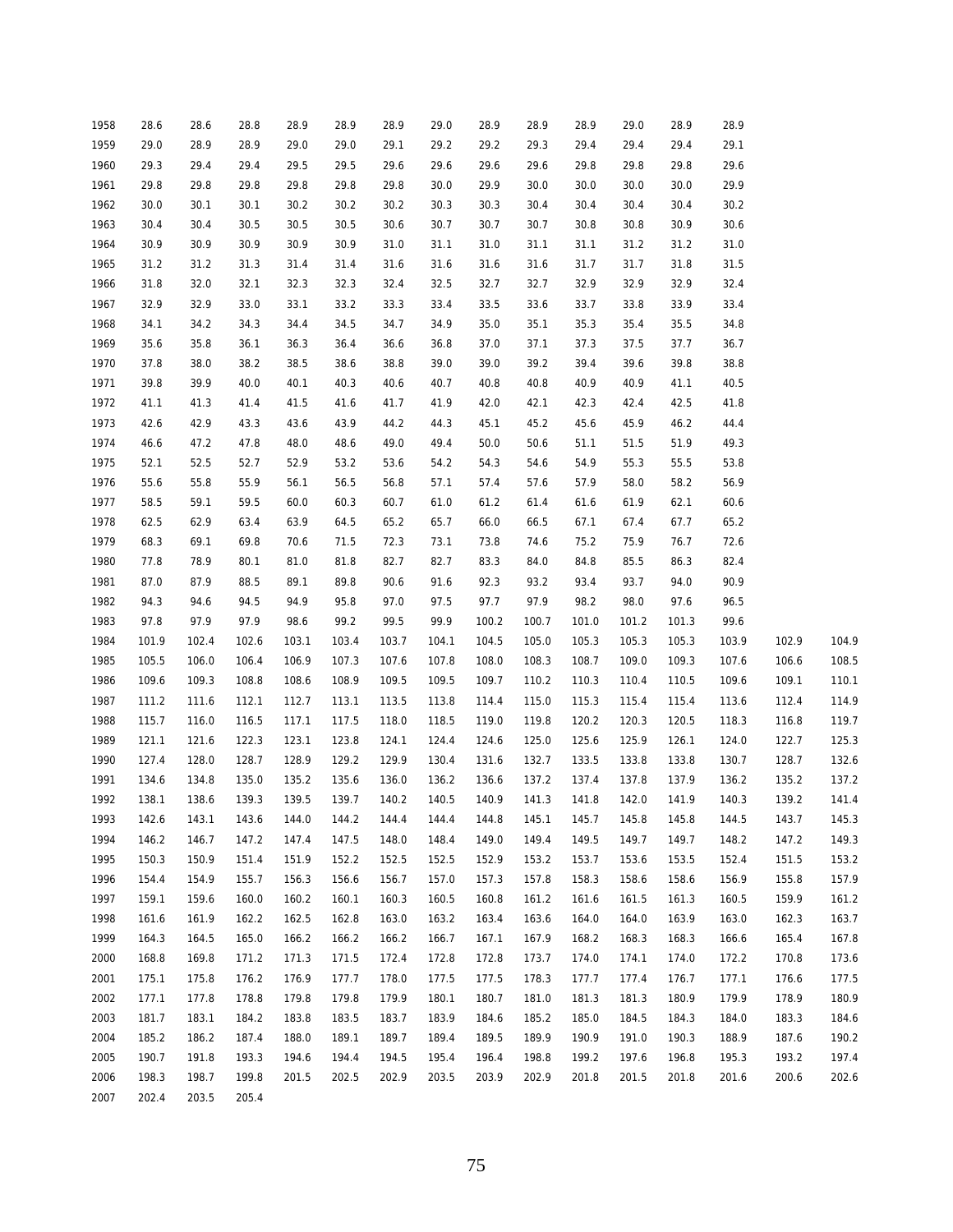# **Average Wage Indexing (AWI) Series Office of the Chief Actuary Updated October 18, 2006**

We use the national average wage indexing series to index the earnings of individuals for benefit computation purposes. We also use the series to index several amounts that are important to the operation of Social Security's Old-Age, Survivors and Disability program. See the wage data that were used to develop values in this series for years after 1984.

| Year | <b>AWI</b> | <b>Annual increase</b> |
|------|------------|------------------------|
| 1951 | 2,799.16   |                        |
| 1952 | 2,973.32   | 6.22%                  |
| 1953 | 3,139.44   | 5.59%                  |
| 1954 | 3,155.64   | 0.52%                  |
| 1955 | 3,301.44   | 4.62%                  |
| 1956 | 3,532.36   | 6.99%                  |
| 1957 | 3,641.72   | 3.10%                  |
| 1958 | 3,673.80   | 0.88%                  |
| 1959 | 3,855.80   | 4.95%                  |
| 1960 | 4,007.12   | 3.92%                  |
| 1961 | 4,086.76   | 1.99%                  |
| 1962 | 4,291.40   | 5.01%                  |
| 1963 | 4,396.64   | 2.45%                  |
| 1964 | 4,576.32   | 4.09%                  |
| 1965 | 4,658.72   | 1.80%                  |
| 1966 | 4,938.36   | 6.00%                  |
| 1967 | 5,213.44   | 5.57%                  |
| 1968 | 5,571.76   | 6.87%                  |
| 1969 | 5,893.76   | 5.78%                  |
| 1970 | 6,186.24   | 4.96%                  |
| 1971 | 6,497.08   | 5.02%                  |
| 1972 | 7,133.80   | 9.80%                  |
| 1973 | 7,580.16   | 6.26%                  |
| 1974 | 8,030.76   | 5.94%                  |
| 1975 | 8,630.92   | 7.47%                  |
| 1976 | 9,226.48   | 6.90%                  |
| 1977 | 9,779.44   | 5.99%                  |
| 1978 | 10,556.03  | 7.94%                  |
| 1979 | 11,479.46  | 8.75%                  |
| 1980 | 12,513.46  | 9.01%                  |
| 1981 | 13,773.10  | 10.07%                 |
| 1982 | 14,531.34  | 5.51%                  |
| 1983 | 15,239.24  | 4.87%                  |
| 1984 | 16,135.07  | 5.88%                  |
| 1985 | 16,822.51  | 4.26%                  |
| 1986 | 17,321.82  | 2.97%                  |
| 1987 | 18,426.51  | 6.38%                  |
| 1988 | 19,334.04  | 4.93%                  |
| 1989 | 20,099.55  | 3.96%                  |
| 1990 | 21,027.98  | 4.62%                  |
| 1991 | 21,811.60  | 3.73%                  |
| 1992 | 22,935.42  | 5.15%                  |
| 1993 | 23,132.67  | 0.86%                  |
| 1994 | 23,753.53  | 2.68%                  |
| 1995 | 24,705.66  | 4.01%                  |
| 1996 | 25,913.90  | 4.89%                  |
| 1997 | 27,426.00  | 5.84%                  |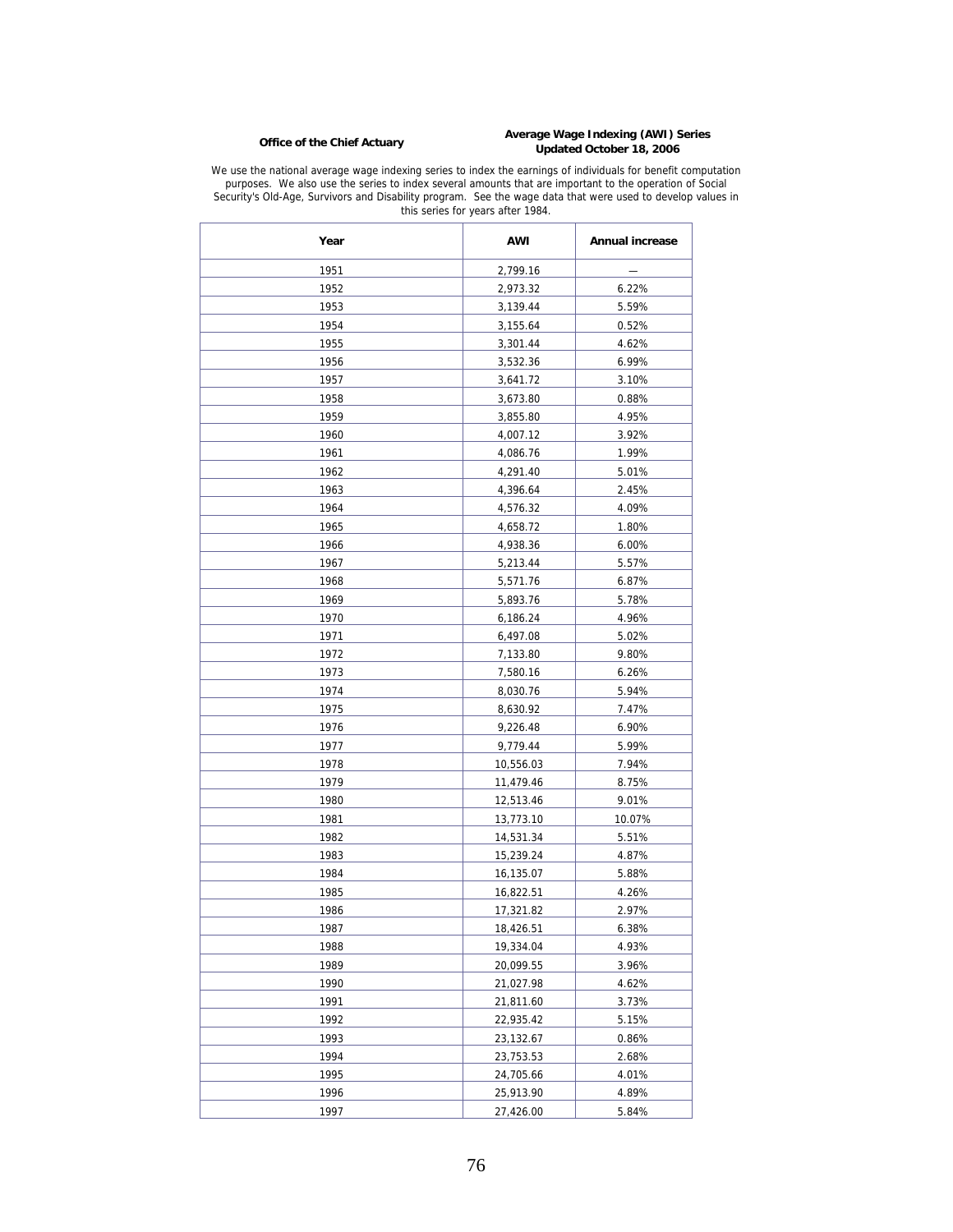| 1998 | 28,861.44 | 5.23% |
|------|-----------|-------|
| 1999 | 30,469.84 | 5.57% |
| 2000 | 32,154.82 | 5.53% |
| 2001 | 32,921.92 | 2.39% |
| 2002 | 33,252.09 | 1.00% |
| 2003 | 34,064.95 | 2.44% |
| 2004 | 35,648.55 | 4.65% |
| 2005 | 36,952.94 | 3.66% |
|      |           |       |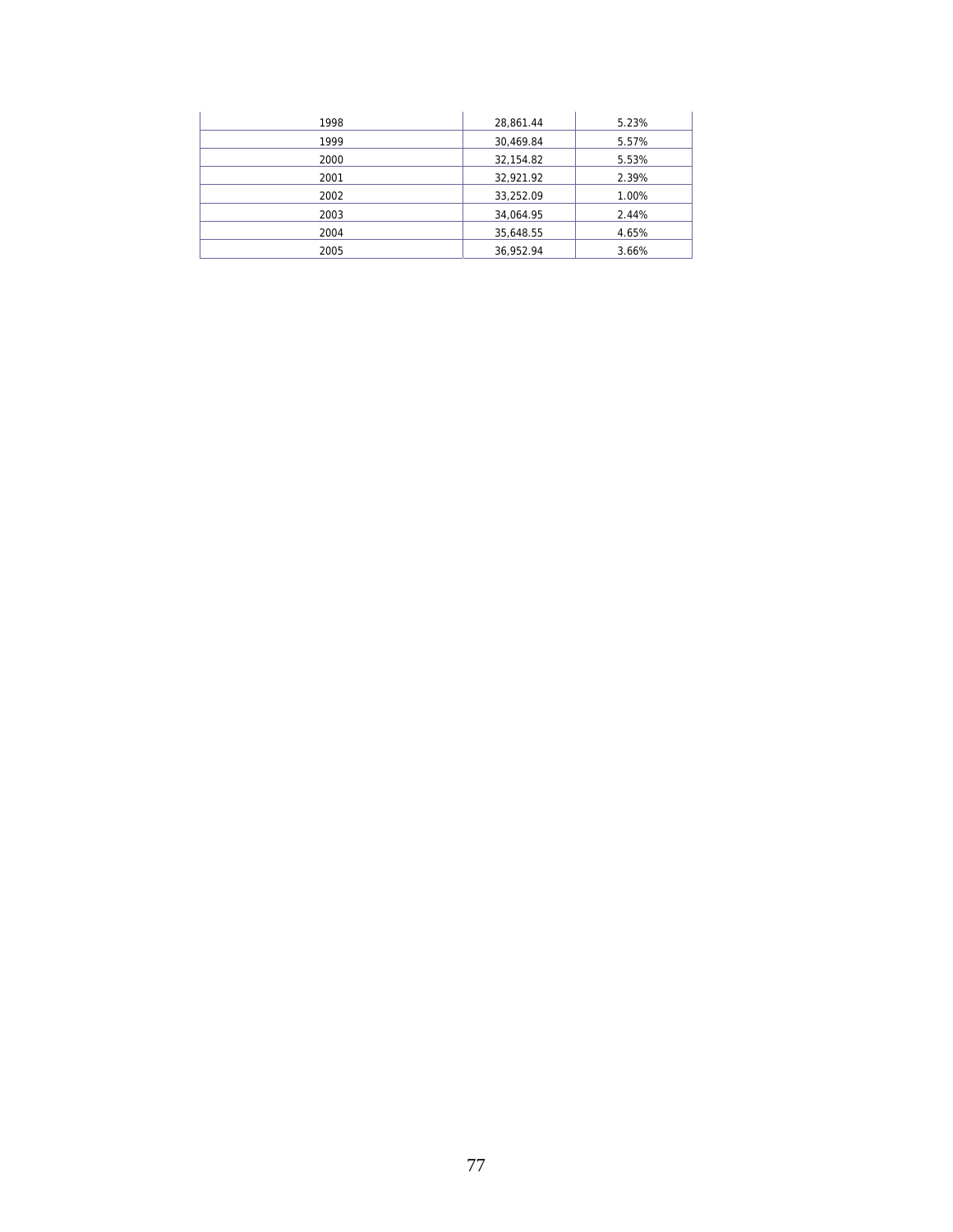#### **APPENDIX I**

#### **Additional Information Regarding Projection Pursuit Regression (PPR) Technique**

The PPR technique begins with the overall mean of the response variable and the initial differences between each observation of the response variable and its overall mean. The iterative technique first proceeds by determining an optimal linear combination of the predictor variables from the experience data, which is called a projection, and then determining a function of this projection that minimizes the sum of the weighted squared errors between these initial differences and the value of the function of the projection of predictor variables for each observation in the experience data. This function is called a ridge function, and its shape is unconstrained except that it must be continuous. The residual differences between the initial differences and the ridge function are then calculated, and another projection and corresponding ridge function are determined to minimize the sum of the weighted squared errors between the residuals and the new ridge function values. This process is repeated until the next ridge function fails to improve the fit enough to statistically justify adding it to the model.

Projection pursuit regression has been shown to be an effective tool for analyzing complex data, such as the mortality experience data contributed for this study. It provides a model of the response variable that takes into account all of the predictor variables and their interactions at the same time, and it does not impose any constraints on the form of the relationship between the predictor variables and the response variable.

For our study, we modeled the ultimate duration data separately from the select period data. We defined the ultimate durations to be at or beyond the earlier of duration 26 or attained age 90, except that durations 1 and 2 are always considered to be in the select period. Smoker status was not available at the ultimate durations, so the predictor variables in this model were attained age, gender and face amount band. For the models of A/E ratios versus the 2001 VBT, we weighted the observations by the expected claims on the 2001 VBT basis. For the models of mortality values, we weighted the observations by the exposures divided by the 2001 VBT mortality rate. These weights were determined so the resulting PPR model would approximate the maximum likelihood fit to the observed data. We decided to group all face amounts of \$25,000 and higher into one band when we found the models were generating anomalous results at the higher face amount bands. With the ultimate duration face amounts grouped into just three bands (under  $$10,000, $10,000-$24,999$ , and  $$25,000+$ ), the PPR models were reasonably satisfactory and very similar to the results of our Whittaker-Henderson graduation. For the select period data, the predictor variables we used were attained age, duration, gender, smoker status and face amount band.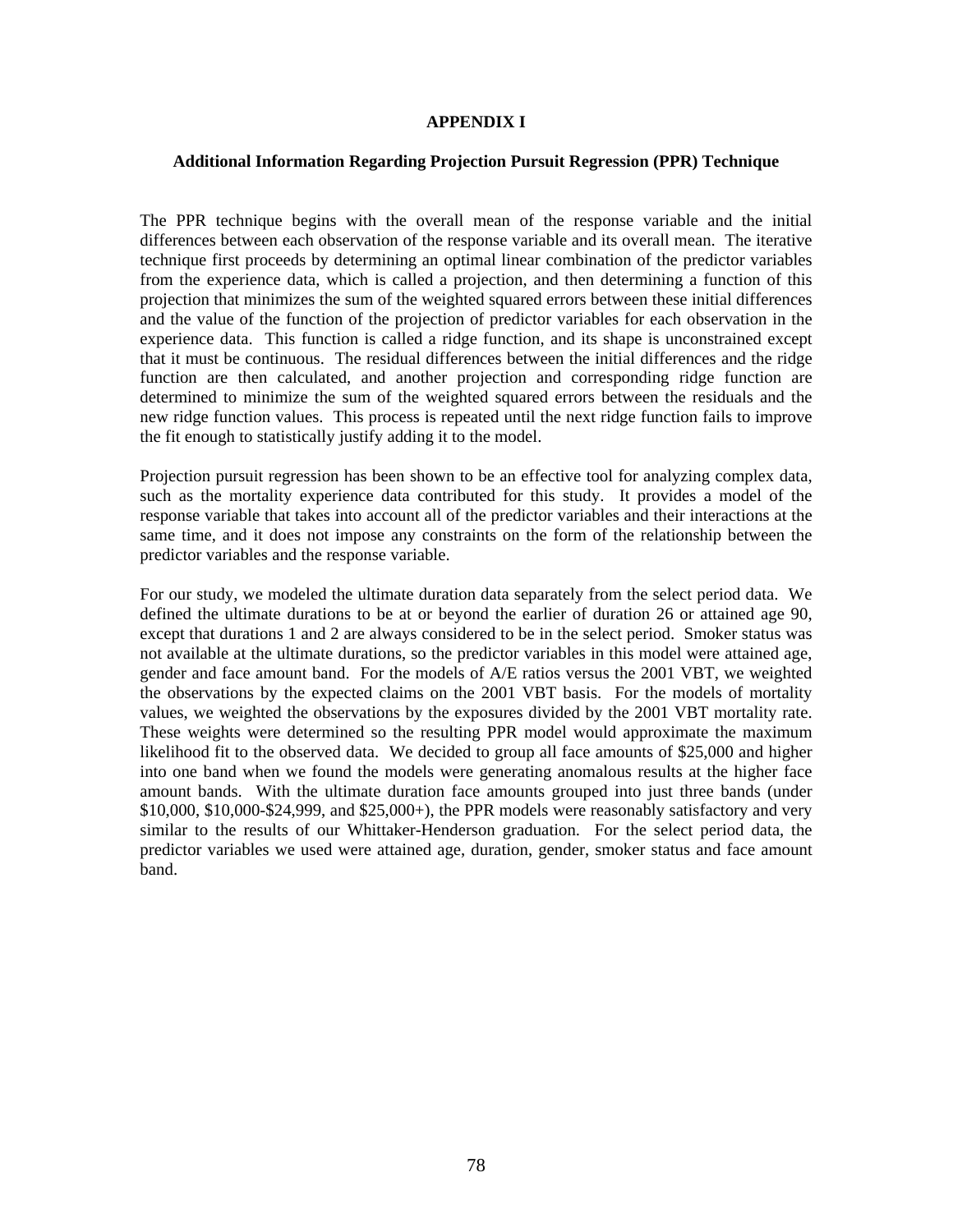#### **APPENDIX J**

#### **Age Last Birthday ALGORITHM 2008 VBT Building ALB Tables**

### 1. **Naming Convention**.

The following method is used to identify the 64 specific select and ultimate tables within this memo.

- a. Template. 2008 VBT (Sex Relative Risk Ratio) Smoking Type Basis.
- b. Sex.
	- i. M. Male.
	- ii. F. Female.
- c. Relative Risk Ratio (RRR).
	- i. 160: 160% RRR. ii. 150: 150% RRR.
	- iii. 140: 140% RRR.
	- iv. 130: 130% RRR.
	- v. 120: 120% RRR.
	- vi. 110: 110% RRR.
	- vii. 100: 100% RRR.
	- viii. 90: 90% RRR.
	- ix. 80: 80% RRR.
	- x. 70: 70% RRR.
	- xi. 150: 150% RRR (Smoker).
	- xii. 125: 125% RRR (Smoker).
	- xiii. 100: 100% RRR (Smoker).
	- xiv. 75: 75% RRR (Smoker).
	- xv. LU. Limited Underwriting Table.
	- xvi. PT. Primary Tables.
- d. Smoking.
	- i. NS. Non-smoker.
	- ii. SM. Smoker.
- e. Type.
	- i. S&U. Select & ultimate.
- f. Basis.
	- i. ANB. Age nearest birthday.
	- ii. ALB. Age last birthday.
- g. Example. 2008 VBT (M160) NS U ALB is the male non-smoker table based on an RRR of 160%. This table is just the ultimate portion of the table and is age last birthday for the primary underwriting tables. 2008 VBT (MLU) NS S&U ANB is the select and ultimate portion of the male non-smoker limited underwriting table and is age nearest birthday.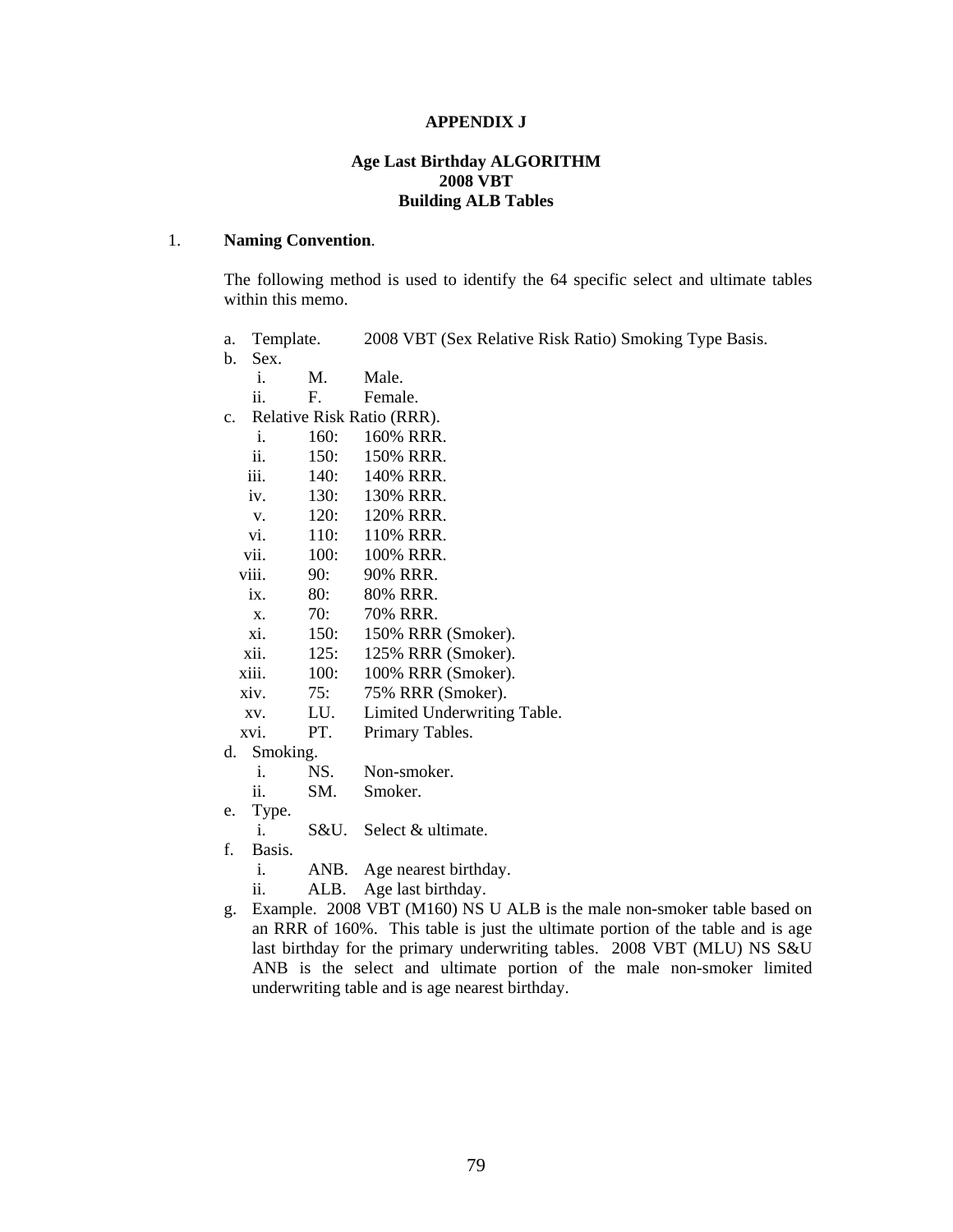h. Groups of tables. When an item is not identified, all versions of that item are included. For example, 2008 VBT (M) S&U would include all of the select  $\&$ ultimate tables for males, including non-smoker, smoker, age nearest birthday and age last birthday, primary underwriting and limited underwriting.

#### 2. **Provided tables**.

The starting point for building the age last birthday tables was the respective age nearest birthday table. For example, to determine the 2008 VBT (M100) NS S&U ALB table, the starting point was the 2008 VBT (M100) NS S&U ANB table. Separate ultimate tables were not developed, but can be extracted from the ultimate column of the select and ultimate tables.

### 3. **2008 VBT S&U ALB**.

Values for these tables are calculated according to the following formulas. The mortality rates per 1000 lives are rounded to two decimal places. Select period values for all issue ages are developed from age nearest birthday rates that are in the same duration. For issue age 90, approximate issue age 91 ANB rates for durations 1 and 2 were created by assuming constant 3rd differences from the issue ages 87-90. Duration 3+ rates are on an ultimate period basis.

a. Select period rates for all issue ages.

$$
q \frac{ALB}{[x]+t} = \left\{ \frac{a \frac{ANB}{[x]+t}}{1-q \frac{ANB}{[x]+t}} \right\} \frac{ANB}{2-q} \frac{ANB}{[x+1]+t} \right\}
$$

b. Issue age 91 ANB rate (used to calculate issue age 90 ALB rate only) for durations 1 and 2.

$$
q^{AND}_{(91)+t} = 4 * q^{AND}_{(90)+t} - 6 * q^{AND}_{(89)+t} + 4 * q^{AND}_{(88)+t} - 1 * q^{AND}_{(87)+t}
$$

c. Other ultimate rates. 
$$
q \frac{ALB}{x+t} = \left\{ \frac{\frac{AND}{q^{x+t}} + \left[ \left( 1 - q \frac{AND}{x+t} \right) x q \frac{AND}{x+t+1} \right]}{2 - q \frac{AND}{x+t}} \right\}
$$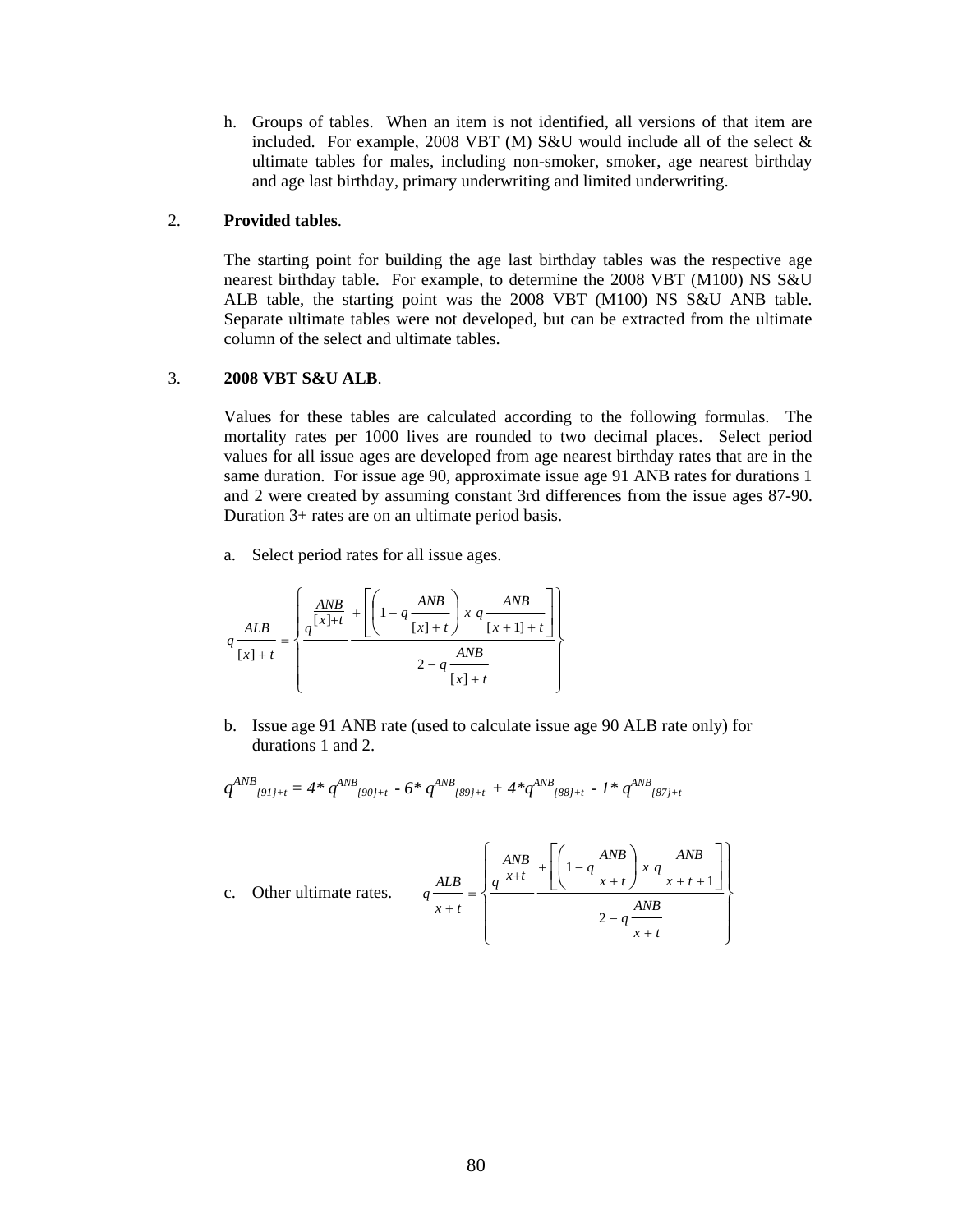d. Composite rates for young ages. All rates for attained ages 17 and younger are on a composite smoking basis. Smoker and non-smoker rates are the same. Rates for issue ages 10-17, durations 1-7 and attained ages under 17 are set on a select and ultimate basis. The others are set at the ultimate rate calculated from issue age 0 rates.

The calculation of the attained age 17 select and ultimate ALB rates used a composite issue age 18 ANB rate. This age 18 ANB rate was extrapolated from attained ages 15-17 by assuming a constant  $2<sup>nd</sup>$  difference at each duration. This ensured that the attained age 17 rates remained on a composite basis.

Age 0 ALB rates were set at 87.67% and 84.37% of age 0 ANB rates for females and males, respectively. This was based on an analysis of 2003 population age 0 rates. It was assumed that insurance coverage begins after 15 days and that 50% of issues would occur at age 15 days. The other 50% of issues occurred evenly throughout the remainder of the first year.

### 4. **Ultimate Tables**.

Separate ultimate versions of the tables were not developed, but can be extracted from the ultimate column of the respective select and ultimate tables.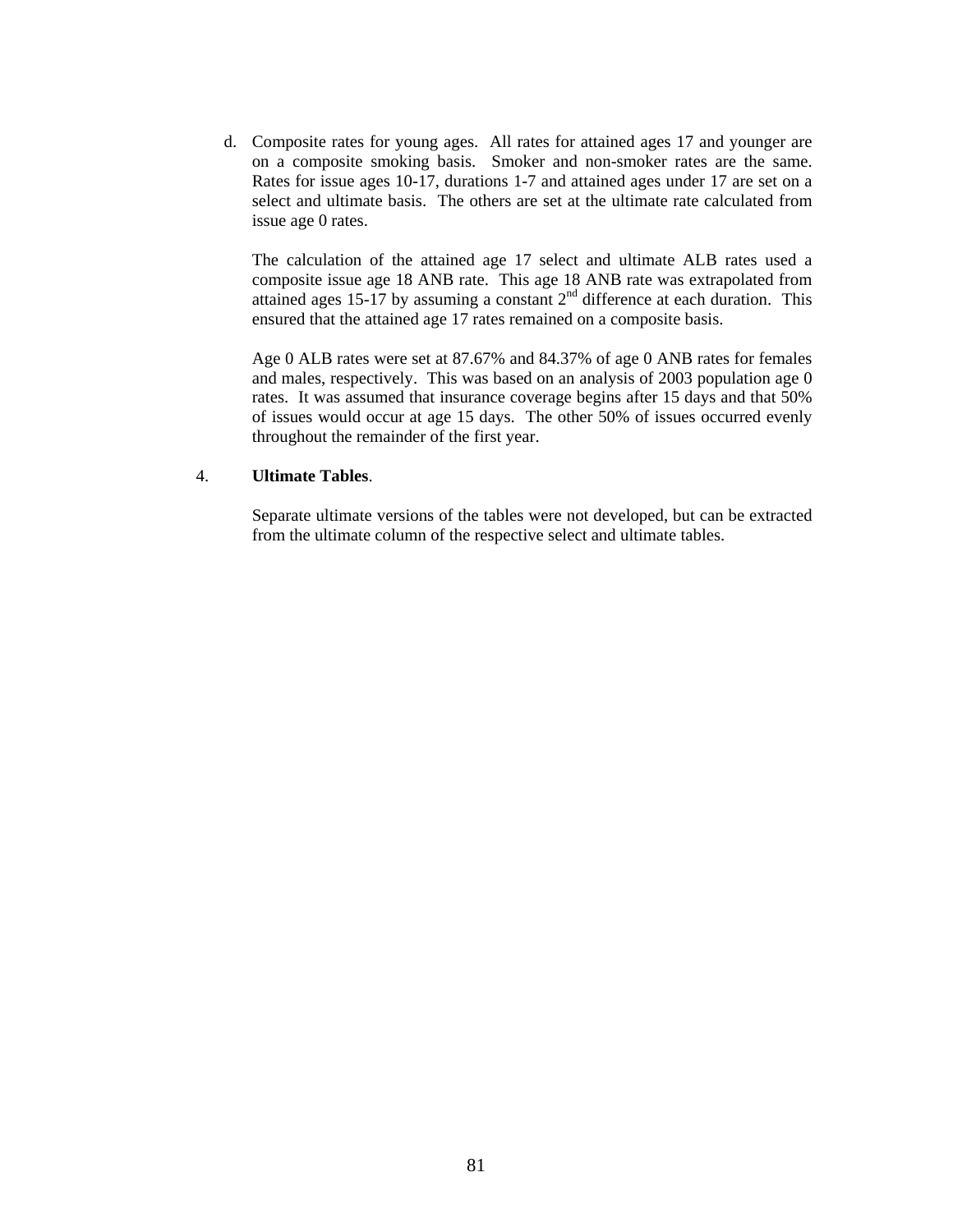# **APPENDIX K**

## **Analysis of 2002-04 ILEC Data Using 2008 Primary Table**

(See Section VII of this report for Details)

|                   | <b>Actual Deaths by Policy</b> | A/E Ratio by Policy             | A/E Ratio by Amount |
|-------------------|--------------------------------|---------------------------------|---------------------|
| <b>Overall</b>    | 62,605                         | 106.8%                          | 98.8%               |
|                   |                                | Gender                          |                     |
| Female            | 17,094                         | 104.0%                          | 97.5%               |
| <b>Male</b>       | 45,511                         | 107.9%                          | 98.8%               |
|                   |                                | <b>Smoking Status</b>           |                     |
| <b>Non-Smoker</b> | 48,738                         | 107.1%                          | 98.5%               |
| <b>Smoker</b>     | 13,867                         | 106.0%                          | 100.6%              |
|                   |                                | <b>Female by Smoking Status</b> |                     |
| <b>Non-Smoker</b> | 13,530                         | 104.3%                          | 96.8%               |
| <b>Smoker</b>     | 3,564                          | 103.1%                          | 101.3%              |
|                   |                                | <b>Male by Smoking Status</b>   |                     |
| <b>Non-Smoker</b> | 35,208                         | 108.2%                          | 99.0%               |
| <b>Smoker</b>     | 10,303                         | 107.0%                          | 99.3%               |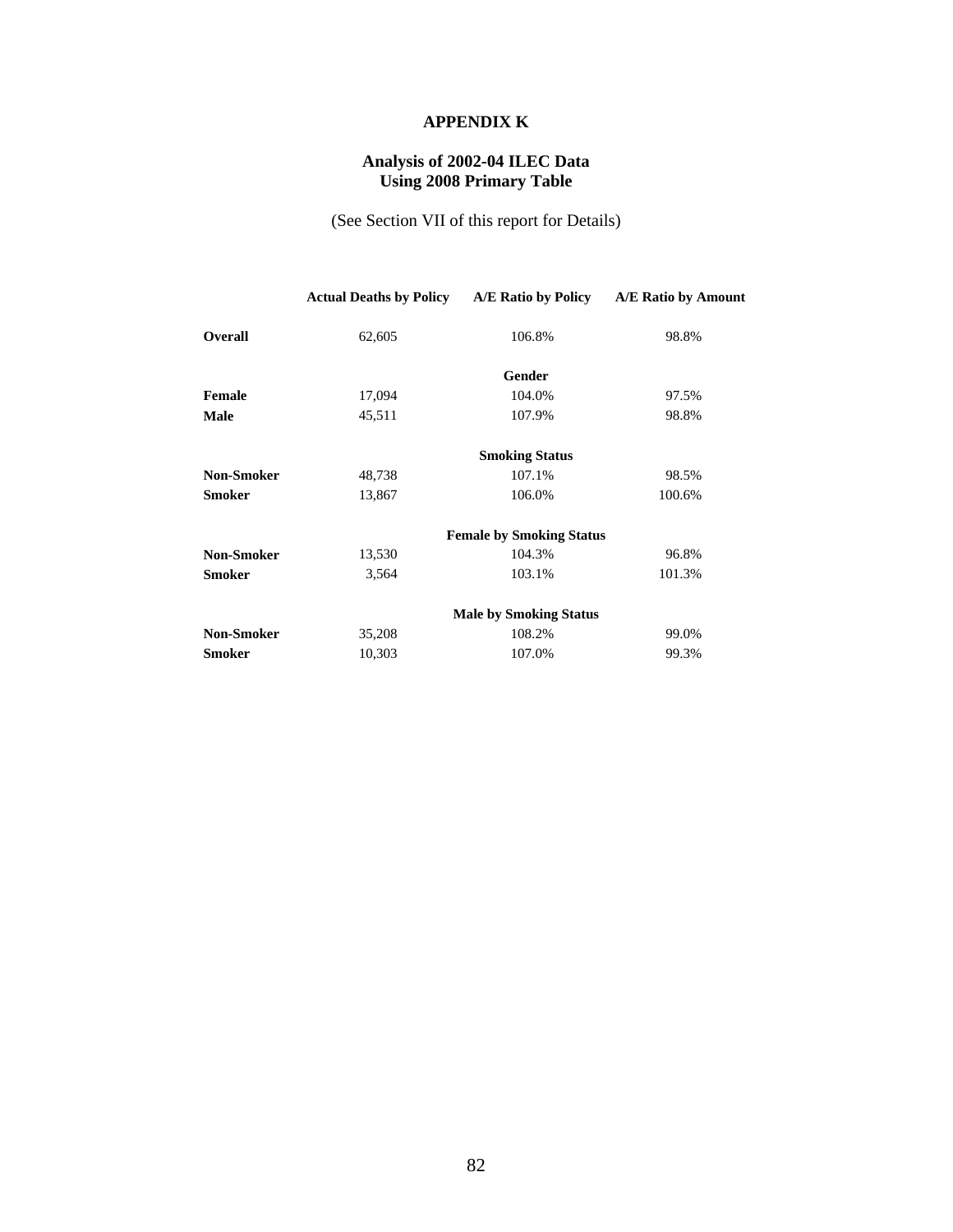### **Issue Age Summary**

|         | <b>Actual Deaths by Policy</b> | A/E Ratio by Policy      | A/E Ratio by Amount |
|---------|--------------------------------|--------------------------|---------------------|
|         |                                | <b>Female Non-Smoker</b> |                     |
| $0-17*$ | 196                            | 89.5%                    | 93.8%               |
| 18-24   | 311                            | 85.7%                    | 94.4%               |
| 25-69   | 10,440                         | 105.1%                   | 97.4%               |
| $70+$   | 3,090                          | 101.7%                   | 95.1%               |
|         |                                | <b>Female Smoker</b>     |                     |
| $0-17*$ | 196                            | 89.5%                    | 93.8%               |
| 18-24   | 77                             | 98.1%                    | 92.5%               |
| 25-69   | 3,066                          | 105.0%                   | 103.8%              |
| $70+$   | 498                            | 92.7%                    | 89.1%               |
|         |                                | <b>Male Non-Smoker</b>   |                     |
| $0-17*$ | 499                            | 97.4%                    | 94.9%               |
| 18-24   | 747                            | 110.5%                   | 98.9%               |
| 25-69   | 32,171                         | 108.5%                   | 99.5%               |
| $70+$   | 3,037                          | 104.9%                   | 92.9%               |
|         |                                | <b>Male Smoker</b>       |                     |
| $0-17*$ | 499                            | 97.4%                    | 94.9%               |
| 18-24   | 219                            | 113.2%                   | 96.2%               |
| 25-69   | 9,803                          | 108.0%                   | 101.7%              |
| $70+$   | 500                            | 90.5%                    | 74.3%               |

\*Non-smoker + Smoker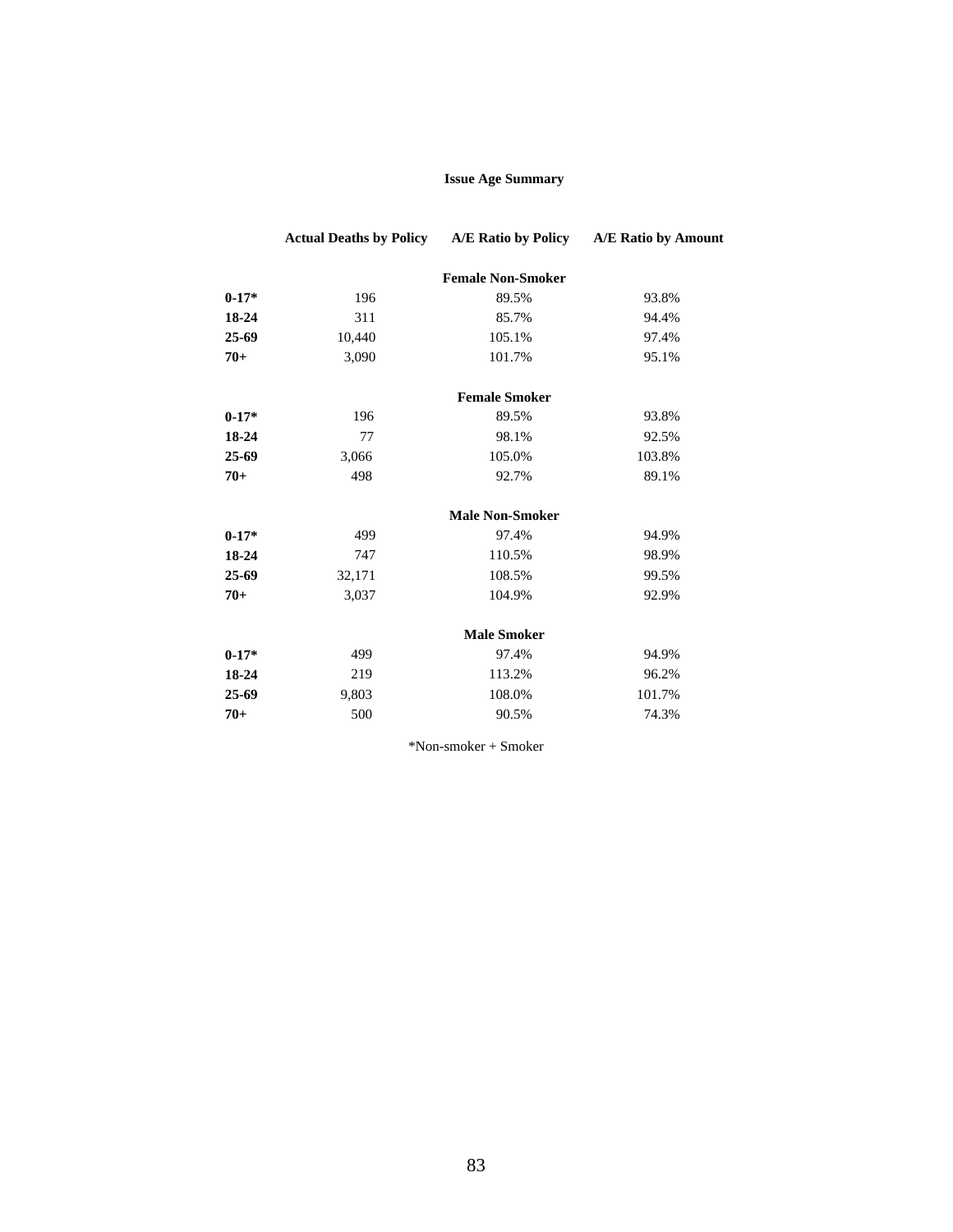# **Issue Age**

|        | <b>Actual Deaths by Policy</b> | A/E Ratio by Policy      | A/E Ratio by Amount |
|--------|--------------------------------|--------------------------|---------------------|
|        |                                | <b>Female Non-Smoker</b> |                     |
| 25-29  | 621                            | 100.8%                   | 103.3%              |
| 30-34  | 1,135                          | 105.4%                   | 93.6%               |
| 35-39  | 1,402                          | 101.3%                   | 93.0%               |
| 40-49  | 2,813                          | 107.6%                   | 98.4%               |
| 50-59  | 2,202                          | 106.5%                   | 102.5%              |
| 60-69  | 2,267                          | 104.2%                   | 94.7%               |
| 70-79  | 2,670                          | 103.4%                   | 100.7%              |
| $80+$  | 420                            | 91.7%                    | 76.9%               |
|        |                                | <b>Female Smoker</b>     |                     |
| 25-29  | 141                            | 109.6%                   | 97.3%               |
| 30-34  | 260                            | 99.6%                    | 90.5%               |
| 35-39  | 446                            | 115.0%                   | 108.2%              |
| 40-49  | 866                            | 99.5%                    | 99.7%               |
| 50-59  | 704                            | 101.2%                   | 105.6%              |
| 60-69  | 649                            | 112.7%                   | 108.5%              |
| 70-79  | 465                            | 96.6%                    | 91.6%               |
| $80 +$ | 33                             | 59.4%                    | 66.9%               |
|        |                                | <b>Male Non-Smoker</b>   |                     |
| 25-29  | 1,373                          | 102.0%                   | 93.0%               |
| 30-34  | 2,597                          | 110.4%                   | 98.2%               |
| 35-39  | 3,446                          | 106.4%                   | 96.8%               |
| 40-49  | 8,410                          | 109.5%                   | 100.3%              |
| 50-59  | 9,508                          | 109.1%                   | 100.9%              |
| 60-69  | 6,837                          | 108.2%                   | 99.6%               |
| 70-79  | 2,850                          | 106.4%                   | 94.3%               |
| 80+    | 187                            | 85.8%                    | 82.9%               |
|        |                                | <b>Male Smoker</b>       |                     |
| 25-29  | 405                            | 104.4%                   | 106.0%              |
| 30-34  | 879                            | 109.8%                   | 106.0%              |
| 35-39  | 1,299                          | 109.3%                   | 97.9%               |
| 40-49  | 3,180                          | 109.5%                   | 98.4%               |
| 50-59  | 2,917                          | 113.0%                   | 109.9%              |
| 60-69  | 1,123                          | 92.5%                    | 92.3%               |
| 70-79  | 475                            | 93.2%                    | 80.6%               |
| $80 +$ | 25                             | 58.6%                    | 35.7%               |